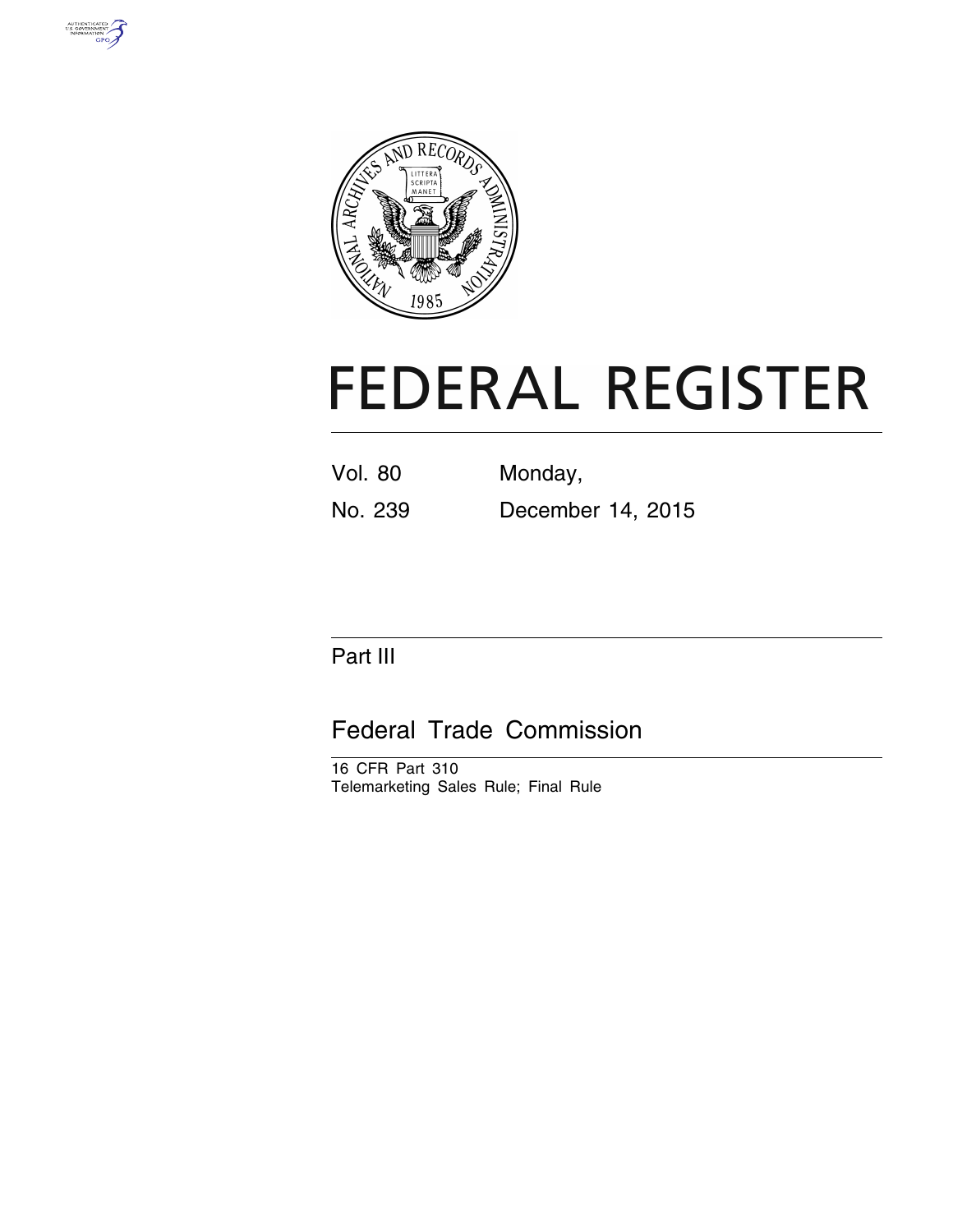#### **FEDERAL TRADE COMMISSION**

#### **16 CFR Part 310**

**RIN 3084–AB19** 

### **Telemarketing Sales Rule**

**AGENCY:** Federal Trade Commission. **ACTION:** Final rule.

**SUMMARY:** In this document, the Commission adopts amendments to the Telemarketing Sales Rule (''TSR'' or ''Rule''). These amendments define and prohibit the use of certain payment methods in all telemarketing transactions; expand the scope of the advance fee ban for recovery services; and clarify certain provisions of the Rule. The amendments are necessary to protect consumers from deceptive or abusive practices in telemarketing. **DATES:** Effective on February 12, 2016, except for amendatory instructions 4.b., 4.c., 4.d., and 6, which are effective on

June 13, 2016. **ADDRESSES:** This document is available on the Internet at the Commission's Web site at *[www.ftc.gov](http://www.ftc.gov)*. The complete record of this proceeding, including the final amendments to the TSR and the Statement of Basis and Purpose ("SBP"), is available at *[www.ftc.gov](http://www.ftc.gov)*.

**FOR FURTHER INFORMATION CONTACT:**  Karen S. Hobbs or Craig Tregillus, Attorneys, Division of Marketing Practices, Bureau of Consumer Protection, Federal Trade Commission, 600 Pennsylvania Avenue NW., Room CC–8528, Washington, DC 20580, (202) 326–3587 or 2970.

**SUPPLEMENTARY INFORMATION:** This document states the basis and purpose for the Commission's decision to adopt amendments to the TSR that were proposed and published for public comment in the **Federal Register** on July 9, 2013.1 After careful review and consideration of the entire record on the issues presented in this rulemaking proceeding, including 43 public comments submitted by a variety of interested parties,<sup>2</sup> the Commission has decided to adopt, with several modifications, the proposed

amendments to the TSR intended to curb deceptive or abusive practices in telemarketing and improve the effectiveness of the Rule.

Beginning on February 12, 2016, sellers and telemarketers will be required to comply with the amended TSR requirements, except for  $§ 310.4(a)(9)$  and (10), the prohibitions against accepting remotely created payment orders, cash-to-cash money transfers, and cash reload mechanisms, which will be effective on June 13, 2016.

#### **I. Background**

#### *A. Overview of the TSR*

Enacted in 1994, the Telemarketing and Consumer Fraud and Abuse Prevention Act (''Telemarketing Act'' or ''Act'') 3 targets deceptive or abusive telemarketing practices.4 The Act specifically directed the Commission to issue a rule defining and prohibiting deceptive and abusive telemarketing practices.5 In addition, the Act mandated that the rule address some specified practices, which the Act designated as ''abusive.'' 6 The Act also authorized state attorneys general or other appropriate state officials, as well as private persons who meet stringent jurisdictional requirements, to bring civil enforcement actions in federal district court.7

Pursuant to the Act's directive, the Commission promulgated the original TSR in 1995 and subsequently amended it in 2003 and again in 2008 and 2010 to add, among other things, provisions establishing the National Do Not Call Registry and addressing the use of prerecorded messages and debt relief offers.8 The TSR applies to virtually all

4Other statutes enacted by Congress to address telemarketing fraud during the early 1990's include the Telephone Consumer Protection Act of 1991, 47 U.S.C. 227 *et seq.,* which restricts the use of automated dialers, bans the sending of unsolicited commercial facsimile transmissions, and directs the Federal Communications Commission (''FCC'') to explore ways to protect residential telephone subscribers' privacy rights; and the Senior Citizens Against Marketing Scams Act of 1994, 18 U.S.C. 2325 *et seq.,* which provides for enhanced prison sentences for certain telemarketing-related crimes.

8*Telemarketing Sales Rule Statement of Basis and Purpose and Final Rule,* 60 FR 43842 (Aug. 23, 1995) (hereinafter *TSR Final Rule 1995*); *Amended Telemarketing Sales Rule Statement of Basis and Purpose,* 68 FR 4580 (Jan. 29, 2003) (hereinafter *TSR Amended Rule 2003*); *Amended Telemarketing Sales Rule Statement of Basis and Purpose,* 73 FR

''telemarketing,'' defined to mean ''a plan, program, or campaign which is conducted to induce the purchase of goods or services or a charitable contribution, by use of one or more telephones and which involves more than one interstate telephone call.'' 9 The Telemarketing Act, however, explicitly states that the jurisdiction of the Commission in enforcing the Rule is coextensive with its jurisdiction under Section 5 of the Federal Trade Commission Act (''FTC Act'').10 As a result, some entities and products fall outside the jurisdiction of the TSR.11 Further, the Rule wholly or partially exempts from its coverage several types of calls.12

The TSR is fundamentally an antifraud rule that protects consumers from deceptive and abusive telemarketing practices. First, the Rule requires telemarketers to make certain disclosures to consumers, and it prohibits material misrepresentations.13 Second, the TSR requires telemarketers

9 16 CFR 310.2(cc) (using the same definition as the Telemarketing Act, 15 U.S.C. 6106).

10 15 U.S.C. 6105(b).

 $^{\rm 11}$  15 U.S.C. 45(a)(2) (setting forth certain limitations to the Commission's jurisdiction with regard to its authority to prohibit unfair or deceptive acts or practices). These entities include banks, savings and loan institutions, and certain federal credit unions. It should be noted, however, that although the Commission's jurisdiction is limited with respect to the entities exempted by the FTC Act, the Commission has made clear that the Rule does apply to any third-party telemarketers those entities might use to conduct telemarketing activities on their behalf. *See TSR Proposed Rule,*  67 FR 4492, 4497 (Jan. 30, 2002) (citing *TSR Final Rule 1995,* 60 FR 43843) (''As the Commission stated when it promulgated the Rule, '[t]he Final Rule does not include special provisions regarding exemptions of parties acting on behalf of exempt organizations; where such a company would be subject to the FTC Act, it would be subject to the Final Rule as well.''').

12For example, § 310.6(a) exempts telemarketing calls to induce charitable contributions from the Do Not Call Registry provisions of the Rule, but not from the Rule's other requirements. In addition, there are exceptions to some exemptions that limit their reach. *See, e.g.,* 16 CFR 310.6(b)(5)–(6).

13The TSR requires that telemarketers soliciting sales of goods or services promptly disclose several key pieces of information: (1) The identity of the seller; (2) the fact that the purpose of the call is to sell goods or services; (3) the nature of the goods or services being offered; and (4) in the case of prize promotions, that no purchase or payment is necessary to win. 16 CFR 310.4(d). Telemarketers also must disclose, in any telephone sales call, the cost of the goods or services and certain other material information. 16 CFR 310.3(a)(1).

In addition, the TSR prohibits misrepresentations about, among other things, the cost and quantity of the offered goods or services. 16 CFR 310.3(a)(2). It also prohibits making false or misleading statements to induce any person to pay for goods or services or to induce charitable contributions. 16 CFR 310.3(a)(4).

<sup>1</sup>*Telemarketing Sales Rule Notice of Proposed Rulemaking,* 78 FR 41200 (July 9, 2013) (hereinafter *NPRM*). The text of the TSR is set forth at 16 CFR part 310. Unless stated otherwise, references to specific provisions of the TSR refer to the current version of the Rule published in the Code of Federal Regulations, revised as of January 1, 2015.

<sup>&</sup>lt;sup>2</sup> All of the public comments are available at *[http://ftc.gov/os/comments/tsrantifraudnprm/](http://ftc.gov/os/comments/tsrantifraudnprm/index.shtm) [index.shtm](http://ftc.gov/os/comments/tsrantifraudnprm/index.shtm)*. In addition, a list of commenters cited in this SBP, along with their short citation names or acronyms used throughout the SBP, is attached as Appendix A. Where a commenter submitted more than one comment, the comment is identified separately.

<sup>3</sup> 15 U.S.C. 6101–6108. Subsequently, the USA PATRIOT Act, Public Law 107–56, 115 Stat. 272 (Oct. 26, 2001), expanded the Telemarketing Act's definition of ''telemarketing'' to encompass calls soliciting charitable contributions, donations, or gifts of money or any other thing of value.

<sup>5</sup> 15 U.S.C. 6102(a).

<sup>6</sup> 15 U.S.C. 6102(a)(3).

<sup>7</sup> 15 U.S.C. 6103, 6104.

<sup>51164 (</sup>Aug. 29, 2008) (hereinafter *TSR Amended Rule 2008*); *Amended Telemarketing Sales Rule Statement of Basis and Purpose,* 75 FR 48458 (Aug. 10, 2010) (hereinafter *TSR Amended Rule 2010*).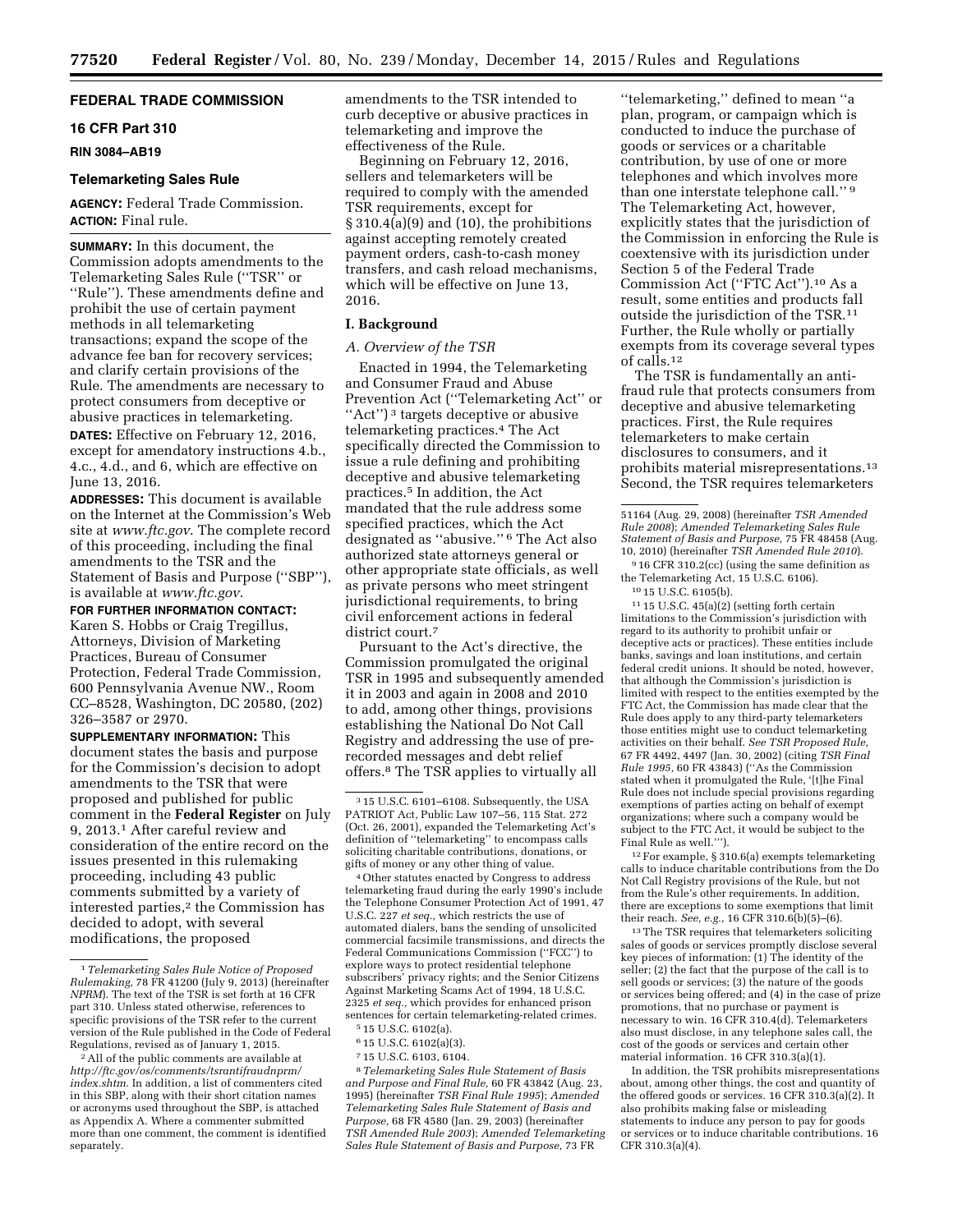to obtain consumers' ''express informed consent'' to be charged on a particular account before billing or collecting payment and, through a specified process, to obtain consumers' ''express verifiable authorization'' to be billed through any payment system other than a credit or debit card.14 Third, the Rule prohibits telemarketers and sellers from requesting or receiving payment in advance of obtaining: credit repair services; 15 recovery services; 16 offers of a loan or other extension of credit, the granting of which is represented as 'guaranteed" or having a high likelihood of success;  $17$  and debt relief services.18 Fourth, the Rule prohibits credit card laundering 19 and other forms of assisting and facilitating sellers or telemarketers engaged in violations of the TSR.20

The TSR also protects consumers from unwanted telephone calls. With narrow exceptions, it prohibits telemarketers from calling consumers whose numbers are on the National Do Not Call Registry or who have specifically requested not to receive calls from a particular entity.21 Finally, the TSR requires that telemarketers transmit to consumers' telephones accurate Caller ID information 22 and places restrictions on calls made by predictive dialers<sup>23</sup> and those delivering pre-recorded messages.24

#### *B. Overview of the Proposal To Amend the TSR*

On July 9, 2013, the Commission proposed to amend the TSR to enhance its anti-fraud protections, as well as to clarify amendments that apply primarily, though not exclusively, to the provisions restricting unwanted calls. The Commission's Notice of Proposed Rulemaking (''NPRM'') detailed the proposed amendments to the TSR (''proposed Rule''). The subsections I.B.1 and I.B.2 below describe the Commission's proposal with respect to its anti-fraud amendments, which would:

1. Define and prohibit the use of four types of payment methods by telemarketers and sellers: ''remotely created check,'' ''remotely created payment order,'' ''cash-to-cash money

- 18 16 CFR 310.4(a)(5). 19 16 CFR 310.3(c).
- 20 16 CFR 310.3(b).
- 21 16 CFR 310.4(b).
- 22 16 CFR 310.4(a)(8).
- 23 16 CFR 310.4(b)(1)(iv).

transfer,'' and ''cash reload mechanism.''

2. Expand the prohibition against advanced fees for recovery services (now limited to recovery of losses sustained in prior telemarketing transactions) to include recovery of losses in any previous transaction.

Section II sets forth the Commission's analysis of the comments received on the proposal, any modifications to the proposed language, and reasons for adopting the provisions of the Final Rule.

The clarifying amendments, discussed in Section III, serve three main functions. First, they specify that a description of the goods or services purchased must be included in the verification recording of a consumer's agreement to purchase them. Second, they clarify that the business-tobusiness exemption extends only to calls to induce a sale to or contribution from a business entity, and not to calls to induce sales to or contributions from individuals employed by the business. Finally, these amendments address the TSR's Do Not Call requirements to:

• State expressly that a seller or telemarketer bears the burden of demonstrating that the seller has an existing business relationship with, or has obtained an express written agreement from, a person whose number is listed on the Do Not Call Registry;

• Illustrate the types of impermissible burdens that deny or interfere with a consumer's right to be placed on a seller's or telemarketer's entity-specific do-not-call list;

• Specify that a seller's or telemarketer's failure to obtain the information necessary to honor a consumer's request to be placed on a seller's entity-specific do-not-call list pursuant to § 310.4(b)(1)(ii) disqualifies it from relying on the safe harbor for isolated or inadvertent violations in § 310.4(b)(3); and

• Emphasize that the prohibition against sellers sharing the cost of Do Not Call Registry fees, which are nontransferrable, is absolute.

1. Proposed Prohibition on Novel Payment Methods in Telemarketing

The NPRM proposed to prohibit the use of four types of ''novel payment methods'' in telemarketing, namely: Remotely created checks, remotely created payment orders, cash-to-cash money transfers, and cash reload mechanisms.25 The Commission distinguishes these four payment methods from ''conventional payment methods,'' such as credit cards, and

electronic fund transfers, such as debit cards. The conventional payment methods are processed or cleared electronically through networks that can be monitored systematically for fraud. Further enhancing the security of conventional payment methods is the fact that they are subject to federal laws that provide statutory limitations on a consumer's liability for unauthorized transactions and standard procedures for resolving errors. The NPRM contrasted and compared the features and vulnerabilities of the four types of novel payment methods, especially when used in telemarketing.26

a. Remotely Created Checks and Remotely Created Payment Orders

Traditional checks require the signature of the account holder and instruct a financial institution to pay money from the account of the check writer (''payor'') to the check recipient (''payee''). As originally defined in the NPRM, a remotely created check (''RCC'') is a type of check which is created by the payee (typically a merchant, seller, or telemarketer) using the consumer's personal and financial account information and which is not actually signed by the payor.27 In place of the payor's actual signature, the remotely created check usually bears a statement indicating that the account holder authorized the check, such as ''Authorized by Account Holder'' or ''Signature Not Required.'' A remotely created check is deposited into the check clearing system like any other check. As defined in the NPRM, a remotely created payment order (''RCPO'') is an electronic version of a remotely created check. The electronic image looks and functions like a remotely created check, but it never exists in paper form. Using remote deposit capture—a system that allows a depositor to scan checks remotely and transmit the check images to a bank for deposit—a merchant, seller, or telemarketer can deposit a remotely created payment order into the check clearing system in the same way as

<sup>14</sup> 16 CFR 310.4(a)(7); 16 CFR 310.3(a)(3).

<sup>15</sup> 16 CFR 310.4(a)(2).

<sup>16</sup> 16 CFR 310.4(a)(3).

<sup>17</sup> 16 CFR 310.4(a)(4).

<sup>24</sup> 16 CFR 310.4(b)(1)(v). 25*NPRM, supra* note 1, at 41200.

<sup>26</sup> *Id.* at 41202–07.

<sup>27</sup>For the reasons raised by certain commenters, and discussed in detail in Section II.A.4 below, the Final Rule adopts a revised definition of ''remotely created payment order'' that deletes the reference to the absence of the payor's signature and eliminates the need for a separate definition of ''remotely created check.'' The revised definition of ''remotely created payment order'' includes any payment instruction or order drawn on a person's account that is created by the payee and deposited into or cleared through the check clearing system. The definition is broad enough to include a ''remotely created check,'' as defined in Regulation CC.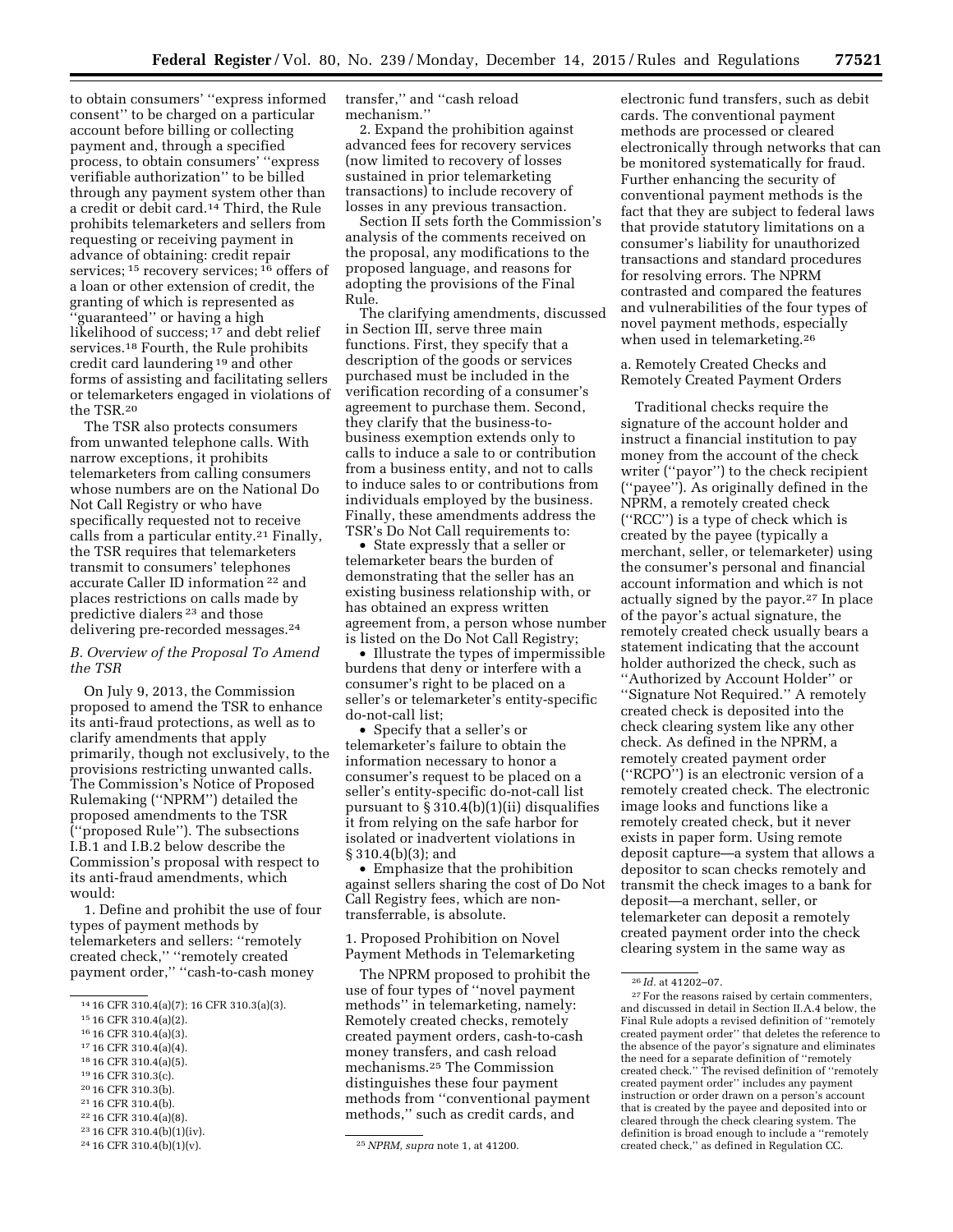traditional paper checks and remotely created checks.

Electronic payment alternatives to remotely created checks and remotely created payment orders include conventional payment methods, such as Automated Clearinghouse (''ACH'') 28 debits and traditional debit card transactions—both of which involve consumer bank accounts—as well as credit card transactions.29 These alternatives are processed through different payment networks. Payment methods cleared through the ACH network are subject to regular oversight and scrutiny by NACHA—The Electronic Payments Association (''NACHA''), a private self-regulatory trade association that enforces a system of rules, monitoring, and penalties for noncompliance. Among other things, NACHA monitors the levels at which all ACH debits are returned (or rejected) by consumers or consumers' banks because high rates of returned transactions (''return rates'') can be indicative of unlawful practices, such as unauthorized debiting of consumer accounts. NACHA also monitors and categorizes specific types of returned transactions, based on the reason for the return, such as ''unauthorized,'' ''nonsufficient funds,'' or ''invalid account numbers.'' For many years, NACHA's rules have required banks to report and investigate any merchant with a monthly return rate of 1 percent or more for returns categorized as unauthorized,<sup>30</sup> a threshold that

29Unlike most general-purpose reloadable cards and other prepaid cards, traditional debit cards (also referred to as ''check cards'') are linked to consumer checking accounts at a financial institution. *See infra* notes 176–178; Electronic Funds Transfer Act (''EFTA''), 15 U.S.C. 1693; Regulation E, 12 CFR part 1005.

30NACHA, 2013 Operating Rules, Art. 2, Subsection 2.17.2.1, Additional ODFI Action and Reporting When the Return Threshold is Exceeded (Mar. 15, 2013) (describing the actions that originating financial institutions (''ODFIs'') must take when an originator's unauthorized return rate exceeds 1 percent).

NACHA recently reduced to 0.5 percent.31

Likewise, the payment card networks, such as American Express, Discover, MasterCard, and Visa, impose on participants (*e.g.,* merchants, banks, and third party payment processors) a system of rules, monitoring, and penalties for noncompliance. Transactions processed through the payment card networks, including certain types of debit and generalpurpose reloadable debit card (''GPR card'') transactions, are subject to systemic monitoring to identify unusual activity associated with fraud.32 Among other things, payment card networks monitor whether a merchant's monthly number of chargebacks 33 and chargeback rate (*i.e.,* the percentage of transactions that are ''charged back'' out of the total number of sales transactions submitted by a specific merchant) exceed certain parameters—for example, 100 chargebacks and a 1 percent chargeback rate in a given month.34

31 In September 2015, amendments to NACHA's Operating Rules will take effect. Among other things, these amendments reduce the threshold for unauthorized returns from one percent to 0.5 percent. Press Release, NACHA, *NACHA Membership Approves New Rules to Further Improve ACH Network Quality* (Aug. 26, 2014), *available at<https://www.nacha.org/rules/updates>*. NACHA also adopted new monthly return rate thresholds for other types of ACH debit returns, including a three percent threshold for returns based on ''account data issues'' (*i.e.,* debits returned for invalid account numbers or an inability to locate the account) and a total return rate of 15 percent.

32Network-branded debit cards and GPR cards can be used like credit cards to make purchases at a variety of stores, online, or over the telephone. These so-called ''signature'' debit card purchases (*i.e.,* without the use of a PIN) are processed through and, thus, subject to the operating rules and anti-fraud monitoring of the payment card networks.

33 ''Chargeback'' is a payments industry term used to describe the process through which a disputed charge to a consumer's credit card is refunded to the consumer and charged back to the entity, often a merchant, that placed the charge on the consumer's account. *See NPRM, supra* note 1, at 41203 & nn.47–48.

34For example, Visa's operating rules state: Visa monitors the total volume of US Domestic Interchange, International Interchange, and Chargebacks for a single Merchant Outlet and identifies US Merchants that experience all of the following activity levels during any month:

• 100 or more interchange transactions

• 100 or more Chargebacks

• A 1% or higher ratio of overall Chargeback-to-Interchange volume

Visa, U.S.A, *Visa Core Rules and Visa Product Service Rules,* 500 (Apr. 15, 2015), *available at [https://usa.visa.com/dam/VCOM/download/about](https://usa.visa.com/dam/VCOM/download/about-visa/15-April-2015-Visa-Rules-Public.pdf)[visa/15-April-2015-Visa-Rules-Public.pdf](https://usa.visa.com/dam/VCOM/download/about-visa/15-April-2015-Visa-Rules-Public.pdf)*. MasterCard maintains similar, but not identical, thresholds for its excessive chargeback monitoring programs (at least 100 chargebacks and a chargeback ratio of 1.5 percent). MasterCard, *Security Rules and Procedures—Merchant Edition,*  54 (Feb. 5, 2015), *available at [http://www.master](http://www.mastercard.com/us/merchant/pdf/SPME-Entire_Manual_public.pdf) [card.com/us/merchant/pdf/SPME-Entire](http://www.mastercard.com/us/merchant/pdf/SPME-Entire_Manual_public.pdf)*\_*Manual*\_ *[public.pdf](http://www.mastercard.com/us/merchant/pdf/SPME-Entire_Manual_public.pdf)*.

In contrast to the transactions processed by the ACH and payment card networks, remotely created checks and remotely created payment orders are not subject to such centralized and systemic monitoring. This is due to the decentralized nature of the check clearing system and the inability of banks to distinguish these items from other checks deposited for clearing.35

In addition to these operational differences between conventional and novel payment mechanisms, different laws govern each type of payment. As described in detail in section II.A.3.a(3) below, electronic fund transfers such as ACH debits and traditional debit card transactions are governed by Regulation E and the EFTA, which provide consumers with specific rights, including liability limits for unauthorized transactions, the right to a prompt re-credit of funds, specified deadlines for completing investigations of unauthorized transactions, and the right to notification of the results of such investigations.36 Under Regulation E and the EFTA, the financial institution has the burden of proof for showing the transaction was ''authorized'' or ''unauthorized.'' 37 For ACH transactions, consumers also benefit from NACHA's systemic oversight and enforcement of operating rules governing participants in the ACH Network.38

Credit card transactions also are governed by federal law—Regulation Z and the Truth in Lending Act (''TILA'').39 This regulation provides protections for consumers using credit cards that are similar to, but more robust than, those for ACH debits under EFTA

36*See infra* notes 176–178; EFTA, 15 U.S.C. 1693; Regulation E, 12 CFR part 1005. With certain exceptions, most GPR cards are not subject to the EFTA or Regulation E. However, payment card networks voluntarily extend their same zero liability protection to GPR purchases as they apply to credit and traditional debit cards processed through their networks. Federal Reserve Bank of Atlanta, Retail Payments Risk Forum, *Dispelling prepaid card myths: Not all cards are created equal*  (July 5, 2011), *available at [http://portalsandrails.](http://portalsandrails.frbatlanta.org/2011/07/dispelling-prepaid-card-myths-not-all-cards-created-equal.html) [frbatlanta.org/2011/07/dispelling-prepaid-card](http://portalsandrails.frbatlanta.org/2011/07/dispelling-prepaid-card-myths-not-all-cards-created-equal.html)[myths-not-all-cards-created-equal.html;](http://portalsandrails.frbatlanta.org/2011/07/dispelling-prepaid-card-myths-not-all-cards-created-equal.html) see also infra* note 178. The CFPB recently published a proposed rule that would extend to ''prepaid accounts,'' including GPR cards, the protections of Regulation E and the EFTA, with certain important modifications. *Notice of Proposed Rulemaking Prepaid Accounts Under the Electronic Fund Transfer Act (Regulation E) and the Truth in Lending Act (Regulation Z)* (hereinafter ''Prepaid Account Rule''), 79 FR 77102 (Dec. 23, 2014). At this time, the CFPB has not taken further action on the proposal.

<sup>37</sup> 15 U.S.C. 1693g.

38*See supra* notes 30–31.

39*See infra* notes 172–173 and accompanying text; TILA, 15 U.S.C. 1601 *et seq.;* Regulation Z, 12 CFR part 1026.

<sup>28</sup>ACH transactions are electronic payment instructions to either credit or debit a bank account. ACH credit transactions push funds into an account, while ACH debit transactions pull funds from an account. NACHA, *What is ACH?: Quick Facts About the Automated Clearing House (ACH) Network* (Jul. 1, 2013), *available at [https://www.](https://www.nacha.org/news/what-ach-quick-facts-about-automated-clearing-house-ach-network) [nacha.org/news/what-ach-quick-facts-about](https://www.nacha.org/news/what-ach-quick-facts-about-automated-clearing-house-ach-network)[automated-clearing-house-ach-network](https://www.nacha.org/news/what-ach-quick-facts-about-automated-clearing-house-ach-network)*. ACH credits include payroll direct deposits, Social Security benefits, and interest payments. Examples of ACH debit transactions include mortgage, loan, and insurance premium payments. FFIEC, *Bank Secrecy Act/Anti-Money Laundering Examination Manual, Automated Clearing House Transactions— Overview* 217 (Feb. 27, 2015), *available at [http://](http://www.ffiec.gov/bsa_aml_infobase/pages_manual/olm_059.htm) [www.ffiec.gov/bsa](http://www.ffiec.gov/bsa_aml_infobase/pages_manual/olm_059.htm)*\_*aml*\_*infobase/pages*\_*manual/ olm*\_*[059.htm](http://www.ffiec.gov/bsa_aml_infobase/pages_manual/olm_059.htm)*.

<sup>35</sup>*NPRM, supra* note 1, at 41206–07.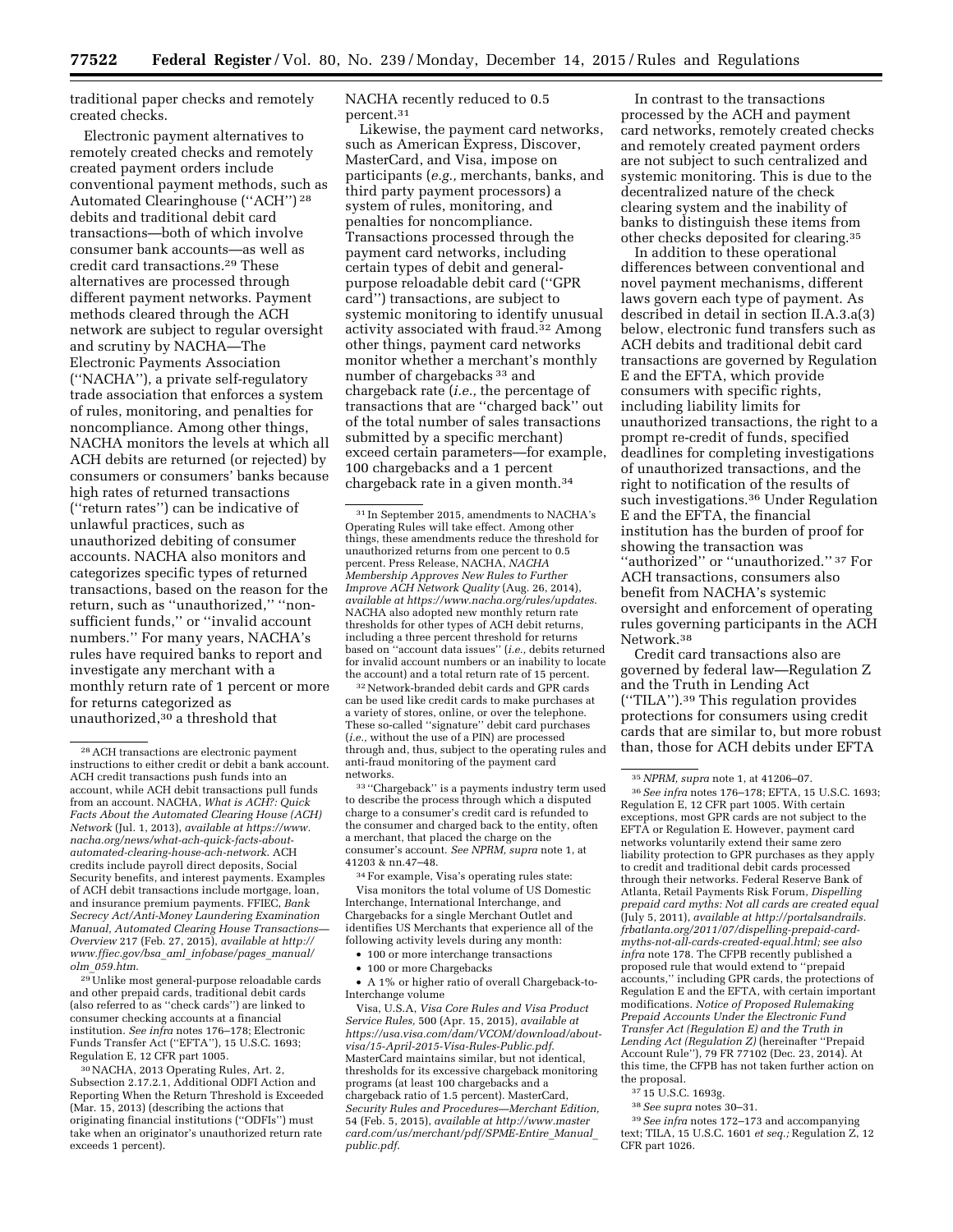and Regulation E. These rights include error and dispute resolution rights, as well as limited liability for unauthorized transactions. In addition, consumers are protected by the operators of the payment card networks that enforce compliance with operating rules designed to detect and deter fraud.40

In contrast, remotely created checks are governed principally by Articles 3 and 4 of the Uniform Commercial Code (''UCC''), a series of state laws applicable to negotiable instruments and commercial contracts.41 As described in section II.A.3.a(3) below, the UCC provides that consumers are not liable for a check unless it is ''properly payable.'' 42 Unlike the defined rights of consumers under Regulation E and the EFTA, however, provisions of the UCC applicable to unauthorized checks (including remotely created checks) do not set forth specific timeframes for investigations and provide no right to the re-credit of funds during a bank's investigation. Moreover, the permissible timeframe for consumers to report unauthorized checks, and many other provisions of the UCC, can be varied by agreement or contract. These variations often appear in the fine print of take-it-or-leave-it bank deposit agreements.43 Technically, the UCC does not cover remotely created payment orders. As a practical matter, however, banks process remotely created payment orders the same as remotely created checks because they cannot distinguish between the two during the check clearing process.

Unscrupulous telemarketers use remotely created checks and remotely created payment orders to exploit vulnerabilities in the check clearing system, enabling them to siphon ''hundreds of millions of dollars'' in telemarketing transactions from consumers' bank accounts.44 In past TSR rulemaking proceedings, the Commission was concerned with providing protection in telemarketing transactions ''when consumers are unaware that they may be billed via a particular method, when that method

44*NPRM, supra* note 1, at 41202 (citing injury estimates from law enforcement cases).

lacks legal protection against unlimited unauthorized charges, and when the method fails to provide dispute resolution rights,'' as with novel payment methods like remotely created checks and payment orders.45 In response to the original TSR rulemaking proceedings in which the Commission proposed to prohibit remotely created checks by requiring written authorization, the Commission received numerous, detailed comments from representatives of the automated payments industry and businesses demonstrating the widespread use of remotely created checks by legitimate telemarketers and sellers, as well as the lack of effective payment alternatives.<sup>46</sup> Based on the 1995 rulemaking record, the Commission revised its proposal and adopted the basic ''express verifiable authorization'' requirement for transactions involving such payment methods in  $\S 310.3(a)(3).47$  In the most recent NPRM, however, the Commission amassed evidence from its own enforcement actions, and those of other federal and state agencies, demonstrating that the express verifiable authorization requirement is manifestly ineffective at preventing massive consumer losses in fraudulent telemarketing transactions involving remotely created checks and remotely created payment orders. The NPRM accordingly proposed to prohibit the use of these payment methods in telemarketing transactions.

b. Cash-to-Cash Money Transfers and Cash Reload Mechanisms

Money transfer providers enable individuals to send (or ''remit'') money quickly and conveniently to distant friends and family, using a network of agents in various locations in the U.S. and abroad. As used in the NPRM and this Statement of Basis and Purpose (''SBP''), the term ''cash-to-cash money transfer'' describes a specific type of money transfer in which a consumer brings cash or currency to a money transfer provider that transfers the value to another person who can pick up cash in person.

As the NPRM described, the perpetrators of telemarketing scams frequently instruct consumers to use cash-to-cash money transfers because this method of payment is a fast way to anonymously and irrevocably extract money from the victims of fraud. Once a cash-to-cash money transfer is picked up, there is no recourse for the consumer to obtain a refund after the fraud is discovered. Cash-to-cash transfers to locations outside of the U.S. are governed by the Remittance Transfer Rule (''Remittance Rule''), part of the EFTA and Regulation E. Among other things, the Remittance Rule mandates disclosures to customers of money transfer providers, error resolution for mistakes, limited cancellation rights, and other protections.48 However, the Remittance Rule provides no similar rights for consumers using other types of cash-to-cash transfers.

Cash reload mechanisms are similarly problematic. Cash reload mechanisms act as a virtual deposit slip for consumers to load funds onto a GPR card without a bank intermediary. A consumer simply pays cash, plus a small fee, to a retailer that sells cash reload mechanisms, such as MoneyPaks, Vanilla Reloads, or Reloadit packs. In exchange, the consumer receives a unique access or personal identification number (''PIN'') authorization code. The consumer can use the PIN code over the telephone or Internet to transfer the funds onto any existing GPR card within the same prepaid network, apply the funds to a ''digital wallet'' with a payment intermediary (*e.g.,* PayPal), or pay a utility or other bill owed to an approved partner of the cash reload mechanism provider.49 Perpetrators of telemarketing scams increasingly are instructing consumers to pay with a cash reload mechanism that the perpetrator can quickly use to offload the funds onto their own prepaid cards and thereby anonymously and irrevocably extract money from victims. As with a cash-to-cash money transfer,

<sup>40</sup>*See supra* notes 32–34 and accompanying text. 41Currently, the UCC (in whole or in part) has been enacted, with some local variation, in all 50 states, the District of Columbia, Puerto Rico, and the Virgin Islands.

<sup>42</sup>UCC 4–401 cmt. 1 (''An item is properly payable from a customer's account if the customer has authorized the payment and the payment does not violate any agreement that may exist between the bank and its customer.'').

<sup>43</sup>*See infra* note 189 (citing bank deposit agreements shortening timeframe to 14 days).

<sup>45</sup>*TSR Final Rule 2003, supra* note 8, at 4606.

<sup>46</sup>*TSR Final Rule 1995, supra* note 8, at 43850 & n.80 (noting examples of businesses, such as ''two of the baby Bells, GEICO, Citicorp, Telecheck, Equifax, Bank of America, Discovery Card, Dunn and Bradstreet, and First of America Bank.''); *see also TSR Revised Notice of Proposed Rulemaking,*  60 FR 30406, 30413 (June 8, 1995) (hereinafter *TSR RNPRM*).

<sup>47</sup>*TSR Final Rule 1995, supra* note 8, at 43850– 51. Under § 310.3(a)(3), a consumer's authorization is considered verifiable if it is obtained in one of three ways: Advance written authorization signed by the consumer; an audio recording of the consumer giving express oral authorization; or written confirmation of the transaction mailed to the consumer before submitting the charge for payment.

<sup>48</sup> 15 U.S.C. 1693*o*–1; 12 CFR part 1005, subpart B (effective October 28, 2013); *NPRM, supra* note 1, at 41211 & n.129.

<sup>49</sup>For reasons discussed in section II.B.3.c below, legitimate merchants and billers typically do not accept cash reload mechanisms directly from consumers. Instead, merchants and most billers accept as payment the GPR card itself. In the past, Green Dot Corporation permitted certain approved billing partners to accept its MoneyPak cash reload mechanisms directly from customers. Unlike perpetrators of telemarketing fraud, however, these approved billers did not use the PIN-based cash reload mechanisms to add the funds onto existing GPR cards. *See infra* note 414 and accompanying text (describing the operation of MoneyPak and other cash reload mechanisms).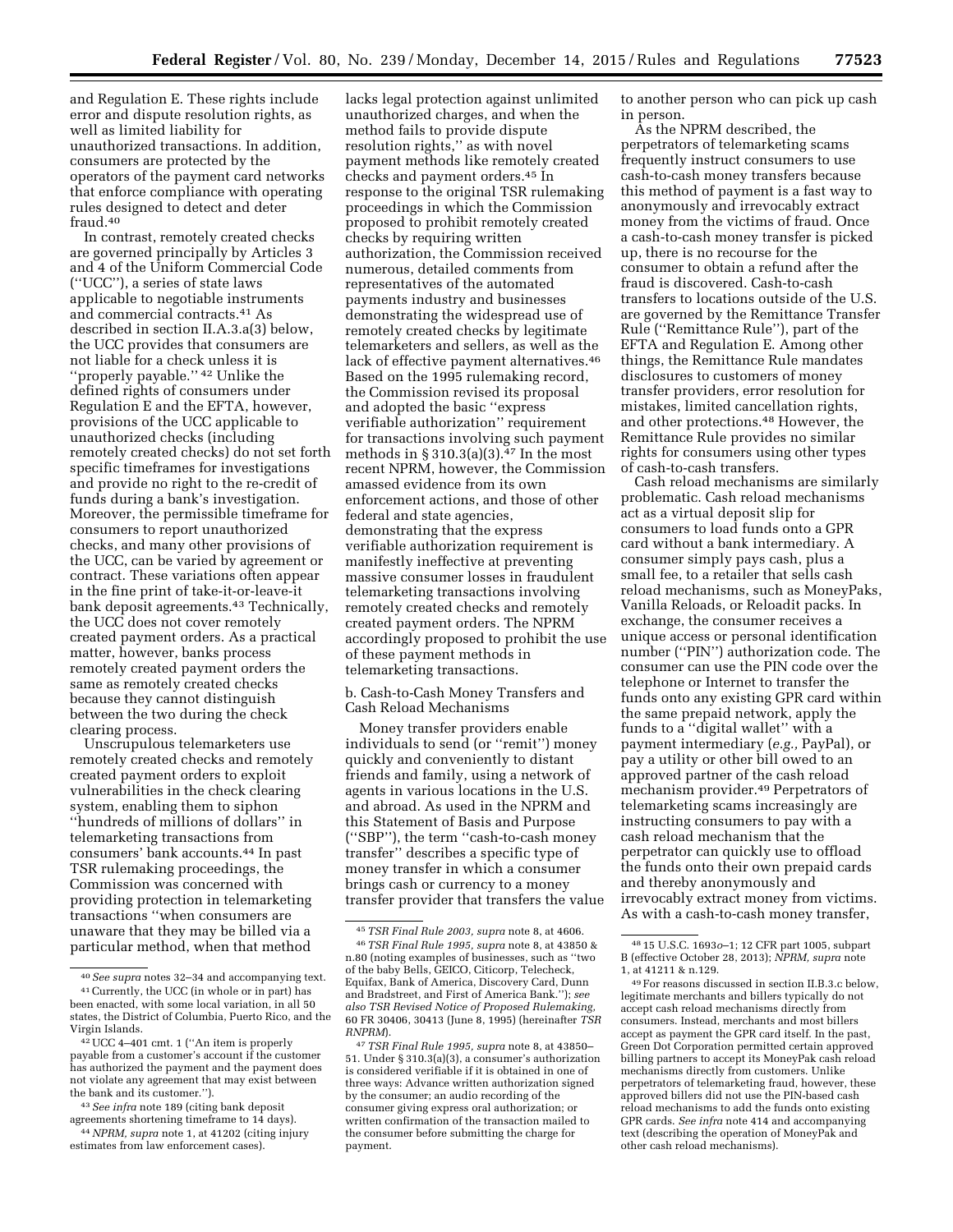once a cash reload mechanism is transmitted to an anonymous con artist, the money is gone and cannot be recovered. In response to concerns about the misuse of its cash reload mechanism by perpetrators of fraud, Green Dot Corporation (''Green Dot'') announced it would discontinue its MoneyPak cash reload mechanism in favor of a swipe-reload process—where a consumer presents her existing GPR card at the register and loads funds directly to the card.<sup>50</sup> The providers of two other cash reload mechanisms, Vanilla Reload Network and Reloadit, have made similar announcements.51

Like remotely created checks and payment orders, cash-to-cash money transfers and cash reload mechanisms are categorized herein as ''novel'' telemarketing payment methods because they lack the same error resolution rights and liability limits provided by the TILA and Regulation Z (for credit card payments) or the EFTA and Regulation E (for electronic fund transfers, ACH debits, and traditional debit card transactions). Thus, the use of cash-to-cash money transfers and cash reload mechanisms expose consumers to the risk of unrecoverable losses from telemarketing fraud. Because it appeared from the Commission's law enforcement experience that all these novel payment methods are used almost exclusively by perpetrators of telemarketing fraud, who typically ignore the TSR's ''express verifiable authorization'' requirement, the NPRM proposed to prohibit their use in all telemarketing transactions.

51Press Release, InComm, *InComm Expands Vanilla Reload Network, Plans to Add Swipe Reload at Over 15,000 More Retail Locations: InComm removes reload packs from stores to help prevent victim assisted fraud* (Oct. 24, 2014) (hereinafter ''InComm Press Release''), *available at [http://www.incomm.com/news-events/Pages/Press](http://www.incomm.com/news-events/Pages/Press%20Releases/InComm-Expands-Vanilla-Reload-Network-Plans-to-Add-Swipe-Reload-to-Over-15000-More-Retail-Locations.aspx) [%20Releases/InComm-Expands-Vanilla-Reload-](http://www.incomm.com/news-events/Pages/Press%20Releases/InComm-Expands-Vanilla-Reload-Network-Plans-to-Add-Swipe-Reload-to-Over-15000-More-Retail-Locations.aspx)[Network-Plans-to-Add-Swipe-Reload-to-Over-](http://www.incomm.com/news-events/Pages/Press%20Releases/InComm-Expands-Vanilla-Reload-Network-Plans-to-Add-Swipe-Reload-to-Over-15000-More-Retail-Locations.aspx)[15000-More-Retail-Locations.aspx](http://www.incomm.com/news-events/Pages/Press%20Releases/InComm-Expands-Vanilla-Reload-Network-Plans-to-Add-Swipe-Reload-to-Over-15000-More-Retail-Locations.aspx)*; Testimony of William Tauscher Chairman and Chief Executive Officer Blackhawk Network Holdings, Inc. Before United States Senate Special Committee on Aging Hearing ''Private Industry's Role in Stemming the Tide of Phone Scams,'' at 3 (Nov. 19, 2014) (hereinafter ''Testimony of Blackhawk Network''), *available at [http://www.aging.senate.gov/imo/](http://www.aging.senate.gov/imo/media/doc/Tauscher_11_19_14.pdf) [media/doc/Tauscher](http://www.aging.senate.gov/imo/media/doc/Tauscher_11_19_14.pdf)*\_*11*\_*19*\_*14.pdf* (describing Blackhawk's ''elimination of quick load with the scratch-off PIN'' for its Reloadit Pack product).

2. Proposed Expansion of Prohibition on Telemarketing Recovery Services

Telemarketers pitching ''recovery services'' contact victims of prior scams promising to recover the money they lost or the prize or merchandise they never received, in exchange for a fee paid in advance. Once the fee is paid, consumers rarely receive any benefit from the promised recovery services. To protect consumers from this abusive practice, § 310.4(a)(3) of the TSR prohibits any telemarketer or seller from requesting or receiving payment for recovery services for losses in a previous telemarketing transaction 'until seven (7) business days after such money or other item is delivered to that person.'' The Commission is eliminating the requirement that the prior loss was the result of a telemarketing transaction. This will ensure that consumers who have incurred fraud losses in nontelemarketing transactions receive the same protection against recovery services fraud.

#### 3. Other Proposed Clarifying Amendments

The NPRM also proposed a number of technical amendments to the TSR that are designed to clarify existing provisions, as noted in the introduction. They are discussed fully in section III.

#### *C. Overview of Comments Received in Response to the NPRM*

In response to the NPRM, the Commission received more than 40 comments representing the views of state and federal agencies,52 consumer groups,53 consumers,54 industry trade

53AARP; Ams. for Fin. Reform (''AFR'') (on behalf of itself and Arkansans against Abusive Payday Lending; Chicago Consumer Coal.; Consumer Action; Consumer Fed'n of Am.; Consumers Union, the Advocacy and Policy Arm of Consumer Reports; Maryland Consumer Rights Coal.; Nat'l Consumer Law Ctr.; National Ass'n of Consumer Advocates; Pub. Citizen; Pub. Justice Ctr.; Florida Consumer Action Network; U.S. PIRG; and Utah Coal. of Religious Cmtys.); and the Nat'l Consumer Law Ctr. (''NCLC'') (on behalf of its lowincome clients and the Ctr. For Responsible Lending; Consumer Action; Consumer Fed'n of Am.; Consumers Union, the Advocacy and Policy Arm of Consumer Reports; Nat'l Ass'n of Consumer Advocates; the Nat'l Consumers League; and U.S. PIRG).

54Three supported all or part of the proposed amendments: Michalik, Cordero, and Frankfield. Five did not specifically address the proposed amendments: Burden, Bailey-Waddell, Manness, Seaman, and Farrington.

associations,55 businesses,56 a U.S. Senator; <sup>57</sup> and an academic.<sup>58</sup> The commenters generally supported the Commission's efforts to combat telemarketing fraud and enforce the existing provisions of the TSR. The vast majority of commenters discussed the amendments to prohibit the use of novel payment methods in telemarketing transactions. Most financial services industry and business commenters opposed all or part of the amendments curtailing novel payment methods. Law enforcement and regulators, consumer advocates, and individual consumers expressed support for the amendments, with some commenters urging the Commission to expand the prohibitions to other industries and marketing methods. Several commenters expressed their views on the amendments to the recovery services, express verifiable consent, or Do Not Call related provisions of the Rule. The comments and the basis for the Commission's adoption or rejection of the commenters' suggested modifications to the proposed amendments are analyzed in detail in sections II and III below.

#### **II. Final Amended Rule Pertaining to the Anti-Fraud Amendments**

The Commission has carefully reviewed and analyzed the entire record developed in this proceeding.59 The record, as well as the Commission's own law enforcement experience and that of its state and federal counterparts, supports the Commission's view that the anti-fraud amendments to the TSR are necessary and appropriate to protect consumers from significant financial harm.60 In some instances, the Commission has made modifications to its original proposal. The Final Rule

56Blue Diamond Remodeling, Inc. (''Blue Diamond''); DCS Holdings Group, LLC (''DCS Holdings''); G3 Assocs.; Green Dot Corp. (''Green Dot''); InfoCision Mgmt. Corp. (''InfoCision''); Interactive Commc'ns Int'l, Inc. (''InComm''); Michael; NetSpend; PPA—Biondi; PPA—Frank; Samuel (''First Data''); Thayer Gate Advisors (''Thayer''); and Transp. FCU.

57The Hon. Bill Nelson.

58Prof. Sarah Jane Hughes (''Hughes'').

 $^{59}\mathrm{The~record~includes~the~NPRM,}$  and the law enforcement cases and experience referenced therein, which are hereby incorporated by reference.

60The Commission's decision to amend the Rule is made pursuant to the rulemaking authority granted by the Telemarketing Act to protect consumers from deceptive and abusive practices. 15 U.S.C.  $6102(a)(1)$  and  $(a)(3)$ .

<sup>50</sup>Written Statement of Green Dot Corporation For U.S. Senate Special Committee on Aging Hearing ''Hanging Up on Phone Scams: Progress and Potential Solutions to this Scourge,'' 2 (July 16, 2014) (hereinafter ''Written Statement of Green Dot''), *available at [http://www.aging.senate.gov/](http://www.aging.senate.gov/imo/media/doc/Green_Dot_7_16_14.pdf) [imo/media/doc/Green](http://www.aging.senate.gov/imo/media/doc/Green_Dot_7_16_14.pdf)*\_*Dot*\_*7*\_*16*\_*14.pdf. See infra*  section II.B for a detailed discussion.

<sup>52</sup>N.J. Acting Att'y Gen. and Vt. Att'y Gen.'s Office (on behalf of 24 states and the District of Columbia) (collectively, ''AGO''); Consumer Fin. Prot. Bureau (''CFPB''); Consumer Prot. Branch, U.S. Dep't of Justice (''DOJ–CPB''); Criminal Div., U.S. Dep't of Justice (''DOJ-Criminal''); and Fed. Reserve Bank of Atlanta (''FRBA'').

<sup>55</sup>Amer. Bankers Ass'n (''ABA''); The Clearing House and Fin. Servs. Roundtable (''The Associations''); Credit Union Nat'l Ass'n. (''CUNA''); Elec. Check Clearing House Org. (''ECCHO''); Elec. Transactions Ass'n. (''ETA''); NACHA—The Elec. Payments Ass'n. (''NACHA''); The Money Servs. Roundtable (''TMSRT''); and Nat'l Ass'n. of Fed. Credit Unions (''NAFCU'').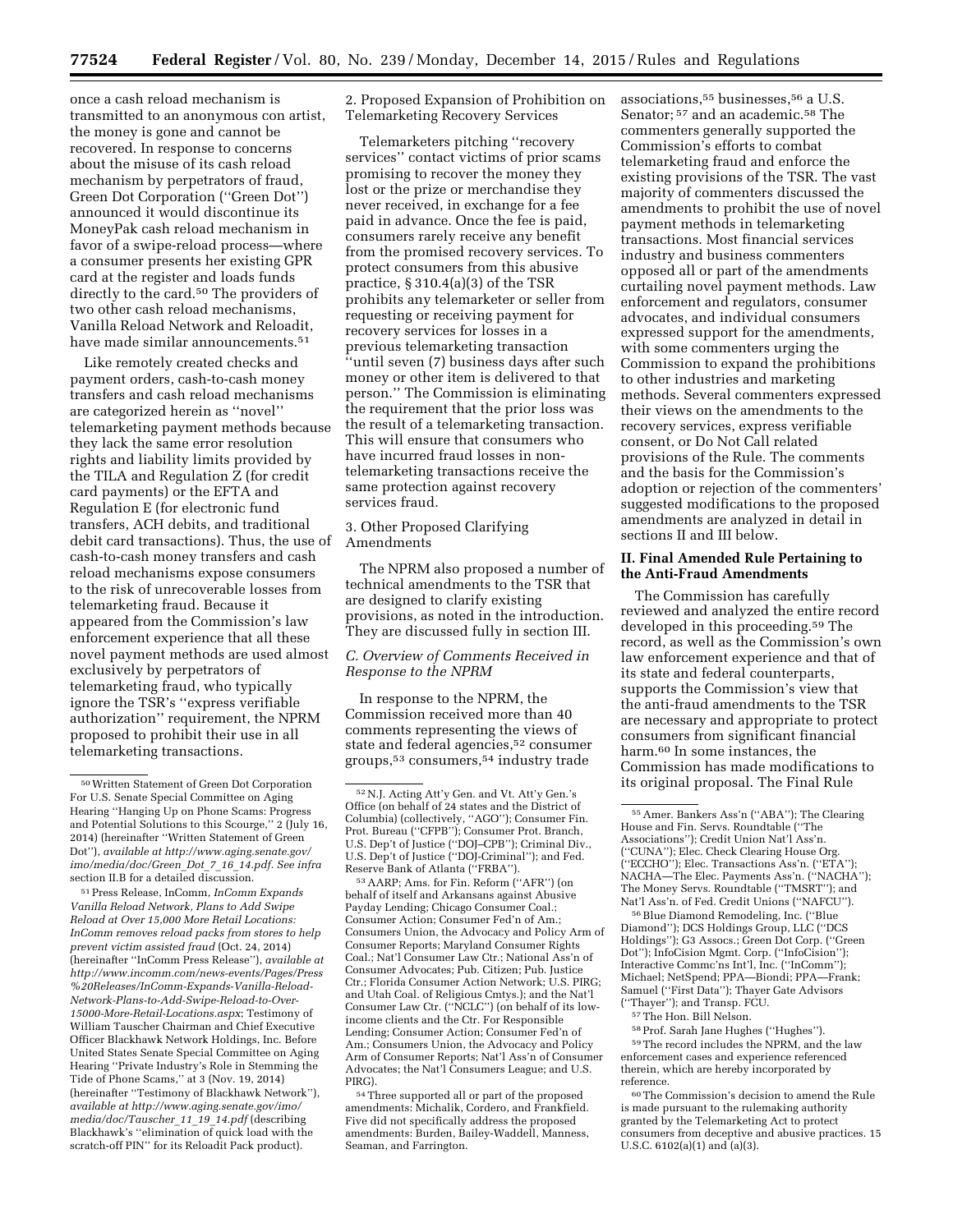addresses deceptive and abusive practices in telemarketing by:

• Prohibiting the use of remotely created payment orders in outbound and inbound telemarketing transactions; Æ

 Adopting a modified definition of the term ''remotely created payment order'' that broadly includes checks (including ''remotely created checks'') and payments that are: (1) Created by the payee; and (2) sent through the check clearing system;

 $\circ$  Eliminating the proposed definition of the term ''remotely created check;''

• Prohibiting the use of cash-to-cash money transfers and cash reload mechanisms in outbound and inbound telemarketing transactions;

 $\circ$  Adopting the proposed definition of ''cash-to-cash money transfer;''

 $\circ$  Adopting a revised definition of the term ''cash reload mechanism'' to clarify the exclusion of swipe reload methods of loading funds to GPR cards; and

• Expanding the advance fee ban on recovery services to include recovery of losses incurred in previous telemarketing and non-telemarketing transactions.

#### *A. Final Rule and Comments Received on Remotely Created Checks and Remotely Created Payment Orders*

Based on its review of the entire record, the Commission concludes that the use of remotely created checks and remotely created payment orders in telemarketing is an abusive practice. In reaching this conclusion, the Commission has applied the unfairness analysis set forth in Section 5(n) of the FTC Act,<sup>61</sup> finding that this practice causes or is likely to cause substantial injury to consumers that is not outweighed by countervailing benefits to consumers or competition and is not reasonably avoidable.62 In the following sections, the Commission separately: (1) Reviews comments supporting the prohibition against each of the two novel payment methods, (2) reviews comments opposing the prohibition against each of them, (3) sets forth its legal analysis, and (4) describes the

operation of the amended provisions, and related definitions, in the Final Rule.

1. Comments Supporting the Prohibition on Remotely Created Checks and Remotely Created Payment Orders

Numerous commenters, including members of the financial services industry, a federal credit union, small businesses, an academic, consumer advocacy groups, individual consumers, staff from federal agencies, and Offices of Attorneys General in 24 states and the District of Columbia supported the prohibition on the use of remotely created checks and remotely created payment orders in telemarketing transactions.63 Commenters expressed support for every aspect of the Commission's proposal, specifically described reasons why it is necessary and appropriate, and some suggested that the Commission's proposal should be applied to non-telemarketing transactions.

In general, commenters in support of the prohibition argued that these payment methods are highly susceptible to fraud in telemarketing and cause significant harm to consumers in the form of unauthorized and fraudulent withdrawals from their financial accounts.64 Commenters agreed that perpetrators of fraud frequently use remotely created checks and remotely created payment orders to extract money from consumer victims and inflict significant harm.65 One small business owner suggested that businesses should never receive direct access to a consumer's account, describing it as ''a perfect scenario for fraud and other deceitful actions to occur.'' 66 The DOJ–CPB stated that a prohibition on remotely created checks and remotely created payment orders and other novel payment methods ''would prevent hundreds of millions of dollars in consumer loss each year

64 DOJ–CPB at 2; AFR at 1; AARP at 3; AGO at 11; CFPB at 1; NCLC at 2–3; DOJ-Criminal at 3; Transp. FCU.

65AARP at 3; AGO at 11 (reaffirming the views expressed by the Attorneys General of 34 states, the District of Columbia, and American Samoa in 2005 comment letter filed by National Association of Attorneys General, Proposed Amendment to Regulation CC Remotely Created Checks, FRB Docket No. R–1226 (May 9, 2005), *available at [http://www.federalreserve.gov/SECRS/2005/May/](http://www.federalreserve.gov/SECRS/2005/May/20050512/R-1226/R-1226_264_1.pdf) [20050512/R-1226/R-1226](http://www.federalreserve.gov/SECRS/2005/May/20050512/R-1226/R-1226_264_1.pdf)*\_*264*\_*1.pdf*); NACHA at 1; NCLC at 1, 5; Michael; DOJ–CPB at 1–2; DOJ-Criminal at 1& 3. 66Michael.

while, at the same time, leaving open safer mechanisms for legitimate marketers to accept consumer payments.'' 67 In addition, the DOJ–CPB noted, ''[t]he serious risks posed by RCCs are well documented in and outside of the FTC's [NPRM],'' including in guidance documents published by bank regulators and public comments filed in other rulemaking proceedings.68

Several commenters emphasized that consumers who provide their account numbers to a telemarketer have no effective control over how that payment is processed, little understanding of the different levels of protection afforded different types of payments, and no realization that the information they provide can be used to initiate additional unauthorized debits.69 Many commenters pointed out how the consumer protections for remotely created checks and remotely created payment orders are less robust and more burdensome for consumers than those provided for credit cards and ACH debits.70 Commenters also explained how protections for consumers whose accounts are debited via remotely created checks and remotely created payment orders are further diminished due to the lack of a systemic, centralized monitoring and identification of these payment types in the check clearing system.71 Many commenters described

68 *Id.* at 2 (citing Financial Crimes Enforcement Network, Advisory FIN–2012–A010, Risk Associated with Third-Party Payment Processors (Oct. 22, 2012); NACHA, Remotely Created Checks and ACH Transactions: Analyzing the Differentiators (March 2010); FFIEC, Bank Secrecy Act Anti-Money Laundering Examination Manual: Third-Party Payment Processors B Overview (2010); Federal Reserve Bank of Atlanta, 2008 Risk & Fraud in Retail Payments: Detection & Mitigation Conference Summary (Oct. 6–7, 2008); Public Comment filed with the Federal Reserve by the National Association of Attorneys General, the National Consumer Law Center, Consumer Federation of America, Consumers Union, the National Association of Consumer Advocates, and U.S. Public Interest Research Group in Docket No. R–1226 (May 9, 2005)).

69AGO at 11 (citing a ''lack of consumer awareness of how strangers can debit their bank accounts without authorization''); Trans. FCU (noting that consumers do not realize their account information ''can easily be used to generate additional unauthorized payments''); NCLC at 6 (''Consumers cannot protect themselves from the dangers of RCCs and RCPOs''); Michael.

70AGO at 11 (noting ''the hurdles that consumers often encounter in trying to obtain a recredit to their bank account when—if at all—they discover an unauthorized debit''); NCLC at 4–5 (noting that ''the use of RCCs and RCPOs is popular for scammers because the consumer protections are weak and poorly enforced . . .'' and explaining how RCCs and RCPOs can make it difficult for consumers to initiate stop payment orders).

71AGO at 11 (highlighting ''the difficulty, if not impossibility, of tracking remotely created checks''); Continued

<sup>61</sup>The Telemarketing Act authorizes the Commission to promulgate Rules ''prohibiting deceptive telemarketing acts or practices and other abusive telemarketing acts or practices.'' 15 U.S.C. 6102(a)(1). In determining whether a practice is ''abusive,'' the Commission has used the Section 5(n) unfairness standard where appropriate. *See TSR Amended Rule 2003, supra* note 8, at 4614.

<sup>62</sup>*See* 15 U.S.C. 45(n) (codifying the Commission's unfairness analysis, set forth in a letter from the FTC to Hon. Wendell Ford and Hon. John Danforth, Committee on Commerce, Science and Transportation, United States Senate, Commission Statement of Policy on the Scope of Consumer Unfairness Jurisdiction, *reprinted in In re Int'l Harvester Co.,* 104 F.T.C. 949, 95–101 (1984)) (hereinafter ''Unfairness Policy Statement'').

<sup>63</sup>The states are: Arizona, Arkansas, Delaware, Hawaii, Illinois, Iowa, Kentucky, Louisiana, Maine, Maryland, Massachusetts, Minnesota, Mississippi, Nevada, New Hampshire, New Jersey (joined via separate comment letter), New Mexico, Oregon, Pennsylvania, Rhode Island, Tennessee, Utah, Vermont, and Washington. AGO at 1.

<sup>67</sup> DOJ–CPB at 1.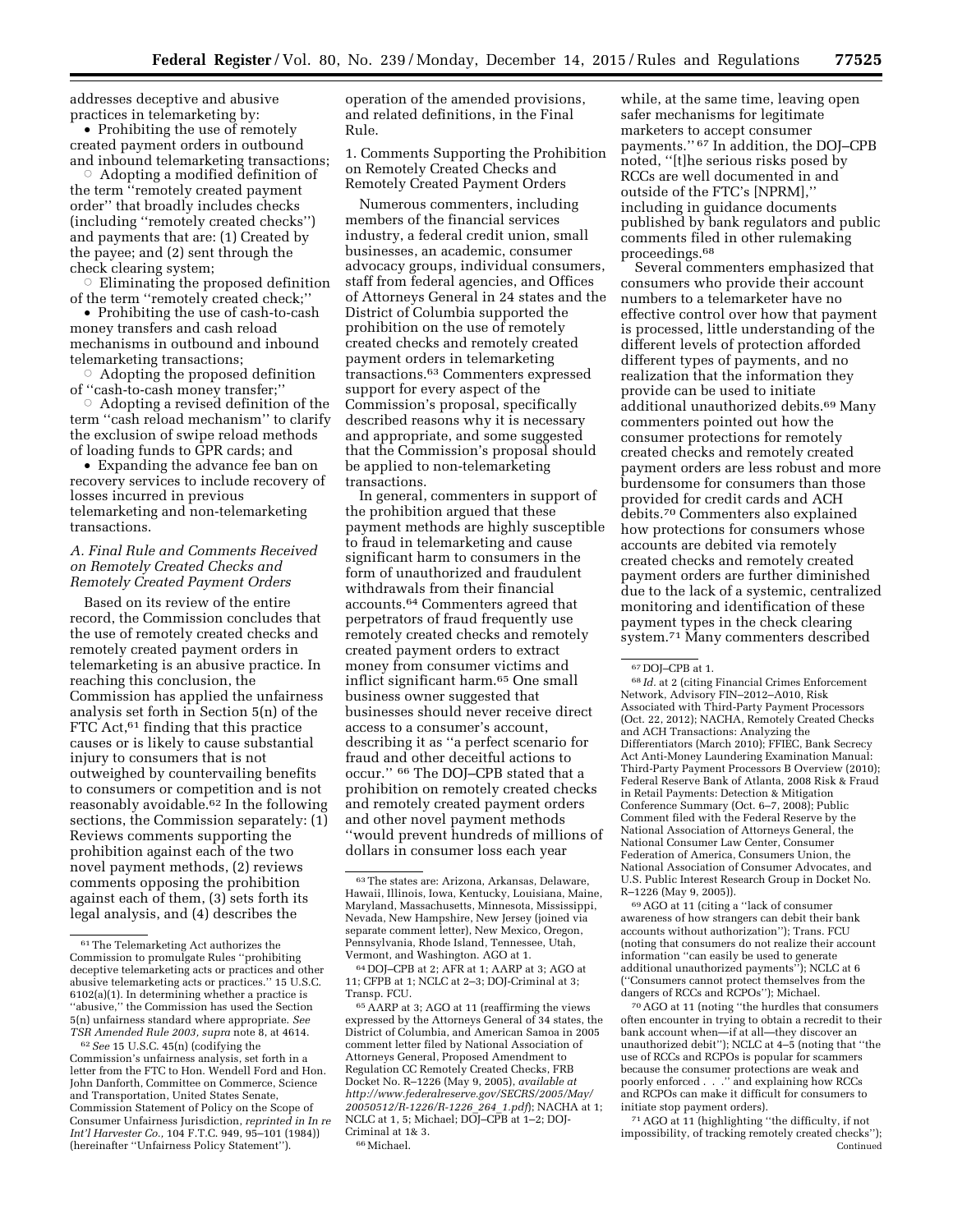how a telemarketer's choice to use a consumer's bank account information to create a remotely created check, instead of originating an ACH debit or accepting a payment card, determines the level of scrutiny and monitoring applied to the transaction and the telemarketer or seller.72 These commenters pointed out that telemarketers and sellers using remotely created checks and remotely created payment orders are often deliberately exploiting these regulatory and operational weaknesses to escape the heightened scrutiny and monitoring of the ACH and payment card networks.

Virtually all of the commenters in support of the prohibition focused on the harm inflicted on consumers when unauthorized and fraudulent debits are withdrawn using remotely created checks and remotely created payment orders.73 Commenters opined that the legitimate use of remotely created checks and payment orders in telemarketing transactions, if any, is significantly outweighed by the considerable evidence of harm inflicted

<sup>72</sup> AFR at 1 ("RCCs and RCPOs are heavily used by scammers and others who wish to avoid the consumer protections and fraud prevention mechanisms associated with modern electronic payment devices''); DOJ–CPB at 2 (''we have seen third party payment processors that promote their use of RCCs as a means to process transactions for merchants that have been blacklisted from credit card and ACH transactions''); Trans. FCU (''[w]e have seen these types of payment mechanisms used by scammers, often targeting elderly or financially distressed members''); NACHA at 3 (''Because RCCs are not monitored systemically . . . fraudsters are able to use RCCs to evade the authorization requirements and strong protections that NACHA has implemented through the ACH system''); NCLC at 6 (''RCCs and RCPOs are also used by entities who wish to escape scrutiny by the systems used to detect fraud in other payment systems.'').

73One commenter from the financial services industry, NetSpend, described the significant adverse impact that remotely created checks have on its prepaid Visa and MasterCard debit card business and the banks that issue its cards. Netspend at 1. NetSpend explained that its debit cards do not have checking account functionality, so any remotely created checks drawn on the card account number are automatically returned unpaid by the issuing bank. NetSpend states that ''some financial institutions and their third-party vendors choose to ignore the 100% return-rate'' and continue to submit remotely created checks each month against its prepaid debit cards that lack checking privileges. As a result, NetSpend reports, it pays about \$75,000 per year in bank fees to just one of its card issuing banks for processing thousands of remotely created check images before the bank can automatically reject them. *Id.*  NetSpend also stated that it suffered significant losses from remotely created checks originated by First Bank of Delaware—a bank that the Department of Justice sued for processing remotely created payments for ''fraudulent merchants and telemarketers wishing to skirt the rules of the electronic funds transfers networks.'' *Id.; see also U.S.* v. *First Bank of Delaware,* Civ. No. 12–6500 (E.D. Pa. Nov. 19, 2012).

on consumers.74 Citing the existence of safer modern alternatives to remotely created checks and remotely created payment orders in telemarketing transactions, such as debit cards and ACH debits, commenters argued that the reasons to prohibit their use are even more compelling today than in the past.75 As a result, they maintained, the proposed Rule would not adversely affect legitimate telemarketers, who already accept more conventional payment methods.

Two commenters responded to the Commission's specific request for comment regarding the proposed definitions of remotely created check and remotely created payment order by proposing discrete changes that would eliminate the requirement that the check or payment order be ''unsigned.'' 76 These commenters explained that the definition proposed in the NPRM was too narrow and technical to be fully effective, because a telemarketer engaged in fraud could instead insert ''a graphical image of a signature into the signature block of each check or remotely created payment order'' to circumvent the prohibition.77 Instead, the commenters suggested that the Commission revise the definitions of remotely created check and remotely created payment order to make clear that both are a payment order or instruction: (1) Created or initiated by the payee and (2) deposited into or cleared through the check clearing system.

Several commenters supporting the proposed Rule urged the Commission to expand the prohibition on remotely

75AARP at 3 (concluding that ''legitimate businesses have access to a variety of other payment methods''); AFR at 1 (noting that remotely created checks and remotely created payment orders ''have few legitimate uses for which other payment systems could not substitute''); DOJ–CPB at 3 (''The FTC's proposed rule change will not adversely affect legitimate telemarketers'' that can ''use a variety of other payment means''); NCLC at 7 (''With the availability of modern electronic payment methods, there are no longer any legitimate reasons to use either payment mechanism that can justify their risks.'').

76CFPB at 2 (''The Bureau believes that the RCC and RCPO definitions ultimately adopted by the Commission should not hinge on the presence or absence of the consumer's signature''); FRBA–2 at 2 (stating that ''this broader prohibition will better serve the Commission's purposes''). 77FRBA–2 at 2.

created checks and remotely created payment orders to non-telemarketing transactions.78 These commenters argued for a complete prohibition on these payment methods in all consumer transactions, noting the existence of abuse of remotely created checks and payment orders in connection with scams perpetrated via email and other media.79 Two of these commenters urged the Commission to work closely with the CFPB, Federal Reserve Bank, and other regulators to implement such a prohibition.<sup>80</sup>

Some commenters also emphasized the essential assistance provided by payment processors and merchant banks to telemarketers and sellers that use remotely created checks and remotely created payment orders to debit consumer accounts without authorization.81 NCLC expressed the view that the Rule's existing knowledge standard for assisting and facilitating is too burdensome, and would insulate payment processors from liability for processing prohibited payments for telemarketers.82 NCLC and AFR urged the Commission to adopt a strict liability standard that would incentivize payment processors to develop robust mechanisms to ensure they are not processing these prohibited payments.83

2. Comments Opposing the Prohibition on Remotely Created Checks and Remotely Created Payment Orders

In stark contrast to the 1995 rulemaking proceedings in which a

79AFR at 1 (urging the Commission to apply the proposed ban to ''sales initiated by email or other methods that do not use a telephone''); NCLC at 4 (noting the use of these payments by internet payday lenders that provide loans to consumer in states where payday lending is illegal or where they

 $\rm ^{80}$  AFR at 1; NCLC at 7.  $\rm ^{81}$  DOJ–CPB at 2 (noting that payment processors market the use of remotely created checks to process transactions for merchants that have been kicked out of payment card networks and ACH network); NCLC at 8 (''Payment processors and ODFIs play critical roles in the misuse of RCCs and

RCPOs.'').<br><sup>82</sup> NCLC at 8.<br><sup>83</sup> AFR at 1 (''Payment processors and the banks that originate RCCs and RCPOs should be strictly liable for processing unlawful payments''); NCLC at 7–8 (''The best way to stop RCCs and RCPOs from entering into the system and reaching consumers' accounts is to . . . hold payment processors and ODFIs strictly liable for accepting RCCs or RCPOs that violate the TSR.'').

NACHA at 3 (''RCCs are difficult, if not impossible, for individual financial institutions to monitor as a class''); NCLC at 9 (''a systemic monitoring system

<sup>74</sup>AARP at 3 (concluding that ''the benefit to consumers of the proposed rule outweighs the burden to businesses in complying with this rule''); Hughes at 1 (''I find the cost-benefit analysis articulated in the [NPRM] to be persuasive''); NACHA at 3 (explaining that ''[i]n 2010, NACHA adopted rules (that became effective in 2011) allowing for recurring payments to be authorized over the telephone'' thereby eliminating the few advantages for legitimate businesses of remotely created checks over ACH).

<sup>78</sup>AFR at 1; NCLC at 2; *see also* NACHA at 4 (noting that ''it seems likely that bad actors would attempt to move activity online, as e-commerce is not covered by the telemarketing sales rule.''). In addition, two individuals went so far as to suggest either banning all telemarketing or requiring ''everything in writing.'' Seaman (adding, ''[i]f consumers want something, they will call the company themselves''); G3 Assocs. (''It's real simple . . . make them put it in writing (either snail mail or email) . . . if they are legit they will if they won't, hang up!'').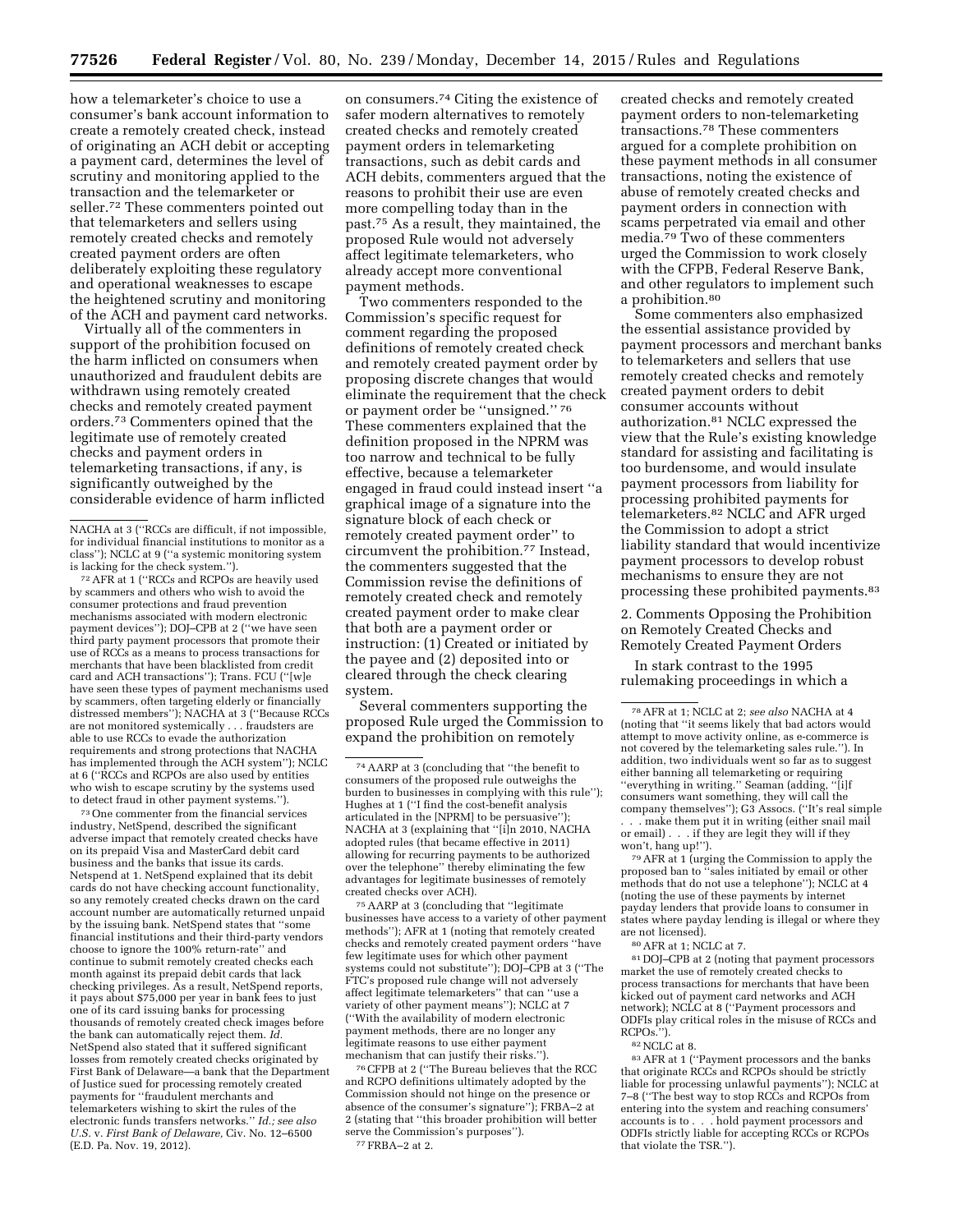number of specific entities described in detail their legitimate use of and dependence on remotely created checks, in response to the current NPRM, the Commission received only one comment from a telemarketing firm covered by the amended Rule— InfoCision. InfoCision asserted generally that the amended Rule would increase the burdens on legitimate businesses and charities that rely on novel payment methods.84 The remaining comments were submitted primarily by financial services industry members and associations.85 Comments from the financial services industry contended that prohibiting telemarketers and sellers from using remotely created checks and remotely created payment orders would be a direct and impermissible regulation of banks, an action that exceeds the Commission's jurisdiction.86 Overall, commenters opposed to the prohibition raised similar concerns. As described in detail below, commenters challenged the FTC's unfairness analysis, including the significance of the injury to consumers and the relative burdens on consumers and businesses; argued that the reach of the proposal was too broad; and suggested alternative courses of action.

While many commenters challenged the FTC's assertion that the use of these payment methods in telemarketing causes or is likely to cause substantial harm to consumers,<sup>87</sup> no commenter specified how or to what extent remotely created checks and remotely created payment orders are used in lawful telemarketing of legitimate products and services. For example, InfoCision claimed that novel payment methods are ''extremely important'' to legitimate businesses and charities that ''need to offer customers multiple means of accepting payments or charitable donations'' and that the amended Rule would increase the cost of collecting payments and donations but did not provide support for these

87ABA at 2; ETA at 2; The Associations at 2; ECCHO at 13.

claims.88 Commenters from the financial services industry also did not provide specific support or evidence.89

The commenters in opposition took issue with other aspects of the unfairness analysis the Commission articulated in the NPRM.90 According to some commenters, the Commission failed to demonstrate that the regulatory framework applicable to remotely created checks and remotely created payment orders is a source of significant harm to consumers or a sufficient justification for the amendment. 91 To buttress that argument, commenters favorably compared the consumer protections that the UCC affords consumers who use remotely created checks and remotely created payment orders with those afforded by the EFTA (for ACH debits and traditional debit cards) and the TILA (for credit cards).92 Further, many argued that the Commission overstated the operational weaknesses of the check clearing system in detecting and deterring fraudulent telemarketers and unauthorized transactions.93

At least one commenter argued that the Commission failed to demonstrate that remotely created payment orders,

89ABA at 1 (''we do not speak extensively in this comment letter of all of the potential legitimate uses of RCCs by telemarketing and other merchants''); DCS Holdings (''we do not have quantifiable data concerning how many businesses depend on one or more of these [payment] methods''); ECCHO at 12– 13 (estimating the total number of remotely created checks cleared and returned as unauthorized in 2010 without identifying the number related to telemarketing); First Data at 7 (estimating that ''thousands'' of small businesses in its system accept RCCs and RCPOs, ''some'' of which ''may be used via telemarketing transactions''); Thayer (''[the prohibition] will make business far more difficult for legitimate telemarketing firms''). Furthermore, First Data, itself a credit card payment processor, described its use of remotely created checks to withdraw money from the bank accounts of startup merchants that have yet to obtain corporate credit or debit cards. First Data at 7. First Data did not provide estimates of the number of such transactions. *Id.* 

90ABA at 1, 3; ECCHO at 4; The Associations at 5.

91ECCHO suggested that the Commission ''should undertake additional primary research to validate the statements in the Proposal regarding the relative burdens associated with a consumer obtaining a credit of funds to his/her account when making a claim of an unauthorized payment of any type (card, ACH or check).'' ECCHO at 7.

92ABA at 8–9 (noting that, despite differences in ''details and the technical legal process,'' the protections for consumers ''are, as a practical matter, comparable''); ECCHO at 6 (''the UCC and other check law protections against unauthorized RCCs are arguably better for consumers than Regulation E and Regulation Z.''); The Associations at 4–5 (expressing disagreement that consumer protections for unauthorized remotely created checks and remotely created payment orders are inadequate); PPA—Biondi (same); PPA—Frank (same).

93PPA—Biondi; PPA—Frank.

themselves, caused unavoidable harm to consumers.94 Indeed, some commenters asserted that the prohibition would do little to protect consumers when unscrupulous telemarketers thwart the Rule's existing express verifiable authorization requirements, regardless of the payment method used.95

Most commenters, however, aimed their critique at the final cost-benefit prong of the Commission's unfairness analysis. These commenters expressed the view that the harm, if any, inflicted on consumers is outweighed by the benefits of using remotely created checks and remotely created payment orders in telemarketing transactions.96 Because of the inability of banks to distinguish remotely created checks and remotely created payment orders from traditional checks, some argued that the prohibition would have a ''*per se*  application beyond telemarketing'' that would cause banks to refuse to accept any remotely created checks and remotely created payment orders.97 As a result, commenters emphasized, the amended Rule would cause substantial harm to all consumers and businesses that rely on these payment methods in non-telemarketing transactions (*e.g.,* last minute payments of credit card bills, insurance premiums, and mortgages).98 As evidence of the responsible use of remotely created checks and remotely created payment orders by legitimate businesses, ECCHO provided estimates that they asserted showed relatively low overall rates of unauthorized remotely

95ABA at 5 (stating that fraudulent telemarketers will shift to other payment mechanisms); CUNA at 2 (same); PPA—Biondi (same); *see also* ECCHO at 4 (opining that the proposed Rule will have no deterrent effect on a ''telemarketer who is already violating the TSR by not obtaining customer authorization for a debit transaction of any type— ACH, card, or RCC.'').

96ABA at 7 (noting that not all consumers have or are eligible for the conventional payment methods described in the NPRM); First Data at 3 (stating that the prohibition will result in delayed receipt of goods or services purchased over the telephone); PPA—Biondi (stating that RCCs and RCPOs benefit consumers because ''there is more space available for providing information about the transaction to the consumer''); PPA—Frank (same).

97ABA at 6; *see also* DCS Holdings; ECCHO at 3; FRBA–1 at 2; PPA—Frank; The Associations at 2. 98ABA at 2; ECCHO at 4; ETA at 2; PPA—Biondi The Associations at 9.

<sup>84</sup> InfoCision at 2.

<sup>85</sup>*See generally,* ABA; The Associations; CUNA; ECCHO; ETA; First Data; FRBA; NAFCU; PPA— Biondi; PPA—Frank.

<sup>86</sup>ABA at 7 (stating the prohibition exceeds ''the FTC's mission, jurisdiction, and authority''); *see also* ECCHO at 3; The Associations at 2. Other comments acknowledged the amended Rule would not apply to financial institutions, but raised concerns about potential negative effects on the broader payment system. ABA at 7; CUNA at 1; FRBA–1 at 2; The Associations at 10. To minimize these effects, commenters encouraged the Commission to coordinate closely with the Federal Reserve Board, CFPB, bank regulators, and other stakeholders. CUNA at 1; FRBA–1 at 4; NAFCU at 1.

<sup>88</sup> InfoCision at 2.

<sup>94</sup>ABA at 6 (opining that the unavoidability must be connected to the cause of the harm, which is the telemarketer's initial deception, not the choice of payment system routing); *see also* ECCHO at 5 (suggesting the Commission should focus ''on the actions of the telemarketer that give rise to unfair or abusive practices and not on the use of a particular payment instrument.''); ETA at 1 (''it is not the payment methods themselves that are fraudulent, but rather the actors that are attempting to sell goods and services in a fraudulent manner that constitute the problem''); PPA—Frank (''The change here is just like blaming the gun and not the person who pulls the trigger . . .'').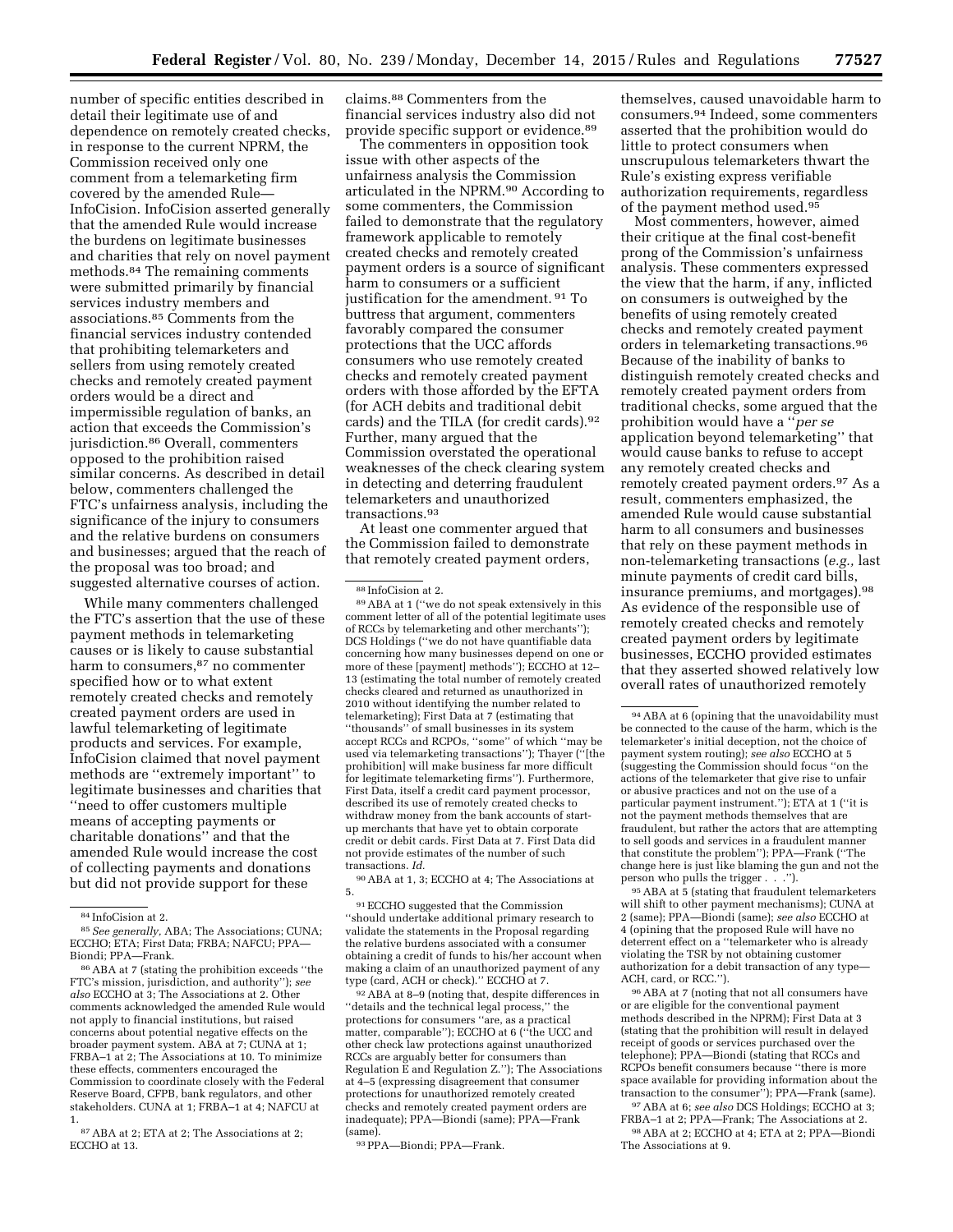created check adjustment claims, compared with the overall volume of such transactions.<sup>99</sup> In addition to their concern over curtailing currently accepted payment mechanisms, several commenters opined that any action to restrict remotely created checks and, more importantly, remotely created payment orders would stifle future innovation in payments.100

Some commenters opposing the prohibition offered alternatives to the Commission's proposal. These suggestions included voluntary or mandatory reporting of remotely created check and remotely created payment order return rates to the Commission by telemarketers or their non-depository payment processors; 101 requiring financial institutions to disclose to bank regulators each instance of ''abnormal'' or ''significant'' remotely created check and remotely created payment order transaction or returns activity by their customers; 102 mandating that all banks and payment processors only do business with telemarketers on a registry of telemarketers;'' 103 and implementing a magnetic ink character recognition (''MICR'') line 104 identifier for remotely created checks and remotely created payment orders.105

3. The Commission Concludes That the Use of Remotely Created Checks and Remotely Created Payment Orders in Telemarketing Meets the Test for Unfairness

In the context of TSR rulemaking proceedings, the Commission has determined to apply the unfairness test

101The Associations at 2, 10–11 (''Rather than prohibiting the use of RCCs and RCPOs by telemarketers altogether, we believe the FTC should impose return reporting requirements on telemarketers and their [non-depository] processors that use RCCs and RCPOs''); *compare* DCS Holdings (proposing that the Commission ''require monitoring and quantifying all payment types processed for returns, volumes, velocity patterns  $etc.'$ ).

102FRBA–1 at 4.

103PPA—Frank (''How about requiring alk (sic) telemarketers to register providing all product and fulfillment details for what they are selling''); DCS Holdings (''Require all banks and third party processors only do business with 'Registered' telemarketers . . .'').

104The MICR information appears at the bottom of each check, and contains numbers that identify the bank branch, bank routing number, check number, and account number at the payor bank.

105ECCHO at 10; First Data at 8.

to evaluate whether certain acts and practices qualify as ''other abusive telemarketing acts or practices'' 106 under the Telemarketing Act.107 As set forth in Section 5(n) of the FTC Act, an act or practice is unfair if: (a) It causes or is likely to cause 108 substantial injury to consumers, (b) the injury is not reasonably avoidable by consumers, and (c) the injury is not outweighed by countervailing benefits to consumers or competition. Based on the entire record in this proceeding, the Commission concludes that the use of remotely created checks and remotely created payment orders in telemarketing transactions meets the unfairness test and, thus, is an abusive practice.

a. The Use of Remotely Created Checks and Remotely Created Payment Orders in Telemarketing Causes Substantial Harm to Consumers

#### (1) Law Enforcement Record

The rulemaking record demonstrates the persistent, ongoing, and substantial harm caused by the use of remotely created checks and remotely created payment orders in telemarketing transactions. For nearly two decades, the Commission and its state and federal law enforcement partners have used every available tool at their disposal to combat the abuse of remotely created checks in unlawful telemarketing transactions. In many of these cases, the Commission has sought and courts have granted extraordinary equitable and monetary relief, including *ex parte*  temporary restraining orders and asset freezes aimed at immediately halting the perpetrators of widespread telemarketing fraud.109 These fraudulent

108Thus, the Commission need not demonstrate *actual* consumer injury, but only the *likelihood* of substantial injury. In this proceeding, however, there is sufficient evidence that the use of remotely created checks and remotely created payment orders in telemarketing causes actual injury.

109Since 1995, the Commission has filed more than 300 cases involving violations of the TSR, many of which have included fraudulent or unauthorized remotely created checks. *See, e.g., FTC* v. *Sun Bright Ventures, LLC,* Civ. No. 14– 02153–JDW–EAJ (M.D. Fla. July 20, 2015) (Stip. Perm. Inj.); *FTC* v. *First Consumers, LLC,* Civ. No. 14–1608 (E.D. Pa. Feb. 19, 2015) (Summ. J.); *FTC*  v. *AFD Advisors,* Civ. No. 13–6420 (N.D. Ill. Aug. 26, 2014) (Stip. Perm. Inj.); *FTC* v. *Ideal Financial Solutions, Inc.,* Civ. No. 13–00143–MMD–GFW (D. Nev. June 30, 2015) (Partial Summ. J.); *FTC* v. *Group One Networks, Inc.,* Civ. No. 09–0352 (M.D. Fla. Mar. 19, 2010) (Stip. Perm. Inj.); *FTC* v. *FTN Promotions, Inc.,* Civ. No. 07–1279–T–30TGW (M.D. Fla. Dec. 30, 2008) (Stip. Perm. Inj.); *FTC* v. *3d Union,* Civ. No. 04–0712–RCJ–RJJ (D. Nev. July 19, 2005) (default judgment); *FTC* v. *4086465* 

schemes have victimized consumers nationwide with pitches for a variety of products, such as phony medical discount products, advance fee loans, credit card interest rate reduction services, and magazine subscriptions. Despite aggressive and active law enforcement actions, telemarketers and sellers continue to abuse remotely created checks and, increasingly, remotely created payment orders, to defraud consumers, as exemplified by recent cases filed by the Commission.

In the past two years alone, the Commission halted three separate telemarketing operations that were charged with using remotely created checks or remotely created payment orders to defraud thousands of consumers out of tens of millions of dollars.110 In September 2014, the Commission sued Sun Bright Ventures, LLC, its principals, and related entities for operating a telemarketing scheme that allegedly deceived consumers into divulging their bank account information by pretending to be part of Medicare. Using consumer bank account information, the defendants allegedly used remotely created checks (and remotely created payment orders) to extract money from thousands of seniors and used tape-recorded ''authorizations'' to defeat consumers' disputes with their banks.111 The Commission alleged these tape recordings were faulty, as they failed to show that the defendants obtained

States have brought additional cases against telemarketers and sellers that used remotely created checks to withdraw money from consumer bank accounts without authorization. *See e.g., State of Ohio ex rel.* v. *Simplistic Advertising, Inc.,* Civ. No. 08–7232 (Franklin County, OH Ct. Com. Pl. filed May 16, 2008); *State of Ohio ex rel.* v. *6450903 Canada, Inc.,* Civ. No. 05CVH7233 (Franklin County, OH Ct. Com. Pl. May 8, 2009) (default judgment).

110*See FTC* v. *Sun Bright Ventures, supra* note 109 (entry of stipulated monetary judgment order for \$1,418,981); *FTC* v. *First Consumers, supra* note 109 (entry of \$10,734,255.81 monetary judgment); *FTC* v. *AFD Advisors, supra* note 109 (entry of stipulated monetary judgment of \$1,091,450.68).

111Pl.'s Mot. and Memo. In Supp. of TRO at 8– 9, *Sun Bright Ventures,* Civ. No. 14–02153.

<sup>99</sup>ECCHO estimated that banks processed approximately 2.04 million remotely created checks per day in 2009. ECCHO at 13–14. Based on a survey of three large financial institutions, ECCHO estimated the percentages and numbers of the unauthorized RCC adjustment claims to be .01264% or approximately ''258 unauthorized RCCs per day industry wide.'' *Id.* 

<sup>100</sup>CUNA at 1; ECCHO at 3–4; FRBA–1 at 2; NAFCU at 1.

<sup>106</sup> 15 U.S.C. 6102(a)(1) (''The Commission shall prescribe rules prohibiting deceptive telemarketing acts or practices and other abusive telemarketing acts or practices.'').

<sup>107</sup>*TSR Amended Rule 2003, supra* note 8, at 4614.

*Canada, Inc. d/b/a International Protection Center,*  Civ. No. 04–1351 (N.D. Ohio Nov. 14, 2005) (Stip. Perm. Inj.); *FTC* v. *Win USA Services, Ltd.*, Civ No. 98–1614Z (W.D. Wash. Apr. 13, 2000) (Summ. J.); *FTC* v. *Consumer Money Markets, Inc.,* Civ. No. 00– 1071–PMP–RJJ (Sept. 6, 2000) (Stip. Perm. Inj.); *FTC*  v. *National Credit Management Group,* Civ. No. 98– 936(ALJ) (D.N.J. May 4, 1999) (Stip. Perm. Inj.); *FTC*  v. *SureCheK Systems, Inc.,* No. 1–97–CV–2015 (JTC) (N.D. Ga. June 11, 1998) (Stip. Perm. Inj.); *FTC* v. *National Credit Foundation, Inc.,* Civ. No. 96–2374– PHX–ROS (Apr. 10, 1997) (Stip. Perm. Inj.); *FTC* v. *Universal Credit Corporation,* Civ. No. 96–0114– LHM(EEx) (C.D. Cal. Dec. 6, 1996) (Stip. Perm. Inj.); *FTC* v. *Diversified Marketing Service Corp.,* Civ. No. 96–0388M (Oct. 18, 1996) (Stip. Perm. Inj.); *FTC* v. *Windward Marketing, Ltd,* Civ. No. 96–0615–FMH (N.D. Ga. Oct. 10, 1996).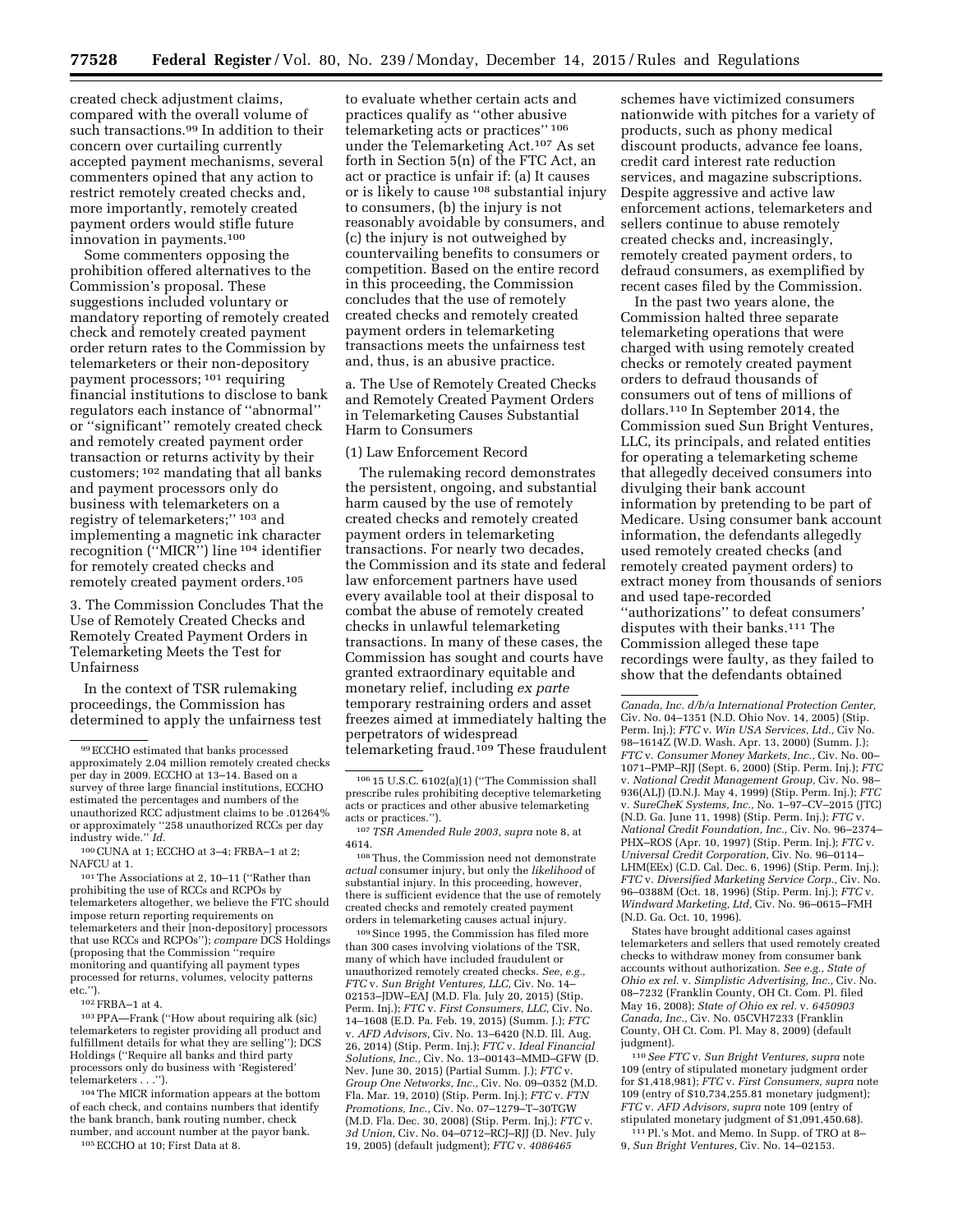consumers' authorization to be debited.112 The rates at which consumers and banks returned these transactions were grossly outside comparable industry norms for debits from consumer bank accounts.113 For example, the defendants allegedly generated overall return rates of approximately 68 percent and an unauthorized return rate of 28 percent.114 By comparison, in 2013 NACHA reported that overall return rates for ACH debit transactions averaged just 1.42 percent, while unauthorized return rates averaged .03 percent.115

In March 2014, the Commission sued the perpetrators of a similar scheme targeting senior citizens: First Consumers, LLC, its principals, and related entities. The Commission charged the defendants with coldcalling tens of thousands of seniors claiming to sell fraud protection, legal protection, and pharmaceutical benefit services. In some instances, the telemarketers who carried out the fraud impersonated government and bank officials, and enticed consumers to disclose their confidential bank account information. From 2010 through 2013, the defendants used consumers' bank account information to create and deposit \$18,856,360.56 in remotely created checks at various banks— \$8,122,104.75 of which were returned by consumers or their banks.116 The

113 Due to the decentralized nature of the check clearing system and the inability to track remotely created checks and remotely created payment orders, neither the banking industry nor the Federal Reserve maintain data on average industry return rates. Therefore, the Commission's cases have referenced NACHA return rate statistics for ACH debits as a benchmark for return rates of remotely created check and remotely created payment order transactions. *See* Pl.'s Summ. J. Ex. 50, Dec. Professor Amelia Helen Boss, ¶ 16 (Oct. 21, 2014) (hereinafter ''Dec. Prof. Amelia Helen Boss''), filed in *First Consumers, supra* note 109 (''The strong similarities between RCCs and ACH transactions make comparisons of system data particularly appropriate, and, as will be discussed below, such comparisons are extremely important in the analysis of returns.'').

114Compl. ¶ 37, *Sun Bright Ventures, supra* note 109.

115 *Id.* at ¶ 36; *see also* NACHA, 2013 ACH Network Return Rate Statistics (on file with the Commission); *NACHA RFC, supra* note 31, at 3–5 (citing 2012 statistics evidencing an overall ACH debit return rate of 1.5 percent and an unauthorized return rate of 0.03 percent).

116Pl.'s Summ. J. Ex. 75, Summary of Deposits and Returns (hereinafter ''Summary of Deposits and Returns''), filed in *First Consumers, supra* note 109. These return rates vastly exceed NACHA's recently

defendants' rate of unauthorized returns ranged from at least 1.61 percent to 9.18 percent,117 alarmingly high in light of the 0.03 percent average industry unauthorized return rate for ACH debits and NACHA's maximum threshold of 1 percent (currently 0.5 percent) for unauthorized returns.118 The defendants' overall return rates were similarly excessive, ranging from at least 7.79 percent to 32.13 percent.<sup>119</sup> On February 19, 2015, the Court granted the Commission's motion for summary judgment, and entered a final order against the individual defendant, including a permanent injunction and monetary relief in the amount of \$10,734,255.81—the total amount consumers lost.120

In September 2013, the Commission sued AFD Advisors and its principal, Fawaz Sebai, for operating a telemarketing enterprise that allegedly pitched a prescription drug discount card that, victims were told, would provide substantially discounted or even free prescription drugs.121 According to the complaint, in less than a year, the Montreal-based defendants deposited nearly \$2 million in remotely created checks from consumer victims, and caused additional harm in the form of non-sufficient funds (''NSF'') fees resulting from defendants' unexpected withdrawals. As part of the scheme, the defendants allegedly coached their elderly victims through purported recorded authorizations that the defendants used to defeat consumers' attempts to reverse the withdrawals as

117 *Id.* To calculate return rates under NACHA's rules, NACHA divides the number of ACH debit transactions by the number of returned debit transactions. Due to incomplete information on the number of remotely created checks cleared and returned from the five banks used most heavily by the defendants, it was not possible for the FTC's expert witness, Professor Amelia Helen Boss, to calculate return rates by the number of items deposited and returned. Dec. Prof. Amelia Helen Boss, *supra* note 113, at ¶ 32 & n.1, filed in *First Consumers, supra* note 109. Instead, Professor Boss calculated the defendants' return rates using the value of the deposits and returns, yielding even higher overall return rates. When calculated by value, defendants' overall return rates ranged from 8.57 percent to 46.23 percent, with unauthorized return rates between 6 percent and 16.9 percent. Summary of Deposits and Returns, *supra* note 116.

118*See supra* notes 30–31 and accompanying text describing NACHA's return rate thresholds and network statistics.

119Summary of Deposits and Returns, *supra* note 116.

120The permanent injunction bans the defendants from all telemarketing and from accepting or depositing remotely created checks or remotely created payment orders. On the same date, the court entered default judgments (and a similar permanent injunction) against the corporate defendants in the case.

121Compl. ¶ 18, *AFD Advisors, supra* note 109.

unauthorized.122 In July 2014, a federal grand jury indicted Fawaz Sebai and two other Canadian citizens on eight counts of mail and wire fraud in connection with the alleged scheme.123 Arrest warrants have been issued, and the United States Attorney for the Southern District of Illinois will seek extradition of the defendants from Canada.124

The Commission's record of law enforcement cases amply demonstrates that the harm resulting from the use of remotely created checks and remotely created payment orders in telemarketing is significant.125 Several opponents of the proposed Rule amendment questioned the significance and prevalence of injury, noting that consumers who complain to their banks obtain reversals of unauthorized remotely created checks and remotely created payment orders.126 Declarations from consumer victims in cases brought by the Commission, however, illustrate how banks can frustrate consumers' efforts to obtain reversals of such remotely created checks. For example, when one 74-year old victim in *FTC* v. *Sun Bright Ventures* attempted to reverse the defendants' unauthorized remotely created check, a bank teller told her the bank could not refund the money because the victim had not reported the issue within 24 hours.127 Only after the victim reported the matter to a police officer, who instructed her to return to the bank to demand a reversal, did the bank agree to refund the \$448 that the defendants withdrew from her account.128

Other *Sun Bright Ventures* victims unsuccessfully attempted to reverse unauthorized remotely created checks drawn on their bank accounts.129 For

123Press Release, U.S. Attorney for the Southern District of Illinois, *U.S. Seniors Deceived By Foreign Scammers In Medicare Hoax* (July 24, 2014), *available at [http://www.justice.gov/usao/ils/News/](http://www.justice.gov/usao/ils/News/2014/Jul/07242014_Sebai%20Press%20Release.html) 2014/Jul/07242014*\_*[Sebai%20Press%20](http://www.justice.gov/usao/ils/News/2014/Jul/07242014_Sebai%20Press%20Release.html) [Release.html](http://www.justice.gov/usao/ils/News/2014/Jul/07242014_Sebai%20Press%20Release.html)*.

125*See supra* note 109 (citing FTC and state cases).

126ABA at 8–9; ECCHO at 8–9; The Associations at 6.

- 127Pl.'s TRO Ex. 15 ¶ 5, filed in *Sun Bright Ventures, supra* note 111.
- 

129Pl.'s TRO Ex. 8 ¶ 3, filed in *Sun Bright Ventures, supra* note 109 (bank refused to reverse the \$448 remotely created check). Other victims in the *Sun Bright Ventures* case complained that banks Continued

<sup>112</sup>Compl. ¶ 23, *Sun Bright Ventures, supra* note 109. On June 5, 2015, an FBI Special Agent filed a criminal complaint and arrest warrant charging Glenn Erikson with wire fraud in connection with his part in the *SunBright Ventures* telemarketing scheme. *U.S.* v. *Glenn Erikson,* Cr. No. 15–0520– MPK (W.D. Pa. June 5, 2015).

established overall return rate threshold of 15 percent for ACH debit transactions.

 $^{\rm 122}\rm{The~Commission~described~to~the~Country}$ the defendants would stop the recording process if the consumer did not answer ''correctly,'' and start a new recording. Pl.'s Mot. and Memo. In Supp. of TRO at 7, *AFD Advisors, supra* note 109. The defendants would repeat this process until they obtained a ''clean'' recording that purported to demonstrate the consumer's authorization.

 $124$  *Id.* 

 $^{128}Id.$  at  $\P$  7.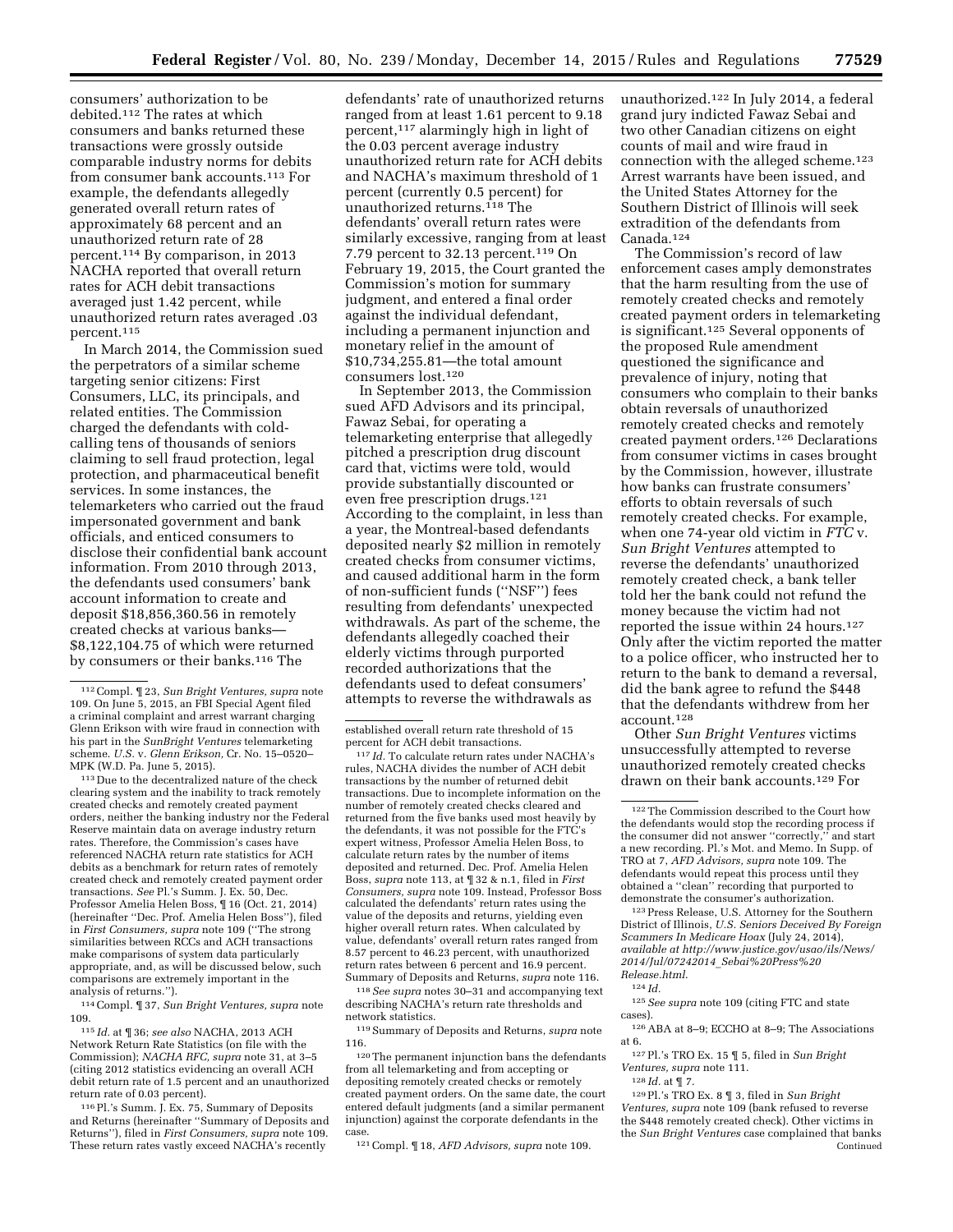example, an 86-year-old widow's bank refused to reverse the \$448 remotely created check drawn on her account because she failed to dispute it within 30 days, ignoring the fact that she had been hospitalized during the 30 days before she noticed the unauthorized withdrawal.130 An 82-year old victim filed an affidavit with his bank, contesting two remotely created checks made out to the defendants for \$448.52 each.131 Initially, the bank reversed the charges and returned the money to his account. However, a few months later, the bank revoked the credit to his account because it received a voice recording of the consumer answering the defendants' ''yes'' or ''no'' questions purportedly authorizing the debits.132 The bank revoked the refund despite the consumer's allegations that the tape was fraudulent, noting several discrepancies including the fact that he never verified his age as between 18–75, when he was in fact 82 years old, and that the representative's voice on the recording was a woman's, instead of the man with whom he had spoken.<sup>133</sup>

In another case, *FTC* v. *Handicapped & Disabled Workshops,* a declarant described how the defendants bilked his elderly mother-in-law out of thousands of dollars, including a remotely created check for \$654.95.134 Despite his existing legal power of attorney over his mother-in-law's financial affairs due to the fact she suffers from Alzheimer's disease, her bank refused to initiate a return, supposedly because she had "authorized" the withdrawal.<sup>135</sup>

Even when consumers can obtain reversals of the original transactions, significant consumer injury also results from collateral consequences stemming from the unauthorized bank debit, such

*Handicapped & Disabled Workshops, Inc.,* Civ. No. 08–0908–PHX–DGC (D. Ariz. Dec. 9, 2008) (Stip. Perm. Inj.). Another victim similarly failed to obtain reversals for approximately \$1,800 of \$5,500 worth of unauthorized remotely created checks initiated by the *Handicapped & Disabled Workshops*  defendants from May through November 2007. Pl.'s TRO Exs. 21 & 22.

135Pl.'s TRO Ex. 24 ¶ 21, filed in *Handicapped & Disabled Workshops, supra* note 134.

as overdraft or NSF fees. For example, one consumer victimized by the fake IRS refund pitch used by the defendants in *FTC* v. *NHS Systems* grew suspicious shortly after he revealed his bank account number over the telephone.<sup>136</sup> Despite putting a hold on his bank account and warning his bank that a fraud-induced withdrawal was going to be posted to his account, the consumer's bank charged him NSF fees resulting from the unauthorized remotely created checks initiated by the defendants. After another *NHS Systems* victim reported the unauthorized remotely created checks to his bank, the bank threatened to report his overdrawn account to a credit reporting agency. The bank ultimately agreed to waive some, but not all, of the NSF fees caused by the numerous unauthorized remotely created checks posted against his account, but still required him to bring the account to a zero balance before he could close it.137

Still other consumers simply never dispute such transactions with their bank in the first place.<sup>138</sup> As the FTC's expert witness observed in *FTC* v. *First Consumers,* ''the victim may encounter roadblocks in attempting to achieve redress from the merchant, or simply may be embarrassed at his or her vulnerability.'' 139 Evidence of such underreporting can be inferred from the overall return rates generated by perpetrators of fraud. For example, the fact that a thoroughly fraudulent telemarketing scheme generates a 68 percent overall return rate implies that 32 percent of the transactions were never challenged by consumer victims.140 Some of these consumers overlook the unauthorized or fraudulent charge altogether, fail to notice it in time to make a claim under the terms of the account agreements with their banks, or may be unaware of their option to pursue the matter with their own bank. Other consumers frequently try in vain to pursue a refund directly from businesses on their own.141 For

140Compl. ¶ 37, *Sun Bright Ventures, supra* note 109.

141*See, e.g.,* Pl.'s TRO Ex. 8 ¶¶ 8–12, filed in *FTC*  v. *Instant Response Systems,* Civ. No. 13–0976– ILG–VMS (E.D.N.Y. Apr. 14, 2015) (Summ. J.) (describing how she spent many months trying in

example, after the defendants in *FTC* v. *Sun Bright Ventures* initiated a \$448 unauthorized remotely created check charge to his account, one elderly victim tried for six months to resolve the matter with the defendants directly—he never received a refund.142 In *FTC* v. *First Consumers,* a consumer thought she was talking to a representative of her bank, Wells Fargo, when she provided her bank account information to authorize a one-time payment of \$38 for a theft protection plan from her account.143 When she called the real Wells Fargo to inquire about the product, the representative told her that the defendants' company had no affiliation with the bank. Wells Fargo also apparently failed to advise her that, as the victim of an imposter scam, she could dispute the transaction. Instead of a \$38 charge, the defendants initiated a remotely created check in the unauthorized amount of \$387 against her account. The consumer tried for months to obtain a refund directly from the defendants, and never received her money back from the defendants or her bank.

Even the most aggressive and highly coordinated law enforcement cases have not been able to make consumer victims whole.144 Consider the series of actions taken by the Commission, federal prosecutors, and bank regulators against Wachovia Bank, N.A., two of its payment processing customers, and one

143Pl.'s TRO Ex. 2 ¶ 5, filed in *First Consumers, supra* note 109.

144The most recent example includes the simultaneous criminal and civil actions initiated by DOJ-Criminal and DOJ–CPB against CommerceWest Bank, of Irvine, California, for allegedly ''allow[ing] one of its clients to facilitate the theft of tens of millions of dollars from the bank accounts of unsuspecting, innocent consumers.'' Compl. ¶ 2, *U.S.* v. *CommerceWest Bank,* Civ. No. 15–0379 (C.D. Cal. filed Mar. 10, 2015). Under the terms of the settlement, the bank agreed to pay \$4.9 million to resolve civil and criminal complaints alleging the bank facilitated consumer telemarketing fraud schemes and violated the Bank Secrecy Act (''BSA'') while processing remotely created check transactions for V Internet Corp LLC., a third-party payment processor based in Las Vegas. Press Release, DOJ, *CommerceWest Bank Admits Bank Secrecy Act Violation and Reaches \$4.9 Million Settlement with Justice Department* (Mar. 20, 2015), *available at [http://www.justice.gov/opa/pr/](http://www.justice.gov/opa/pr/commercewest-bank-admits-bank-secrecy-act-violation-and-reaches-49-million-settlement-justice) [commercewest-bank-admits-bank-secrecy-act](http://www.justice.gov/opa/pr/commercewest-bank-admits-bank-secrecy-act-violation-and-reaches-49-million-settlement-justice)[violation-and-reaches-49-million-settlement-justice](http://www.justice.gov/opa/pr/commercewest-bank-admits-bank-secrecy-act-violation-and-reaches-49-million-settlement-justice)*. *See also, U.S.* v. *CommerceWest Bank,* Civ. No. 15– 0379 (C.D. Cal. Mar. 10, 2015) (No. 3–1) (consent decree for permanent injunction and civil penalty); *U.S.* v. *CommerceWest Bank,* Cr. No. 15–0025 (C.D. Cal. Mar. 10, 2015) (deferred prosecution agreement and information).

made it difficult to reverse the transactions. *See, e.g.,* Pl.'s TRO Ex. 7 ¶ 6–8 (only after a consumer visited her credit union a second time, and spoke to a different representative, did the credit union reverse the \$399 unauthorized remotely created check); Pl.'s TRO Ex. 13 ¶ 3 (bank was ''not convinced'' the remotely created check was unauthorized by declarant's mother, who was diagnosed with dementia, and refused to reverse \$448 withdrawal).

<sup>130</sup>Pl.'s TRO Ex. 1 ¶¶ 4–6, filed in *Sun Bright Ventures, supra* note 109.

<sup>131</sup>Pl.'s TRO Ex. 18 ¶¶ 4–5, filed in *Sun Bright Ventures, supra* note 109.

 $^{132}Id.$  at  $\P\P$  5–6.

<sup>133</sup> *Id.* 

<sup>134</sup>Pl.'s TRO Ex. 24 ¶ 21, filed in *FTC* v.

<sup>136</sup>Pl.'s TRO Ex. 13 ¶¶ 3–5, 9, 13, filed in *FTC*  v. *NHS Systems,* Civ. No. 08–2215–JS (E.D. Pa. Mar. 28, 2013) (Stip. Perm. Inj.).

<sup>137</sup>Pl.'s TRO Ex. 5 ¶¶ 8, 18, filed in *NHS Systems, supra* note 136.

<sup>138</sup>*See* Dec. Prof. Amelia Helen Boss, *supra* note 113, at ¶ 36, filed in *First Consumers, supra* note 109 (''many fraudulent debits go undetected by the consumer victim and, even if discovered, the victim may not assert its claim against the bank in time, or the bank may refuse to re-credit the account and return the check.''). 139 *Id.* 

vain to obtain a refund from defendants after being pressured and harassed into providing her bank account information to the defendant for a home medical alert device, which cost her \$840).

<sup>142</sup>Pl.'s TRO Ex. 6 ¶¶ 7–9, filed in *Sun Bright Ventures, supra* note 109.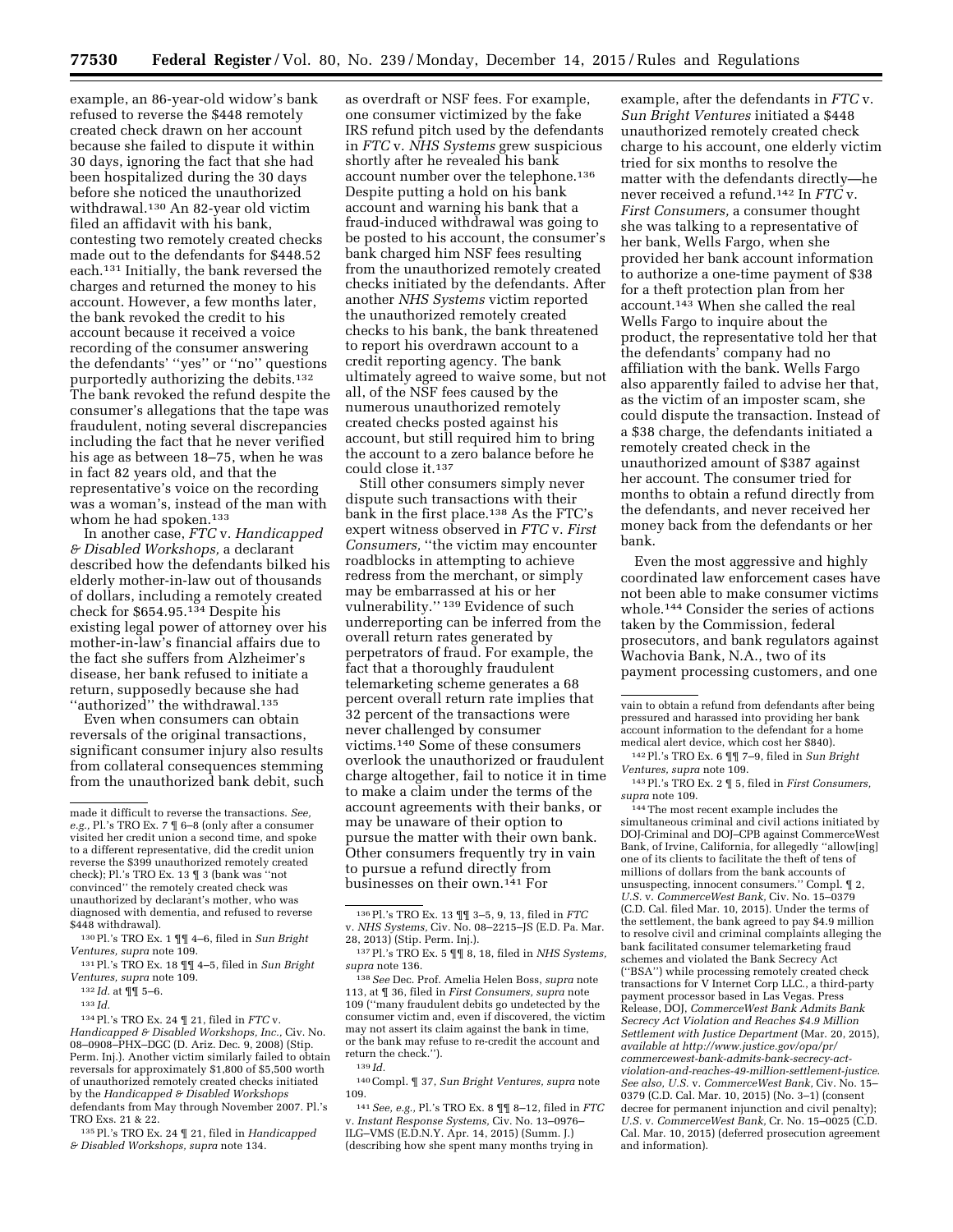massive telemarketing enterprise.145 In separate actions, the Office of the Comptroller of the Currency (''OCC'') and the U.S. Department of Justice alleged that Wachovia Bank maintained account relationships with certain payment processors 146 responsible for depositing more than \$418 million in remotely created checks on behalf of fraudulent telemarketers,147 including the defendants in *FTC* v. *FTN Promotions, Inc.* (''Suntasia'').148 In 2007, the Commission charged the *Suntasia* defendants with deceptively telemarketing a variety of memberships in buyers' and travel clubs, resulting in \$172 million in injury to nearly one million consumers. In settlement, the Commission and the OCC received approximately \$50 million to be used for restitution; however, due to the extensive amount of injury caused by the defendants, the consumer victims were not made whole.149

146*U.S.* v. *Payment Processing Ctr., LLC,* Civ. No. 06–0725 (E.D. Pa. Aug. 12, 2010) (Stip. Perm. Inj.); *FTC* v. *Your Money Access (''YMA''),* Civ. No. 07– 5147–ECR (E.D. Pa. Oct. 22, 2010) (Stip. Perm. Inj.). The FTC also brought cases against many of the telemarketers that worked with the processors.

147*See, e.g., Universal Premium Servs.,* Civ. No. 06–0849 (C.D. Cal. Apr. 17, 2008) (Summ. J.); *FTC*  v. *Sun Spectrum Commc'ns. Org., Inc.,* Civ. No. 03– 81105 (S.D. Fla. Oct. 3, 2004) (Stip. Perm. Inj.); *FTC*  v. *Xtel Marketing, Inc.,* Civ. No. 04–7238 (N.D. Ill. July 22, 2005) (Stip. Perm. Inj.); *FTC* v. *120194 Canada, Ltd.,* Civ. No. 1:04–07204 (N.D. Ill. Mar. 8, 2007) (Summ. J.); *FTC* v. *Oks,* Civ. No. 05–5389 (N.D. Ill. Mar. 18, 2008) (permanent injunction); *FTC* v. *Frankly Speaking, Inc.,* Civ. No. 1:05–60 (M.D. Ga. May 14, 2005) (Stip. Perm. Inj.).

148 *FTC* v. *FTN Promotions, Inc. (''Suntasia''),*  Civ. No. 07–1279–T30TGW (M.D. Fla. Dec. 30, 2008) (Stip. Perm. Inj.).

149 In 2008, the *Suntasia* defendants agreed to pay more than \$16 million to settle Federal Trade Commission charges, and as part of its settlement with the OCC, Wachovia paid an additional \$33 million to *Suntasia* victims. *Id.;* Press Release, FTC, *Suntasia Marketing Defendants Pay More Than \$16 Million to Settle FTC Charges* (Jan. 13, 2009), *available at [https://www.ftc.gov/news-events/press](https://www.ftc.gov/news-events/press-releases/2009/01/suntasia-marketing-defendants-pay-more-16-million-settle-ftc)[releases/2009/01/suntasia-marketing-defendants](https://www.ftc.gov/news-events/press-releases/2009/01/suntasia-marketing-defendants-pay-more-16-million-settle-ftc)[pay-more-16-million-settle-ftc](https://www.ftc.gov/news-events/press-releases/2009/01/suntasia-marketing-defendants-pay-more-16-million-settle-ftc)*. Subsequently, the court found the individual defendants in the original *Suntasia* case (Byron Wolf and Roy Eliasson) in contempt of the permanent injunction, and imposed a judgment of \$14.75 million against the defendants. The judgment represented the amount they illegally took from consumers in a second scheme in which they debited consumers' accounts without their consent for membership in

(2) Operational Weaknesses Make It Difficult To Detect and Stop Consumer Injury

Operational weaknesses in the check clearing system incentivize unscrupulous telemarketers to use remotely created checks and remotely created payment orders to initiate unauthorized and fraudulent debits to consumer accounts.150 The check clearing system lacks the ability to distinguish remotely created checks and remotely created payment orders from other checks in the collection process. In addition, the check clearing system lacks the centralized, systemic monitoring necessary to analyze transaction trends and root out fraudulent actors. As a result, perpetrators of telemarketing fraud and unscrupulous payment processors continue to exploit these payment methods to siphon money from victims of fraud.

Comments from both supporters and opponents of the amendment agreed that the banking system lacks the ability to detect and distinguish remotely created checks and remotely created payment orders from other checks flowing through the check clearing system. To address this problem, some commenters opposed to the proposal advocated the use of a unique MICR identifier for remotely created checks. First Data suggested that ''[b]anks can simply change the file formats used to send remotely created check transactions to the paying bank by adding an indicator field.'' 151 ECCHO stated that in June 2013 the committee responsible for developing and maintaining technical standards for MICR line information started discussions on the potential for a MICR

150 Dec. Prof. Amelia Helen Boss, *supra* note 113, at ¶ 24, filed in *First Consumers, supra* note 109 (''[a] fraudster may find that use of RCCs is both easier and subjects it to lower risks of detection than the use of ACH debits. . . . A payor bank will often have a pre-approval and underwriting process before it will begin to accept ACH transactions from a merchant, and that relationship is carefully monitored. Moreover, the monitoring of ACH activity by the system processor (NACHA) is much more elaborate. Thus, a fraudulent processor [or merchantl may choose to use the lower technology RCC to escape detection.'').

151First Data at 8. *See also* Atlanta Federal Reserve Retail Payment Office, *When It Comes to RCCs, Can We Make the Invisible Visible?* (Jan. 6, 2014), *available at [http://portalsandvrails.frb](http://portalsandvrails.frbatlanta.org/2014/01/when-it-comes-to-rccs-can-we-make-invisible-visible.html) [atlanta.org/2014/01/when-it-comes-to-rccs-can-we](http://portalsandvrails.frbatlanta.org/2014/01/when-it-comes-to-rccs-can-we-make-invisible-visible.html)[make-invisible-visible.html](http://portalsandvrails.frbatlanta.org/2014/01/when-it-comes-to-rccs-can-we-make-invisible-visible.html)*.

line identifier for remotely created checks.152

Such proposals for ways to separately identify remotely created checks have been debated for at least the past decade, however, and there is nothing in the record to indicate that there will be a solution to the problem in the reasonably foreseeable future. Prior efforts to modify the MICR line have failed. In 2005, the Board of Governors of the Federal Reserve (''Federal Reserve'') found that ''without broad support for such a rule, and in light of the impracticalities of enforcement, the Board has determined not to pursue a MICR identifier for remotely created checks.'' 153 And, according to ECCHO, even if financial institutions supported and implemented the MICR identifier for remotely created checks, it would not necessarily provide a means for banks to monitor the transaction or returns activity of individual merchants. This is because ''[a] check that is passing through multiple banks in the collection process does not carry with it information that identifies the merchant depositor [but only identifies the merchant's bank or ODFI].'' 154 Therefore, while the implementation of an identifier for remotely created checks would assist in monitoring remotely created checks, the future of such proposals is speculative at best, and the barriers to centralized monitoring of RCCs and the individual merchants that issue them will remain for the foreseeable future.

The decentralized nature of the check clearing system further compounds the problem of monitoring remotely created checks and remotely created payment orders.155 Several commenters agreed

154ECCHO at 11 (''decentralized nature of forward check presentment and check return presents operational challenges for any one network or collecting bank to see the totality of volume associated with a particular merchant.'').

155Some commenters argued that monitoring exists in the check clearing system, and suggested that the Federal Reserve Bank could calculate check return rates to monitor and deter unauthorized transactions. PPA—Biondi; PPA—Frank; First Data at 9. Comments filed by the FRBA and financial services industry did not confirm the existence of centralized monitoring by any intermediary parties. FRBA–1 at 4; *see generally* ABA; ECCHO; The Associations.

<sup>145</sup>*U.S.* v. *Wachovia, N.A.,* Cr. No. 10–20165 (S.D. Fla. Mar. 16, 2010); *In the Matter of Wachovia Bank, N.A.,* AA–EC–10–16 (Mar. 10, 2010). In 2010, Wachovia agreed to pay more than \$150 million in restitution to resolve the matters, and entered into a deferred prosecution agreement with the U.S. Attorney for the Southern District of Florida. *See*  Press Release, United States Department of Justice, *Wachovia Enters Into Deferred Prosecution Agreement: Bank Agrees to Pay \$160 Million* (Mar. 17, 2010), *available at [http://www.justice.gov/dea/](http://www.justice.gov/dea/divisions/hq/2010/pr031710p.html) [divisions/hq/2010/pr031710p.html](http://www.justice.gov/dea/divisions/hq/2010/pr031710p.html)*; Press Release, OCC, *OCC, Wachovia Enter Revised Agreement to Reimburse Consumers Directly* (Dec. 11, 2008), *available at [http://www.occ.gov/ftp/release/2008-](http://www.occ.gov/ftp/release/2008-143.htm) [143.htm](http://www.occ.gov/ftp/release/2008-143.htm)*.

a continuity program. *See* Press Release, FTC, *Court Finds Telemarketers in Contempt; Imposes \$14.75 Million Judgment* (Jan. 31, 2014), *available at [http://](http://www.ftc.gov/news-events/press-releases/2014/01/court-finds-telemarketers-contempt-imposes-1475-million-judgment)  [www.ftc.gov/news-events/press-releases/2014/01/](http://www.ftc.gov/news-events/press-releases/2014/01/court-finds-telemarketers-contempt-imposes-1475-million-judgment) [court-finds-telemarketers-contempt-imposes-1475](http://www.ftc.gov/news-events/press-releases/2014/01/court-finds-telemarketers-contempt-imposes-1475-million-judgment) [million-judgment](http://www.ftc.gov/news-events/press-releases/2014/01/court-finds-telemarketers-contempt-imposes-1475-million-judgment)*.

<sup>152</sup>For a detailed explanation of the MICR standards committee, visit *[http://x9.org/.](http://x9.org/)* See also ECCHO at 10. ECCHO recently published a white paper proposing to ''[d]etermine if there is industry support'' for piloting a unique MICR identifier for RCCs, ''with future intent for a permanent code.'' ECCHO, RCC Identifier White Paper at 3 (Apr. 23, 2014), *available at [http://www.eccho.org/uploads/](http://www.eccho.org/uploads/Sec%209-1%20RCC%20Identifier%20Paper.pdf) [Sec%209-1%20RCC%20Identifier%20Paper.pdf](http://www.eccho.org/uploads/Sec%209-1%20RCC%20Identifier%20Paper.pdf)*. The paper does not outline next steps or a proposed timeline.

<sup>153</sup>Final Rule, Regulation CC, 70 FR 71218, 71223 (Nov. 28, 2005).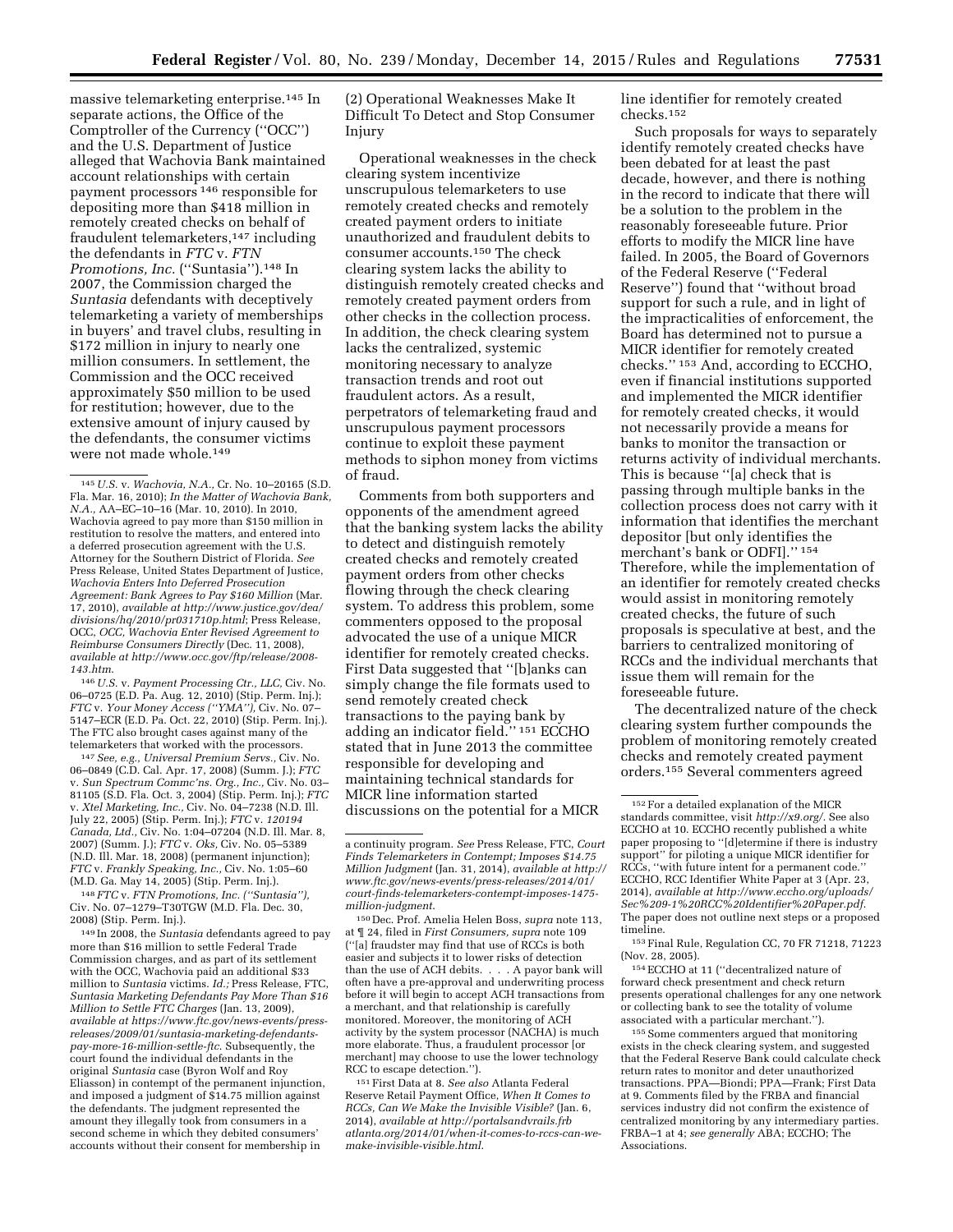there exists no centralized, system-wide monitoring of remotely created check or remotely created payment order volume or returns activity among various financial institutions.156 As the Federal Financial Institutions Examination Council (''FFIEC'') has summarized, ''the check-clearing networks do not provide the level of technological and organizational controls of those in the ACH network. This lack of systemized monitoring of the electronically created payment orders increases the susceptibility to fraud by Web-based vendors and telemarketers.'' 157

To counteract these deficiencies, some commenters suggested certain voluntary or mandatory reporting measures and regimes.<sup>158</sup> For a variety of reasons, the alternatives proposed by these commenters are equally, if not more, problematic. Creating a searchable national database or registry of all telemarketers would be costly to implement and unnecessarily burdensome for the many legitimate telemarketers and sellers that have never used remotely created checks and remotely created payment orders.159 The same defects apply to the proposed mandate for telemarketers and payment processors to report to the Commission all return rates for their remotely created checks and payment orders.160 And, because the Commission lacks jurisdiction over banks, it cannot ''require every bank to collect and report to its primary federal regulator'' when a merchant has ''abnormal'' or ''significant'' return rates, nor can it require banks to conduct business only with telemarketers listed in a database or registry.161 Because none of these proposed solutions provide a near-term, effective means for centralized monitoring, and each would create unnecessary and expansive regulatory burdens, the Commission is not persuaded that they are an adequate

158*See supra* notes 101–103 and accompanying text.

159*See* PPA-Frank; DCS Holdings.

160*See* The Associations at 2, 10–11; DCS Holdings.

161*See* FRBA–1 at 6; DCS Holdings; PPA—Frank.

substitute for a prohibition on the use of remotely created checks and remotely created payment orders.

The record amply demonstrates that perpetrators of telemarketing fraud exploit the weaknesses of the check clearing system to avoid detection. The Commission has sued telemarketers that relied extensively on remotely created checks and remotely created payment orders to debit the accounts of consumers. In recent cases, the defendants allegedly debited the accounts of consumers with whom they have never spoken; consumers who suffer from dementia; and consumers who felt pressured or tricked into providing their bank account information by telemarketer claims about important health care benefits, Medicare, or other products and services.162

The record also lays bare the effect of the potential financial incentives that may encourage unscrupulous payment processors to offer perpetrators of telemarketing fraud these two payment methods that afford the least amount of oversight and transaction monitoring.163 In many law enforcement cases, the Commission has charged that payment processors have known about or deliberately ignored underlying law violations committed by their merchant clients. Payment processors have sometimes actively helped merchant clients avoid detection and scrutiny, apparently for no reason other than to keep the transaction fees flowing. For example, the Commission alleged that certain payment processors urged fraudulent merchants to switch from ACH debits to remotely created checks and remotely created payment orders to avoid NACHA's one percent threshold for unauthorized returns 164 or used

162*See supra* note 109 (listing FTC cases). 163NCLC at 11 (''Payment processors and ODFIs rake in transaction fees from the scammers and the scammed alike''); Compl. ¶ 41, *FTC* v. *Automated Electronic Checking, Inc. (''AEC''),* Civ. No. 3:13– 00056–RCJ–WGC (D. Nev. filed Feb. 5, 2013) (''AEC's pricing structure has been such that the income earned by AEC from returned transactions was significantly higher than the income earned from merely processing a transaction that ultimately cleared. The more returned transactions generated by AEC's client merchants, the higher the return fees earned by AEC and its banks''); Pl.'s Mot. and Memo. In Support of Summ. J. Ex. 2, Dec. Dennis M. Kiefer ¶ 33 (Oct. 2, 2008), filed in *YMA, supra*  note 146 (expert describing how ''YMA charged fees resulting from bad ACH and [remotely created check] transactions that were many multiples of the fees they otherwise would have charged.'').

164*AEC, supra* note 163, at ¶ 29 (defendants allegedly urged merchant clients to avoid NACHA's threshold by switching from ACH debits to RCPOs); *FTC* v. *Landmark Clearing Inc.,* Civ. No. 4:11–00826 (E.D. Tex. filed Dec. 15, 2011), Compl. ¶ 38 (alleging that defendants expressly advertised their RCPO processing product as a less regulated alternative to ACH transactions); Pl.'s Mot. and

tactics to evade compliance monitoring systems designed to flag fraud.165 In email communications and promotional materials, defendants in payment processing cases have explicitly described the systemic weaknesses of the check clearing system to detect patterns of fraud.166

The rulemaking record confirms the existence and harmful effect of the significant operational weaknesses within the check clearing system that incentivize perpetrators of telemarketing fraud to exploit remotely created checks and remotely created payment orders to siphon money from the bank accounts of their victims. Once deposited into the check clearing system, banks cannot distinguish remotely created checks and remotely created payment orders from traditional checks, making it impossible to monitor and halt fraudulent transaction activity. The likelihood of any future implementation of a unique MICR identifier or other method for tracking remotely created checks and remotely created payment orders is far from certain.167 Even a unique identifier would not necessarily permit the monitoring of individual merchants, nor would it provide a centralized, system for monitoring remotely created check volumes and returns activity necessary to manage the risks posed by these payments in telemarketing transactions. These significant consumer protection

165*AEC, supra* note 163, at ¶ 58 (alleging defendants advised merchants to use different billing descriptors, customer service email accounts and telephone numbers, as well as corporate names or DBAs, to ''fly under the bank radar'').

166 *Id.* at ¶ 29 (''For example, in January 2008, AEC's principal Mark Turville notified one client merchant that 'NACHA is going to a 1% threshold for unauthorized transactions starting 12–21–2007 and being enforced 3–21–2008.' Turville urged the merchant to consider switching to RCPOs: 'As you know our new [RCPO] product is now being used by most of our clients and does not have a 1% restriction . . .''). *See also infra* note 198 and accompanying text (describing marketing claims of some payment processors offering remotely created check and remotely created payment order processing services).

167ECCHO at 10 (''While ECCHO cannot unilaterally determine that an RCC identifier will be established within the check standard, ECCHO can assure the FTC that the issue of an RCC identifier will be considered at appropriate industry standards meetings.''). The Commission notes that the amended Rule will not preclude the financial services industry from adopting a unique MICR identifier or implementing other measures to increase oversight and visibility of remotely created checks and remotely created payment orders. The Commission will consider the effect of such monitoring if and when it is implemented.

<sup>&</sup>lt;sup>156</sup> FRBA–1 at 4; ECCHO at 10; NACHA at 3; NCLC at 9.

<sup>157</sup> FFIEC, *Retail Payment Systems Booklet*— *February 2010* 16 (Feb. 2010), *available at [http://](http://ithandbook.ffiec.gov/ITBooklets/FFIEC_ITBooklet_RetailPaymentSystems.pdf)  [ithandbook.ffiec.gov/ITBooklets/FFIEC](http://ithandbook.ffiec.gov/ITBooklets/FFIEC_ITBooklet_RetailPaymentSystems.pdf)*\_*ITBooklet*\_ *[RetailPaymentSystems.pdf;](http://ithandbook.ffiec.gov/ITBooklets/FFIEC_ITBooklet_RetailPaymentSystems.pdf) see also* NACHA at 3 (''Because RCCs are not monitored systemically (indeed, RCCs are difficult, if not impossible, for individual financial institutions to monitor as a class), fraudsters are able to use RCCs to evade the authorization requirements and strong protections that NACHA has implemented through the ACH system.''); FFIEC, *Bank Secrecy Act/Anti-Money Laundering Manual, supra* note 28, at 235 (''The increased use of RCCs by processor customers also raises the risk of fraudulent payments being processed through the processor's bank account.'').

Memo. In Support of Summ. J. Ex. 1, Dec. Elliott C. McEntee ¶ 50 (Oct. 1, 2008), filed in *YMA, supra*  note 146 (expressing his expert opinion that ''YMA was moving its highest risk merchants from the ACH to demand drafts to avoid being detected by the Federal Reserve and NACHA. This enabled YMA to continue to assist merchants in defrauding consumers for a much longer period of time.'').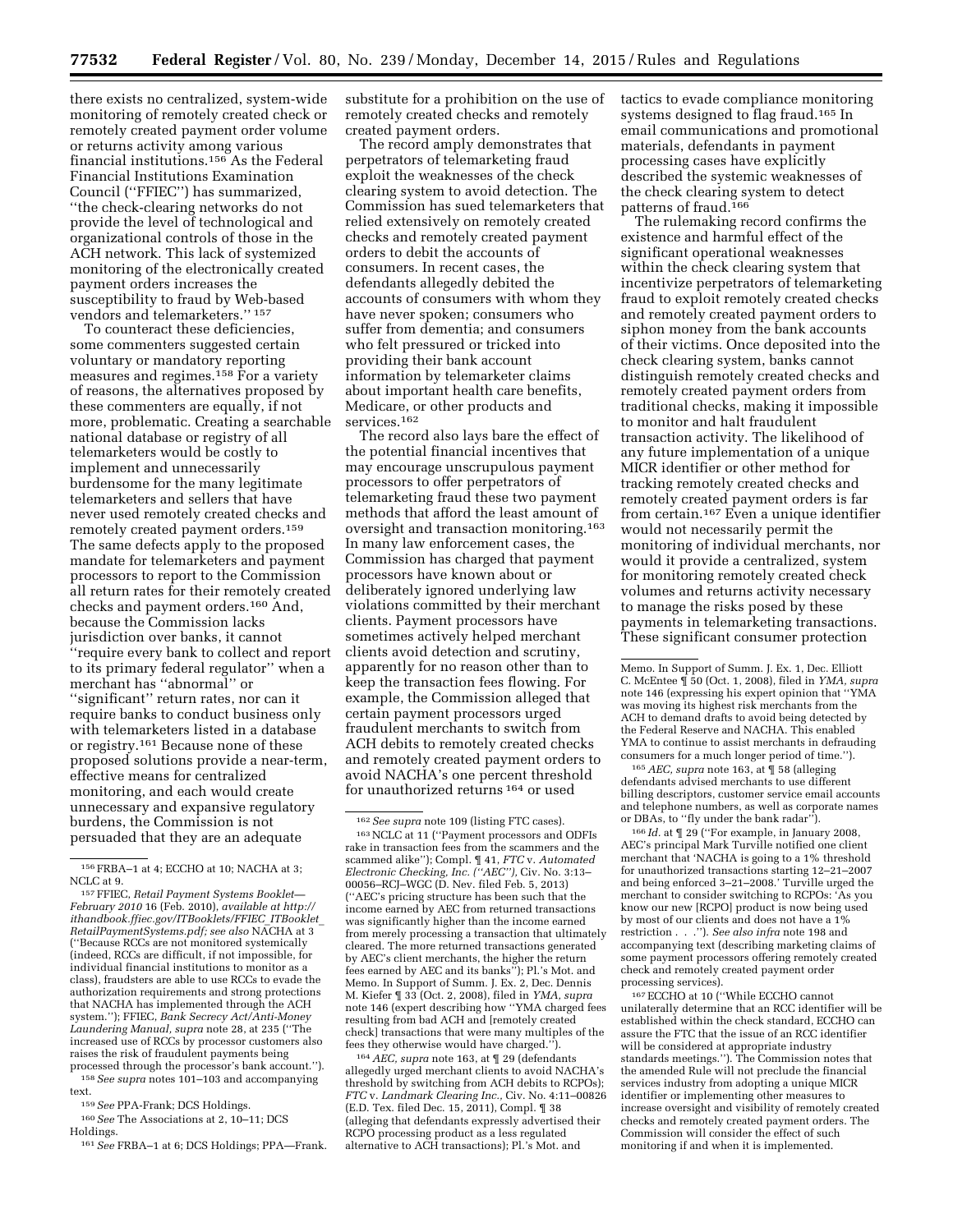deficiencies in the check clearing system stand in stark contrast to the centralized transaction monitoring of individual merchants conducted by the payment card networks and the ACH network.168 For these reasons, the Commission has determined that these weaknesses in the check clearing system have allowed, and are likely to continue to allow, remotely created checks and remotely created payment orders to cause significant consumer injury in telemarketing transactions.

(3) Consumer Protections Available for Unauthorized and Disputed Remotely Created Check and Remotely Created Payment Order Transactions

The significant harm to consumers resulting from the operational weaknesses of the check clearing system (when used in telemarketing transactions) is exacerbated by differences in the laws and regulations governing conventional payment methods and novel payment methods.169 Basic protections are available to consumers in credit card transactions and ACH transactions, which are subject to federal regulations. These same protections are not necessarily available in remotely created check transactions, which are subject to the UCC.170 In particular, significant disparities exist in consumer liability for unauthorized transactions when banks disclaim liability for certain transactions or vary by agreement the timeframes in which consumers can dispute unauthorized transactions.171

Under Regulation Z, a consumer has no liability for unauthorized credit card transactions conducted over the telephone—so-called ''card not present'' transactions.172 Consumers also have

170The Commission recognizes the unsettled legal landscape applicable to remotely created payment orders, including the fact that the UCC does not apply to these payments. *See NPRM, supra*  note 1, at 41204. As a practical matter, however, banks fail to distinguish between remotely created checks and remotely created payment orders, and simply apply the UCC to remotely created payment orders. Industry commenters confirm this fact. ABA at 3; ECCHO at 14; FRBA–1 at 2; The Associations at 4.

171 In 1995, the Federal Reserve Bank of San Francisco described the protections consumers might have under the UCC as illusory and noted the pronounced financial disincentive to accept claims by a consumer that he or she did not authorize a particular draft because the banks must bear the loss of the amount of any draft that was unauthorized. *TSR Final Rule 1995,* 60 FR at 43850.

172 12 CFR 1026.12(b); Regulation Z Official Staff Commentary, Supplement I, 12 CFR 1026.12(b) $(2)(iii)-3$  ("The cardholder may not be

the right to dispute a credit card transaction for goods or services if there are problems with the delivery or calculation errors, among other issues, and to hold back payment while the dispute is pending.173 Likewise, Regulation E and the EFTA provide similar, though less robust, protections against liability for unauthorized electronic fund transfers, including for traditional debit card transactions and ACH debits.174 For instance, Regulation E imposes limited liability on a consumer for an unauthorized transfer, depending on how quickly she reports the loss.175 Regulation E also establishes explicit timeframes and rights for consumers addressing disputes about unauthorized or incorrect electronic fund transfers from their bank accounts, including specific notice and investigation timeframes,176 as well as the right to receive a provisional recredit of disputed funds.177 In addition,

173 12 CFR 1026.13(a) and (d)(1). If a billing error appears on a consumer's monthly statement, a consumer may dispute the error within 60 days from the date the statement is mailed to the consumer. 12 CFR 1026.13(b)(1). In addition to these federal law protections, private payment card network rules have certain voluntary initiatives that may provide consumers with zero liability protection in many instances, with certain exceptions. *See infra* note 178 (describing voluntary zero liability protections).

174See 12 CFR 1005.6.

175 If a consumer loses an ''access device,'' such as a debit card or ATM card, she faces tiered liability, depending upon when she notifies her bank of the theft or loss. 12 CFR 1005.6(b)(3). If the consumer reports the loss or theft of an access device within two business days from discovery of the loss or theft, the consumer's maximum liability is \$50. 12 CFR 1005.6(b)(1). If the consumer notifies the bank more than two days after discovery of the theft or loss, her liability is limited to \$500. 12 CFR 1005.6(b)(2). If the consumer fails to notify the bank within sixty days after her statement was mailed to her that first showed the unauthorized charges, she may be held liable for all unauthorized charges occurring after the 60-day period. 12 CFR  $1005.6(b)(3)$ . If the unauthorized transfers are made without an access device, the consumer must report them to avoid liability, within 60 calendar days of the bank's transmittal of the periodic statement that shows the unauthorized transfers. Otherwise, the consumer faces liability for any unauthorized transfers that occur after the 60-day period and potentially unlimited liability. *See* 12 CFR  $1005.6(b)(3)-2$ , Supp. 1, CFPB Regulation E Official Staff Commentary.

176 15 U.S.C. 1693(b). When a consumer provides her bank notice of an error such as an unauthorized transfer or an incorrect transfer, the bank must complete an investigation of the claim within ten business days. 12 CFR 1005.11; 15 U.S.C. 1693f(a).

177 If the bank requires a longer time to process or investigate the claim, it must provisionally credit the consumer's account for the amount disputed and can take no more than 45 days to complete its investigation, in most instances. At the conclusion

payment card network rules provide consumers with zero liability protection for debit and GPR card purchases in certain circumstances.178

By contrast, remotely created checks and remotely created payment orders are governed by UCC protections.179 Commenters opposed to the prohibition argued that the UCC provides similar, if not better, protections for consumers than Regulation E and the EFTA or Regulation Z and the TILA.180 These commenters emphasized that section 4– 401(a) of the UCC provides that a bank may pay a check only when it is ''properly payable.'' 181 Indeed, absent consumer negligence that substantially contributes to the fraud, the UCC imposes zero liability for consumers where a wrongdoer forges the consumer's signature on a check, uses a counterfeit check, forges an endorsement, or alters the amount of the check.182 To take advantage of the UCC's limited liability for unauthorized checks, a consumer must examine her bank statement with ''reasonable promptness'' and provide the bank with notification ''promptly'' after the discovery of the fraud.<sup>183</sup>

178For so-called signature debit card purchases (*i.e.,* without the use of a PIN) that are processed through their networks, Visa and MasterCard provide consumers with the same zero liability protections extended to credit card purchases, with certain conditions. For example, Visa states that ''Visa's Zero Liability Policy . . . protects you from unauthorized charges. Any funds taken from your account due to fraudulent use will be returned to your card.'' Visa USA, Protections for Visa Debit cards, *available at [https://usa.visa.com/support/](https://usa.visa.com/support/consumer/debit-cards.html#2) [consumer/debit-cards.html#2](https://usa.visa.com/support/consumer/debit-cards.html#2)*. *See also,* MasterCard, Zero Liability Protection, retrieved from *[https://](https://www.mastercard.us/en-us/about-mastercard/what-we-do/terms-of-use/zero-liability-terms-conditions.html) [www.mastercard.us/en-us/about-mastercard/what](https://www.mastercard.us/en-us/about-mastercard/what-we-do/terms-of-use/zero-liability-terms-conditions.html)we-do/terms-of-use/zero-liability-terms[conditions.html](https://www.mastercard.us/en-us/about-mastercard/what-we-do/terms-of-use/zero-liability-terms-conditions.html)* (last visited July 21, 2015) (providing zero liability for consumer purchases if the consumer exercised reasonable care in protecting their card from loss or theft and promptly reported to their financial institution when they knew the card was lost or stolen).

179*See supra* note 170 (recognizing that banks treat remotely created payment orders the same way they treat remotely created checks).

180ABA at 8; ECCHO at 6; The Associations at 3. Commenters also emphasized that Regulation CC, Federal Reserve Operating Circular Number 3 (''Operating Circular 3''), and private clearinghouse agreements encourage paying banks to promptly recredit their customers' accounts. *Id.* 

181ABA at 8–9; ECCHO at 6; The Associations at 4–5.

182 *Interbank of N.Y.* v. *Fleet Bank,* 730 N.Y.S. 2d 208 (N.Y. Civ. Ct. 2001) (holding that the notation ''verbally authorized by your depositor'' is legally equivalent to a customer's signature and can be deemed a forged signature under the UCC).

183UCC 4–406 (stating a general obligation of bank customers to examine their bank statements Continued

<sup>168</sup>*See supra* notes 30–34 and accompanying text. 169NACHA at 3 (''Most importantly, however, lack of Regulation E or *NACHA Operating Rule*-type protections for RCC transactions exposes RCCs to the types of heightened risks of fraud and abuse identified in the Release.'').

held liable under 1026.12(b) when the card itself (or some other sufficient means of identification of the cardholder) is not presented.''). In instances involving unauthorized charges resulting from the theft or loss of the card, a consumer's liability is limited to \$50. 15 U.S.C. 1643(a)(1)(B); 12 CFR 1026.12(b).

of the investigation, the bank must credit the consumer's account if it determines that an error occurred. If it believes that no error occurred, the bank must send the consumer a notice explaining the findings of its investigation. 12 CFR 1005.11; 15 U.S.C. 1693f(c)–(d).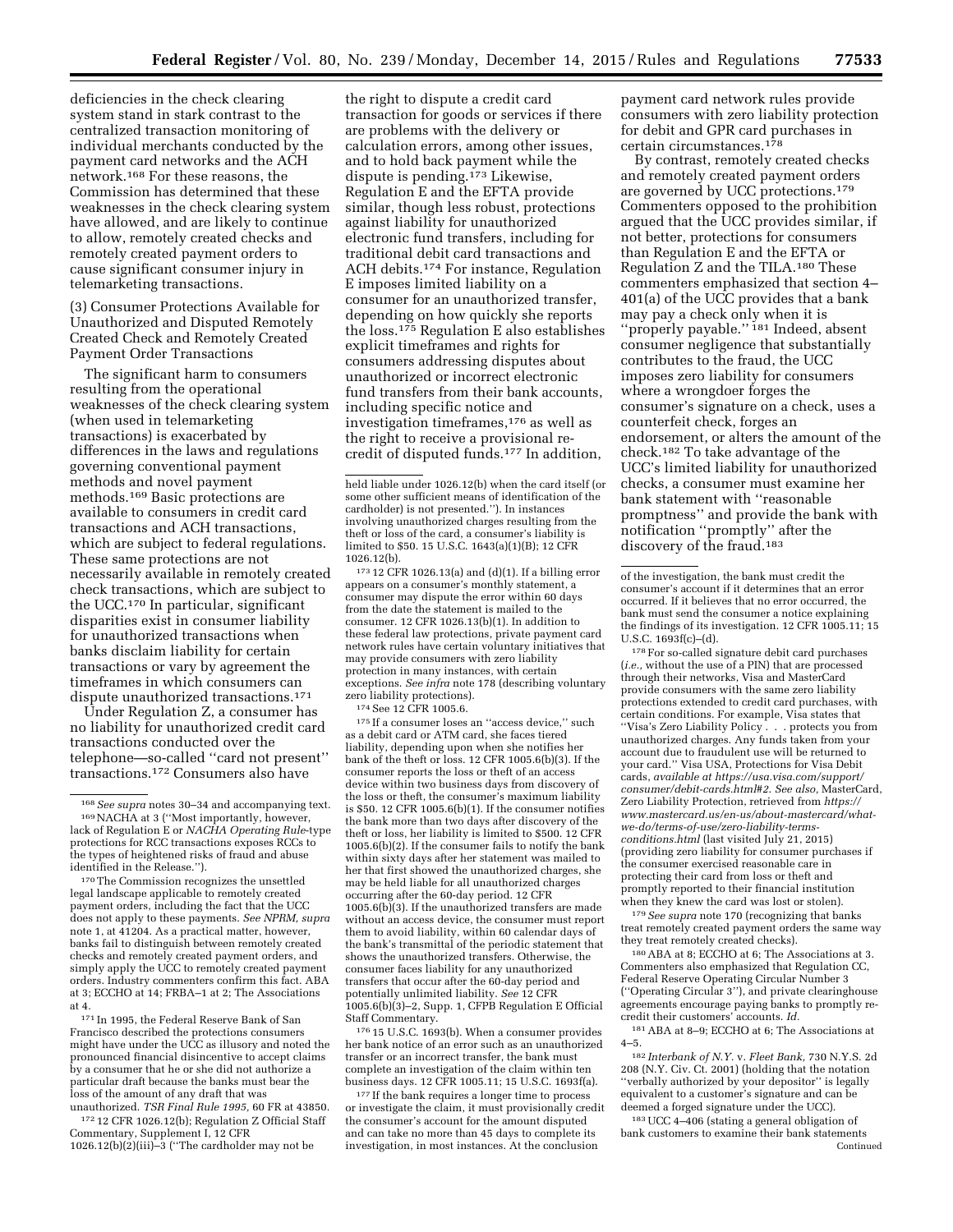Unlike Regulation E, however, according to commenters who support the amendment, these provisions of the UCC provide no legally mandated error resolution procedure or specific timeframes for enforcing the limits on liability under the UCC.<sup>184</sup> Instead, UCC Articles 3 and 4 generally permit banks to vary the UCC requirements by agreement or contract. For example, in its deposit account agreement, a bank can disclaim its liability for fraudulent checks,185 so long as the bank does not disclaim ''ordinary care'' and complies with the mandate of UCC section 1–304 to act in ''good faith.'' 186 Indeed, some bank-customer agreements disclaim liability for paying remotely created checks and remotely created payment orders by deeming such items as authorized, without regard to the express verifiable authorization requirements of the TSR.187

and report unauthorized alterations and signatures on checks with ''reasonable promptness'').

184As one commenter noted, to enforce compliance, the consumer may have to resort to legal action against her bank. NCLC at 4–5. *See also e.g.,* Mark E. Budnitz, *Consumer Payment Products and Systems: The Need for Uniformity and the Risk of Political Defeat,* 24 Ann. Rev. Banking & Fin. L. 247, 253 (2005) (''The UCC contains no error resolution procedure, much less a recredit right. The UCC only gives the consumer the option of suing the financial institution for violating the UCC.'').

185*See, e.g., Cincinnati Insurance Co.* v. *Wachovia Bank,* 72 U.C.C. Rep. Serv. 2d (West) 744 (D. Minn. 2010) (holding that a deposit account agreement can shift liability for an unauthorized check from the bank to its customer); *but cf., Kaiser Aluminum & Chem. Corp.* v. *Mellon Bank,* 43 U.C.C. Rep. Serv. 2d (West) 928, 933 n.4 (W.D. Pa. 1997), *aff'd,* 162 F.2d 1151 (3d Cir. 1998) (holding a fraudulent alteration discharges the liability of a bank customer unless the customer's negligence substantially contributed to the altering of the check, despite deposit account agreement shifting liability from bank to customer).

186The UCC states this general rule for contracting out of liability for checks in Article 4 section 4–103(a), including the fact that the provisions of the UCC ''may be varied by agreement'' and that ''the parties may determine by agreement the standards by which the bank's responsibility is to be measured if those standards are not manifestly unreasonable.''

187*See, e.g.,* Wells Fargo, Consumer Account Agreement, at 23 (Oct. 29, 2014) (''If you voluntarily disclose your account number to another person orally, electronically, or in writing, or by some other means, and the Bank determines that the context of such disclosure implies your authorization to debit your account, the Bank may treat such disclosure as your authorization to that person to issue *items* drawn against your account'') (emphasis in original); Bank of America, Deposit Agreement & Disclosures, at 23 (Feb. 6, 2015), *available at [https://www.bankofamerica.com/](https://www.bankofamerica.com/deposits/resources/deposit-agreements.go) [deposits/resources/deposit-agreements.go](https://www.bankofamerica.com/deposits/resources/deposit-agreements.go)* (''If you voluntarily disclose your account number to another person orally, electronically, in writing or by other means, you are deemed to authorize each item, including electronic debits, which result from your disclosure''); Gorham Savings Bank, Deposit Account Agreement, at 8 (2015) (''If you give out your account number to a third person by telephone, you also agree that such act authorizes

Unlike the dedicated timeframes under Regulation E, the UCC also permits banks to define (and significantly shorten) the standard by which "reasonable promptness" will be measured.188 Some bank-customer agreements define ''prompt'' reporting to be as few as fourteen days, and similarly shorten the one-year ''statute of repose'' codified in section 4–406(f) of the UCC.189 The statute of repose provides that a consumer has one year within which to assert fraud, regardless of the consumer's or the bank's care or lack thereof.190 Courts have repeatedly

188Section 4–406(c) requires consumers to exercise ''reasonable promptness'' in examining the statement and notifying the bank after the discovery of the first fraudulent check in a series. ''With respect to any subsequent fraudulent check perpetrated by the same wrongdoer before the bank is notified of the fraud,'' section 4–406(d) requires the consumer to report the activity to the bank within a ''reasonable period of time'' not to exceed thirty days. Paul S. Turner, *Contracting Out of the UCC: Variation by Agreement Under Articles 3, 4, and 4A,* 40 Loy. L.A. L. Rev. 443, 454–455 (Fall 2006).

189Stephan C. Veltri and Greg Cavanagh, *Survey—Uniform Commercial Code: Payments,* 68 Bus. Law. 1203, 1213 (2013) (''The [UCC] gives contracting parties wide latitude to vary the effect of the statute's terms. In the hands of some courts, the latitude seems limitless.'') (citations omitted). For example, Gorham Savings Bank requires customers to notify the bank of any errors, forgeries, or alterations within 14 days. Gorham Savings Bank, Deposit Account Agreement, *supra* note 187, at 3 (14 days). *See, e.g.,* Associated Bank, *supra* note 187, at 32 (14 days); Wilshire State Bank, Deposit Account Agreement, at 10 (July 21, 2011), *available at [https://www.wilshirebank.com/public/pdf/](https://www.wilshirebank.com/public/pdf/depagreeprivacy.pdf) [depagreeprivacy.pdf](https://www.wilshirebank.com/public/pdf/depagreeprivacy.pdf)* (14 days); *see also Freese* v. *Regions Bank, N.A.,* 644 SE.2d 549 (Ga. Ct. App. 2007) (upholding the reduction of time period in 4– 406(f) to 30 days); *Peters* v. *Riggs Nat. Bank, N.A.,*  942 A.2d 1163 (DC 2008) (60 days).

190Courts have found that, unlike a statute of limitations, the UCC's statute of repose is not subject to equitable tolling. *See, e.g., Peters* v. *Riggs Nat. Bank, N.A.,* 942 A.2d 1168 (''equitable tolling cannot apply to statutes of repose''); *Estate of Decker* v. *Farm Credit Servs. of Mid-America, ACA,*  684 N.E.2d 1137, 1139 (Ind. 1997) (''While equitable principles may extend the time for commencing an action under statutes of limitation, nonclaim statutes impose a condition precedent to the enforcement of a right of action and are not subject to equitable exceptions''); *Brighton, Inc.* v.

upheld such variations of the reporting requirements of the UCC.191 When banks significantly shorten the reporting period, it can have the same effect as a disclaimer.192

The ABA posits that, when combined with Regulation CC and Operating Circular 3, such ''differences in the details and the technical legal process between the consumer protections for [unauthorized] check transactions and those for credit and debit cards and ACH transactions'' do not result in different outcomes for consumers.  $^{\rm 193}$ According to the ABA, this is because consumers indirectly benefit from the shift in warranties for remotely created checks under Regulation CC and Circular 3, which in theory incentivize paying banks to re-credit consumers' accounts for unauthorized transactions.194 In practice, however, Regulation CC explicitly permits a bank of first deposit (the warranting bank) to defend a warranty claim in cases of unauthorized signature or alteration by showing that the consumer failed to discover and report the problem to her bank (the paying bank) with reasonable

191*See, e.g., Stowell* v. *Cloquet Co-op Credit Union,* 557 N.W.2d 567 (Minn. 1997) (enforcing agreement requiring account holder to examine his monthly statements and notify credit union of errors within 20 days of mailing statement); *Clemente Bros. Contracting Corp.* v. *Hafner-Milazzo,* 2014 WL 1806924 (N.Y. 2014) (14 days); *Napleton* v. *Great Lakes Bank, N.A.,* 945 N.E.2d 111 (Ill. App. Ct. 2011) (30 days); *Graves* v. *Wachovia Bank, Nat'l Ass'n,* 607 F.Supp.2d 1277 (M.D. Ala. 2009) (40 days); *Am. Airlines Employees Fed. Credit Union* v. *Martin,* 29 S.W.3d 86 (Tex. 2000) (60 days). *But see, In re Clear Advantage Title, Inc.,* 438 B.R. 58 (Bkrtcy. D.N.J. 2010) (finding 60-day timeframe ''manifestly unreasonable''); *Mueller* v. *Miller,* 834 N.E.2d 862 (Ohio Ct. App. 2005) (holding an agreement for a 30-day notice unenforceable).

192Turner, *Contracting Out of the UCC, supra*  note 188, at 453 (''A reporting requirement imposes an obligation on the customer to report the payment of a forged or fraudulent check within a specified period of time. The reporting requirement is not a disclaimer or waiver and does not directly vary the UCC rules on check fraud. When the time allowed for reporting is a very brief period, however, the reporting requirement can have the same effect as a disclaimer'') (citations omitted).

194 *Id.* at 9 (''Amendments to Regulation CC in 2006 in 12 CFR 229.34(d) require the bank of first deposit to warrant that the customer whose account is being debited . . . authorized the RCC payment. The effect is to permit bank customers to dispute such transactions and to have the item returned to the bank of first deposit''); ECCHO at 9; First Data at 7; The Associations at 5.

the recipient of the information to initiate debits to the account. You agree that the Bank may not be held liable for complying with such authorizations''); Associated Bank, Deposit Account Agreement, 5.13.4 (2015), *available at [https://www.](https://www.associatedbank.com/forms-and-disclosures/deposit-account-agreement) [associatedbank.com/forms-and-disclosures/deposit](https://www.associatedbank.com/forms-and-disclosures/deposit-account-agreement)[account-agreement](https://www.associatedbank.com/forms-and-disclosures/deposit-account-agreement)* (''If you voluntarily give information about your Account (such as our routing number and your Account number) to a party who is seeking to sell you goods or services, and you don't physically deliver a check to the party, any debit to your Account initiated by the party to whom you gave the information is deemed authorized''); Regions, Deposit Agreement, at 9 (Mar. 2014), *available at [http://www.regions.com/](http://www.regions.com/virtualdocuments/Deposit_Agreement_3_6_14.pdf) [virtualdocuments/Deposit](http://www.regions.com/virtualdocuments/Deposit_Agreement_3_6_14.pdf)*\_*Agreement*\_*3*\_*6*\_*14.pdf*  (''If we pay an item that you have not signed, but you have provided information identifying your account to a seller of property or services who created an item purportedly authorized by you, payment of the item is deemed to be authorized.'').

*Colonial First Nat'l Bank,* 422 A.2d 433, 437 (App.Div.1980) (''The one-year period limitation . is not merely a statute of limitations, but a rule of substantive law barring absolutely a customer's untimely asserted right to make such a claim against the bank.'').

<sup>193</sup>ABA at 8.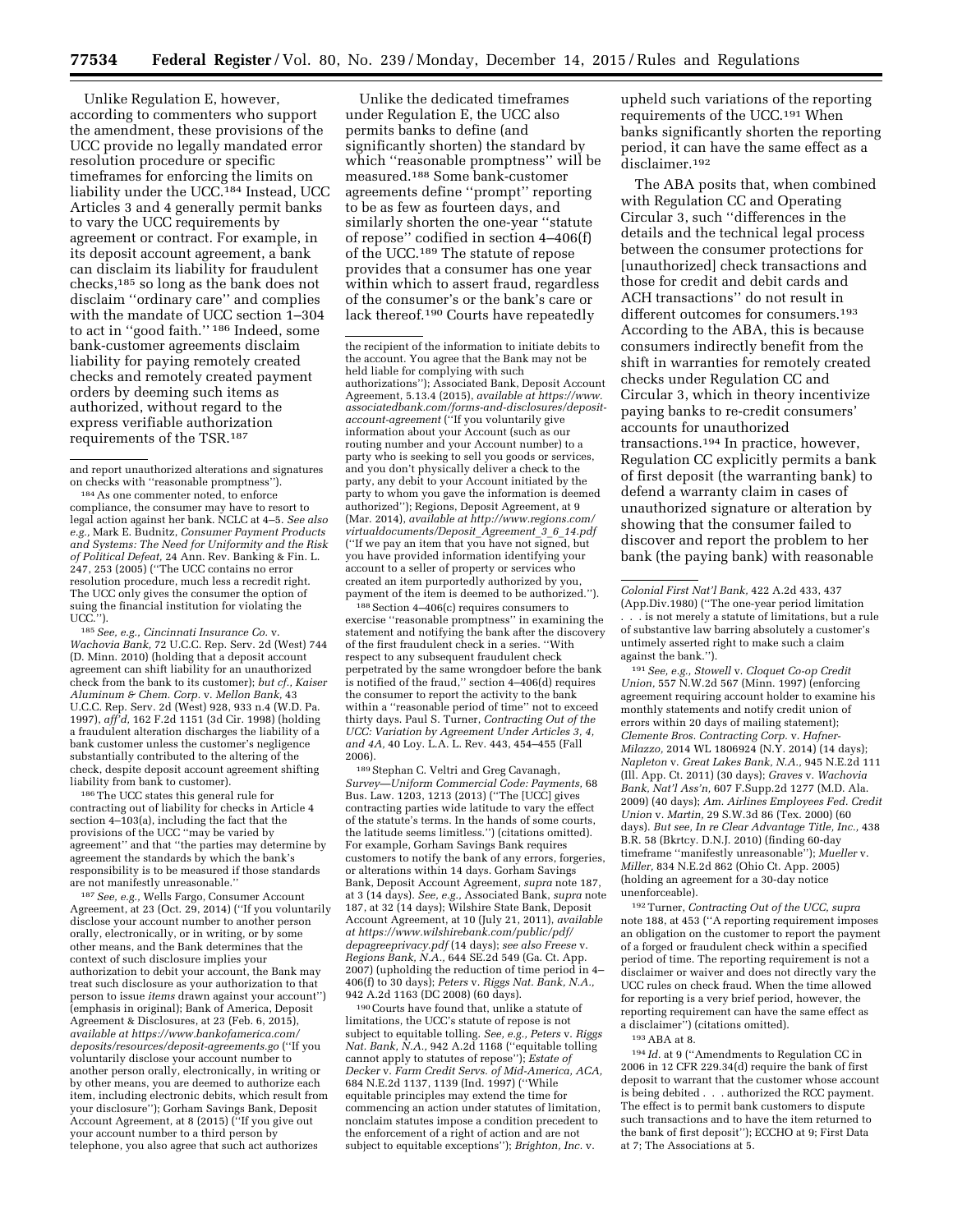promptness.195 As noted above, in some cases this may be as few as 14 days.196

For the reasons discussed above, the Commission finds that the regulatory framework applicable to remotely created checks, including provisions under the UCC pertaining to unauthorized and fraudulent checks, which may be varied by agreement, are more limited than those provided under Regulation E and the EFTA or Regulation Z and the TILA. This finding applies equally to remotely created payment orders, which commenters agreed are indistinguishable from remotely created checks and, therefore, are handled by banks in the same manner.<sup>197</sup>

Finally, the greater burdens on consumers in recovering unauthorized and fraudulent withdrawals made by remotely created checks and remotely created payment orders are known to fraudulent merchants and create a strong incentive for them to use these payment methods. The record includes examples of payment processors actively marketing remotely created check and remotely created payment order processing services for the purpose of evading the stricter consumer protection requirements of ACH debits and credit card transactions.198 For instance, while

196*See supra* notes 189–192.

197ABA at 3; ECCHO at 14; FRBA–1 at 2; The Associations at 4.

198NCLC at 5–6 (citing examples of promotional materials for payment processors). One payment processor's Web site states that its remotely created payment order transactions ''are governed by check laws and the Uniform Commercial Code, bypassing restrictive ACH rules and regulations.'' National ACH, *Check 21 Payment Processing helps You Increase Sales* (Oct. 1, 2013), *available at [http://](http://www.nationalach.com/check-21-payment-processing-helps-businesses-increase-sales/) [www.nationalach.com/check-21-payment](http://www.nationalach.com/check-21-payment-processing-helps-businesses-increase-sales/)[processing-helps-businesses-increase-sales/](http://www.nationalach.com/check-21-payment-processing-helps-businesses-increase-sales/)*. The Commission's cases against payment processors confirm the use of remotely created checks and remotely created payment orders as a method of skirting additional scrutiny, regulation, and consumer protections. *See* Compl. ¶ 23, *Landmark Clearing, supra* note 164 (alleging that defendants expressly advertised their RCPO processing product as a less regulated alternative to ACH transactions); Compl. ¶ 29, *AEC, supra* note 163 (defendants allegedly urged merchant clients to avoid NACHA's threshold by switching from ACH debits to RCPOs); Dec. Dennis M. Kiefer ¶ 31, *YMA, supra* note 163

promoting its remotely created check product, one payment processor claims on its Web site that ''[a] consumer must visit the bank and sign an affidavit'' to dispute a ''Check21'' transaction, in contrast to an ACH debit, which ''[a] consumer can dispute . . . by phone.'' 199 The goal, in one processor's own words, is to avoid payment systems that ''go too far with consumer protection.'' 200

Thus, the Commission is persuaded that the protections available to consumers who have been defrauded by telemarketers through the use of remotely created checks are substantially less robust than the protections afforded by conventional payment systems, and that con-artists exploit these weaknesses. The UCC provides no legally mandated error resolution procedure, no recredit right, and no specific timeframes for enforcing its zero liability rule, thereby abandoning a consumer to choose between accepting an unauthorized debit or suing her bank. These deficiencies, in combination with those of the check clearing system to detect and halt fraud, create powerful incentives that attract fraudulent sellers, telemarketers and their payment processors seeking to profit from unauthorized and fraudulent debits from consumers' bank accounts that go unnoticed or unrecovered.

#### b. The Injury Is Not Reasonably Avoidable by Consumers

Having determined that the use of remotely created checks and remotely created payment orders in telemarketing causes substantial injury, the next

199Check21.com, *ACH vs. Check21,* retrieved from *[http://www.check21.com/Check-21-vs-](http://www.check21.com/Check-21-vs-ACH.html)[ACH.html](http://www.check21.com/Check-21-vs-ACH.html)* (last visited on June 24, 2015); *see also,*  National Processing, *ACH vs. Check 21—Which Is Right for You,* (Sept. 17, 2013), *available at [http://nationalprocessing.com/blog/ach-vs-check-](http://nationalprocessing.com/blog/ach-vs-check-21-which-is-right-for-you/)[21-which-is-right-for-you/](http://nationalprocessing.com/blog/ach-vs-check-21-which-is-right-for-you/)* (''If there is a dispute a customer will have only 40 days to visit the local branch of his bank and fill out the proper forms. A stark contrast to this is the way the disputes are handled with ACH. These customers can dispute a transaction over the telephone rather than person and have an additional 20 days to file a dispute.'').

200NCLC at 6 (citing a blog posting by Ed Starrs, CEO, MyECheck, dated June 20, 2012, retrieved from *[http://www.myecheck.com/merchants-are-at](http://www.myecheck.com/merchants-are-at-a-disadvantage-in-most-e-commerce-transactions-due-to-deficiencies-in-payment-systems/#prettyPhoto)[a-disadvantage-in-most-e-commerce-transactions](http://www.myecheck.com/merchants-are-at-a-disadvantage-in-most-e-commerce-transactions-due-to-deficiencies-in-payment-systems/#prettyPhoto)due-to-deficiencies-in-payment-systems/ #prettyPhoto*).

inquiry is whether consumers can avoid the injury. The extent to which a consumer can reasonably avoid injury is examined, in part, by analyzing whether the consumer can make an informed choice. In this context, the Unfairness Statement articulates how certain types of sales techniques may prevent consumers from effectively making their own decisions, thus necessitating corrective action.201 The Commission seeks, through these amendments, ''to halt some form of seller behavior that unreasonably creates or takes advantage of an obstacle to the free exercise of consumer decisionmaking.'' 202

As described in the **Federal Register**  Notice for the debt relief amendments to the TSR, consumers cannot reasonably avoid harm if they do not understand the risk of injury from an act or practice.203 In the context of remotely created checks and remotely created payment orders in telemarketing transactions, consumers can avoid the injury only if they understand the intricacies of how the operational and regulatory frameworks of these payment methods differ from conventional alternatives. Consumers are unlikely to know that remotely created checks are not subject to the same systematic and centralized monitoring as are other payment mechanisms, or to understand the implications of such monitoring on detecting and deterring fraud. Further, consumers are not likely to know that weaker consumer protections apply when remotely created checks are used. Indeed, the various legal requirements and protections that apply to electronic transactions are not transparent to most consumers.204 The differences between

202Unfairness Policy Statement, *supra* note 62, at 1074.; *see also FTC* v. *Neovi, Inc.,* 598 F. Supp. 2d 1104 (S.D. Cal. Sept. 16, 2008), *aff'd,* 604 F.3d 1150, 1158 (9th Cir. 2010) (''In determining whether consumers' injuries were reasonably avoidable, courts look to whether the consumers had a free and informed choice.''); *Am. Fin. Servs. Ass'n,* 767 F.2d 957, 976 (D.C. Cir. 1985), *cert. denied,* 475 U.S. 1011, 106 S.Ct. 1185, 89 L.Ed.2d 301 (1986) (''The requirement that the injury cannot be reasonably avoided by the consumers stems from the Commission's general reliance on free and informed consumer choice as the best regulator of the market.''); *see also FTC* v. *J.K. Publs., Inc.,* 99 F.Supp.2d 1176, 1201 (C.D. Cal 2002); *FTC* v. *Windward Marketing, Ltd.,* 1997 U.S. Dist. LEXIS 17114, \* 29–30 (N.D.Ga. Sept. 30, 1997).

203*TSR Amended Rule 2010, supra* note 8, at 48487 (citing Unfairness Policy Statement, *supra*  note 62, at 1074); *In re Orkin Exterminating Co.,* 108 F.T.C. 263, 366–67 (1986), *aff'd,* 849 F.2d 1354 (11th Cir. 1988); *In re Int'l Harvester,* 104 F.T.C. 949, 1066 (1984)).

204*See* Budnitz, *Consumer Payment Products and Systems, supra* note 184, at 248 (''the development of new payment systems and recent proliferation of new payment products have created a complex and **Continued** 

<sup>195</sup> 12 CFR 229.34(d)(2) (which provides that if a paying bank asserts a claim for breach of warranty under paragraph (d)(1), the warranting bank may defend by proving that the customer of the paying bank is precluded under U.C.C. 4–406, as applicable, from asserting against the paying bank the unauthorized issuance of the check.). The applicable provisions of Circular 3 do not alter this framework. Federal Reserve Operating Circular 3, Adjustments for Certain Warranty Claims; Errors, 20.10(f) (Dec. 2012) (''The sending bank agrees to deal directly with the requesting bank or another non-Reserve Bank party to resolve any claims or defenses related to the adjustment or the warranty set forth in Section 229.34(d) of Regulation CC with respect to the check.'').

<sup>(</sup>describing YMA's efforts to migrate telemarketing clients with high ACH return rates to remotely created checks); *see also* George F. Thomas, *It's Time to Dump Demand Drafts,* Digital Transactions 39 (July 2008), *available at [http://www.radix](http://www.radixconsulting.com/TimetoDumpDemandDrafts.pdf) [consulting.com/TimetoDumpDemandDrafts.pdf](http://www.radixconsulting.com/TimetoDumpDemandDrafts.pdf)*  (noting that certain ''organizations believe the check-collection system provides [them] better protections than the ACH . . . in the area of consumer chargeback. This is not sufficient justification for using this instrument.'').

<sup>201</sup> 15 U.S.C. 45(n); *see also* Unfairness Policy Statement, *supra* note 62, at 1074.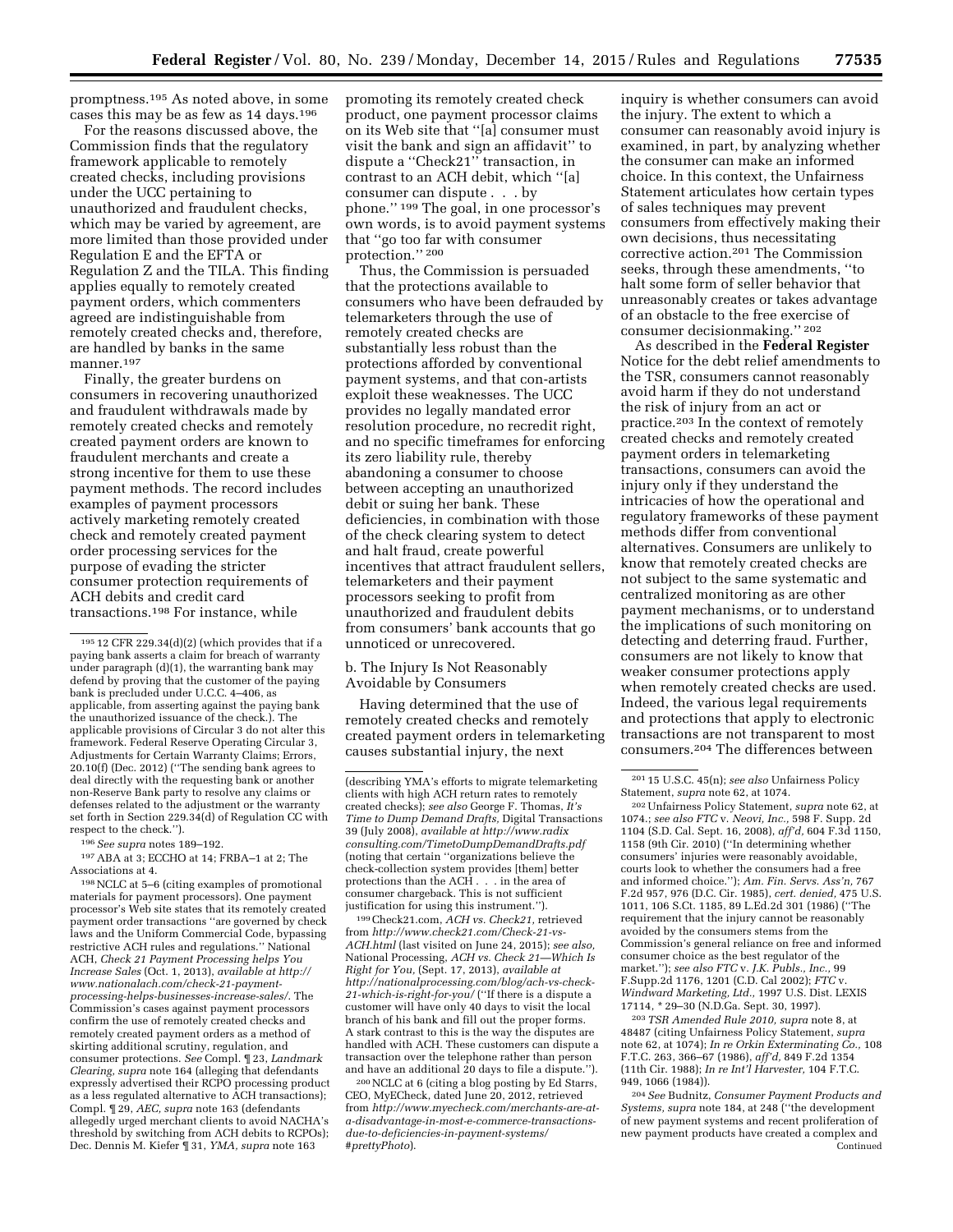the laws that apply to bank debits processed through the ACH system as opposed to the check clearing system do not lend themselves to easy categorization, description in consumer education pieces, or oral disclosures during telemarketing calls. Helping consumers understand their rights is even more challenging when consumers have to consult individual (and nonnegotiable) contracts with their bank to learn how quickly they must act to protect themselves from unauthorized remotely created check transactions. Moreover, the comparative benefits and risks of remotely created checks and remotely created payment orders or the existence of NACHA rules prohibiting outbound telemarketers from initiating ACH debits from their bank accounts are not transparent to consumers.205

Some opponents argued that consumers are in control of whether they give out their bank account information over the telephone to fraudsters.206 As was the case in the debt relief industry, the ability of consumers to understand and avoid the risk of injury here too is compromised by the fact that they do not know that the goods or services offered by the telemarketer are a sham. The record leaves no dispute that the widespread unlawful practices employed by fraudulent telemarketers and sellers using remotely created checks cause substantial and unavoidable harm to consumers.

When fraudulent telemarketers deceive consumers into turning over their bank routing and account information, consumers have no knowledge, let alone choice, as to how the telemarketer will decide to initiate the withdrawal from their bank account.207 The choice of whether to

205 *Id.* (''For consumers of payment products, the current legal landscape is incomprehensible. Different payment products are subject to very different laws, or no law at all besides contract law. Consequently, consumers' rights and responsibilities vary greatly.''); NCLC at 6 (''Consumers also do not understand the different levels of protection for different types of payments.'').

206ABA at 6.

207NCLC at 6 (''the consumer has no way of knowing how the payment will be processed and no effective control over how the payee processes the payments.''); ABA at 5 (''Congress believes that choice of payment routing is for the merchant to decide, not the consumer.''); Dec. Prof. Amelia Helen Boss, *supra* note 113, at ¶ 16 filed *FTC* v. *First Consumers, supra* note 109 (''From the perspective of a consumer dealing with a merchant and providing banking account information, it is virtually impossible to know whether an RCC or ACH item will be created; once the necessary banking information is given to the payee, the

route a consumer's bank account information through the ACH Network or the check clearing system is exclusively in the hands of the telemarketer or seller, as is the threshold decision as to what payment information the telemarketer demands from the consumer.208 Once the telemarketer has elected to create unsigned checks routed through the check clearing system, the telemarketer causes further economic harm that consumers cannot reasonably avoid. Namely, selecting that payment system creates more obstacles both to detection of any misconduct by industry or law enforcement and to recovery of consumer losses. The paucity of consumer protections available (as discussed in section II.A.3.a(3)) makes it difficult for consumers to obtain a reversal of the transaction from their bank. Further, given the difficulty of locating the telemarketing scammer, consumers typically cannot mitigate this harm by seeking a refund. In sum, the resulting harm in the form of fraudulent withdrawals from consumer bank accounts, as well as the investment of time, trouble, aggravation, and expense of attempting to obtain a reversal of such withdrawals, cannot be avoided.209

In opposing the amendment and the Commission's unfairness analysis, the

<sup>208</sup> Obviously, a fraudulent telemarketer can perpetrate its misdeeds through the ACH Network, depending on its tolerance for scrutiny and detection. However, unscrupulous merchants attempting to originate ACH debits must account for the scrutiny they will receive both in underwriting and risk analysis. In addition, they must account for the systemic monitoring of their transaction activity to detect violations of operating rules and regulations.

Moreover, NACHA's ''TEL Rule'' (abbreviation for telephone-initiated debits) specifically prohibits the use of the ACH Network by *outbound* telemarketers that initiate calls to consumers with whom they have no existing relationship. NACHA Operating Rules, Art. II, 2.5.15 (Specific Provisions for TEL Entries) (2013). The TEL Rule recognizes the inherent risk of fraud associated with the anonymous and ''unique characteristics of TEL Entries, particularly given that a TEL transaction takes place in a non face-to-face environment.'' NACHA, TEL Brief *Risk Management for TEL ODFIs and RDFIs* Issue No. 3 (Dec. 2009), *available at [http://www.neach.org/uploads/resources/doc/tel](http://www.neach.org/uploads/resources/doc/tel_brief_no_3_risk_for_odfirdfi.pdf)*\_ *brief*\_*no*\_*3*\_*risk*\_*for*\_*[odfirdfi.pdf](http://www.neach.org/uploads/resources/doc/tel_brief_no_3_risk_for_odfirdfi.pdf)*. Under the TEL Rule, only *inbound* telemarketers and sellers that have existing business relationships with consumers may obtain a consumer's authorization to initiate an ACH debit over the telephone. As evidence of a consumer's authorization of a TEL transaction, the telemarketer or seller must either: (1) Record the oral authorization of the consumer, or (2) provide the consumer with written notice confirming the oral authorization prior to the settlement date of the entry. *Id.* 

209As the Ninth Circuit noted in *FTC* v. *Neovi, supra* note 202, at 1158, ''[r]egardless of whether a bank eventually restored consumers' money, the consumer suffered unavoidable injuries that could not be fully mitigated.''

ABA submits that the unavoidability of harm must be connected to the cause of that harm. Here, the ABA posits, the unavoidable harm is the telemarketer's initial deception, and not the telemarketer's choice of payment system routing.210 The Commission agrees with the ABA's comment to the extent it observes that a seller's or telemarketer's misconduct through misrepresentation or omission undermines the consumer's decisionmaking process and is not reasonably avoidable. However, the initial deception is only one aspect of the seller's behavior that causes substantial injury and is not reasonably avoidable. The telemarketer's use of remotely created checks causes equally unavoidable harm to consumers by taking advantage of another obstacle to the free exercise of consumer decisionmaking—the fact that reasonable consumers are unlikely to know or understand the implications of the telemarketer's choice of payment routing.

The ABA further argues that, unless unavoidability is connected to the telemarketer's deception, the Commission will cast as unavoidable any injury resulting from a merchant's decisions about its operations—a business's choice between two competing debit card networks, for example.211 The Commission finds this argument unpersuasive. A merchant's choice between two competing debit card networks has no effect on consumer protections against fraud because both transactions are covered by Regulation E and subject to the same centralized monitoring regime. This result is in stark contrast to the practices documented in the rulemaking record where a telemarketer deliberately chooses to route a consumer's payment through a specific payment system that affords the consumer less protection from fraud and provides the telemarketer with more ability to evade scrutiny than other payment systems and regulatory frameworks.212

Here, telemarketers' misrepresentations and use of remotely created checks and remotely created payment orders routed through the check clearing system undermine consumers' decisionmaking, thereby causing unavoidable substantial injury. This conclusion is amply buttressed by

confusing marketplace in which consumers cannot adequately understand their rights and responsibilities.'').

choice between the two is within the control and<br>discretion of the payee.").

<sup>210</sup>ABA at 6.

<sup>211</sup> *Id.* at 5.

<sup>212</sup>For the same reasons, the Commission is equally unpersuaded by the ABA's other examples of business decisions in which consumers have no choice (*i.e.,* the credit reporting agency that a business may consult and the choice of telecommunications company that a business uses to call consumers).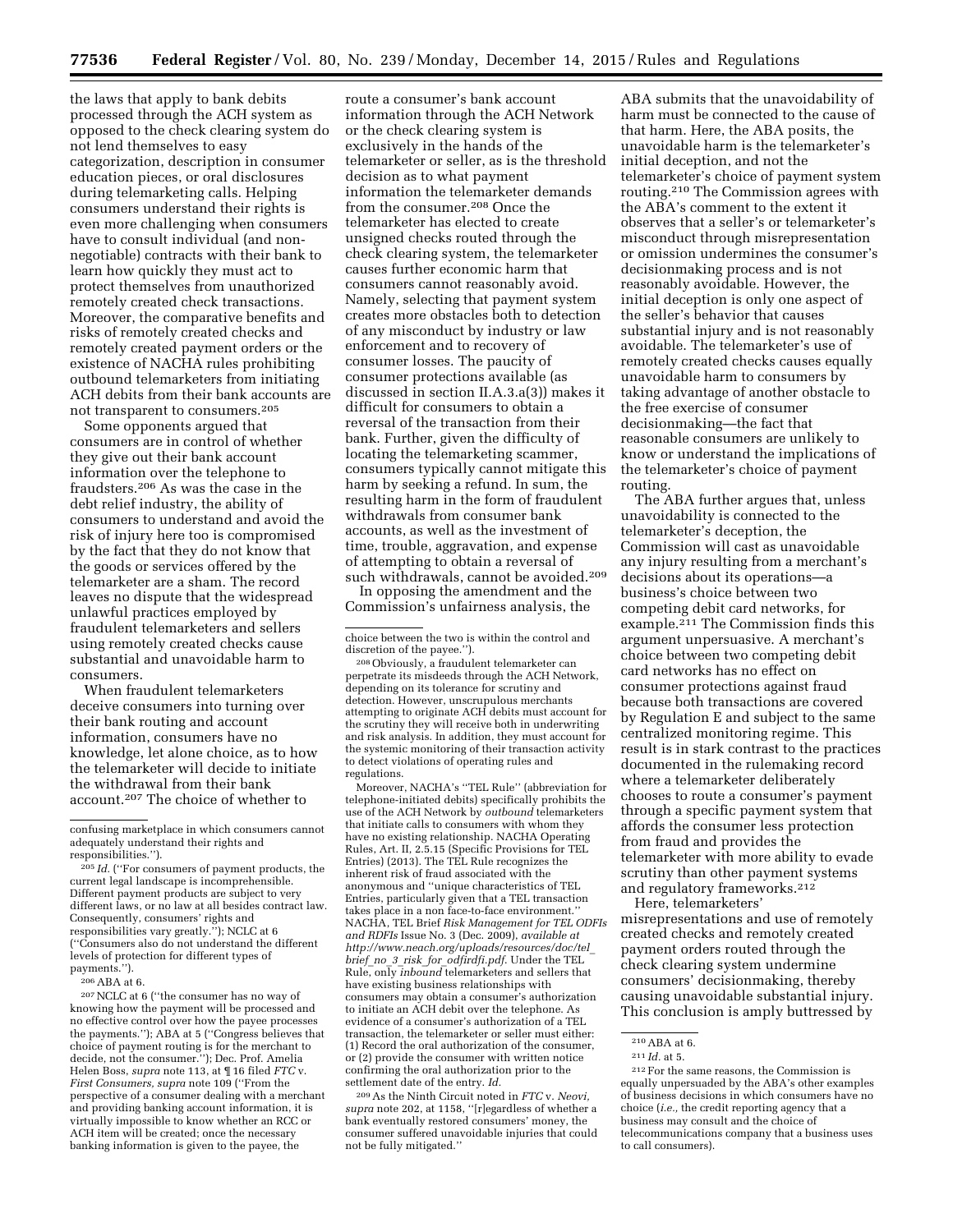the absence of reliable information in the rulemaking record to identify any legitimate uses of remotely created checks and remotely created payment orders in telemarketing transactions covered by the Rule.

c. The Benefits of Remotely Created Checks and Remotely Created Payment Orders in Telemarketing Do Not Outweigh the Harm to Consumers

The final prong of the Commission's unfairness analysis recognizes that costs and benefits attach to most business practices and requires the Commission to determine whether the harm to consumers from remotely created checks and remotely created payment orders in telemarketing is outweighed by countervailing benefits to consumers or competition.213 Commenters opposed to the amendment have advanced numerous arguments regarding the benefits of remotely created checks and remotely created payment orders, including that there are legitimate uses of these payments in non-telemarketing transactions. The commenters also argue that fraud will continue despite the prohibition. In addition to the public comments, the Commission has considered its own rulemaking history in which the Commission proposed and ultimately declined to adopt a similar provision in 1995 because it deemed sufficient benefits to accrue to consumers from the use of remotely created checks. As a result of the development of numerous payment mechanisms available to consumers with checking accounts, the use of alternative payments by legitimate telemarketers, and the rulemaking record as a whole, the Commission is now persuaded that any historical benefits of remotely created checks in telemarketing are no longer cognizable. Today, the vast majority of consumers with checking accounts have debit cards linked to their accounts.214 Moreover, the current rulemaking record contains no specific examples of legitimate telemarketers' and sellers' use of remotely created checks and remotely

created payment orders.215 Further, the Commission concludes that consumers and competition benefit from the bright line rule that a prohibition provides.

According to some commenters, the benefits of remotely created checks and remotely created payment orders in telemarketing transactions for consumers with checking accounts include the convenience of paying for impulse purchases of goods and services sold over the telephone when the consumer does not have (or wish to use) another form of payment.216 Other commenters argued that consumers also benefit from the ability to receive more detailed transaction information than ACH debits provide and better protection against identity theft than paper checks sent through the mail.<sup>217</sup> The asserted benefits for telemarketers and sellers include faster settlement times than ACH debits, <sup>218</sup> the ability to accept payments quickly and easily over the telephone from any consumer with a checking account,<sup>219</sup> and the potential

216ABA at 7 (''[remotely created checks] allow a customer that does not have a debit, credit, or prepaid card to purchase goods that the customer would otherwise be denied''); First Data at 3 (noting that consumers could be delayed in receiving goods or services); InfoCision at 2 (stating that legitimate businesses and charities ''need to offer customers multiple means of accepting payments or charitable donations'').

217First Data at 3 (citing increased risks of identity theft for checks sent through the mail); PPA-Biondi (''many of the alternative methods don't provide enough transaction information for the consumer''); PPA-Frank (same).

218ABA at 6 (emphasizing the speed of settlement compared to ACH transactions in certain circumstances), *but see infra* note 225 (describing improvements to the ACH Network providing for same-day settlement).

219ABA at 6 (highlighting the ability of businesses to accept payments from consumers that do not have other types of payment methods); First Data at 4 (describing the lost sales opportunities for sellers that ''would be left without a timely and reliable payment mechanism when transacting business with a consumer that solely relies upon checks''); FRBA–1 at 3 (noting reasons why businesses may choose remotely created checks and remotely created payment orders over ACH debits);

savings in transaction costs over comparable payment alternatives.220

The Commission first considered these benefits of using remotely created checks (referred to as ''demand drafts'') in telemarketing transactions during the original 1995 TSR rulemaking proceeding when it proposed to require written authorization for remotely created checks. At that time, few electronic payment methods were available for consumers and businesses. For example, less than 15 percent of all consumer transactions were conducted with credit and debit cards, while checks and cash accounted for the remaining 85 percent of consumer transactions.221 NACHA had not yet introduced electronic check applications that would enable consumers and businesses to utilize the ACH Network for non-recurring payments and credits.222 Opponents to the 1995 proposal to require written authorization for remotely created checks included numerous telemarketers, sellers, and payment processors. These commenters characterized this payment method as an innovative and important part of the future development of electronic payments and provided specific examples of their legitimate use in telemarketing and non-telemarketing transactions.223 Against that rulemaking

220 InfoCision at 2 (''Traditional methods [of payment] are more costly and time consuming''). The NPRM requested, but the Commission did not receive, specific comments detailing what additional costs, if any, would result from using payment alternatives to remotely created checks and remotely created payment orders in telemarketing transactions. *NPRM, supra* note 1, at 41223. To the extent that remotely created checks and remotely created payment orders may cost telemarketers and sellers less than comparable payments, such as ACH, any modest cost benefits do not outweigh the significant harm to consumers. As one provider explains on its Web site, remotely created checks and remotely created payment orders are ''an alternative to ACH payment processing and specifically designed for businesses and industries classified as high risk merchants.'' National ACH Web site, *supra* note 199. Notably, these providers do not explicitly mention cost savings when comparing remotely created checks and remotely created payment orders with ACH payments. Check21 Web site, *supra* note 199.

221*TSR Final Rule 1995, supra* note 8, at 43850 & n.79.

222Consumers and businesses used the ACH Network primarily for facilitating recurring credits (*i.e.,* payroll and retirement benefits) and recurring debits (*e.g.,* insurance premiums and mortgage payments). *See* Terri R. Bradford, *The Evolution of the ACH* (Dec. 2007), *available at [http://www.](http://www.kansascityfed.org/Publicat/PSR/Briefings/PSR-BriefingDec07.pdf) [kansascityfed.org/Publicat/PSR/Briefings/PSR-](http://www.kansascityfed.org/Publicat/PSR/Briefings/PSR-BriefingDec07.pdf)[BriefingDec07.pdf](http://www.kansascityfed.org/Publicat/PSR/Briefings/PSR-BriefingDec07.pdf)*.

223*TSR Final Rule 1995, supra* note 8, at 43850– 51; *see also TSR RNPRM, supra* note 46, at 30413– 14 & n.63.

<sup>213</sup>*TSR Amended Rule 2010,* 75 FR at 48485 (employing cost benefit analysis in determining debt settlement amendments to the TSR).

<sup>214</sup>Federal Reserve Bank of Boston, *The 2011 and 2012 Surveys of Consumer Payment Choice,* at Table 2 (Sept. 2014) (hereinafter ''2011 and 2012 Surveys of Consumer Payment Choice''), *available at [http://www.bostonfed.org/economic/rdr/2014/](http://www.bostonfed.org/economic/rdr/2014/rdr1401.pdf) [rdr1401.pdf](http://www.bostonfed.org/economic/rdr/2014/rdr1401.pdf)* (finding 85 percent of consumers have had a traditional debit card). For the small percentage of checking account holders without traditional debit cards, there exist few, if any, barriers to obtaining debit card access. It is not known whether consumers without such traditional debit cards also lack other payment cards, such as credit cards or GPR cards.

<sup>215</sup>*TSR Final Rule 1995, supra* note 8, at 43850. The Commission received only one comment from a telemarketing firm, InfoCision, but it did not provide support for its conclusory statement that novel payment methods are important to legitimate businesses and charities. InfoCision at 2. InfoCision's Web site states that it ''work[s] with a roster over 200 clients across industries, including Fortune 500 companies and the nation's leading nonprofit organizations.'' InfoCision, Our Clients, *available at [http://www.infocision.com/Company](http://www.infocision.com/CompanyInfo/Clients/Pages/default.aspx) [Info/Clients/Pages/default.aspx](http://www.infocision.com/CompanyInfo/Clients/Pages/default.aspx)* (last visited June 10, 2015). InfoCision's Web site identifies numerous clients, including Easter Seals, March of Dimes, American Diabetes Association, and Unicef. A review of the individual donation Web sites for each listed client indicates they accept card payments directly from consumers, suggesting that the inability to employ novel payment mechanisms should not be a major problem at least when dealing with the vast majority of consumers who have payment cards.

PPA-Frank (noting that merchants that do not meet credit standards necessary for ACH origination services need remotely created checks).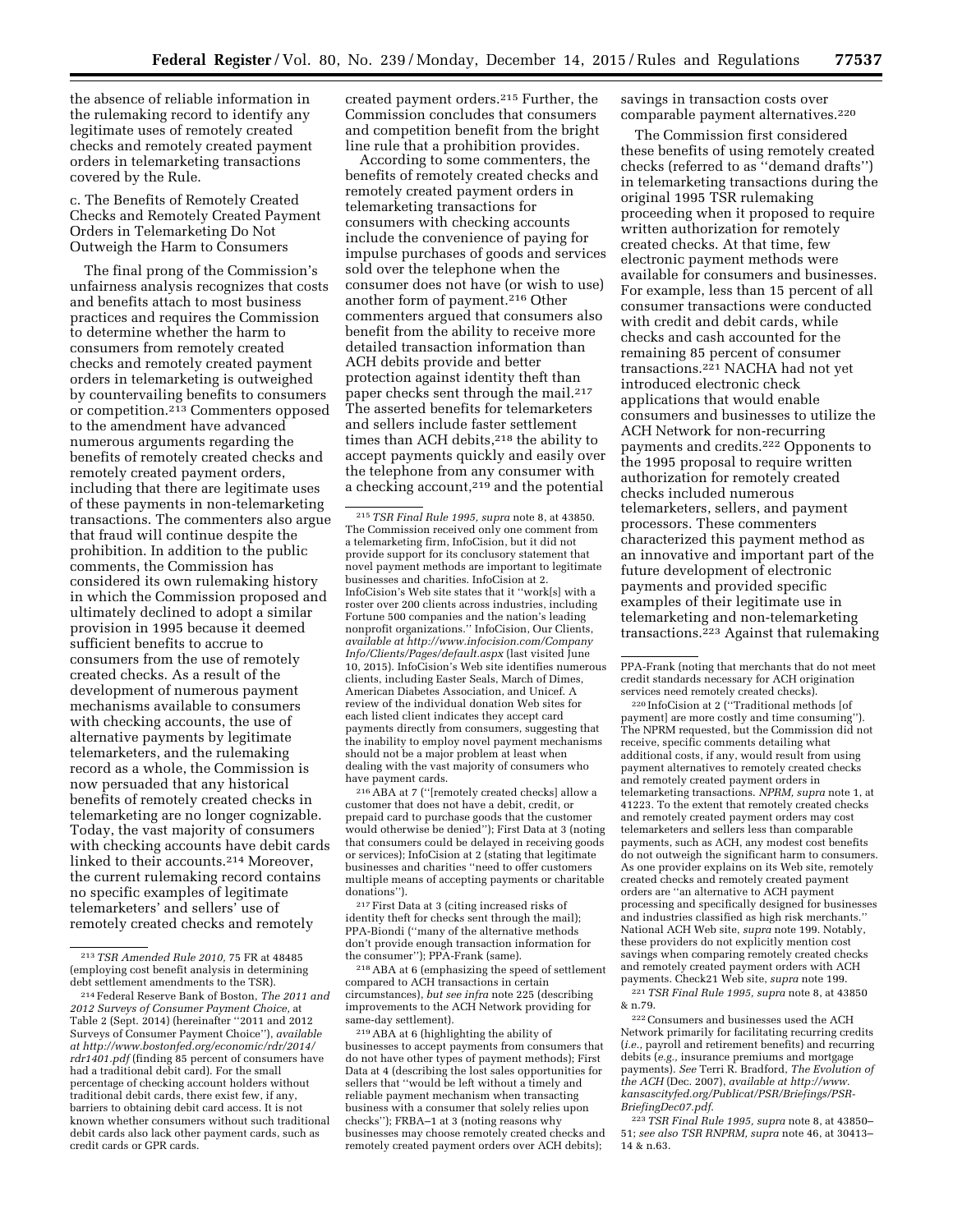record, which identified the lack of available electronic payment methods for consumers, widespread use by legitimate telemarketers and nontelemarketers, and potential alternative methods of verifying consumer authorization, the Commission instead adopted the express verifiable authorization requirements of the current Rule.

Since then, and despite the express verifiable requirements of the TSR, telemarketers and sellers have continued to perpetrate fraud via remotely created checks and remotely created payment orders, resulting in the persistent, ongoing, and substantial harm to consumers.<sup>224</sup> During the same time period, remarkable developments in technology and the law have paved the way for new electronic payment alternatives and the widespread adoption by consumers of various cardbased payments, electronic fund transfer methods, and online payments. As NACHA highlighted, the ACH system has evolved to enable consumers to initiate debits conveniently and securely in many situations where remotely created checks used to be needed by consumers (*i.e.* for last minute bill-pay scenarios) or preferred by merchants (*i.e.* for recurring debits and to receive same day settlement of funds).225 Commenters in support of the prohibition agreed that today consumers who wish to purchase goods or services from telemarketers and sellers can use payment options such as credit or debit cards or ACH debits (for certain telemarketing transactions) that provide robust and consistent protection against fraud, are subject to systemic monitoring, and offer the same convenience as remotely created checks and remotely created payment orders.226

Studies of consumer payment preferences document the decline in check usage and the rise in the adoption of credit, debit, and prepaid cards, as well as online bill payment options and ACH debits.227 According to the Federal

 $\rm ^{226}$  AARP at 3; AFR at 1; NCLC at 7; DOJ–CPB at 3; Transp. FCU.

227The Commission notes that consumers increasingly are using prepaid debit cards, mobile payments, and online payment accounts (*e.g.,*  PayPal) to purchase goods and services. Unlike remotely created checks, remotely created payment

Reserve Bank of Boston, 97.1 percent of American consumers have adopted one or more types of payment card.228 Similarly, the Federal Reserve's 2010 Survey of Consumer Finances demonstrates that the ''usage of electronic forms of payment, including ATMs, debit cards, automatic bill paying, and smart cards [closed-loop GPR cards], has risen from about 78 percent of households in 1995 to almost 94 percent of households in 2010.'' 229 In 2013, the Federal Reserve summarized these adoption and usage patterns by consumers and noted the precipitous decline in checks, finding that ''[b]y 2012, about two-thirds of consumer and business payments were made with payment cards [*i.e.,* credit, debit, and prepaid cards].'' 230 The same study concluded that card-based payments ''increased their share from 43 percent of all noncash payments in 2003 to 67 percent in 2012, while the use of ACH grew more modestly, increasing from a share of 11 percent in 2003 to 18 percent in 2012.'' 231 In turn, ''[c]hecks represented nearly half (46 percent) of all noncash payments in 2003, but only 15 percent in 2012.'' 232

In the United States, debit cards have become the most widely used noncash payment instrument, substituting for a significant number of cash, check, and

Choice, *supra* note 214, at Table 6.

229Loretta J. Mester, *Changes in the Use of Electronic Means of Payment: 1995–2010: An Update Using the Recently Released 2010 Survey of Consumer Finances,* 95 Business Review 25 (Third Quarter 2012), *available at [http://www.](http://www.philadelphiafed.org/research-and-data/publications/business-review/2012/q3/brq312_changes-in-use-of-electronic-means-of-payment-1995-2010.pdf) [philadelphiafed.org/research-and-data/](http://www.philadelphiafed.org/research-and-data/publications/business-review/2012/q3/brq312_changes-in-use-of-electronic-means-of-payment-1995-2010.pdf) [publications/business-review/2012/q3/brq312](http://www.philadelphiafed.org/research-and-data/publications/business-review/2012/q3/brq312_changes-in-use-of-electronic-means-of-payment-1995-2010.pdf)*\_ *[changes-in-use-of-electronic-means-of-payment-](http://www.philadelphiafed.org/research-and-data/publications/business-review/2012/q3/brq312_changes-in-use-of-electronic-means-of-payment-1995-2010.pdf)[1995-2010.pdf](http://www.philadelphiafed.org/research-and-data/publications/business-review/2012/q3/brq312_changes-in-use-of-electronic-means-of-payment-1995-2010.pdf)*.

230The Federal Reserve System, *The 2013 Federal Reserve Payments Study: Recent and Long-Term Payment Trends in the United States: 2003–2012,*  12 (Dec. 2013) (citations omitted) (hereinafter ''Recent and Long-Term Payment Trends in the United States: 2003–2012''), *available at [https://](https://www.frbservices.org/files/communications/pdf/research/2013_payments_study_summary.pdf) [www.frbservices.org/files/communications/pdf/](https://www.frbservices.org/files/communications/pdf/research/2013_payments_study_summary.pdf) [research/2013](https://www.frbservices.org/files/communications/pdf/research/2013_payments_study_summary.pdf)*\_*payments*\_*study*\_*summary.pdf*. The survey also found that ''[c]ompared with credit, debit, ACH, and check, prepaid card payments (including both general-purpose and private-label) increased at the fastest rate from 2009 to 2012 (15.8 percent annually), reaching a total of 9.2 billion transactions in 2012. The number of prepaid card payments increased 3.3 billion from 2009 to 2012, which is higher growth than reported in previous studies.'' *Id.* at 8. *See also,* Banking on Prepaid 2 (The Pew Charitable Trusts June 30, 2015) (reporting that between 2012 and 2014 use of GPR cards grew by 50 percent, and estimating that approximately 23 million Americans, more than one-quarter of whom do not have a checking account, are now regularly using such cards), *available at [http://www.pewtrusts.org/en/research](http://www.pewtrusts.org/en/research-and-analysis/reports/2015/06/banking-on-prepaid)[and-analysis/reports/2015/06/banking-on-prepaid](http://www.pewtrusts.org/en/research-and-analysis/reports/2015/06/banking-on-prepaid)*.

231*Recent and Long-Term Payment Trends in the United States: 2003–2012, supra* note 230, at 12. 232 *Id.* 

credit card payments at the point of sale and initiated over the telephone or Internet.233 The decline in check usage and the rise in the adoption of payment cards, as well as online bill payment options and ACH debits, contradict the assertions of some commenters that consumers with checking accounts need remotely created checks and remotely created payment orders to make telemarketing purchases.234 Other comments made conclusory allegations that legitimate telemarketers use remotely created checks and remotely created payment orders, but no comment provided specific evidence of such purported legitimate use in telemarketing transactions covered by the Rule.235 Consumer preferences and their adoption of payment methods necessarily influence merchants' willingness to accept particular payment instruments, even if, as one commenter generally asserts, it may cost more to do so.236 Accordingly, as some commenters in support noted, legitimate telemarketers and sellers already accept conventional payment methods.237 Indeed, when 97.1 percent of U.S.

234Certain opponents of the prohibition claim that the additional transaction information available for remotely created checks and remotely created payment orders is a benefit to consumers, enabling them to better understand the nature of the withdrawals to their accounts. PPA-Biondi; PPA-Frank. Whether such additional transaction information exists (assuming it is truthful), however, does nothing to prevent the harm of unauthorized withdrawals in the first place or to mitigate the damage after unauthorized withdrawals have occurred.

235*See supra* note 89 and accompanying text. The Commission received only one comment from a telemarketing firm (InfoCision). While InfoCision states that the prohibition on using novel payment methods in telemarketing will harm legitimate companies, it does not provide specific evidence of transactions or merchants that use these methods. InfoCision at 2. Other commenters provided examples of legitimate transactions conducted over the telephone—to make last-minute credit card payments, pay mortgage or other bills, or receive payments in business-to-business transactions—that are not telemarketing transactions covered by the Rule or the proposed prohibition. ABA at 3; ECCHO at 2; First Data at 7; The Associations at 9. None of these commenters provided any specific information on the number of legitimate telemarketers that rely on remotely created checks and remotely created payment orders.

236*See supra* note 220.

237AARP at 3; NCLC at 7; DOJ–CPB at 3; Transp. FCU.

<sup>224</sup>See section II.A.3.a(1).

<sup>225</sup>NACHA at 3; NCLC at 7. On May 19, 2015, NACHA announced that its voting membership approved amendments to the NACHA Operating Rules enabling same-day ACH settlement services, which means ACH debits will clear as quickly as remotely created checks and remotely created payment orders. Press Release, NACHA, *NACHA Leads Industry Toward Ubiquitous, Same-Day ACH Settlement* (Mar. 18, 2014), *available at [https://](https://www.nacha.org/news/nacha-leads-industry-toward-ubiquitous-same-day-ach-settlement) [www.nacha.org/news/nacha-leads-industry-toward](https://www.nacha.org/news/nacha-leads-industry-toward-ubiquitous-same-day-ach-settlement)[ubiquitous-same-day-ach-settlement](https://www.nacha.org/news/nacha-leads-industry-toward-ubiquitous-same-day-ach-settlement)*.

orders, and ACH debits, however, these payment alternatives do not require a bank account. 228 2011 and 2012 Surveys of Consumer Payment

<sup>233</sup> *Id.* (debit and prepaid cards accounted for 45 percent of all noncash payments in 2012); *see also*  Bank for International Settlements, Committee on Payment and Settlement Systems, *Innovations in Retail Payments,* 23 (May 2012), *available at<http://www.bis.org/publ/cpss102.pdf>*. Because remotely created checks (and remotely created payment orders) require a checking account at a financial institution, comparisons with usage rates for electronic fund transfers (*i.e.,* ACH debits and traditional debit cards linked to consumer checking accounts) are more relevant for purposes of this rulemaking than comparisons with usage rates for credit cards.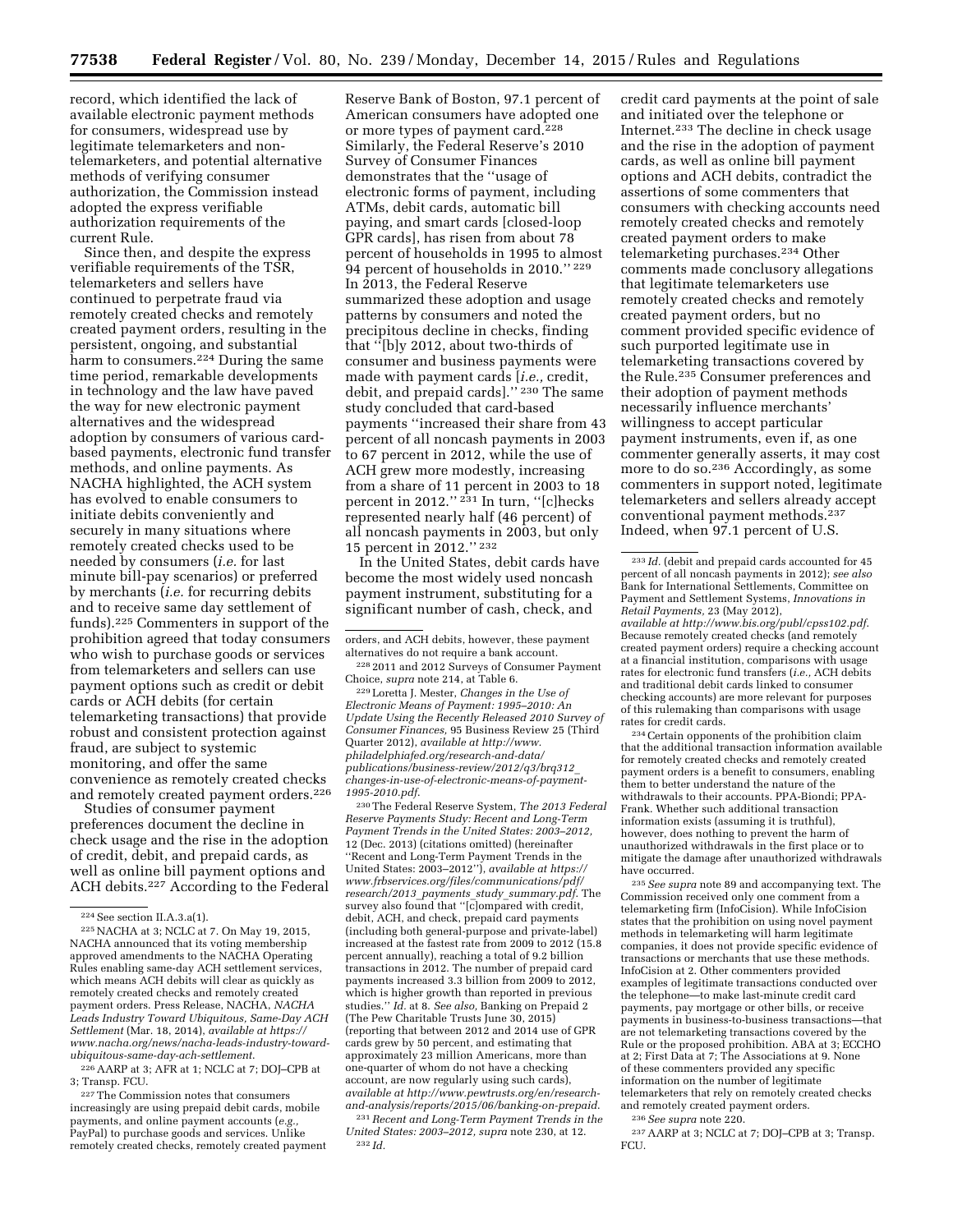households have adopted one or more types of payment card, is not surprising that legitimate telemarketers and sellers no longer rely on remotely created checks as a method of payment. The rulemaking record contains numerous cases demonstrating that deceptive sales techniques and fraud accompany the use of remotely created checks and remotely created payment orders in telemarketing.238

Specifically, comments representing the views of financial institutions including those serving as banks of first deposit (''BOFDs'') for bank customers that purportedly deposit remotely created checks and remotely created payment orders in legitimate telemarketing transactions—failed to provide data or even anecdotal evidence about the number of bank customers that do so.239 The Commission notes that the BSA and associated anti-money laundering ("AML") laws and regulations require financial institutions to engage in initial and ongoing customer due diligence (a process referred to as Know Your Customer (''KYC'')).240 As ECCHO recognized, a ''BOFD is required under federal law to apply its [KYC] policy to its merchant and merchant processor customers to understand their business and ensure that their business is and continues to be legitimate.'' 241 Despite these obligations, including the monitoring of accounts to identify suspicious activities, comments from the financial services industry lacked information on the number and types of customers that would be affected by the prohibition.

Similarly, comments from one payment processor speculated that ''thousands'' of its merchants rely on these payment methods, but failed to report the number of its own merchant clients engaged in telemarketing that use remotely created checks and remotely created payment orders.242

240The BSA is codified at 12 U.S.C. 1829b, 12 U.S.C. 1951–1959, 18 U.S.C. 1956–1957 & 1960, 31 U.S.C. 5311–5314 and 5316–5332, with implementing regulations at 31 CFR ch. X.

241ECCHO at 11, citing 31 CFR 1020.210 (Customer Identification Programs for Banks); *see also* The Associations at 7–8 (citing bank regulatory guidance documents emphasizing the responsibility of financial institutions to ''take steps to know and monitor their customers in order to prevent unauthorized RCCs from entering the payment stream.'').

242First Data, itself a credit card payment processor, also stated that it uses remotely created checks and remotely created payment orders in

The only telemarketing firm to submit comments also provided no data on the number of its telemarketing clients that would be affected by the prohibition.243

As evidence of the widespread legitimate use of remotely created checks, ECCHO provided an estimate that it asserted showed an overall average of 258 unauthorized remotely created check adjustment claims per day, compared to 2.04 million remotely created checks deposited each day.244 The Commission finds this estimate unpersuasive and largely irrelevant, as ECCHO's figures materially underestimate the incidence of problematic remotely created checks and remotely created payment orders. First, as ECCHO recognized, its estimate included only unauthorized remotely created check *adjustment* claims, not check *returns.*245 A check *adjustment*  claim is an interbank process, distinct from banks' check-collection and checkreturn processes, which banks use to make financial adjustments related to checks pursuant to agreements between themselves.246 A check *return* is an automated means by which a paying bank returns a check unpaid to a depository bank. Because the return process is automated, paying banks use this process to return remotely created checks that were unauthorized by consumers. The choice of whether to initiate an adjustment or a return is up to the paying bank.<sup>247</sup>

limited scenarios when it telemarkets its payment processing services to small, start-up businesses which do not yet have access to a corporate credit card. First Data at 7. Although First Data did not estimate the number of such transactions, the Commission notes that business-to-business telemarketing transactions (with a few exceptions not relevant here) are exempt from the TSR.

243 InfoCision at 1 (''InfoCision provides a full spectrum of direct marketing services, including inbound and outbound call center solutions, direct mail and fulfillment, and interactive (web), and data solutions.'').

 $^{\rm 245}$   $\emph{Id.}$  at 13 & n.19 (''We would note that the sampling that was conducted for this purpose was limited to RCCs handled by banks in the adjustment process. It is possible that during this sampling period there were also a material number of additional unauthorized RCC claims/items that were handled by paying banks as returns rather than adjustments.'').

246For example, after the paying bank's midnight deadline to return a check has passed, it might use a check adjustment claim to recover the amount of the check from the depositary bank, provided that the appropriate agreements between the banks are in place. *See, e.g.,* 12 CFR 229.2(xx), comment 1, example (b) (stating that an adjustment request is not a paper or electronic representation of a substitute check, because it is not being handled for collection or return as a check).

247*See* Check Image Central, *Resolving Duplicates As Adjustments Versus Returns,* at 2–4 (Dec. 2006), *available at [http://checkimagecentral.org/pdf/](http://checkimagecentral.org/pdf/ResolvingDuplicatesAsAdjustmentsVersusReturns.pdf) [ResolvingDuplicatesAsAdjustmentsVersus](http://checkimagecentral.org/pdf/ResolvingDuplicatesAsAdjustmentsVersusReturns.pdf) [Returns.pdf](http://checkimagecentral.org/pdf/ResolvingDuplicatesAsAdjustmentsVersusReturns.pdf)* (describing the advantages and

Second, ECCHO's estimate relied on adjustment claims data for only those items coded as ''unauthorized,'' which fails to account for the variety of return reason codes used by banks when returning fraudulent remotely created checks and payment orders. Indeed, because there are no universal definitions for return reason codes, 248 a paying bank may classify the grounds for return as a breach of warranty, an irregular signature, or simply use the catchall "refer to maker." <sup>249</sup> Moreover, when a consumer's account has been debited repeatedly without authorization, it may become overdrawn and trigger an NSF return, or the consumer may close the account, resulting in a ''closed account'' return reason code.250 Accordingly, the OCC advises that banks ''should not accept high levels of returns *regardless of the return reason.*'' 251

Finally, unauthorized return rates, and even overall return rates, necessarily fail to account for those victims who do not detect the fraudulent withdrawals or who have been thwarted in obtaining a return by the reporting timeframes of the UCC and their bank deposit agreements.252 Thus,

. . . [standard] exchange format provides a list of return reasons and associated codes that must be used for image exchange.'').

249 Dec. Prof. Amelia Helen Boss, *supra* note 113, at ¶ 36, filed in *First Consumers, supra* note 109 (describing several reasons why ''unauthorized return rates [alone] may greatly underestimate the true number of unauthorized transactions.''). 250 *Id.* 

251OCC, OCC Bulletin 2008–12: Risk Management Guidance n.7 (Apr. 24, 2008) (emphasis added), *available at [http://www.occ.gov/](http://www.occ.gov/news-issuances/bulletins/2008/bulletin-2008-12.html) [news-issuances/bulletins/2008/bulletin-2008-](http://www.occ.gov/news-issuances/bulletins/2008/bulletin-2008-12.html) [12.html;](http://www.occ.gov/news-issuances/bulletins/2008/bulletin-2008-12.html) see also* FFIEC, *BSA/AML Examination Manual, Third-Party Payment Processors— Overview* 237 (Nov. 17, 2014), *available at [http://](http://www.ffiec.gov/bsa_aml_infobase/pages_manual/olm_063.htm) [www.ffiec.gov/bsa](http://www.ffiec.gov/bsa_aml_infobase/pages_manual/olm_063.htm)*\_*aml*\_*infobase/pages*\_*manual/ olm*\_*[063.htm](http://www.ffiec.gov/bsa_aml_infobase/pages_manual/olm_063.htm)* (''[A] bank should thoroughly investigate high levels of returns and should not accept high levels of returns on the basis that the processor has provided collateral or other security to the bank.''). This also holds true for ACH return rates. *See supra* notes 30–31 (describing NACHA's return rate thresholds, including a new 15 percent overall return rate threshold).

252 *Id.* (''The most important reasons why the return rates understate the number of unauthorized returns, however, stem from the fact that the rate is completely dependent upon the victim discovering the unauthorized activity and following a prescribed method of seeking reimbursement. . . . [M]any fraudulent debits go undetected by the consumer victim and, even if discovered, the victim may not assert its claim against the bank in time, Continued

<sup>238</sup>*See supra* note 109 and accompanying text. 239ABA at 1 & n.1 (describing the organization as representing banks of all sizes and charters); ECCHO at 1 (''ECCHO is a non-profit clearinghouse owned by 3,000 financial institutions''); The Associations at Appendix A (noting the membership of The Clearing House and The Financial Services Roundtable).

<sup>244</sup>ECCHO at 13–14.

disadvantages to each method of dishonor, and explaining that the choice is up to the paying bank).

<sup>248</sup>*See* Check Image Central, *Proper Use of Return Codes in Image Exchange,* at 1 (Dec. 20, 2014), *available at [http://checkimagecentral.org/pdf/](http://checkimagecentral.org/pdf/ProperUseOfReturnCodesInImageExchange.pdf) [ProperUseOfReturnCodesInImageExchange.pdf](http://checkimagecentral.org/pdf/ProperUseOfReturnCodesInImageExchange.pdf)*  (''The Uniform Commercial Code (UCC) and Regulation CC (Reg. CC), do not include a list of specific reasons that an item may be dishonored and returned. However with image exchange, the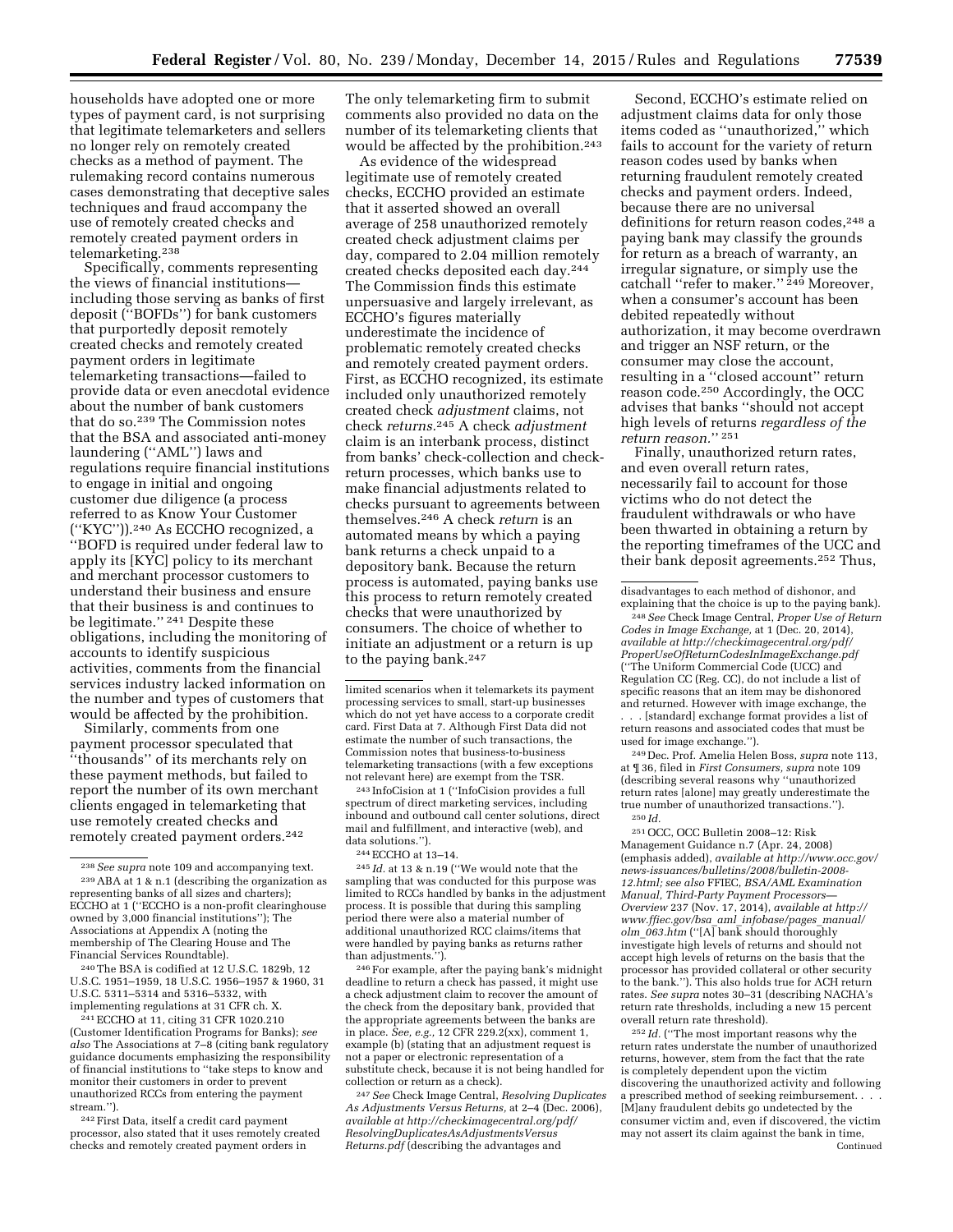the Commission does not find ECCHO's estimates persuasive.

A different objection was raised by commenters asserting that the prohibition would prevent, directly or indirectly, a variety of legitimate transactions conducted over the telephone for which remotely created checks and remotely created payment orders are preferable for businesses, citing insurance premium payments, last-minute credit card bill payments and the collection of debts.253 Thus, opponents argued, the Commission must weigh the costs of a total prohibition on remotely created checks and remotely created payment orders and consider the widespread benefits of such payments to all consumers and businesses. However, the amended Rule covers only telemarketing transactions involving a plan, program, or campaign to induce the purchase of goods or services subject to the TSR. As such, the use of remotely created checks in other transactions conducted over the telephone, including the examples of non-telemarketing transactions cited by commenters, would not be prohibited.

Nevertheless, some commenters anticipate that processors and banks will cease processing all remotely created checks and payment orders because they will fear liability under the TSR's prohibition against assisting and facilitating a Rule violation.254 The risk of unwittingly processing remotely created checks or remotely created payment orders on behalf of a telemarketer appears exaggerated.255 The TSR prohibition against assisting and facilitating violations of the TSR is not a strict liability standard. Instead, liability depends upon a showing that the alleged facilitator knew or consciously avoided knowing that the telemarketer was violating the TSR prohibitions against remotely created checks and remotely created payment orders.256 Non-bank providers of remotely created check processing services subject to the Commission's jurisdiction will continue to implement and enforce appropriate KYC policies and procedures, as already required by

their financial institutions,257 to determine which of their merchantcustomers are engaged in covered telemarketing activities.258 Indeed, currently payment processors routinely conduct risk assessments and ongoing monitoring that should include a basic understanding of each merchantcustomer's marketing methods and a review of unusual changes in transaction activity. To investigate suspicious spikes in reversals of transactions by merchant-consumers (or other signs of fraudulent activity), payment processors already have in place policies and procedures designed to ensure they know which of their merchant-customers engage in telemarketing and, therefore, must comply with certain authorization requirements.259 For example, § 310.3(a)(3) of the TSR requires telemarketers and sellers to obtain (and retain) 260 evidence of a consumer's express verifiable consent to be charged when using payment methods that are not credit or debit cards. The same is true for payment processors that initiate ACH debits for merchant-customers, as NACHA Operating Rules require payment processors (also referred to as

258Financial institutions themselves will continue to enforce KYC requirements as well. For example, First Data asserted that ''[m]any of the egregious business types cited in the proposal such as phony telephone offers, bogus charity solicitations, purported medical discount plans, illegal online gambling, etc. are high-risk areas that should have been properly screened by the depository bank. In these cases, the depository bank could have prevented this activity through properly applying Know Your Customer policies and complying with the FDIC and/or OCC Third-Party Processor Guidelines.''). First Data at 8. *See also*  Transp. FCU. (''the proposed rule changes should not unduly restrict legitimate commerce, particularly involving already regulated financial institutions . . . '').

259States requiring express written authorization or signed confirmation before submitting payment against a consumer's account include: Arkansas (Ark. Code Ann. 4–99–203(b)(1)); Hawaii (Haw. Rev. Stat. 481P–1); Kansas (Kan. Stat. Ann. 50– 672(c)); Kentucky (Ky. Rev. Stat. 367.46955(5)); Montana (Mont. Code Ann. 30–14–1411(1)(e)); and Vermont (9 Vt. Stat. Ann. 2464(b)(2)).

260*See* 16 CFR 310.5(a)(5) (requiring telemarketers and sellers to keep, for a period of 24 months from the date the record is produced, certain records, including all verifiable authorizations received under the Rule).

''Third-Party Senders'') and their merchant-customers to meet the authorization requirements for TEL Entries.261 The Commission, therefore, is persuaded that remotely created check payment processors (and banks) can and will continue to identify the marketing methods used by their merchant-customers and keep processing remotely created checks for those merchant-customers not engaged in telemarketing. For the same reasons, the Commission also is persuaded that payment processors will not face increased compliance costs.262

Finally, comments in opposition to the Rule argue that the prohibition will not benefit consumers because perpetrators of fraud will continue to submit remotely created checks and remotely created payment orders without consumers' authorization or simply switch to other payment methods.263 The Commission disagrees that the prohibition will have little or no impact in reducing consumer harm.264 First, these comments overstate the ease

262First Data asserted that it would take considerable time and expense to implement automated processes to block remotely created checks for telemarketing transactions. First Data at 4. Similarly, CUNA stated that ''financial institutions and other entities will have to make appropriate risk management changes.'' CUNA at 2. Neither CUNA nor First Data identified any expenses they would incur, over and above those currently incurred for compliance with KYC and BSA, and other existing requirements. The fact that existing compliance obligations should necessitate determining whether customers are engaged in covered telemarketing undermines industry's claims about possible increased compliance costs.

263ABA at 5 (arguing the FTC has failed to demonstrate that a ban will ''measurably address the problem'' because unscrupulous telemarketers will simply shift to other payment instruments); First Data at 3 (''prohibiting the use and acceptance of remotely created checks in telemarketing transactions does not provide any meaningful benefit to consumers . . .''); *see also* ECCHO at 4; FRBA–1 at 2; The Associations at 8–9.

264The Commission is not alone in this conclusion. As the NCLC comment noted, several years after the Commission adopted the express verifiable authorization requirements of the TSR, the Canadian Payments Association (''CPA'') banned the use of remotely created checks (referred to as ''tele-cheques''). In doing so, the CPA ''considered whether procedures could be put in place to sufficiently mitigate the risks associated with this payment instrument'' and found ''there was a generally held view that tele-cheques represent an unacceptable level of risk, since the key to mitigating the risk of unauthorized transactions is the ability to verify authorization.'' Canadian Payments Association. *Prohibition of Tele-cheques in the Clearing and Settlement System—Policy Statement* (June 1, 2003), *available at [http://www.cdnpay.ca/imis15/eng/Act](http://www.cdnpay.ca/imis15/eng/Act_Rules/Automated_Clearing_Settlement_System_ACSS_Rules/eng/rul/policy_statement_telecheques.aspx)*\_*Rules/ [Automated](http://www.cdnpay.ca/imis15/eng/Act_Rules/Automated_Clearing_Settlement_System_ACSS_Rules/eng/rul/policy_statement_telecheques.aspx)*\_*Clearing*\_*Settlement*\_*System*\_*ACSS*\_ *[Rules/eng/rul/policy](http://www.cdnpay.ca/imis15/eng/Act_Rules/Automated_Clearing_Settlement_System_ACSS_Rules/eng/rul/policy_statement_telecheques.aspx)*\_*statement*\_*telecheques.aspx*.

or the bank may refuse to re-credit the account and return the check.'').

<sup>253</sup>*See supra* note 98 and accompanying text. The Commission notes that these examples are not telemarketing transactions covered by the TSR. 254*See, e.g.,* DCS Holdings; ETA at 1; FRBA–1 at

<sup>2.</sup> 

<sup>255</sup>Notably, First Data, the only payment processor to file a comment, never suggested that it would cease processing remotely created checks and remotely created payment orders altogether. First Data at 4.

<sup>256</sup> 16 CFR 310.3(b).

<sup>257</sup>As discussed above, banks also have in place Know Your Customer requirements, policies, and procedures to understand their customers' (and their payment processor's customers') businesses. *See supra* notes 240–241 and accompanying text; *see also* Ana R. Cavazos-Wright, Federal Reserve Bank of Atlanta, An Examination of Remotely Created Checks at 14–15 (May 2010) (''Banks' risk management programs must address their customers' use of remotely created checks to ensure the integrity of the check clearing network is preserved. Strong risk management practices such as customer due diligence at account origination and during the customer relationship are the first line of defense against fraudulent transactions.'').

<sup>261</sup>*See supra* note 208 (describing the authorization requirements for TEL Entries (either obtaining a tape recording of the consumer's oral authorization or providing, in advance of the settlement date of the entry, written notice to the consumer that confirms the oral authorization)).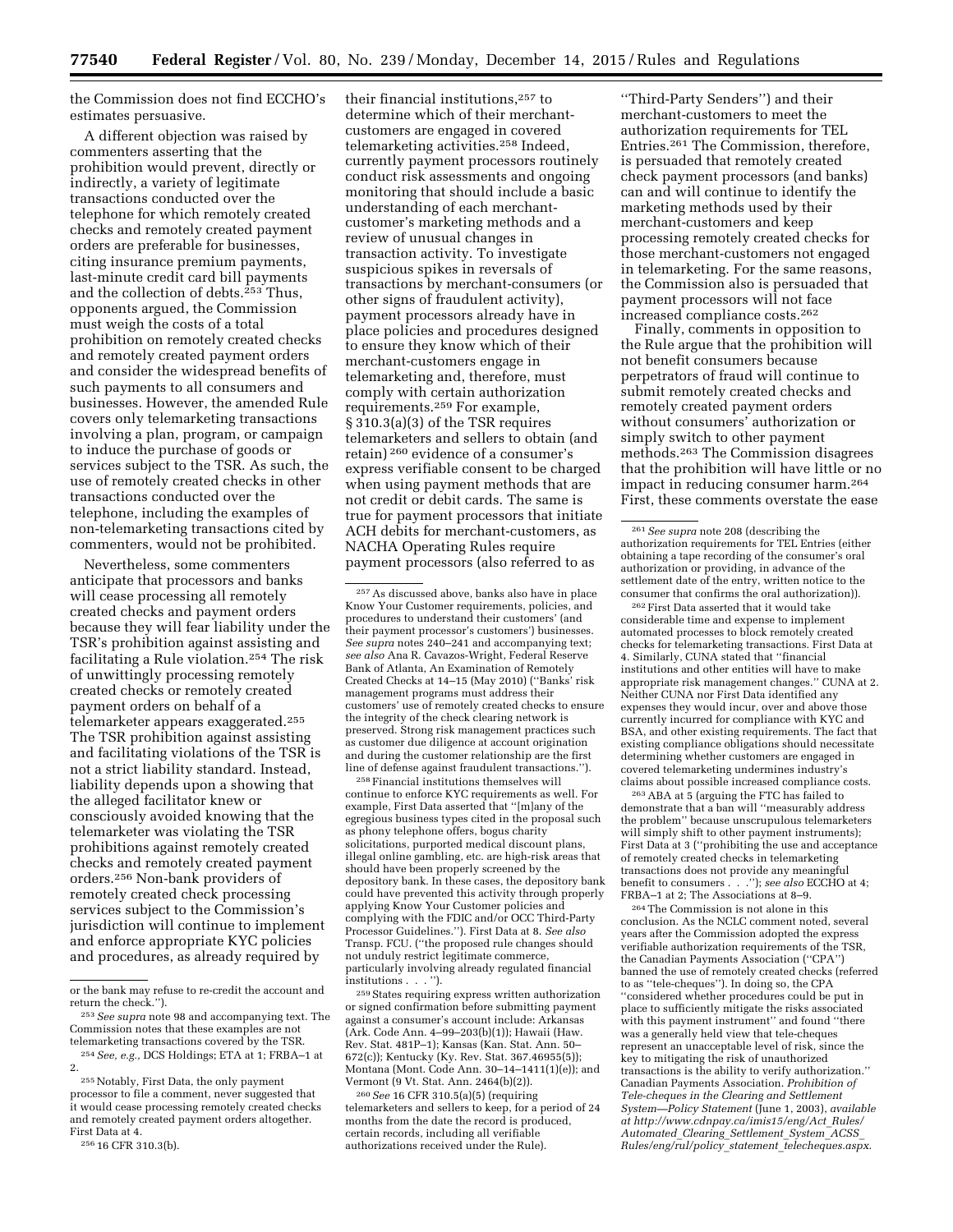with which perpetrators can gain and maintain access to traditional payments channels like the ACH Network. For example, originating depository financial institutions (''ODFIs'') are familiar with and already must take steps to ensure compliance with NACHA's TEL Rule prohibiting ACH debits in outbound telemarketing transactions.265 Second, based on the injury estimates in the law enforcement cases in the rulemaking record, hundreds of millions of dollars in consumer injury could be minimized or prevented by restricting the use of remotely created checks and remotely created payment orders in telemarketing.266 Neither the existing TSR nor the amended Rule can eliminate all telemarketing fraud. No statute or rule can. However, the provisions of the TSR provide vital guidance to industry and create a level playing field for legitimate marketers. Such rules also guide consumers and form the basis for effective consumer education campaigns and law enforcement actions that protect consumers from deception and abuse.

In sum, the evidence in the rulemaking record demonstrates that the harm to consumers, in the form of unauthorized and fraudulent charges from remotely created checks and remotely created payment orders in telemarketing transactions vastly outweighs the benefits to consumers or competition. With the advent of payment alternatives offering the same convenience and more consumer protection against unauthorized charges, the past benefits of remotely created checks and remotely created payment orders no longer remain cognizable. Studies on consumer payment preferences confirm consumers' migration to electronic payment alternatives including online bill pay, ACH debits, traditional and prepaid debit cards, and credit cards. In turn, the rulemaking record contains only conclusory assertions that legitimate telemarketers and sellers use or rely on remotely created checks and remotely created payment orders. Moreover, the Commission concludes that a prohibition against the use of remotely created checks and remotely created payment orders in telemarketing will serve to push telemarketers engaged in illegal conduct to use payment methods that are subject to greater monitoring and afford greater protections to consumers. A prohibition also will provide the telemarketing industry with

bright lines for compliance with the Rule. These changes will benefit both consumers and competition.

d. Additional Policy Arguments Do Not Alter the Commission's Conclusion

Some commenters argued that a prohibition on remotely created checks and remotely created payment orders will result in the fragmentation of the payment system and amounts to a direct and impermissible regulation of banks, an action exceeding the FTC's jurisdiction. The direct regulation of telemarketing under the TSR, however, is a proper exercise of the Commission's authority to protect consumers from deceptive and abusive telemarketing practices. Indeed, the Telemarketing Act specifically directed the Commission to promulgate and enforce the TSR to address deceptive and abusive telemarketing practices.267 The final Rule is consistent with the Commission's authority under the Act.

Rather than further fragmenting the payment system, the Commission believes that the prohibition will result in clearer compliance obligations for telemarketers and sellers. Under the existing TSR and state law, telemarketers and sellers already are subject to a variety of overlapping restrictions and requirements regarding the acceptance of certain payment methods. For example, telemarketers and sellers must abide by state laws that mandate prior written authorization for remotely created checks or other debits from consumer bank accounts.268 Like the express verifiable authorization requirement for remotely created checks in § 310.3(a)(3) of the existing TSR, the prohibition against remotely created checks is a direct regulation of telemarketers and sellers covered by the TSR, not a regulation of the payment system or financial institutions. Such compliance obligations for telemarketers and sellers already affect the criteria used by payment processors to conduct initial due diligence and ongoing monitoring of their clients engaged in telemarketing.

Finally, some commenters argued that the Commission's analysis demonstrated a pure policy preference for ACH transactions over checks. They expressed the opinion that, because ACH debits and remotely created checks are both payee-initiated withdrawals from consumer bank accounts, they share the same risk profile in telemarketing. In support of this position, commenters cited FTC cases against telemarketing frauds and

payment processors that used ACH debits. As described in section II.A.3 above, the regulatory framework, due diligence, and centralized monitoring of the ACH Network generally provide consumers with more robust consumer protections against fraud. Even with the added safeguards of the ACH Network, NACHA has never permitted the use of ACH debits in outbound telemarketing, due to the substantial risk of fraud in telephone-initiated transactions.269 It is appropriate, therefore, to prohibit the use of remotely created checks and remotely created payment orders, which provide fewer safeguards than ACH debits in telemarketing transactions.

#### 4. Final Rule Language

The NPRM proposed adding to the TSR new definitions for ''remotely created check'' and ''remotely created payment order.'' As proposed, the definition of remotely created check mirrored the definition used in Regulation CC. The definition of remotely created payment order closely tracked the definition of remotely created check, but was broad enough to encompass electronic payment orders that most closely resemble remotely created checks.

The Commission solicited public comment as to whether the proposed definitions adequately, precisely, and correctly described each payment alternative. In response, the Commission received relevant comments from the Federal Reserve Bank of Atlanta and the CFPB. Both commenters expressed concern that the definitions were too narrow to be effective. Specifically, they emphasized the limitations of including a requirement that the check or payment order be ''unsigned,'' because a telemarketer or seller could easily apply a ''graphical image of a signature'' to the signature block of a check or payment order to circumvent the prohibition.270 The Commission agrees that the definitions should be modified to reduce the likelihood of circumvention.

Based on the record evidence, the Commission concludes that there are two defining characteristics of remotely created checks and remotely created payment orders. First, these payments are created or initiated by the payeemerchant, not the payor-consumer. Second, these payments are deposited

<sup>265</sup>*See supra* note 208.

<sup>266</sup>*See NPRM,* 78 FR at 41207 & n.84 (describing injury estimates from cases).

<sup>267</sup> 15 U.S.C. 6101–6108.

<sup>268</sup>*See supra* note 259.

<sup>269</sup>NACHA, TEL Brief *Risk Management for TEL ODFIs and RDFIs* Issue No. 3, *supra* note 208 (the TEL Rule recognizes the inherent risk of fraud associated with the anonymous and ''unique characteristics of TEL Entries, particularly given that a TEL transaction takes place in a non face-toface environment.''). 270FRBA–2 at 2.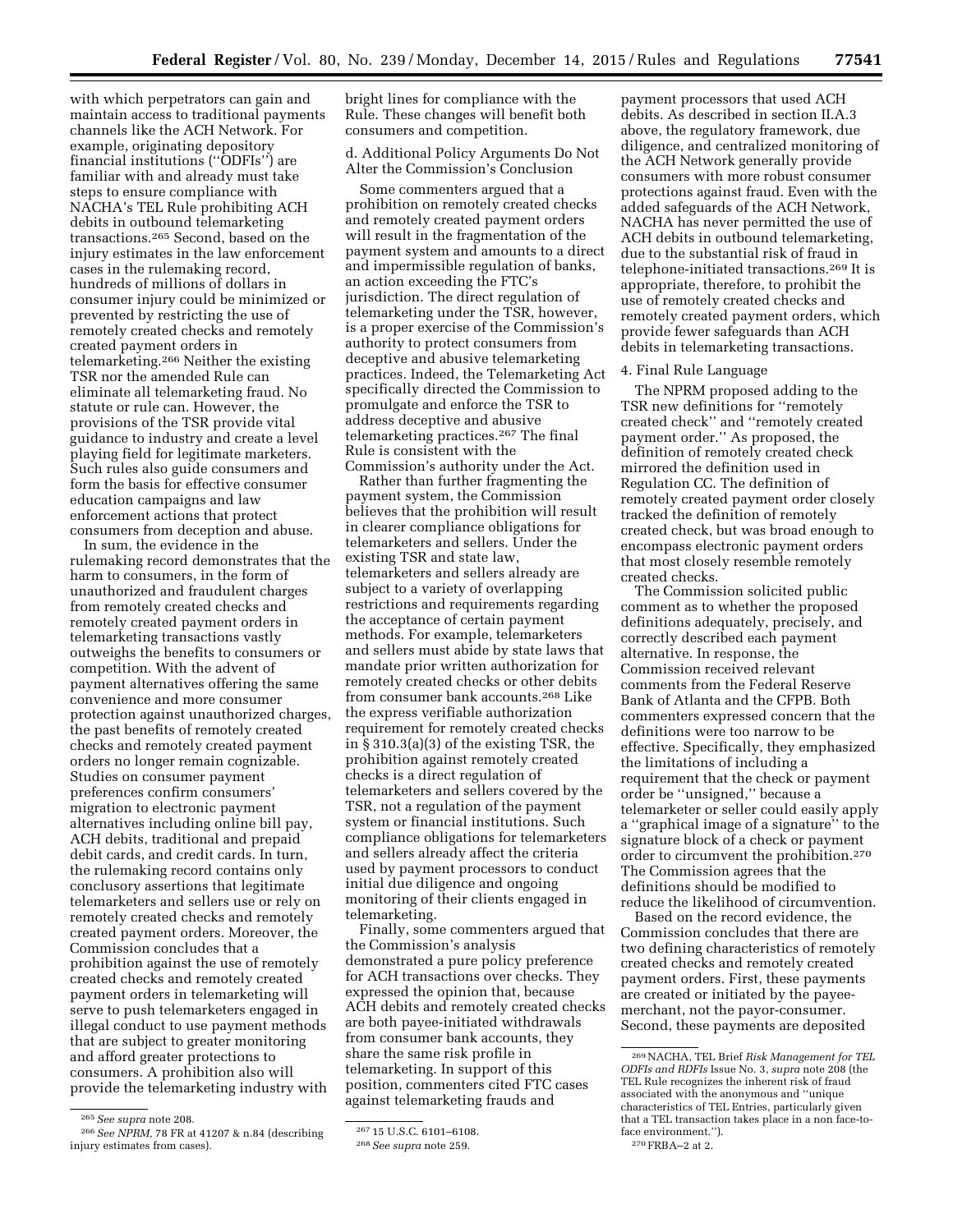into or cleared through the check clearing system, not the ACH Network. The new definition incorporates these two elements. In addition, based on the convergence of paper and electronic payments in the check clearing system, the Commission thinks it appropriate to combine the definition of remotely created check with the definition of remotely created payment order. Therefore, the amended Rule eliminates the separate definition of remotely created check, and includes a single definition of remotely created payment order, which includes any payment instruction or order drawn on a person's account that is (a) created by or on behalf of the payee and (b) deposited into or cleared through the check clearing system. To be clear, the term includes, without limitation, a ''remotely created check,'' as defined in Regulation CC, Availability of Funds and Collection of Checks, 12 CFR 229.2(fff), but does not include a payment order cleared through an Automated Clearinghouse or subject to the Truth in Lending Act, 15 U.S.C. 1601 *et seq.,* and Regulation Z, 12 CFR part 1026.

In practice, the amended Rule prohibits telemarketers and sellers from accepting any payment order, instruction, or check, whether electronic, imaged, or paper, that is remotely created by the payee *and*  deposited into the check clearing system. As the rulemaking record demonstrates, when combined with the weaknesses of the check clearing system, these types of payee-initiated withdrawals pose a significant risk in telemarketing transactions.

The payments landscape is constantly evolving to meet the needs of consumers and businesses, as evidenced by recent payment innovations, including mobile payments, digital wallets, and virtual currencies. The Rule amendments do not and cannot address the benefits and risks of all existing or future electronic payment alternatives.271 The Commission is confident, however, that the amended Rule's definition of remotely created payment order is sufficiently tailored and flexible to protect consumers from telemarketing

fraud while enabling the use of current and future payment alternatives. For example, a payment order or instruction sent through the ACH Network would not qualify as a remotely created payment order under the definition. The definition also excludes so-called ''digital checks'' that a consumer creates and sends via a smartphone application, for example, as long as the payment was not created by the payee-merchant. The Commission recognizes that, unlike remotely created payment orders and remotely created checks, such digital checks or ''electronic payment orders'' could provide consumers with robust authentication features to ensure that the transaction has been initiated and authorized by the account holder.

To implement the prohibition against the use of remotely created payment orders in outbound telemarketing transactions, the Commission amends § 310.4(a) to add a new paragraph (a)(9). Section 310.4(a)(9) of the amended Rule states that it is an abusive practice for a seller or telemarketer to create or cause to be created, directly or indirectly, a remotely created payment order as payment for goods or services offered or sold through telemarketing or as a charitable contribution solicited or sought through telemarketing.

Section 310.6(b) exempts certain types of inbound telemarketing calls from TSR coverage. For example, inbound calls from consumers in response to general media advertisements are exempt from coverage, with the exception of a few types of products and services.272 Similarly, inbound calls from consumers in response to a direct mail solicitation that provides material disclosures and makes no misrepresentations are exempt from coverage.273 The NPRM proposed

273 Inbound calls in response to direct mail advertising, like general media advertising, are exempt from coverage under the Rule. 16 CFR 310.6(b)(6). The Rule also excludes from the direct mail exemption investment opportunities, business opportunities other than business arrangements covered by the Franchise or Business Opportunity Rules, credit card loss protection plans, debt relief services, credit repair services, recovery services, and advance fee loans. *Id.* 

changes to the general media and direct mail exemptions that would prohibit the use of remotely created checks and remotely created payment orders in inbound telemarketing transactions by sellers that wish to take advantage of the exemption.

Only one commenter, First Data, offered specific comments on this aspect of the proposal. First Data suggested that the Commission should adopt an amendment akin to NACHA's TEL Rule that would permit the use of remotely created checks and remotely created payment orders in inbound telemarketing transactions.274 First Data argued that, like ACH debits, the use of remotely created payment orders should be permitted in inbound transactions.275 However, the same operational and regulatory weaknesses associated with the use of remotely created payment orders exist equally in inbound and outbound telemarketing calls. Specifically, unlike ACH debits subject to NACHA's TEL Rule, remotely created checks and remotely created payment orders are not subject to centralized monitoring or identification and expose consumers to the lesser remedies of the UCC.

For these reasons, the Commission has determined that the prohibitions in § 310.4(a)(9) should apply to both outbound and inbound telemarketing. However, to minimize the burden on sellers and telemarketers that have qualified for the general media and direct mail exemptions from the TSR for inbound telemarketing, the Commission has modified the proposed amendments to § 310.6(b)(5) and (6). The purpose of the modification is to clarify that sellers and telemarketers that comply with the prohibition on the use of remotely created payment orders (including remotely created checks) in inbound telemarketing remain exempt from the TSR's requirements if they otherwise qualify for the general media or direct mail exemptions. Thus, they only are covered by the TSR if they violate the prohibition. Moreover, while noncompliance with one of these prohibitions subjects the violator to a TSR enforcement action for the violation, it does not deprive the violator of its exemption from the other requirements of the TSR.

#### *B. Final Rule and Comments Received on Cash-to-Cash Money Transfers and Cash Reload Mechanisms*

Money transfer providers enable individuals to send (or ''remit'') money quickly and conveniently to distant

<sup>271</sup>The Commission continues to monitor developments in the marketplace, including developments and improvements in payments utilized by telemarketers and sellers, to ensure that consumers are adequately protected against telemarketing fraud while balancing the needs of businesses. For example, the Commission published a 2013 report entitled ''Paper, Plastic

<sup>. . .</sup> or Mobile? An FTC Workshop on Mobile Payments'' which summarized consumer protection concerns surrounding the increase in use of mobile payments, including dispute resolution, data security, and privacy.

<sup>272</sup>The Rule excludes from the general media exemption the following products and services: Investment opportunities, business opportunities other than business arrangements covered by the Franchise or Business Opportunity Rules, credit card loss protection plans, debt relief services, credit repair services, recovery services, and advance fee loans. 16 CFR 310.6(b)(5). The exceptions to the general media exemption reflect the Commission's law enforcement experience with deceptive telemarketers' use of mass media to advertise ''certain goods or services that have routinely been touted by fraudulent sellers using general media advertising to generate inbound calls.'' *2003 TSR Amendments, supra* note 8, at 4658.

<sup>274</sup>First Data at 6.

<sup>275</sup> *Id.*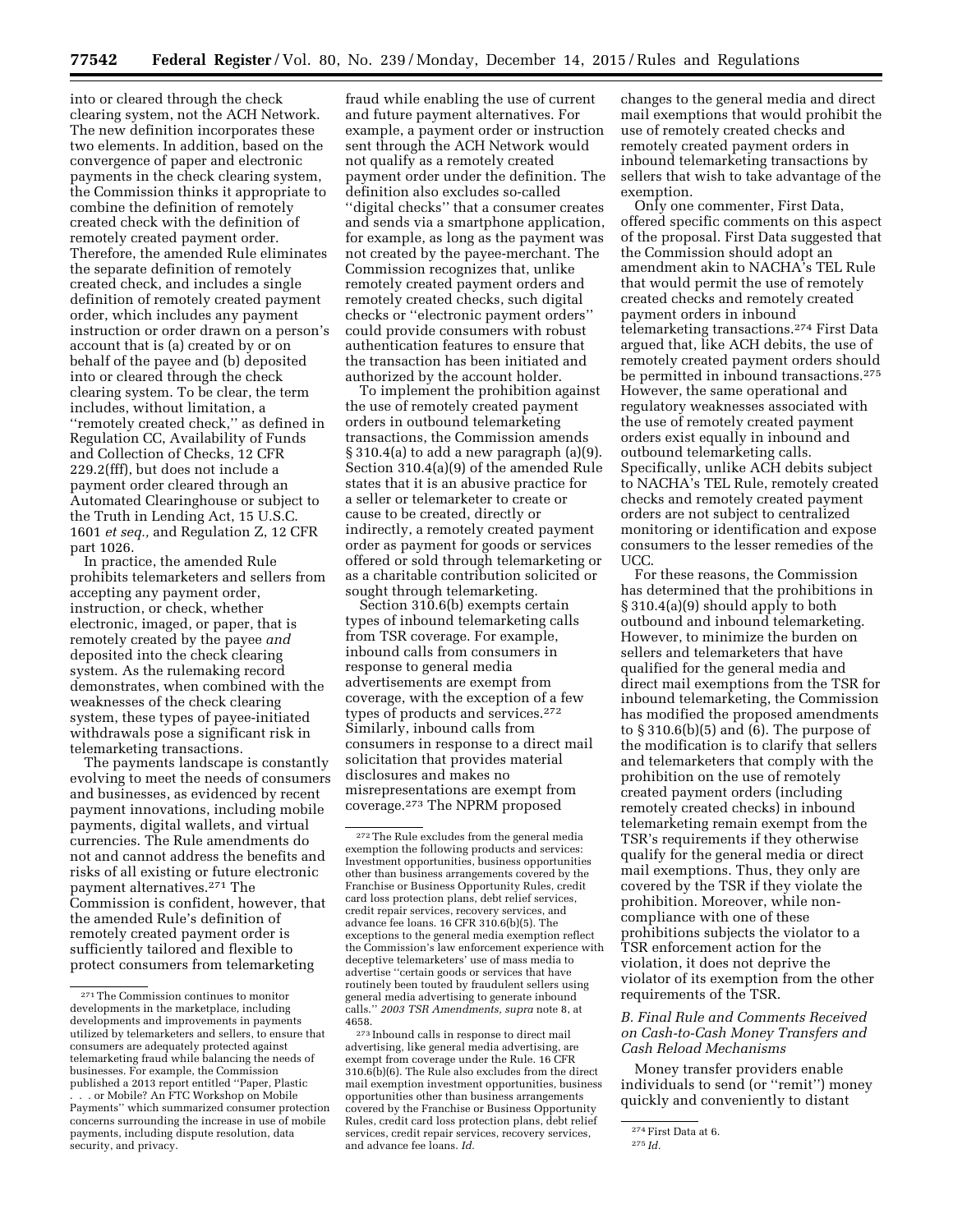friends and family using a network of agents in different locations in the U.S. and abroad. As used in the current rulemaking proceeding, the term ''cashto-cash money transfer'' describes a specific type of money transfer in which a consumer brings currency to a money transfer provider that transfers the value to another person who picks up currency at the money transfer provider's location or agent in a different location. The definition does not include money transfers that meet the definition of ''electronic fund transfer'' in section 903 of EFTA.

As the NPRM described, the perpetrators of telemarketing scams frequently instruct consumers to use cash-to-cash money transfers because this method of payment is a fast way to extract money anonymously and irrevocably from the victims of fraud. As discussed in section I.B.1.a above, cashto-cash money transfers are: (1) Not subject to the same limits on liability and error resolution procedures as ACH debits and traditional debit cards; (2) not subject to voluntary zero liability protection as provided for certain GPR card transactions; and (3) not subject to the same robust dispute resolution procedures as for credit card payments.276 Indeed, after a cash-tocash money transfer is picked up, there is no recourse for the consumer to obtain a refund. This is true even for those cash-to-cash transfers made to locations outside of the U.S., which are governed by the Remittance Rule under Regulation E. Moreover, cash-to-cash money transfers are not subject to the same systemic monitoring and rules framework applied to ACH debits or card payments.277

Increasingly, perpetrators of fraud are migrating from using cash-to-cash money transfers to cash reload mechanisms. Cash reload mechanisms are codes or devices that act as a virtual deposit slip for consumers to load funds onto a GPR card without a bank intermediary. A consumer simply pays cash, plus a small fee, to a retailer that sells a cash reload mechanism, such as MoneyPak, Vanilla Reload Network, or Reloadit.278 In exchange, the consumer receives a unique access or authorization code to use over the

telephone or Internet to load the funds onto an existing GPR card within the same prepaid network, to add cash to a ''digital wallet'' with a payment intermediary (*e.g.,* PayPal), or to pay a utility or other bill owed to an approved partner of the cash reload mechanism provider. Perpetrators of telemarketing fraud persuade consumers to buy a cash reload mechanism and provide the PIN code directly to the perpetrator over the telephone. The perpetrator can then offload a victim's money onto its own prepaid card and thereby anonymously and irrevocably extract money from its victims. As with cash-to-cash money transfers, once a cash reload mechanism is transmitted to an anonymous con artist who has loaded the funds onto his GPR card, the money is gone and cannot be recovered.

Like remotely created checks, remotely created payment orders, and cash-to-cash money transfers, cash reload mechanisms lack the same dispute resolution rights provided for card-based payments and ACH debits under the TILA and Regulation Z or the EFTA and Regulation E, respectively.279 As such, these novel payment methods expose consumers to a substantial risk of unrecoverable losses from telemarketing fraud. Because the Commission's law enforcement experience showed that such payment methods are used extensively by perpetrators of telemarketing fraud, who typically ignore the TSR's ''express verifiable authorization'' requirement, the NPRM proposed to prohibit their use in all telemarketing transactions.

Since the publication of the NPRM, all three major cash reload providers have developed alternatives to PIN-code cash reload mechanisms for adding funds to GPR cards. In July 2014, Green

Dot acknowledged the risk that cash reload mechanisms pose to consumers and announced the complete discontinuance of its MoneyPak cash reload product by mid-2015.280 Users of Green Dot's prepaid products can now reload their cards by swiping them at a cash register. The swipe-reload is a ''card-present'' transaction, which prevents scammers from using a cash reload mechanism to load their own GPR cards remotely. In October 2014, InComm also announced the phase-in of a swipe reload process and the discontinuance of its cash reload mechanism, Vanilla Reload packs, at all retail stores in 2015.281 In November 2014, Blackhawk Network testified that it has created new alternatives to its ''quick reload'' Reloadit cash reload mechanism, including a swipe reload process.282

1. Comments Supporting the Prohibition on Cash-to-Cash Money Transfers and Cash Reload Mechanisms

Ten commenters, including consumer advocacy groups, staff from state and federal agencies, and a United States senator, supported a prohibition on the use of cash-to-cash money transfers and cash reload mechanisms in telemarketing transactions.283 These comments advanced several common arguments, summarized below.

#### a. Cash-to-Cash Money Transfers

Many commenters agreed that the basic characteristics of cash-to-cash money transfers make them susceptible to abuse in telemarketing transactions. Commenters noted that such transfers provide a quick and convenient means for perpetrators of telemarketing and other frauds to receive money from their victims at locations around the world.284 The speed of the transfers, commenters argued, enables perpetrators to disappear with the funds within minutes of transmission.<sup>285</sup> In addition, commenters noted that such transfers can be picked up in cash from remote locations with little or no identification, which allows scammers ''to remain practically anonymous when

283AARP; AFR; AGO; DOJ–CPB; DOJ-Criminal; Michalik; NCLC; NetSpend; Hon. Bill Nelson; Transp. FCU.

284AGO at 4 & nn.9–10 (noting that Western Union has more than 489,000 agent locations and MoneyGram has approximately 244,000 agents). 285AGO at 3; DOJ-Criminal at 2; NCLC at 11.

<sup>276</sup>*See also supra* notes 175–177 (discussing ACH debits and traditional debit cards); notes 36 & 178 (discussing GPR cards); and notes 172–173 (discussing credit cards).

<sup>277</sup>*See supra* section I.B.1.a (discussing systemic monitoring of ACH Network and payment card system).

<sup>278</sup>There are three major providers of cash reload mechanisms in the United States: Green Dot Corporation (MoneyPak); InComm (Vanilla Reload Network); and Blackhawk Network California, Inc. (Reloadit).

<sup>279</sup>As noted above, the Rule's definition of ''cashto-cash money transfers'' excludes transfers that are electronic funds transfers as defined in section 903 of EFTA, which provides for dispute resolution procedures. Cash reload mechanisms are not currently governed by Regulation E. The CFPB's proposed Prepaid Account Rule seeks to extend to 'prepaid accounts'' the protections of Regulation E and the EFTA, with certain important modifications. Prepaid Account Rule, *supra* note 36, at 77102. Although the proposed Prepaid Account Rule arguably might be read to cover cash reload mechanisms, the error resolution and liability limits of Regulation E would not be available unless the cash reload mechanism is ''registered'' (*i.e.,* the consumer provides ''identifying information such as name, address, date of birth, and Social Security Number or other government-issued identification number so that the financial institution can identify the cardholder and verify the cardholder's identity.''). *Id.* at 77166. Thus, unregistered cash reload mechanisms would not be covered by the error resolution and liability limits of Regulation E under the proposed Prepaid Account Rule. The Commission may revisit the definition of cash reload mechanism if warranted by a final Prepaid Account Rule.

<sup>280</sup>Written Statement of Green Dot, *supra* note 50, at 2.

<sup>281</sup> InComm Press Release, *supra* note 51.

<sup>282</sup>Testimony of Blackhawk Network, *supra* note 51, at 3 (highlighting the company's ''elimination of quick load with the scratch-off PIN and enhanced fraud mitigation efforts'').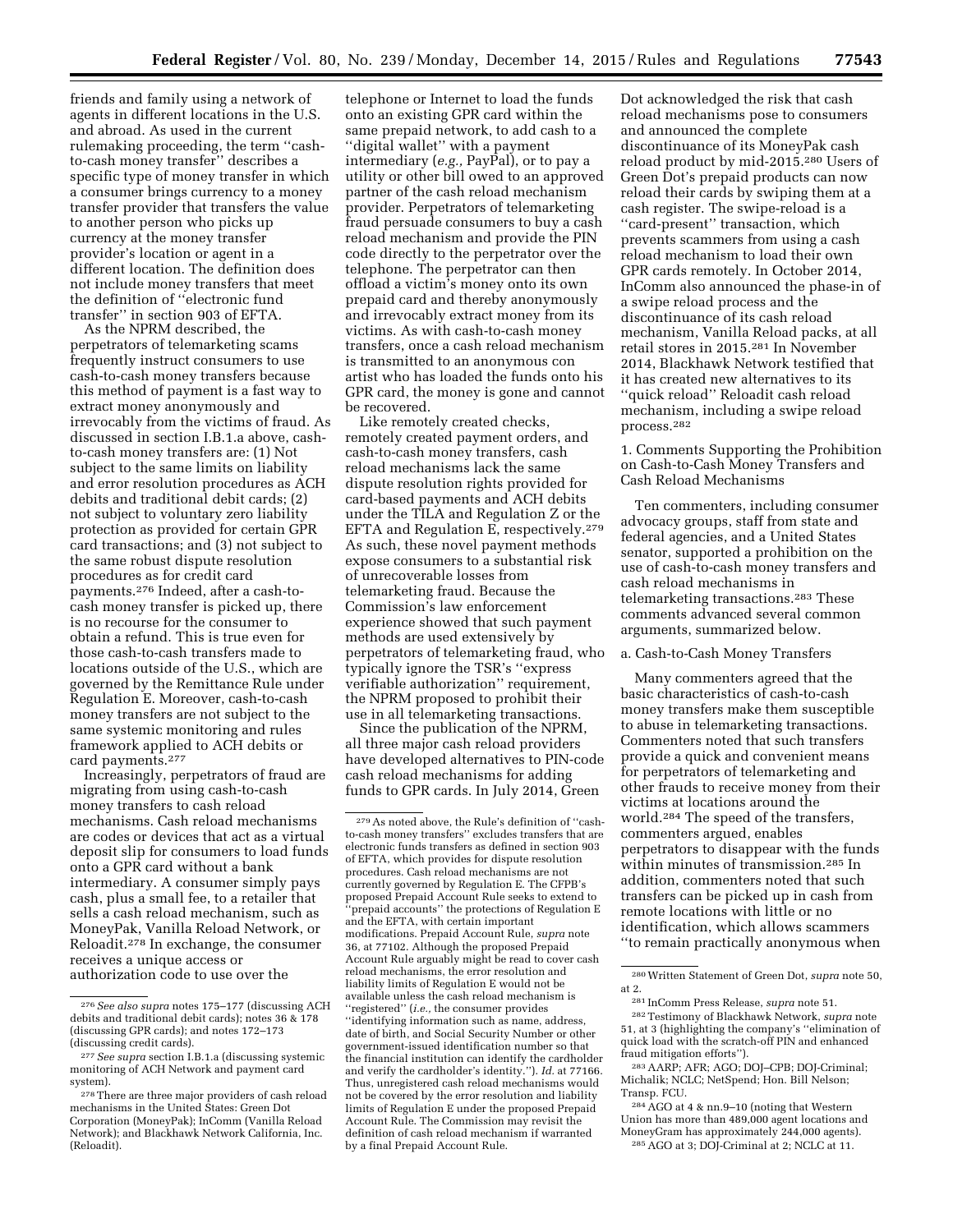retrieving their victim's money.'' 286 Supporters of a prohibition emphasized that the lack of chargeback protections exacerbates the injury sustained by victims of telemarketing fraud.287 As a result, some commenters noted, perpetrators exploit cash-to-cash money transfers in connection with nearly every type of mass-marketing fraud, including so-called 419 scams from West Africa,288 lottery, loan, investment, and work-at-home schemes, and ''the grandparent scam.'' 289

Comments supporting the amendment acknowledged that the amount of actual consumer loss is unknown, but agreed that losses to consumers are significant.290 Because legitimate telemarketers and sellers do not rely on cash-to-cash money transfers, the commenters argued that a prohibition would have ''little to no impact on legitimate businesses.'' 291 Commenters emphasized that the effectiveness of the prohibition will depend on the efforts of cash-to-cash money transfer providers to detect and deter the use of their money

287AGO at 4 (''Compounding the difficulty for consumers is the fact that unlike with fraudulent credit card payments or unauthorized bank debits, senders of money transfers have no established right to a refund once their transfer has been picked up, regardless of how fraudulent the conduct of the receiver was in inducing the transaction.'').

288The term ''419 scam'' encompasses a variety of common confidence scams. The number ''419'' refers to the article of the Nigerian Criminal Code dealing with fraud.

 $289$  AGO at 4–5.

290*See* AARP at 3 (AARP agrees with the FTC that these payment methods ''pose a significant threat to potential victims of telemarketing fraud.''); AGO at 5 (noting that the overall extent of the problem ''cannot be known with precision, but it is clearly very substantial''); DOJ–CPB at 1 (stating that losses resulting from ''global mass-marketing fraud is in the tens of billions of dollars per year"); NCLC at 12 (reporting that in 2012 cash-to-cash money transfers were the top method of payment in telemarketing fraud reported to the National Consumer League's Fraud Center, ''accounting for nearly 63 percent of all telemarketing payments (up from 49 percent in 2009).'').

291NCLC at 12 (suggesting that, when used in the telemarketing context, such transfers are ''merely vehicles for evading consumer protections and liability for fraud''); *see also,* AARP at 3 (''[C]onsumers are not well protected when novel payment methods are used, and legitimate businesses have access to a variety of other payment methods that do provide consumers with more robust protections, the benefit to consumers of the proposed rule outweighs the burden to businesses in complying with this rule.''); DOJ–CPB at 1 (noting that the proposal would ''[leave] open safer mechanisms for legitimate marketers to accept consumer payments.'').

transfer systems by telemarketers.292 Some commenters argued that money transfer companies provide substantial assistance or support to those who engage in violations of the TSR.293 NCLC opined that money transfer providers lack sufficient financial incentives to detect misuse systematically because every money transfer earns a fee.294 According to DOJ–CPB, ''[e]ven when fraud may be clear to money transfer businesses themselves, they do not always stop the fraudulent proceeds from passing through their hands.'' 295 To counter this problem, several commenters urged the Commission to ''make clear the legal responsibility, and liability, of the entities that *control the method of payment.*'' 296 At a minimum, commenters argued, money transfer companies should ask their customers about the purpose of the transfer, stop any transfers prohibited by the amended TSR, and take additional steps to identify and terminate money transfer agents that are complicit in violating the TSR and other laws.297

Some commenters suggested that the prohibition on cash-to-cash money transfers should go further to protect consumers. For example, NCLC argued that the Commission should alter the existing knowledge standard for assisting and facilitating violations of the Rule to impose strict liability on money transfer providers.298 According to NCLC, ''[m]oney transmitters are in a position to police their system, and they will do so if they have strict liability for violations.'' 299 In addition, several

 $^{293}\,$  AGO at 10; NCLC at 14–15; DOJ–CBP at 3; DOJ–Criminal at 3.

<sup>294</sup> NCLC at 14 ("Whether or not money transmitters are knowing parties to fraudulent transactions, every fraudulent transfer coming through their services earns them more profit at the expense of the scammers' victims.''); DOJ-Criminal at 3 & n.10 (describing the proliferation of corrupt money transfer agents and citing criminal prosecutions); *see also infra* note 350 and accompanying text.

295 DOJ–CPB at 3 (citing the *U.S.* v. *MoneyGram* 

<sup>296</sup> AGO at 10 (emphasis in original). <sup>297</sup> *Id.; see also* AFR at 1 ("The FTC should strengthen the rules against assisting or facilitating the use of the banned payment methods''); DOJ-Criminal at 3 (''Over the past decade, criminals' techniques have shifted from bribery or physical intimidation or assault of money transfer agents to fraudulent applications by mass-marketing fraud ring members to become agents of legitimate money transfer companies'') (citations omitted). 298NCLC at 13.

commenters encouraged the Commission to extend the prohibition beyond telemarketing transactions to protect consumers from fraud-induced transfers initiated via email or the internet.300 According to these commenters, the use of cash-to-cash transfers in such transactions causes as much harm to consumers as transactions over the telephone.'' 301

#### b. Cash Reload Mechanisms

Several commenters expressed general support for the prohibition against the use of cash reload mechanisms in telemarketing transactions for the same reasons they supported the prohibition on cash-tocash money transfers.302 Some provided more detailed responses, noting that cash reload mechanisms provide perpetrators of telemarketing fraud with the same speed, irrevocability, and convenience as cash-to-cash money transfers.303 These commenters noted that the use of cash reload mechanisms in telemarketing fraud is increasing. DOJ-Criminal agreed that perpetrators are now using cash reload mechanisms in work-at-home, advance-fee loan, and sweepstakes scams.304 According to NCLC, cash reload mechanisms were the second most common method of payment in telemarketing fraud reported to the National Consumers League Fraud Center in 2012, accounting for eight percent of all telemarketing payments,305 compared to one percent in 2009.306 In one criminal case, DOJ-Criminal noted that ''a single defendant obtained tens of thousands of dollars from the [Green Dot] MoneyPak cards of 50 different victims in at least 14 states." 307

Like cash-to-cash money transfers, commenters argued, cash reload mechanisms are not used by legitimate businesses as a payment method for telemarketing transactions. Commenters stated that legitimate businesses instead

301AGO at 1; NCLC at 2.

302*See generally* AARP; AGO; AFR; DOJ-Criminal; DOJ–CPB; Michalik; NCLC; Hon. Bill Nelson.

303AGO at 11; DOJ–CPB at 3; DOJ-Criminal at 4; NCLC at 11–12.

304 DOJ-Criminal at 4; *see also* AGO at 11.

305NCLC at 12.

306 *Id.* 

307 DOJ-Criminal at 4.

<sup>286</sup>NCLC at 11; *see also* AGO at 2 (noting that cash-to-cash money transfers can be ''picked up by a person with a forged ID in many different locations''); DOJ-Criminal at 2 (stating that fraudsters ''can rapidly receive and transfer victim proceeds with less regulatory or industry oversight than traditional payment methods such as checks and payment cards'').

<sup>292</sup>AGO at 10 (''It is now appropriate, indeed critical, for the FTC to clarify those companies' responsibility for making reasonable inquiry into whether consumers who propose to wire money are doing so in response to a prohibited communication.''); NCLC at 14 (''Money transmitters are in a position to police their

<sup>299</sup> *Id.* 

<sup>300</sup>AFR at 1 (''The payment system ban should apply to sales initiated by email or other methods that do not use a telephone.''); AGO at 9 (''The prohibition on telemarketing using money transfers should extend to commercial communications using money transfers.''); NCLC at 13 (''The proposed ban on the four payment systems should apply not only to transactions that involve a telephone but also to sales initiated by email, over the internet or through other methods that are not covered by the TSR.'').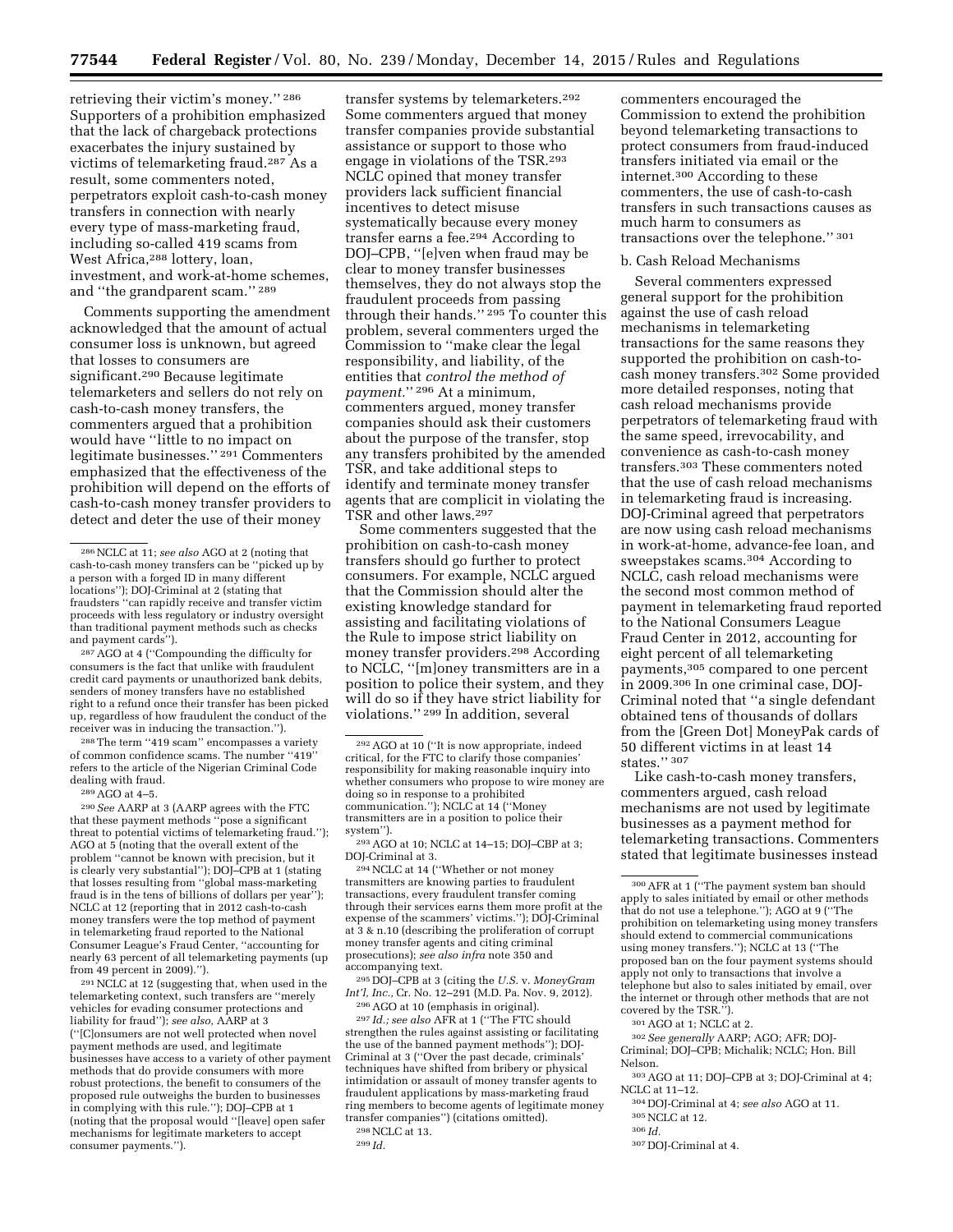use electronic payments or debit or credit cards and have no need to use a cash reload system.308 These commenters noted that cash reload mechanisms enable perpetrators of fraud to evade consumer protections and liability for fraud.<sup>309</sup> Supporters of the prohibition acknowledged that the sale of cash reload mechanisms off the rack at retail stores differentiates this payment method from cash-to-cash money transfers that are facilitated by money transfer agents. This ''selfservice'' nature of cash reload mechanisms makes it difficult for the reload provider to intercept and warn potential victims.310 Nevertheless, commenters argued, a reload provider may still be able to ''detect patterns or scrutinize suspicious transactions, such as withdrawals in foreign countries, cash reloads followed by immediate cash withdrawals, or high volume withdrawals by different customers at an unusual  $ATM$ .". .  $.311$ 

2. Comments Opposing the Prohibition Against Cash-to-Cash Money Transfers and Cash Reload Mechanisms

#### a. Cash-to-Cash Money Transfers

The Commission received detailed comments opposing the prohibition of cash-to-cash money transfers in telemarketing transactions from The Money Services Roundtable (''TMSRT''), a group of several national non-bank money transmitters.312 Other commenters indicated their general opposition to a prohibition on the use of any novel payment methods in telemarketing, including cash-to-cash money transfers.313 At least one opponent of the amendment argued that deceptive or abusive telemarketers and sellers are the root of the problem, not the payment method itself.314 Neither TMSRT nor any other commenter, however, identified a single legitimate telemarketer or seller that requested or accepted payment via money transfer. For example, telemarketing firm

309AGO at 4; DOJ–CPB at 3; DOJ-Criminal at 4; NCLC at 12.

InfoCision claimed generally that novel payment methods are ''extremely important'' to legitimate businesses and charities, but focused its comment on remotely created checks and remotely created payment orders.315

According to TMSRT, the ''vast majority of the millions of transactions completed by TMSRT members each week are not fraudulently induced.'' 316 TMSRT highlighted the numerous reasons why consumers use money transfers, including to pay their rent or receive money used to pay children's tuition at school or medical expenses, and to help victims in areas devastated by disasters.317 Opponents expressed concern that the prohibition in telemarketing could disrupt such legitimate uses of cash-to-cash money transfers by those who depend on them, causing consumers to incur added costs and inconvenience. This is because consumers may ''abandon'' legitimate transactions in the face of additional scrutiny by providers of cash-to-cash money transfers designed to detect whether a transaction is the result of telemarketing.

TMSRT asserted that it would be challenging for money transfer providers to distinguish telemarketingrelated money transfers from all other types of transfers. As a result, two comments warned, the prohibition could severely restrict consumer access to international and domestic funds transfers for all consumers, many of whom are unbanked, underserved by mainstream financial services, or do not have credit or debit cards because they are of ''limited financial means and seek to avoid the fees associated with traditional banking products.'' 318 TMSRT expressed concern that the restriction may force money transfer customers to use other payment methods, such as ''sending cash in the mail, or worse, through unlicensed 'underground' money transfer providers.'' 319

In addition, TMSRT questioned whether the prohibition would be effective against the types of fraudinduced money transfers discussed in the NPRM, and argued that it would not deter bad actors. Both the Electronic Transactions Association (''ETA'') and TMSRT expressed concern about third party liability for money transfer providers who accept telemarketing-

317 *Id.* None of these money transfers involve telemarketing under the TSR.

319TMSRT at 5.

related money transfers.320 Specifically, TMSRT noted that the amended Rule would require money transfer providers to ''take steps to prevent potential telemarketers from receiving money transfers, even though the transmitters are unlikely to know or have reason to know if the individual recipient is a telemarketer (or a fraudster posing as a legitimate recipient)." 321 TMSRT expressed confusion as to whether money transfer providers ''will be required to ask consumers several questions at the point of sale in order to ascertain whether they are sending money related to a telemarketing call.'' 322 TMSRT argued that such questions can be easily circumvented when perpetrators coach their victims on how to answer and noted that some consumers may find such questioning invasive or may not know that they are dealing with a telemarketer. If the Commission adopts the prohibition, TMSRT argued, it should provide a safe harbor for money transfer providers that act in good faith and utilize fraud protection programs that include: (a) Designation of employees accountable for the fraud monitoring program; (b) transaction blocking for designated consumers; and (c) evaluation of transactional data to monitor and predict fraudulent activity.323

TMSRT further argued that the prohibition is unnecessary because money transfer providers already have ''taken steps to substantially reduce the amount of fraudulent activity that is occurring.'' 324 Instead of a prohibition on the use of cash-to-cash money transfers in telemarketing, TMSRT suggested, the Commission should elicit information from other intermediaries that ''unknowingly interact with abusive telemarketers,'' such as Internet service providers or telecommunications companies.325 TMSRT further opined that the Commission should encourage information sharing among law enforcement and money transfer providers and conduct research into more effective disclosures for consumers to prevent fraud-induced transfers. According to TMSRT, the Commission should abandon the prohibition in favor of providing guidance on fraud prevention programs

322 *Id.* 

<sup>308</sup>AARP at 3; NCLC at 13.

<sup>310</sup>NCLC at 15 (''Cash reload systems operate somewhat differently from cash-to-cash money transfers'').

<sup>311</sup> *Id.* (''The cash-to-cash money transfer and cash reload system industries are capable of creating internal systems to minimize fraudulent transactions. They are in a much better position than consumers themselves to root out the systemic problems.'').

<sup>312</sup>TMSRT at 1. The group includes: RIA Financial Services, Sigue Corporation, Western Union Financial Services, Inc., MoneyGram Payment Systems, Inc., and Integrated Payment Systems, Inc.

<sup>313</sup>CUNA at 1; ETA at 1; InfoCision at 2. 314ETA at 1–2.

<sup>315</sup> InfoCision at 2; *see also supra* note 215. 316TMSRT at 1.

<sup>318</sup>TMSRT at 4; *see also* ETA at 2.

<sup>320</sup>ETA at 1 (''The ETA is concerned that a payment processor's innocent acceptance or processing of a 'novel' payment method in a nonfraudulent telemarketing sales transaction would be deemed an abusive act or practice.'').

<sup>321</sup>TMSRT at 5.

<sup>323</sup> *Id.* at 6–7.

<sup>324</sup> *Id.* at 5.

<sup>325</sup> *Id.* at 5–6.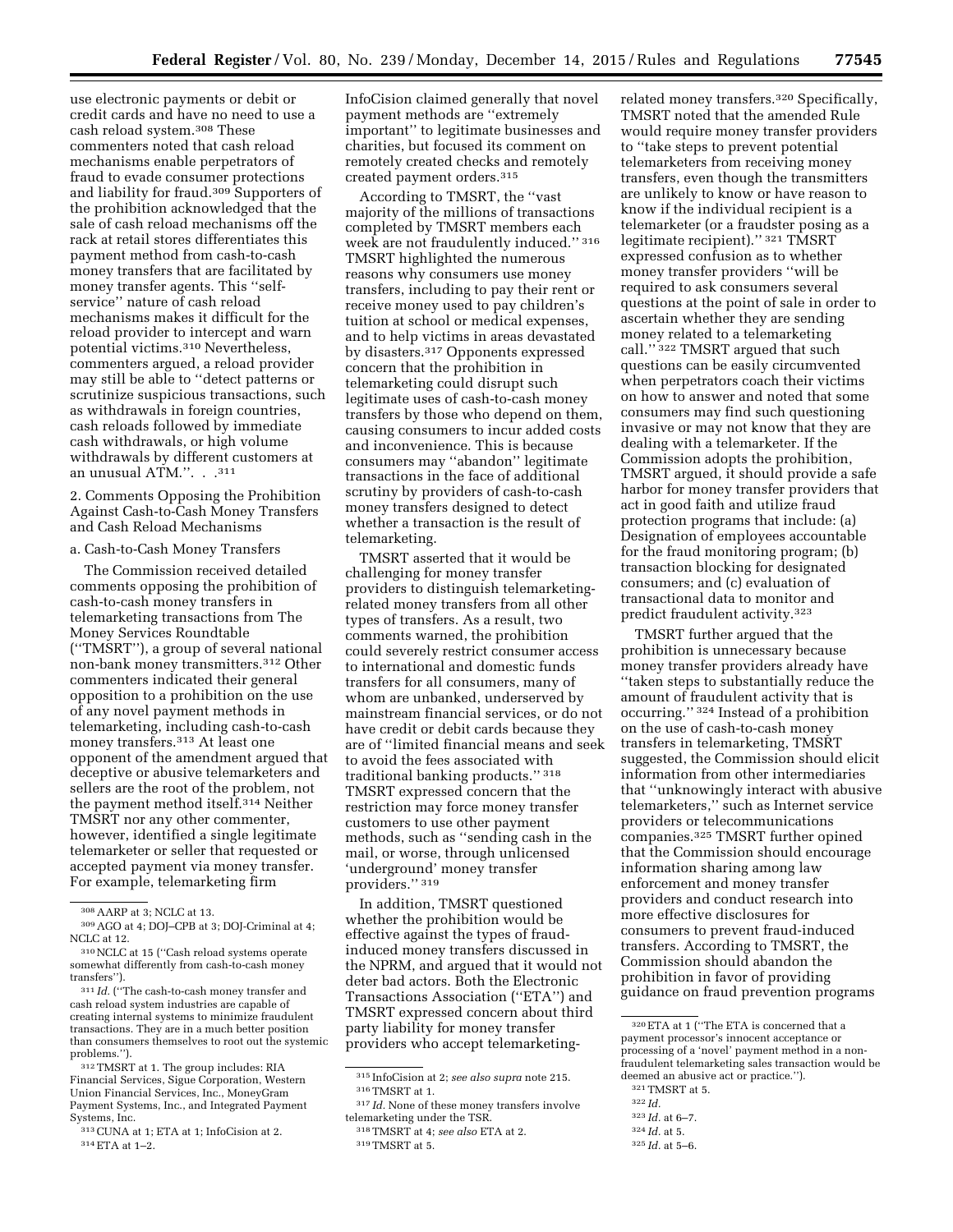that money transfer providers should adopt.326

#### b. Cash Reload Mechanisms

The Commission received general comments from InfoCision and ETA regarding the importance of all novel payment methods in telemarketing, and specific comments on the prohibition of cash reload mechanisms in telemarketing from two providers, Green Dot and InComm.327 InComm expressed the view that cash reload mechanisms are no more vulnerable to fraud than other payment methods, and noted that the rate of fraud for cash reloads is low in comparison to the overall transaction volume and dollar amount.328 In contrast, Green Dot agreed with the Commission's concerns about the misuse of cash reload mechanisms in telemarketing transactions.329 Both commenters described cash reload mechanisms as a convenient, low-cost payment method for consumers to pay authorized billing partners, load funds to accounts with online payment intermediaries, and conduct person-toperson transactions.330 Notably, neither commenter identified legitimate telemarketers or sellers covered by the TSR that use cash reload mechanisms.

After the close of the comment period, Green Dot submitted written testimony in a hearing held before the United States Senate Special Committee on Aging on July 16, 2014, in which the company announced the discontinuance of ''the MoneyPak PIN method of reloading a card'' in favor of a ''card swipe'' reload process.331 The card swipe reload method requires the GPR cardholder to physically present the card in the store and swipe it at the retail point of sale terminal in order to reload funds. Green Dot's testimony confirmed that ''without the MoneyPak PIN, the scammer will have no method of instructing a senior to buy a [MoneyPak] and no method of redeeming any associated PIN number.'' 332 In October 2014, InComm, which operates the Vanilla Reload Network cash reload mechanism, also announced its migration to the swipe

reload process.333 InComm stated the new process would ''eliminate[] opportunities for fraud and scam artists to take advantage of unsuspecting customers through the use of reload packs.'' 334 Similarly, Blackhawk Network—a cash reload provider that did not comment on the proposed Rule—indicated that it has eliminated the use of its cash reload mechanism (''Reloadit pack'') to apply funds directly to any existing GPR card.335

Before announcing its voluntary discontinuance of MoneyPak, Green Dot's comment expressed support for a prohibition, but suggested the Commission narrow the definition of cash reload mechanism to exclude from coverage those types of payment mechanisms that facilitate bill payment and other money transmission activity ''so long as the payment mechanism cannot be used to add funds to a GPR Card.'' 336 Similarly, before InComm started phasing out Vanilla Reload packs, InComm's comment opined that the broad definition of ''telemarketing'' would mean that unbanked consumers might not be able to use cash reload mechanisms to pay billers or ecommerce merchants, or make payments to a friend, family member, or other third party who happens to engage in telemarketing activities.337 InComm argued that a prohibition will not deter fraudulent telemarketers from utilizing cash reload mechanisms to defraud consumers, so the costs of a prohibition would necessarily outweigh any benefits.338

InComm and Green Dot each expressed additional concern about the potential liability of a cash reload provider under the TSR's prohibition against assisting and facilitating violations of the Rule.<sup>339</sup> These commenters noted that no single party in the lifecycle of a prepaid card transaction that uses a cash reload

337 InComm at 2–3 (noting the proposal ''could potentially prohibit consumers' legitimate uses of cash reload mechanisms that are unrelated or incidental to any telemarketing activity''). 338 InComm at 2.

mechanism has ''full visibility into the transaction from beginning to end,'' which makes it difficult for the reload provider to know whether the transaction is related to telemarketing.340 In addition, one said, perpetrators of fraud frequently use stolen identities to open and access GPR cards onto which such funds are loaded, making it difficult for cash reload providers to preemptively shut off the redemption of the cash reload mechanism by telemarketers.341 To address these concerns, both commenters requested that the Commission explicitly exempt cash reload providers from the Rule's prohibition against providing substantial assistance or support to any seller or telemarketer while knowing or consciously avoiding knowledge that the seller or telemarketer is engaged in violations of certain provisions of the TSR.342

3. The Commission Concludes That the Use of Cash-to-Cash Money Transfers and Cash Reload Mechanisms in Telemarketing Meets the Test for Unfairness

This amendment proceeding is limited in scope to the direct regulation of those telemarketers and sellers covered by the TSR and subject to the jurisdiction of the FTC. Accordingly, the amendment is limited to the use of cashto-cash money transfers and cash reload mechanisms by telemarketers and sellers covered by the TSR. The Commission, therefore, cannot extend the prohibition to Internet based transactions, as suggested by some advocates.343 In addition, the

343AGO at 1 (recommending that ''the prohibition extend to transactions proposed by email, which transactions cause as much harm to consumers, if not more, than transactions over the phone''). The AGO comment cites to Consumer Sentinel Network data provided by the FTC to conclude that fraudinduced money transfers in connection with email communication is a problem of ''equivalent or greater magnitude'' than telemarketing. AGO at 7. The AGO letter notes that, from January 1, 2011 through June 3, 2013, the Commission received 26,379 complaints (accounting for \$188,963,368 of injury) in which consumers identified the payment method as ''wire transfer'' and the method of communication as ''telephone.'' *Id.* During the same time frame, the Commission received 67,217 complaints (accounting for \$596,315,020 in injury) for money transfer complaints where the method of contact was ''email.'' *Id.* 

The Commission notes that the data cited by the AGO comment include only those complaints in which the consumer reported both the method of payment and the method of initial contact. As a result, these figures exclude a significant number of complaints in which consumers did not report either the method of payment or the method of contact. For example, from January 1, 2011 through

<sup>326</sup> *Id.* at 6.

<sup>327</sup> InfoCision at 2; ETA at 1.

<sup>328</sup> InComm at 3.

<sup>329</sup> Green Dot at 1; *see* Written Statement of Green Dot, *supra* note 50.

<sup>330</sup> InComm at 3; Green Dot at 1.

<sup>331</sup>Written Statement of Green Dot, *supra* note 50, at 2.

<sup>332</sup> *Id.* At a subsequent hearing held by the U.S. Senate Special Committee on Aging, a third cash reload provider, Blackhawk Network, testified it will replace its ''Quick Reload'' process with swipe reload. Testimony of Blackhawk Network, *supra*  note 51, at 3.

<sup>333</sup> InComm Press Release, *supra* note 51. 334 *Id.* As of March 31, 2015, Vanilla Reload PIN code cash reload is ''no longer available for purchase.'' *See [www.vanillareload.com](http://www.vanillareload.com)* (last visited

June 6, 2015). 335Testimony of Blackhawk Network, *supra* note 51, at 3. Instead, consumers can use a swipe reload method to reload their own GPR card at a register, or sign up for a Reloadit Safe—an account that acts like a digital wallet into which consumers can deposit the funds on Reloadit packs. In turn, the consumer can use the funds from the Reloadit Safe to load GPR cards she has registered with her Reloadit Safe. *See* Reloadit How It Works, *available at<https://www.reloadit.com/HowItWorks>*(last visited June 6, 2015).

<sup>336</sup> Green Dot at 2.

<sup>339</sup> Green Dot at 2; InComm at 4.

<sup>340</sup> Green Dot at 2; *see also* InComm at 4. 341 InComm at 4.

<sup>342</sup> InComm at 4; *see also* Green Dot at 2.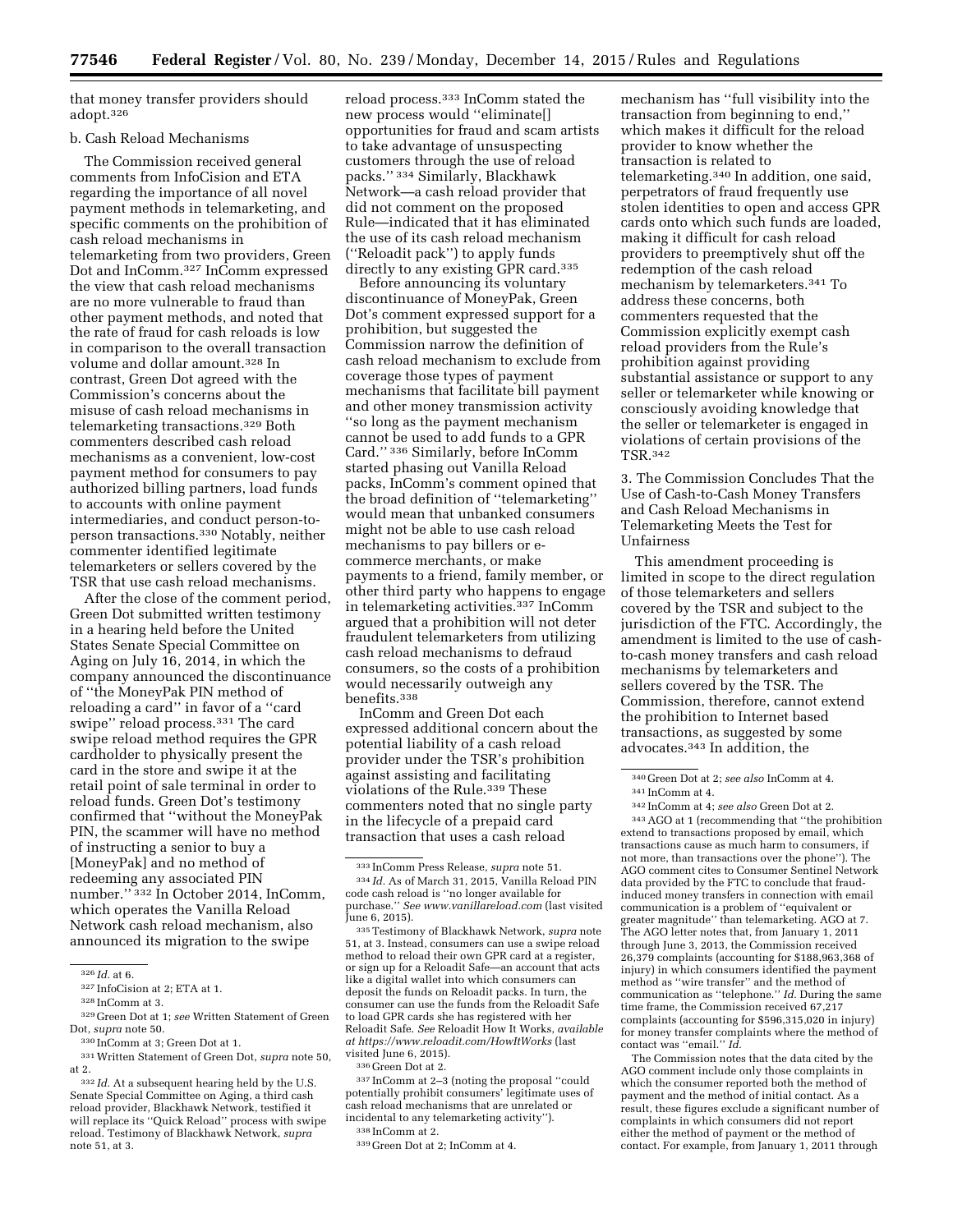Commission declines to revise the Rule's provision against assisting and facilitating to create strict liability for the providers of cash-to-cash money transfers and cash reload mechanisms, as suggested by supporters of a prohibition. Likewise, the Commission finds it unnecessary and inappropriate either to explicitly exempt or otherwise provide a safe harbor for money transfer or cash reload providers, as suggested by industry representatives. As described in more detail in Section II.A.3, the Commission continues to believe that the ''conscious avoidance'' standard is appropriate when seeking to hold third parties accountable for the actions of others under the TSR.

After careful consideration of the entire rulemaking record, the Commission concludes that the use of cash-to-cash money transfers and cash reload mechanisms in telemarketing transactions meets the unfairness test for an abusive telemarketing practice.

a. The Use of Cash-to-Cash Money Transfers and Cash Reload Mechanisms in Telemarketing Causes Substantial Harm to Consumers

The substantial consumer harm resulting from cash-to-cash money transfers and cash reload mechanisms in telemarketing is ongoing and persistent. The rulemaking record confirms that perpetrators of telemarketing fraud—not legitimate telemarketers and sellers depend on the speed, convenience, anonymity, and irrevocability of these payment methods to siphon millions from consumer victims each year. Furthermore, the record is conspicuously devoid of evidence of the use of such payment mechanisms by legitimate telemarketers or sellers covered by the TSR.344

The law enforcement experience of the Commission and the Department of

344 InComm expressed concern that the proposed amendment would restrict the ability of consumers to use cash reload mechanisms for nontelemarketing transactions, including e-commerce transactions and payments to billers (such as utility, cable, or telephone providers). InComm at 2–3. As discussed in detail in section II.B.3.c(2) below, the Commission is unpersuaded that these transactions will be adversely affected by the prohibition on cash reload mechanisms in telemarketing.

Justice evidences the high risk to consumers and widespread injury caused by fraud-induced money transfers and cash reload mechanisms in telemarketing. As these enforcement cases and alerts show, perpetrators of fraud have employed a variety of means to dupe or pressure consumers into sending cash-to-cash money transfers, including fake foreign lottery or sweepstakes prizes,<sup>345</sup> phony mystery shopper scams, 346 and work-at-home opportunities.347 Increasingly, law enforcement is finding these same tactics are being used to convince consumers to send money via cash reload mechanisms.348

*targeted-elderly-victims*. 346*See, e.g., U.S.* v. *Brister,* Cr. No. 13–0276 (E.D. Pa. June 6, 2013) (indictment describing various mystery shopper and job schemes used by defendant to induce victims to transfer money via Western Union), *available at [http://www.justice.](http://www.justice.gov/usao/pae/News/2013/June/brister_indictment.pdf) [gov/usao/pae/News/2013/June/brister](http://www.justice.gov/usao/pae/News/2013/June/brister_indictment.pdf)*\_ *[indictment.pdf](http://www.justice.gov/usao/pae/News/2013/June/brister_indictment.pdf)*; FTC Consumer Alert, *Mystery Shopper Scams* (Nov. 2012), *available at [http://](http://www.ftc.gov/bcp/edu/pubs/consumer/alerts/alt151.shtm) [www.ftc.gov/bcp/edu/pubs/consumer/alerts/](http://www.ftc.gov/bcp/edu/pubs/consumer/alerts/alt151.shtm) [alt151.shtm](http://www.ftc.gov/bcp/edu/pubs/consumer/alerts/alt151.shtm)*; Press Release, DOJ, *Georgia Woman Pleads Guilty In Mystery Shopper Scam* (July 23, 2014), *available at [http://www.justice.gov/usao/](http://www.justice.gov/usao/paw/news/2014/2014_july/2014_07_23_03.html) [paw/news/2014/2014](http://www.justice.gov/usao/paw/news/2014/2014_july/2014_07_23_03.html)*\_*july/2014*\_*07*\_*23*\_*03.html*; Press Release, DOJ, *Santa Barbara County Man Sentenced to Six Years in Federal Prison for Running \$6 Million Job Scam* (Apr. 5, 2011), *available at [https://www.fbi.gov/losangeles/press](https://www.fbi.gov/losangeles/press-releases/2011/la040511.htm)[releases/2011/la040511.htm](https://www.fbi.gov/losangeles/press-releases/2011/la040511.htm)* (defendant sentenced for \$6 million bogus mystery shopper scam).

347 *FTC* v. *USS Elder Enters., Inc.,* Civ. No. 04– 1039 (C.D. Cal. Jul. 26, 2005) (default judgment against telemarketers using bogus work-at-home opportunity to lure consumers to send at least \$885,196 in money transfers).

348AARP Bulletin, *Scam Alert: Beware of Green Dot MoneyPak Scams—The crooks' other preferred payment method has become the weapon of choice*  (Apr. 23, 2012), *available at [http://www.aarp.org/](http://www.aarp.org/money/scams-fraud/info-04-2012/avoid-moneypak-scams.html) [money/scams-fraud/info-04-2012/avoid-moneypak](http://www.aarp.org/money/scams-fraud/info-04-2012/avoid-moneypak-scams.html)[scams.html](http://www.aarp.org/money/scams-fraud/info-04-2012/avoid-moneypak-scams.html)*; Press Release, Better Business Bureau, *Fraud Task Force Warns Consumers Of Scams Using Western Union, MoneyGram, Green Dot MoneyPaks* (Aug. 2, 2012), *available at [http://](http://interact.stltoday.com/pr/business/PR08021203459861)*

In some widespread telemarketing frauds, the agents of cash-to-cash money transfer providers have been complicit in the schemes used to defraud consumers. The U.S. Department of Justice has obtained numerous criminal convictions of corrupt and collusive MoneyGram and Western Union agents that carried out, participated in, or laundered the proceeds from telemarketing fraud.349 For example, the U.S. Attorney's Office for the Middle District of Pennsylvania, alone, has brought conspiracy, fraud and money laundering charges against 28 former MoneyGram agents.350

Law enforcement cases demonstrate that some money transfer providers ''have a strong financial incentive to continue facilitating such transactions despite unmistakable signs of fraud.'' 351 For nearly a decade, federal and state agencies have brought civil and criminal law enforcement actions against cash-tocash money transfer providers to stop them from profiting from the use of their systems by fraudulent telemarketing schemes and other frauds. In 2005, Western Union entered into an agreement with 47 states and the District of Columbia to resolve allegations about the use of the company's wire transfer services by fraudulent telemarketers.352 Under the settlement, Western Union agreed to fund an \$8.1 million national consumer awareness program, place prominent consumer warnings on the send forms used by customers, terminate agents who are involved in fraud, develop a computerized system aimed at identifying transfers that are at risk of fraud and blocking fraud-induced transfers before they are completed, and increase the company's anti-fraud staffing.

In 2008, MoneyGram entered into a similar agreement with 44 states and the District of Columbia to address the high number of money transfers sent by

 $350$  Press Release, DOJ, *MoneyGram International Inc. Admits Anti-Money Laundering and Wire Fraud Violations, Forfeits \$100 Million in Deferred Prosecution* (Nov. 9, 2012), *available at [http://www.](http://www.justice.gov/opa/pr/2012/November/12-crm-1336.html) [justice.gov/opa/pr/2012/November/12-crm-](http://www.justice.gov/opa/pr/2012/November/12-crm-1336.html)[1336.html](http://www.justice.gov/opa/pr/2012/November/12-crm-1336.html)*. 351 *Id.;* DOJ–CPB at 3.

352*See* Press Release, Office of the Vermont Attorney General, *Western Union Enters Into Settlement With Attorneys General* (Nov. 14, 2005), *available at [http://ago.vermont.gov/focus/news/](http://ago.vermont.gov/focus/news/western-union-enters-into-settlement-with-attorneys-general.php) [western-union-enters-into-settlement-with](http://ago.vermont.gov/focus/news/western-union-enters-into-settlement-with-attorneys-general.php)[attorneys-general.php](http://ago.vermont.gov/focus/news/western-union-enters-into-settlement-with-attorneys-general.php)*. A copy of the five-year, multi-state agreement is available on the Web site of the Office of the Iowa Attorney General at *[http://www.state.ia.us/government/ag/latest](http://www.state.ia.us/government/ag/latest_news/releases/nov_2005/Western_Union.html)*\_*news/ releases/nov*\_*[2005/Western](http://www.state.ia.us/government/ag/latest_news/releases/nov_2005/Western_Union.html)*\_*Union.html*.

June 3, 2013, only 26 percent (or 305,990) of all consumer complaints (1,165,090) reported the method of payment, while 48 percent of consumer complaints (560,811) included the method of contact. FTC, *Consumer Sentinel Network Data Book for January–December 2013,* at 8–9 (Feb. 2014), *available at [https://www.ftc.gov/system/files/](https://www.ftc.gov/system/files/documents/reports/consumer-sentinel-network-data-book-january-december-2013/sentinel-cy2013.pdf)  [documents/reports/consumer-sentinel-network](https://www.ftc.gov/system/files/documents/reports/consumer-sentinel-network-data-book-january-december-2013/sentinel-cy2013.pdf)data-book-january-december-2013/sentinel[cy2013.pdf](https://www.ftc.gov/system/files/documents/reports/consumer-sentinel-network-data-book-january-december-2013/sentinel-cy2013.pdf)*. Moreover, the overall Consumer Sentinel data in 2013 demonstrated that consumer fraud victims reported the telephone as the method of contact in 40 percent of complaints, while email was the method of contact in 33 percent of complaints. *Id.* at 9.

<sup>345</sup>*See, e.g., FTC* v. *Bezeredi,* Civ. No 05–1739 (W.D. Wash. Apr. 3, 2007) (Summ. J.); *FTC* v. *627867 B.C. Ltd. dba Cash Corner,* Civ. No 03–3166 (W.D. Wash. Aug. 4, 2006) (Stip. Perm. Inj.); *FTC*  v. *World Media Brokers, Inc.,* No. 02C6985 (N.D. Ill. June 22, 2004), *aff'd,* 415 F.3d 758 (7th Cir. 2005) (Partial Summ. J.); *see also* Press Release, DOJ, *Jamaican Man First to be Extradited to Face Fraud Charges in International Lottery Scheme* (Feb. 12, 2015) (indictment describing how defendant and co-conspirators obtained victims' money via MoneyGram, Western Union, and Jamaica National money transfers), *available at [http://www.justice.](http://www.justice.gov/opa/pr/jamaican-man-first-be-extradited-face-fraud-charges-international-lottery-scheme) [gov/opa/pr/jamaican-man-first-be-extradited-face](http://www.justice.gov/opa/pr/jamaican-man-first-be-extradited-face-fraud-charges-international-lottery-scheme)[fraud-charges-international-lottery-scheme](http://www.justice.gov/opa/pr/jamaican-man-first-be-extradited-face-fraud-charges-international-lottery-scheme)*; Press Release, FBI, *Jamaican DJ Arrested in Florida in Connection with North Dakota Telemarketing Lottery Scam: Twenty-Six Individuals Currently Indicted* (May 27, 2014), *available at [http://](http://www.fbi.gov/minneapolis/press-releases/2014/jamaican-dj-arrested-in-florida-in-connection-with-north-dakota-telemarketing-lottery-scam) [www.fbi.gov/minneapolis/press-releases/2014/](http://www.fbi.gov/minneapolis/press-releases/2014/jamaican-dj-arrested-in-florida-in-connection-with-north-dakota-telemarketing-lottery-scam) [jamaican-dj-arrested-in-florida-in-connection-with](http://www.fbi.gov/minneapolis/press-releases/2014/jamaican-dj-arrested-in-florida-in-connection-with-north-dakota-telemarketing-lottery-scam)[north-dakota-telemarketing-lottery-scam](http://www.fbi.gov/minneapolis/press-releases/2014/jamaican-dj-arrested-in-florida-in-connection-with-north-dakota-telemarketing-lottery-scam)*; Press Release, FBI, *Telemarketer Sentenced in Manhattan Federal Court to 75 Months in Prison for Sweepstakes Fraud That Targeted Elderly Victims*  (Sept. 24, 2013), *available [at http://www.fbi.gov/](http://www.fbi.gov/newyork/press-releases/2013/telemarketer-sentenced-in-manhattan-federal-court-to-75-months-in-prison-for-sweepstakes-fraud-that-targeted-elderly-victims) newyork/press-releases/2013/telemarketersentenced-in-manhattan-federal-court-to-75 [months-in-prison-for-sweepstakes-fraud-that-](http://www.fbi.gov/newyork/press-releases/2013/telemarketer-sentenced-in-manhattan-federal-court-to-75-months-in-prison-for-sweepstakes-fraud-that-targeted-elderly-victims)*

*[interact.stltoday.com/pr/business/PR080212034](http://interact.stltoday.com/pr/business/PR08021203459861)*

*[<sup>59861</sup>](http://interact.stltoday.com/pr/business/PR08021203459861)*. 349 DOJ-Criminal at 3 & n.10 (citing examples of cases involving corrupt money transfer agents);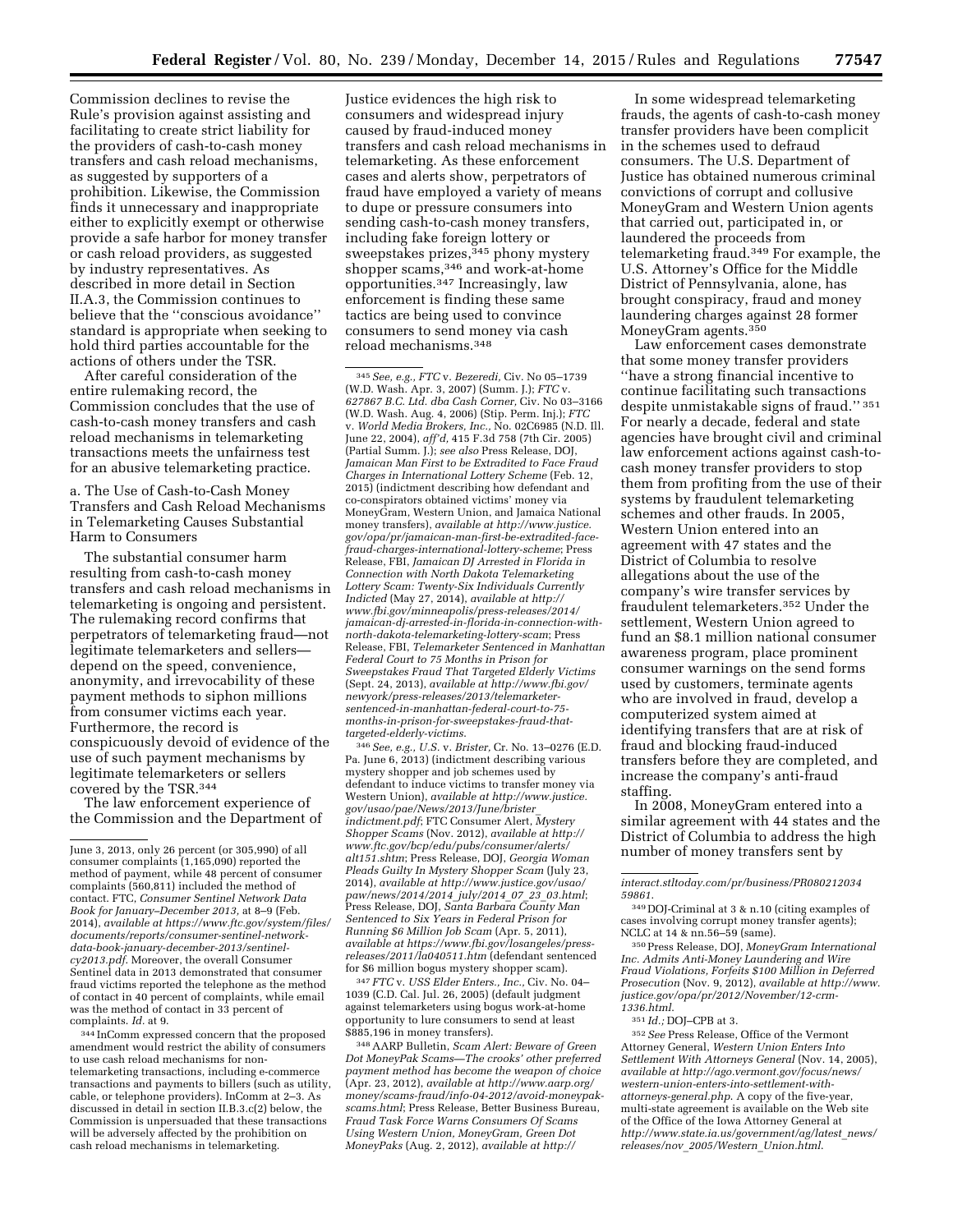consumers to fraudulent telemarketers.353 The agreement required the company to fund a \$1.1 million national consumer awareness program, use prominent consumer warnings on the forms used by consumers to wire money, revise and enhance the company's agent anti-fraud training programs, and provide special training to agents with elevated fraud levels at their locations.

In October 2009, the Commission reached a separate \$18 million settlement with MoneyGram to settle charges that it allowed telemarketers to bilk U.S. consumers out of tens of millions of dollars using its money transfer system.354 According to the complaint, MoneyGram knew that its system was being used to defraud people but did very little about it. For example, the FTC alleged that MoneyGram knew, or consciously avoided knowing, that 131 of its more than 1,200 agents accounted for more than 95 percent of the fraud complaints MoneyGram received in 2008 regarding money transfers to Canada. The Commission further alleged that MoneyGram ignored warnings from law enforcement officials and its own employees that widespread fraud was being conducted over its network, and even discouraged its employees from enforcing the company's own fraud prevention policies or taking action against suspicious or corrupt agents.355 As a result of the settlement, MoneyGram is permanently enjoined from failing to: (1) Provide consumer fraud warnings, which must be reviewed and updated to ensure the company's effectiveness in preventing fraud, (2) enable a consumer to reverse a money transfer if the funds have not been picked up and the consumer alleges the transfer was induced by fraud; (3) establish, implement, and maintain a comprehensive anti-fraud program reasonably designed to detect and prevent fraud-induced money transfers as well as money transfer

agents who may be complicit in fraud.356 The Commission sent more than 34,000 checks totaling almost \$18 million to consumers identified as victims of a series of cross-border fraud schemes.357

In 2012, the U.S. Attorney for the Middle District of Pennsylvania filed a criminal case against MoneyGram, alleging that the company willfully disregarded obvious signs that its money transfer network was being used by fraudulent telemarketers and other con-artists, including its own money transfer agents.358 According to the Statement of Facts, ''MoneyGram's processing of fraudulent transactions [through complicit MoneyGram agents] was critical to the success of the fraud scheme because the Perpetrators relied on MoneyGram's money transfer system to receive the victim's money.'' 359 To resolve the case, MoneyGram entered into a five-year deferred prosecution agreement in which it admitted to ''criminally aiding and abetting wire fraud and failing to maintain an effective anti-money laundering program.'' 360 The agreement required MoneyGram to provide \$100 million to the victims of fraud-induced transfers, undertake enhanced compliance monitoring procedures, and employ a corporate compliance monitor.361

Increasingly, law enforcement and consumer advocates have encountered the use of cash reload mechanisms in telemarketing schemes that defraud consumers in a variety of ways.362 The

358*U.S.* v. *MoneyGram Int'l, Inc.,* Cr. No. 1:12– 291 (M.D. Pa. Nov. 9, 2012).

359Statement of Facts, ¶ 18, filed in *US* v. *MoneyGram,* Cr. No. 1:12–291 (M.D. Pa. Nov. 9, 2012).

360*See* Press Release, DOJ, *supra* note 350 (alleging, among other things, that MoneyGram failed to implement policies or procedures governing the termination of agents involved in fraud and/or money laundering; (2) failed to implement policies regarding the filing of the required Suspicious Activity Reports (SARs) when victims reported fraud to MoneyGram on transactions over \$2,000; (3) failed to file SARs on agents MoneyGram knew were involved in the fraud; and (4) failed to conduct effective AML audits of or due diligence on its agents, prospective agents, and outlets).

361 *Id.* According to the Statement of Facts, MoneyGram has implemented a number of remedial actions, including the creation of an Anti-Fraud Alert System to identify and place on hold potentially fraudulent transactions. Statement of Facts, *supra* note 359, at ¶ 32f.

362*See supra* note 348; DOJ-Criminal at 4; NCLC at 11–12; AFR at 1; *see also* Jorgen Wouters, Daily Finance, Beware of Green Dot MoneyPak Scams

testimony and voluntary actions of three cash reload providers also support the conclusion that perpetrators of fraud are increasingly turning to cash reload mechanisms.363 As with cash-to-cash money transfers, these schemes include advance fees on bogus loans,364 ''processing'' fees for government grants,365 taxes on purported lottery or sweepstakes winnings,366 and claims of money owed to the IRS.367

Existing consumer complaint data, including the complaints collected by the Commission's Consumer Sentinel Network (''CSN''), also indicates the significant injury resulting from fraudinduced money transfers and cash reload mechanisms. The CSN data includes unverified complaints and does not represent a statistical consumer survey. However, it provides important information on the number of consumer complaints reported and the amount of injury reported. The CSN data is consistent with the significant injury documented in law enforcement cases involving fraud-induced money transfers and cash reload mechanisms.368 Both MoneyGram and Western Union are data contributors to the CSN. These companies voluntarily contribute to the CSN a significant numbers of consumer complaints they receive from customers, which necessarily affects the distribution of the reported methods of payment.369 For

363*See, e.g.,* Written Statement of Green Dot, *supra* note 50, at 2; Testimony of Blackhawk Network, *supra* note 51, at 3; InComm Press Release, *supra* note 51.

364Consumer Alert, Bill Schuette Attorney General, *Green Dot MoneyPak Cards, available at [http://www.michigan.gov/ag/0,4534,7-164-17337](http://www.michigan.gov/ag/0,4534,7-164-17337_20942-318482--,00.html)*\_ *20942-318482--,00.html*.

365Consumer Alert, Federal Reserve, \$ Consumer Help (Dec. 11, 2013), *available at [https://www.](https://www.federalreserveconsumerhelp.gov/) [federalreserveconsumerhelp.gov/](https://www.federalreserveconsumerhelp.gov/)*.

366Sue McConnell, *BBB Consumer News and Opinion Blog: Cleveland Woman Loses Hundreds of Dollars to Government Grant Scam* (Feb. 28, 2014), *available at [http://www.bbb.org/blog/2014/02/](http://www.bbb.org/blog/2014/02/cleveland-woman-loses-hundreds-of-dollars-to-government-grant-scam/) [cleveland-woman-loses-hundreds-of-dollars-to](http://www.bbb.org/blog/2014/02/cleveland-woman-loses-hundreds-of-dollars-to-government-grant-scam/)[government-grant-scam/](http://www.bbb.org/blog/2014/02/cleveland-woman-loses-hundreds-of-dollars-to-government-grant-scam/)*.

367Press Release, FBI, *Internal Revenue Service Telephone Scam* (Sept. 29, 2014), *available at [https://www.fbi.gov/sandiego/press-releases/2014/](https://www.fbi.gov/sandiego/press-releases/2014/internal-revenue-service-telephone-scam) [internal-revenue-service-telephone-scam](https://www.fbi.gov/sandiego/press-releases/2014/internal-revenue-service-telephone-scam)*; Press Release, FBI, *U.S. Attorney's Office Warns Public of Lottery Scam Telephone Calls* (May 28, 2013), *available at [https://www.fbi.gov/minneapolis/press](https://www.fbi.gov/minneapolis/press-releases/2013/us-attorneys-office-warns-public-of-lottery-scam-telephone-calls)[releases/2013/us-attorneys-office-warns-public-of](https://www.fbi.gov/minneapolis/press-releases/2013/us-attorneys-office-warns-public-of-lottery-scam-telephone-calls)lottery-scam-telephone-calls*.

368*See supra* notes 345–350 and accompanying text (describing law enforcement cases involving money transfers).

369FTC, *Consumer Sentinel Network Data Book for January–December 2014,* at 8 & n.2 (Feb. 2015) (hereinafter ''2014 Consumer Sentinel Network Data Book''), *available at <https://www.ftc.gov/system/>*

<sup>353</sup>*See* Press Release, Office of the Vermont Attorney General, *Attorney General Announces \$1.2 Million Settlement With MoneyGram* (July 2, 2008), *available at [http://ago.vermont.gov/focus/news/](http://ago.vermont.gov/focus/news/attorney-general-announces-1.2-million-settlement-with-moneygram.php) [attorney-general-announces-1.2-million-settlement](http://ago.vermont.gov/focus/news/attorney-general-announces-1.2-million-settlement-with-moneygram.php)[with-moneygram.php](http://ago.vermont.gov/focus/news/attorney-general-announces-1.2-million-settlement-with-moneygram.php)*. A copy of the five-year, multi-state agreement can be found on the Web site of the Texas Attorney General at *[http://www.oag.](http://www.oag.state.tx.us/newspubs/releases/2008/070208moneygram_avc.pdf) [state.tx.us/newspubs/releases/2008/070208money](http://www.oag.state.tx.us/newspubs/releases/2008/070208moneygram_avc.pdf) gram*\_*[avc.pdf](http://www.oag.state.tx.us/newspubs/releases/2008/070208moneygram_avc.pdf)*.

<sup>354</sup> *FTC* v. *MoneyGram Int'l, Inc.,* Civ. No. 1:09– 06576 (N.D. Ill. Oct. 19, 2009) (Stip. Perm. Inj.).

<sup>355</sup>*See* Press Release, FTC, *MoneyGram to Pay \$18 Million to Settle FTC Charges That it Allowed its Money Transfer System To Be Used for Fraud*  (Oct. 20, 2009), *available at [http://www.ftc.gov/](http://www.ftc.gov/news-events/press-releases/2009/10/moneygram-pay-18-million-settle-ftc-charges-it-allowed-its-money) [news-events/press-releases/2009/10/moneygram](http://www.ftc.gov/news-events/press-releases/2009/10/moneygram-pay-18-million-settle-ftc-charges-it-allowed-its-money)pay-18-million-settle-ftc-charges-it-allowed-itsmoney*.

<sup>356</sup>Stip. Order for Perm. Inj. and Final Judgment, *filed in FTC* v. *MoneyGram, supra* note 354.

<sup>357</sup>*See* Press Release, FTC, *FTC Mails Redress Checks to Fraud Victims Who Lost Money Through MoneyGram's Money Transfer System* (Apr. 28, 2010), *available at [http://www.ftc.gov/news-events/](http://www.ftc.gov/news-events/press-releases/2010/04/ftc-mails-redress-checks-fraud-victims-who-lost-money-through) [press-releases/2010/04/ftc-mails-redress-checks](http://www.ftc.gov/news-events/press-releases/2010/04/ftc-mails-redress-checks-fraud-victims-who-lost-money-through)[fraud-victims-who-lost-money-through](http://www.ftc.gov/news-events/press-releases/2010/04/ftc-mails-redress-checks-fraud-victims-who-lost-money-through)*.

<sup>(</sup>June 23, 2011), *available at [http://www.daily](http://www.dailyfinance.com/2011/06/23/beware-of-green-dot-moneypak-scams/) [finance.com/2011/06/23/beware-of-green-dot](http://www.dailyfinance.com/2011/06/23/beware-of-green-dot-moneypak-scams/)[moneypak-scams/](http://www.dailyfinance.com/2011/06/23/beware-of-green-dot-moneypak-scams/)* (article including statements of president and CEO of the BBB regarding the increase of frauds using cash reload mechanisms).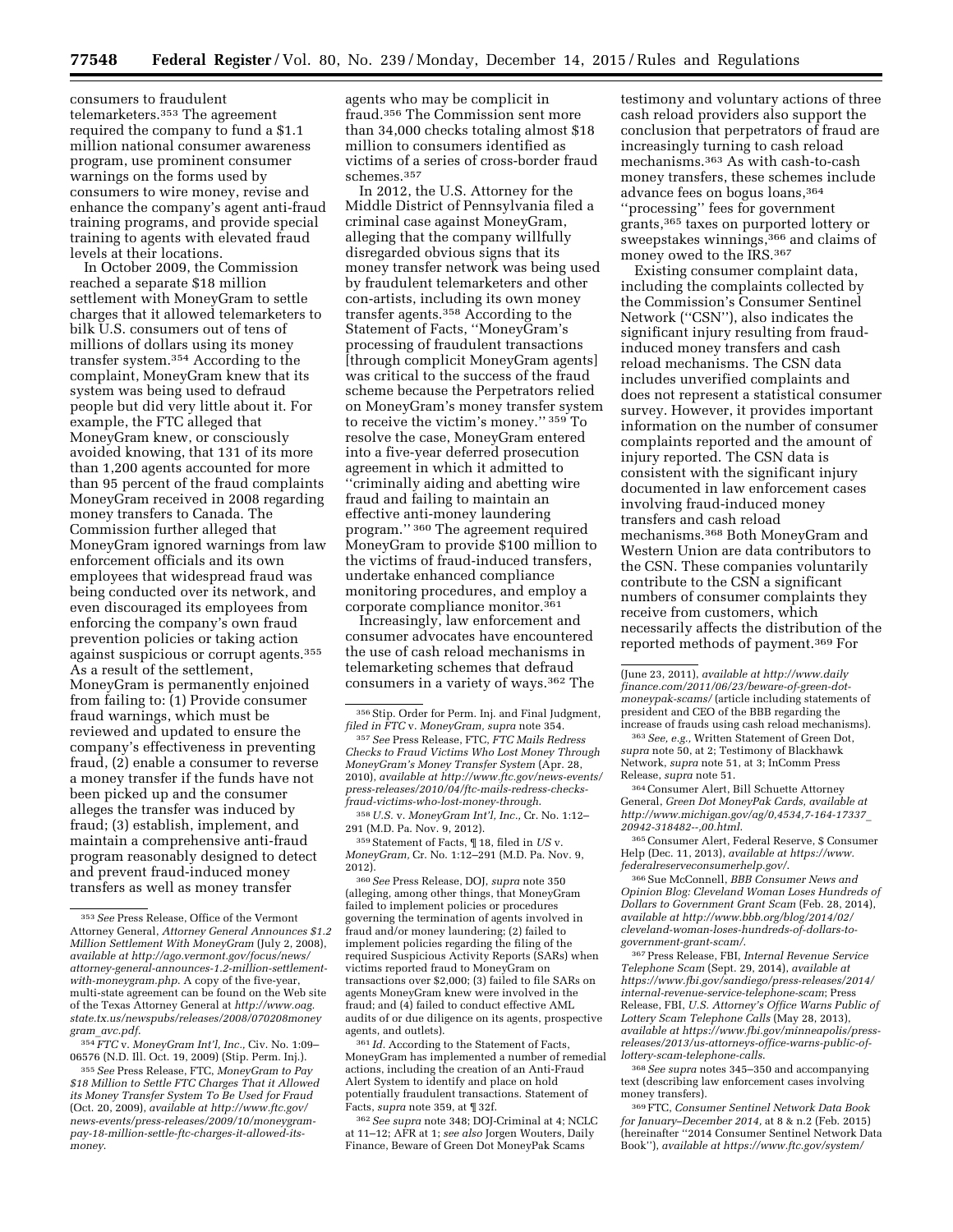example, in 2014 consumer complaints contributed to the CSN by MoneyGram and Western Union represented 3 percent of the total number of complaints received.370

Between January 1, 2012, and December 31, 2014, the CSN database logged 322,850 consumer fraud complaints 371 in which the victims reported the method of payment as ''Wire Transfer''—a category that includes cash-to-cash money transfers. These fraud complaints accounted for more than \$1.4 billion in total reported consumer injury.372 In 2014 alone, the CSN received 106,472 consumer fraud complaints in which the method of payment was Wire Transfer, accounting for \$500,705,082 in reported consumer injury.373 Statistics from the National Consumers League's (''NCL'') Fraud Center confirm the widespread use of cash-to-cash money transfers in telemarketing fraud. According to NCL's 2012 complaint data, cash-to-cash money transfers accounted for ''nearly 63 percent of all telemarketing [fraud] payments.'' 374

The CSN consumer complaint data also is beginning to show the significant injury inflicted when perpetrators of fraud use cash reload mechanisms to siphon money from consumer victims. In 2014, CSN logged 119,100 consumer fraud complaints accounting for \$80,860,327 in reported injury in which the victims reported the method of payment as ''Prepaid Card''—a category that captures cash reload mechanisms.375 Green Dot voluntarily contributed a significant number (4 percent) of consumer complaints received by the CSN in 2014, which affects the distribution of the reported methods of payment.376 According to Green Dot estimates, consumer complaints of fraud-induced cash reloads ''represented approximately \$30 million in cash loads in 2013 out of total load volume of approximately \$20 [b]illion, or approximately one-quarter of one percent of loads.'' 377 NCL stated

that its 2012 complaint data also indicate that a growing percentage of telemarketing fraud complaints involve payments made via cash reload mechanisms.378

Notwithstanding the investigations, lawsuits, consumer alerts, monetary settlements, and injunctions requiring implementation and strengthening of anti-fraud measures, the use of cash-tocash money transfers and cash reload mechanisms by telemarketers continues to cause substantial injury to consumers. As the rulemaking record makes clear, the substantial harm and losses sustained by consumers usually cannot be undone.379 Once a cash-tocash money transfer is picked up, or funds are offloaded from a cash reload mechanism to a GPR card, the money is irretrievable. There are no federal or state statutory or contractual chargeback rights for consumers who make such payments.380 Existing federal and state laws pertaining to cash-to-cash money transfers and cash reload mechanisms are not aimed at consumer protection and do not address the abuse of these payment methods by fraudulent telemarketers and con artists.381 The

380 If the CFPB's proposed Prepaid Account Rule is adopted, the protections of the EFTA and Regulation E would extend to registered cash reload mechanisms. *See supra* note 279. The Commission is aware of no state law providing chargeback rights for consumers using cash-to-cash money transfers or cash reload mechanisms. State laws governing money services businesses (''MSBs''), including the Texas statute highlighted in the comment submitted by InComm, typically mandate disclosures to consumers. InComm at 5 & n.2 (referencing a Texas statute, 7 TX ADC 33.51, which requires MSBs to provide consumers with customer service contact information, and information on how to file a complaint with the Texas Department of Banking if a complaint remains unresolved).

381The BSA and related laws target terrorism financing, tax evasion, and money laundering activity. U.S. Department of Treasury, FinCEN, *Statutes & Regulations: Bank Secrecy Act, available at [http://www.fincen.gov/statutes](http://www.fincen.gov/statutes_regs/bsa/)*\_*regs/bsa/*. The Prepaid Access Rule amends the money services businesses rules of the BSA regulations to mandate similar reporting and transactional information collection requirements on providers and sellers of certain types of prepaid access, including some cash reload mechanisms that meet certain criteria. *Final Rule; Bank Secrecy Act Regulations— Definitions and Other Regulations Relating to Prepaid Access,* 76 FR 45403–02 (Jul. 29, 2011). In addition, state statutes provide licensing requirements for money transfer providers. *See, e.g.,*  Ariz. Rev. Stat. 6–1202 (licensing requirements for money transfer providers); Kan. Stat. Ann. 9–509 (same).

Certain cash-to-cash money transfers (those made to locations outside of the U.S.) are governed by the Remittance Rule, which provides disclosures to customers of money transfer providers. 12 CFR 1005.30(e) (definition of ''remittance transfer'' includes transfers ''sent by a remittance transfer provider'' to a ''designated recipient'' outside of the absence of consumer protections providing consumers with the means to recover their money once they or their family members discover the fraud compounds the substantial injury sustained by consumers.

b. The Injury Is Not Reasonably Avoidable by Consumers

As described in the context of remotely created checks and remotely created payment orders, the Commission considers the extent to which a consumer can reasonably avoid injury, in part, by whether the consumer can make an informed choice. The Commission seeks ''to halt some form of seller behavior that unreasonably creates or takes advantage of an obstacle to the free exercise of consumer decisionmaking.'' 382 Unscrupulous telemarketers are adept at interfering with a consumer's decision making by spawning lies about the products and services offered, as well as by steering consumers into making payments that are irretrievable.

As is true in other telemarketing contexts, the ability of consumers to identify and avoid the risk of injury is substantially diminished when telemarketers engage in deceit to sell sham goods or services. Consumers often rely upon the representations made in telemarketing calls and comply with the payment instructions dictated by the telemarketer or seller. When deceitful telemarketers persuade consumers to deliver payment via cashto-cash money transfers or cash reload mechanisms, the telemarketer causes additional harm that consumers cannot reasonably avoid. Consumers cannot avoid risks they do not perceive, and consumers generally do not appreciate that these payment mechanisms pose enhanced obstacles to detection of fraudulent conduct, to identification of the perpetrator, and to recovery of financial losses.

The lack of systematic monitoring of these payment mechanisms makes

382*See supra* note 202 (citing cases deciding whether consumers' injuries were reasonably avoidable).

*files/documents/reports/consumer-sentinelnetwork-data-book-january-december-2014/*

*sentinel-cy2014-1.pdf*.

<sup>370</sup> *Id.* at 74.

 $\,^{371}$   $Id.$  at 8–9. These figures include telemarketing and non-telemarketing complaints.

<sup>372</sup>The 2014 Consumer Sentinel Network Data Book documented a total of \$1,468,647,723 in injury from January 1, 2011 through December 31,

<sup>2014.</sup> *Id.* at 8 & n.2. 373 *Id.* at 8–9. These figures include telemarketing

and non-telemarketing complaints. 374NCLC at 12.

<sup>375</sup> 2014 Consumer Sentinel Network Data Book, *supra* note 369, at 8.

<sup>376</sup> *Id.* at 8 n.2 & 74.

<sup>377</sup>Written Statement of Green Dot Corporation, *supra* note 50, at 2.

<sup>378</sup>NCLC at 12.

<sup>379</sup>*See NPRM, supra* note 1, at 41213 (describing injury estimates from consumer complaint data and cases).

United States). In contrast, cash reload mechanisms, which consumers purchase directly from a retailer at the point of sale, may not qualify as remittance transfers covered by the Remittance Rule, depending on whether cash reloads are transferring funds outside of the United States and whether the transfer is ''sent by a remittance transfer provider.'' Whether the Remittance Rule applies to a particular cash-to-cash money transfer or cash reload mechanism, however, is immaterial to the Commission's analysis of the Final Rule. As discussed in section I.B.1.b above, existing laws regulate the relationship between the consumer and the money transfer provider, not the relationship between the consumer and the telemarketer or seller. *See also, supra* note 279 (discussing the CFPB's Proposed Prepaid Account Rule).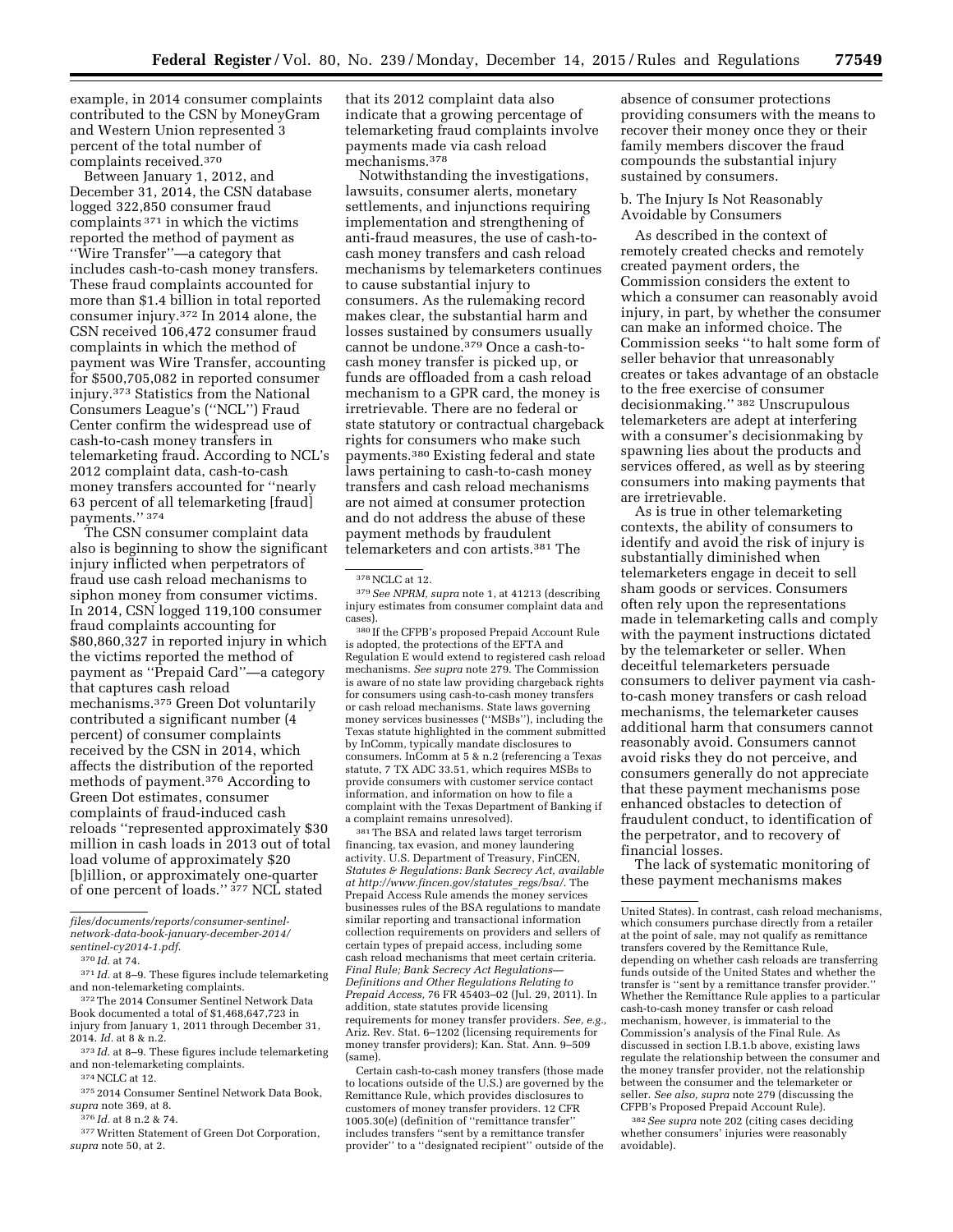detection and deterrence of fraud challenging. In particular, as noted previously, these payments are difficult to track, and by the time consumers realize the operation was a scam, they cannot mitigate their losses by seeking a refund or a reversal of the transaction.383 In fact, consumers typically discover all too late that legal protections to help recover money lost in a fraudulent transaction are absent once a cash-to-cash money transfer is picked up or a cash reload mechanism is offloaded.

Some opponents of a prohibition seem to suggest that consumers who have been deceived can and should reasonably avoid the harm—the initiation of a cash-to-cash money transfer or the turnover of a cash reload mechanism—by heeding the warnings not to transfer money or provide cash reloads to strangers.<sup>384</sup> These warnings are posted by money transfer providers in storefronts and on send forms, among other places, or are provided on the back of cash reload mechanisms.

Consumers, however, are under no duty to ferret out the truthfulness of marketing claims.385 In telemarketing fraud perpetrated through cash-to-cash money transfers and cash reload mechanisms, a consumer often is thoroughly convinced and compelled through false promises or fear of imminent threat of financial or legal consequences—to consummate payment by taking a number of burdensome steps. The consumer leaves his home in a determined effort to make immediate payment in the amount and manner dictated by the telemarketer or seller. Once a consumer is so deceived, generalized warnings against fraud (at the money transfer location or on the back of a cash reload mechanism) do not render avoidable the harm inflicted after the cash-to-cash transfer is picked up or the cash reload mechanism is offloaded by the telemarketer.

Green Dot recognized this dynamic in recent testimony to the U.S. Senate

<sup>385</sup> As Judge Easterbrook stated in *Mayer* v. *Spanel Intern. Ltd.,* 51 F.3d 670, 675 (7th Cir. Mar. 31, 1995), ''[t]olerating fraud by excusing deceit when the victim is too easily gulled increases . the volume of fraud''). *See also, FTC* v. *Crescent Pub. Group, Inc.,* 129 F.Supp.2d 311, 321 (S.D.N.Y. Jan. 24, 2001) (describing consumer reliance on express claims to be ''presumptively reasonable,'' and noting that "[i]n evaluating [the] tendency. to deceive, it is appropriate to look not at the most sophisticated, but the least sophisticated consumer.'') (citations omitted).

Special Committee on Aging, ''it would appear that this tactic [consumer warnings on MoneyPak packaging] has not achieved the intended goal because the seniors ignore the warnings, convinced that the con artist is genuine.'' 386 Thus, it is clear that for some consumers, once they are persuaded to initiate a cash-to-cash money transfer or provide the cash reload mechanism to the perpetrator, it is impossible to cure the initial deception with subsequent general warnings about the potential danger of sending money to strangers.<sup>387</sup>

Opponents further argue that a prohibition against cash-to-cash money transfers and cash reload mechanisms is unwarranted because it is the unscrupulous actions of telemarketers and sellers—not the payment methods that cause the unavoidable harm to consumers.388 The Commission agrees that the immediate source of the problem is the fraudulent conduct of the telemarketer or seller, but the payment mechanism makes the economic injury more significant as the money is largely irretrievable once it's been sent. Consumers are unlikely to appreciate that the regulatory framework includes a paucity of consumer protections or that the systems moving their money cannot track the specific recipient of their payment.

Furthermore, this argument by opponents ignores the fact that the record is replete with evidence of corrupt money transfer agents who have colluded with the perpetrators of telemarketing frauds, while money transfer companies did little to stop it.389 It also ignores the inextricable link in telemarketing transactions between these payment methods and fraudulent

388ETA at 1 (''The ETA submits that it is not the payment methods themselves that are fraudulent, but rather the actors that are attempting to sell goods and services in a fraudulent manner that constitute the real problem.''); TMSRT at 2 (''[T]he NPRM suggests that these payment methods themselves, rather than an abusive telemarketing practice are the problem.'').

389 DOJ-Criminal at 3 & nn.9–13 (citing numerous cases brought by the Department of Justice); *see supra* note 350.

schemes, as there is no record evidence that legitimate telemarketers or sellers use cash-to-cash money transfers or cash reload mechanisms. For these reasons, the Commission has determined that a prohibition on the use of cash-to-cash money transfers and cash reload payment mechanisms by telemarketers and sellers is necessary to prevent substantial and unavoidable consumer harm.

#### c. The Benefits of Cash-to-Cash Money Transfers and Cash Reload Mechanisms in Telemarketing Do Not Outweigh the Harm to Consumers

The use of cash-to-cash money transfers and cash reload mechanisms by telemarketers and sellers produces clear adverse consequences for consumers that are not accompanied by an increase in services or benefits to consumers or to competition.

#### (1) Cash-to-Cash Money Transfers

The rulemaking record confirms that the substantial and unavoidable harm to consumers resulting from the use of cash-to-cash money transfers in telemarketing transactions is not outweighed by any countervailing benefits to consumers or competition. No commenter cited a single legitimate telemarketer or seller that uses cash-tocash money transfers in telemarketing. Instead, representatives of the money transfer industry described the benefits that cash-to-cash money transfers provide to consumers in nontelemarketing transactions, such as personal remittances to family and friends. As the law enforcement cases and consumer complaint data demonstrate, fraudulent telemarketers and sellers prefer anonymous, unrecoverable money transfers to conventional payment alternatives that are subject to federal consumer protections and that ensure systemic monitoring and dispute rights.

The Commission recognizes that consumers who wish to transfer money to friends, send money to family to pay tuition and medical bills, or remit money abroad to family may benefit from the convenience, speed, and cost that cash-to-cash money transfers can provide. These benefits, however, do not extend to the telemarketing context. Unlike ACH debits and card-based payment methods—including GPR cards that are used widely by unbanked and underbanked consumers 390—that permit a telemarketer to instantly complete the sale over the telephone,

<sup>383</sup>*See Neovi, supra* note 202, at 1158 (''Regardless of whether a bank eventually restored consumers' money, the consumer suffered unavoidable injuries that could not be fully

 $384$  TMSRT at 2 n.5 (noting that "consumers engage in cash-to-cash transfers with telemarketers

<sup>386</sup>Written Statement of Green Dot, *supra* note 50, at 2; *see generally,* Testimony of Blackhawk Network, *supra* note 51.

<sup>387</sup>AARP at 2 (''AARP studies have confirmed that education alone will not protect older people<br>from telemarketing fraud.... "there is always a from telemarketing fraud. . . hard core of victims whose behavior cannot be changed by messages''); *see also* Letter from the FTC to Hon. John D. Dingell, Chairman Committee on Energy and Commerce, United States House of Representatives, Commission Policy Statement on Deception, appended to *Cliffdale Associates, Inc.,*  103 F.T.C. 110, 174 (1984) (''When representations or sales practices are targeted to a specific audience, such as children, the elderly, or the terminally ill, the Commission determines the effect of the practice on a reasonable member of that group.'').

<sup>390</sup>*See supra* notes 227–233 and accompanying text (describing studies of consumer payment preferences and the rapid growth of prepaid cards).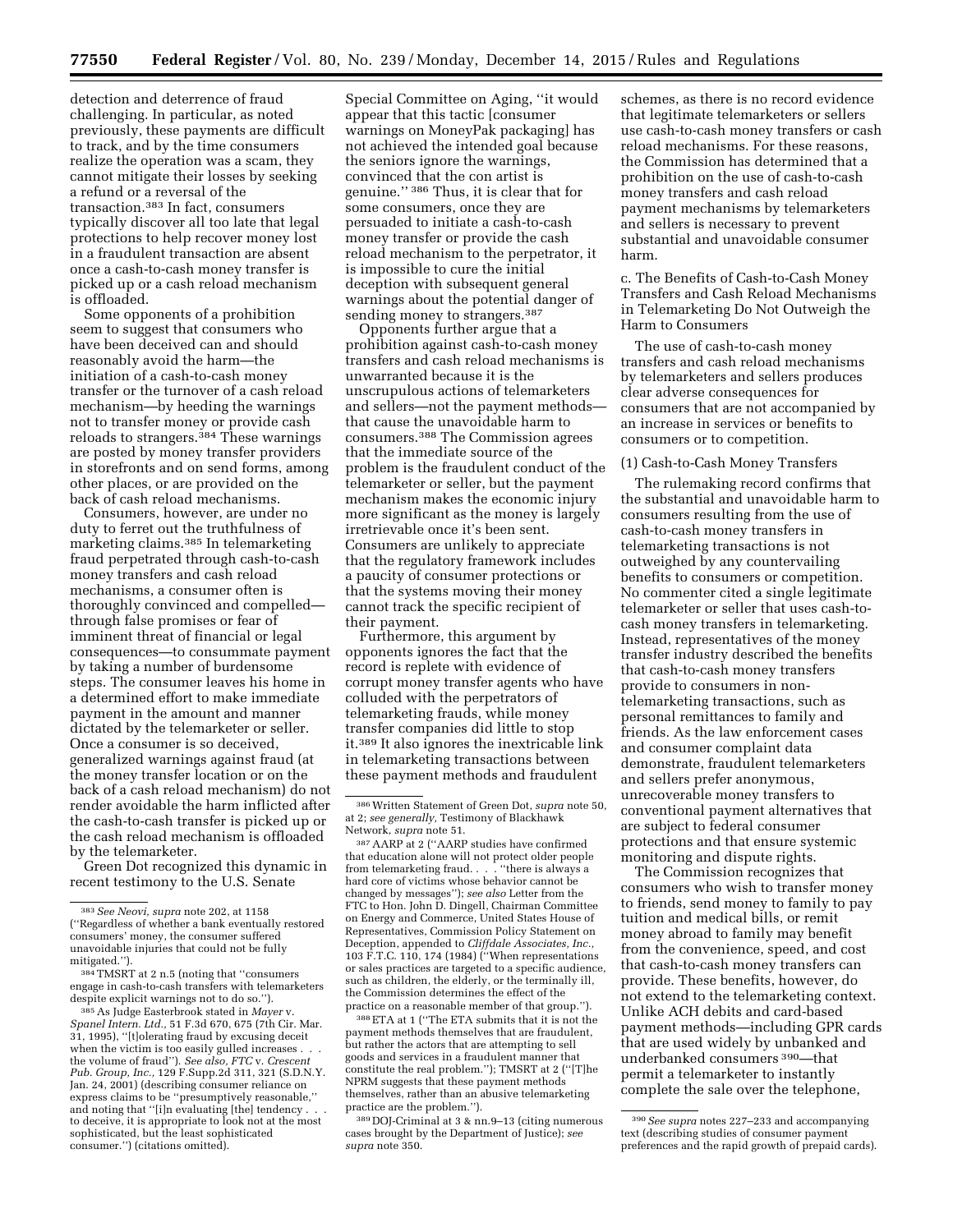cash-to-cash money transfers require the consumer to take several burdensome steps to initiate payment after the telephone call ends. The consumer typically must go to a money transfer provider's location, fill out a send form, pay a fee, and provide the currency to be transferred. In addition, the recipient, which cannot even ensure the consumer will comply with its directions, incurs time and costs resulting from the delay in payment by having to go to a money transfer location to receive the funds in cash. As a result, legitimate telemarketers simply do not rely on burdensome, unpredictable and costly cash-to-cash money transfers to receive payment for goods or services purchased over the telephone. Not surprisingly then, the record is devoid of evidence that any legitimate telemarketers or sellers currently use (or have ever used) cash-to-cash money transfers in telemarketing transactions.

The Commission is of the firm view that a prohibition on the use of these payment methods by telemarketers and sellers will provide bright line guidance benefitting both consumers and the telemarketing industry. While the warnings that money transfer providers provide are useful, there are substantial benefits to bright line guidance. First, the message is clear and it is concise: It is illegal for telemarketers ask consumers to wire cash. Second, it is delivered by the government, a neutral and authoritative source. Third, it is a message about the requirements of the law rather than advice on when to be cautious in these types of transactions.

Pragmatically, consumers educated about the prohibition who later encounter a telemarketer asking for a cash-to-cash money transfer will be able to more quickly identify the illegal behavior and simply hang up. Money transfer providers will have the benefit of being able to deliver a clear and concise message to all consumers, and importantly, a message that does not implicate cash transfers to relatives or friends. Legitimate telemarketers and sellers should also benefit from increased consumer confidence.

Citing to the benefits that cash-to-cash money transfers provide to consumers in non-telemarketing transactions, such as personal remittances to family and friends,391 TMSRT asserts that the prohibition threatens to deprive consumers of these benefits because money transfer providers cannot distinguish such personal remittances from cash-to-cash money transfers ''to individuals who may be

telemarketers.'' 392 Therefore, TMSRT argues, the prohibition on cash-to-cash money transfers in telemarketing will have the unintended consequence of severely restricting all cash-to-cash money transfers.393

The Commission does not find TMSRT's argument persuasive. First, the prohibition affects a discrete sub-set of all money transfers: cash-to-cash transfers. The prohibition does not restrict or prohibit the use, in telemarketing or non-telemarketing transactions, of other types of money transfers that originate from or are received into bank accounts, payment cards (including GPR cards), or accounts with payment intermediaries, for example. Second, money transfer providers already are trained in how to detect consumer fraud 394 and other types of illegal activity. Indeed, they are required to file with FinCEN suspicious activity reports (''SARs'') identifying certain transactions in which the provider knows, suspects, or has reason to suspect its system is being used to facilitate criminal activity.395 Finally,

393 *Id.* At the same time, TMSRT maintains that money transfer providers ''have taken steps to substantially reduce the amount of fraudulent activity that is occurring.'' *Id.* at 5.

394For example, in testimony to the U.S. Senate Special Committee on Aging, an official from Western Union explained how the company trains money transfer agents to help identify potential fraud victims, including ''how to listen to consumers for verbal cues indicating fraudulent activity, look for body language that indicates nervousness or a sense of urgency, and ask questions to determine the consumer's relationship with the receiver and reasons for sending the money.'' Testimony of Mr. Phil Hopkins, Vice President Global Security, The Western Union Company, submitted to the United States Senate, Special Committee on Aging, at 4–5 (Mar. 13, 2013). *[http://www.aging.senate.gov/imo/media/doc/07](http://www.aging.senate.gov/imo/media/doc/07_Hopkins_3_13_13.pdf)*\_ *[Hopkins](http://www.aging.senate.gov/imo/media/doc/07_Hopkins_3_13_13.pdf)*\_*3*\_*13*\_*13.pdf*. According to the testimony, ''[i]f an Agent suspects the transaction is fraudulent, the Agent is trained to refuse the transaction or report it to Western Union for further investigation.'' *Id.* 

395 Indeed, money transfer providers are required to implement an effective AML program, which is ''reasonably designed to prevent the [money transfer provider] from being used to facilitate money laundering and the financing of terrorist activities,'' and ''shall be commensurate with the risks posed by the location and size of, and the nature and volume of the financial services provided by, the [money transfer provider]. FinCEN, Interpretive Release 2004–01: Anti-Money Laundering Program Requirements For Money Services Businesses with respect to Foreign Agents or Foreign Counterparties, 7 (2004) (citing 31 CFR 103.125). In addition, FinCEN has made clear that the AML programs of money transfer providers should, among other things, ''establish procedures for conducting reasonable, risk-based due diligence on potential and existing foreign agents and counterparties to help ensure that such foreign agents and counterparties are not themselves complicit in illegal activity.'' *Id.* at 9. This includes ''establish[ing] procedures for risk-based monitoring and review of transactions'' sufficient to ''identify and, where appropriate, report as suspicious such

two of the largest money transfer providers, MoneyGram and Western Union, have taken voluntary and courtmandated measures to improve their BSA and AML compliance, including their ability to identify and stop fraudinduced transactions and those agents who are complicit in fraud.<sup>396</sup>

For cash-to-cash money transfer providers that have and enforce policies and procedures designed to screen out fraud-induced transfers, any additional burden should be minimal. TMSRT indicates that its members already have implemented fraud prevention programs, and it does not quantify the costs of any programmatic changes the Rule would require.397 Indeed, a prohibition on the use of cash-to-cash money transfers in telemarketing transactions should enhance the effectiveness of the efforts taken by responsible money transfer providers to deter and detect the abuse of their money transfer systems by reinforcing their anti-fraud warnings to consumers and money transfer agents.398

TMSRT further argues that the amended rule would result in ''substantial disruption'' absent additional guidance on how members should determine if the recipient is a telemarketer.399 Commission staff regularly provides guidance to industry about how to comply with specific rules, as well as other legal obligations,400 while also recognizing in other contexts that it is critical for industry segments and individual members to have the flexibility to comply with the requirements of a rule in ways that are consistent with their business practices. As noted above, some members of TMSRT already have practices in place, for example, to train and incentivize agents to recognize and halt unlawful transactions. For instance, Western Union trains agents ''on how to

396*See supra* notes 352–361 and accompanying text discussing law enforcement cases against Western Union and MoneyGram.

398Moreover, the prohibition will have no adverse impact on the industry's potential implementation of a database of terminated agents. Id. at 7 ("Facilitation of such a database will be instrumental in fighting telemarketing fraud and should be considered as an approach to addressing the issues raised in the rulemaking.'').

400*See, e.g.,* Compliance Guide, FTC, *Complying With the Telemarketing Sales Rule, available at [http://www.ftc.gov/tips-advice/business-center/](http://www.ftc.gov/tips-advice/business-center/complying-telemarketing-sales-rule) [complying-telemarketing-sales-rule](http://www.ftc.gov/tips-advice/business-center/complying-telemarketing-sales-rule)*; Business Guide, FTC, *.com Disclosures: How to Make Effective Disclosures in Digital Advertising* (March 2013), *available at [http://www.ftc.gov/system/files/](http://www.ftc.gov/system/files/documents/plain-language/bus41-dot-com-disclosures-information-about-online-advertising.pdf)  documents/plain-language/bus41-dot-com[disclosures-information-about-online](http://www.ftc.gov/system/files/documents/plain-language/bus41-dot-com-disclosures-information-about-online-advertising.pdf)advertising.pdf*.

<sup>391</sup>TMSRT at 1.

<sup>392</sup> *Id.* at 3.

occurrences as[] instances of unusual wire activity''. *Id.* at 10.

<sup>397</sup>TMSRT at 3.

<sup>399</sup> *Id.* at 5.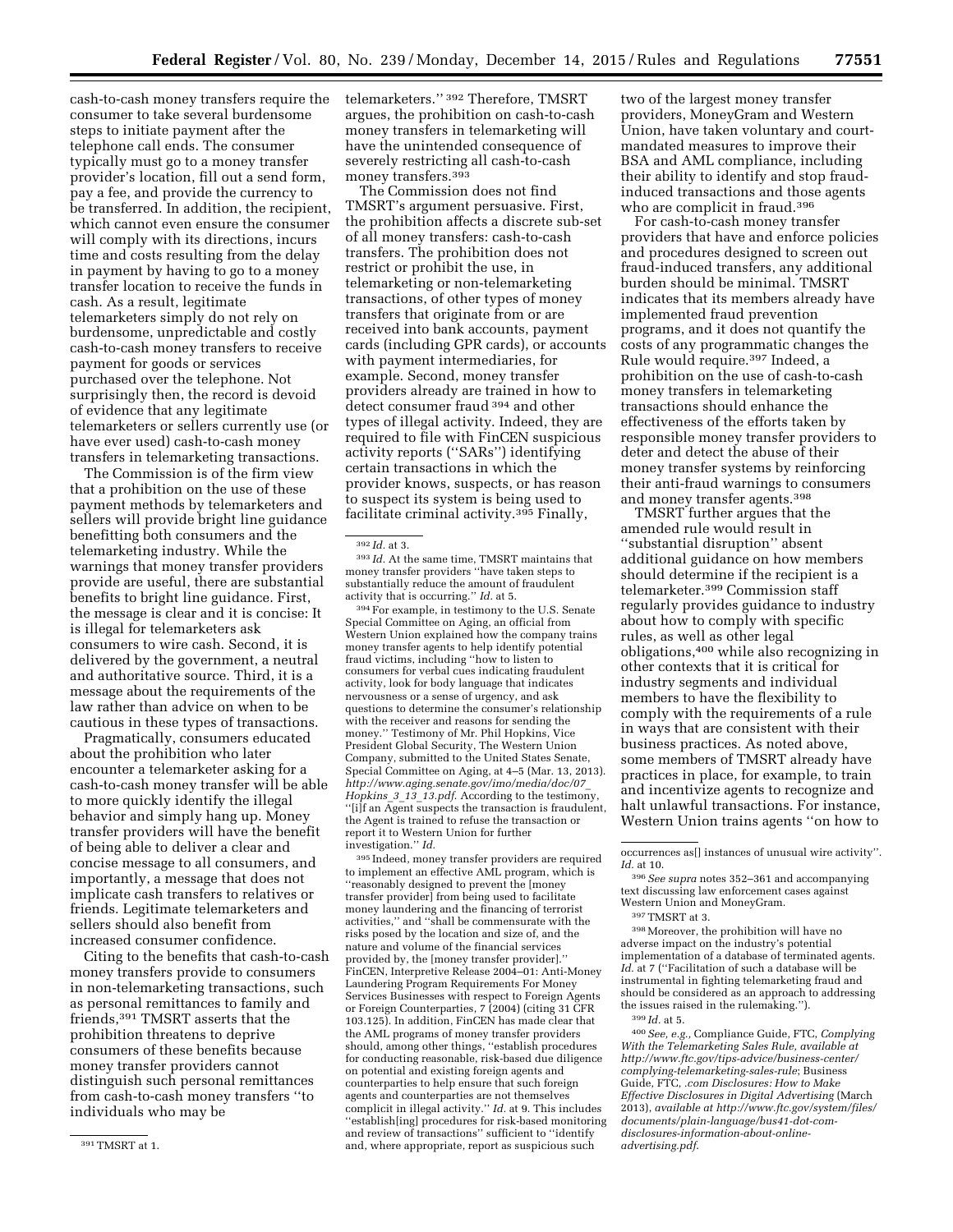detect and deter fraud at the point-ofsale,'' makes a fraud hotline available to all agents, has a monetary reward program to encourage agents to detect and deter consumer fraud, and monitors agent activity to identify those complicit in fraudulent activity.<sup>401</sup>

The Commission also declines TMSRT's request to amend the proposed Rule to provide an exemption or safe harbor for providers of cash-tocash money transfers.402 Past law enforcement actions by the Commission and others provide detailed information about how money transfer providers can operate within the bounds of the law. For example, in the Commission's case against MoneyGram, the complaint contains detailed allegations describing how MoneyGram knew that its system was being used to defraud people but did very little about it.<sup>403</sup> The stipulated permanent injunction in the case also outlines specific measures that MoneyGram must take to detect and prevent fraud-induced money transfers (not just cash-to-cash money transfers), including those involving telemarketing.404 Similarly, DOJ-Criminal's complaint and deferred prosecution agreement illustrates the company's failure to terminate specific MoneyGram agents it knew to be involved in fraud schemes and its willful failure to maintain an effective AML program.405

Under the amended Rule, a cash-tocash money transfer provider that has actual knowledge that the transfer is related to telemarketing, or consciously avoids knowing (such as by deliberately ignoring) signs that the transfer is related to telemarketing, may be found liable for assisting and facilitating a violation of the TSR. The Commission sees no reason to afford special treatment to this industry segment, particularly given past actions, by either lowering or raising the liability standard.406 To the contrary, the Commission expects the bright lines set by the amended Rule to create a level playing field for all money transfer

providers and assist consumers in avoiding fraud.

Finally, addressing commenters' general concerns about this Rule amendment, the Commission recognizes that regulation and law enforcement have limitations and cannot prevent or eliminate all fraud. However, the Commission concludes, based on the substantial record of fraudulent telemarketers' use of cash-to-cash money transfers, that a prohibition on the use of this type of money transfer in telemarketing is an important, beneficial, and a vital step in protecting consumers from the substantial and unavoidable harm caused by these practices. Given that there is no evidence that legitimate telemarketers use this payment mechanism, the Commission concludes that the burden on legitimate marketers is non-existent and that any burden to money transmitters seeking to comply with the new rule would be minimal given the existing prohibition against assisting and facilitating violations of the Rule and past law enforcement actions.

#### (2) Cash Reload Mechanisms

The rulemaking record confirms that the substantial and unavoidable harm to consumers resulting from the use of cash reload mechanisms in telemarketing transactions is unjustified by any countervailing benefits to consumers or competition. As with cash-to-cash money transfers, fraudulent telemarketers and sellers exploit cash reload mechanisms to avoid the use of conventional payment alternatives that are subject to federal consumer protection laws. Recent complaint data indicates that increasing numbers of consumers each year are paying tens of millions of dollars in fraud-induced cash reload mechanisms, including in the telemarketing context.407

Also, as with cash-to-cash money transfers, the use of cash reload mechanisms in telemarketing requires the consumer to take several burdensome steps to initiate payment after the telephone call ends. The consumer typically must go to a retail location to select a cash reload card, pay a fee, provide the funds to be loaded, and engage in another telephone call to provide the telemarketer with the PIN code. For these reasons, it is not surprising that the record is devoid of evidence that any legitimate telemarketers or sellers rely on cash reload mechanisms in telemarketing transactions.

The rulemaking record demonstrates that cash reload mechanisms offer perpetrators of telemarketing fraud a relatively anonymous and irretrievable method for obtaining funds from consumers. The Commission concludes that this mounting economic harm is not outweighed by any countervailing benefits to consumers or competition. The largest cash reload provider, Green Dot, evidently agrees.408 Green Dot recently completed the discontinuance of its MoneyPak cash reload mechanism for GPR cards on its network.409 The company's testimony explains that ''without the MoneyPak PIN, the scammer will have no method of instructing a senior to buy a product and no method of redeeming any associated PIN number.''410 Notably, other cash reload providers, InComm and Blackhawk Network, also completed the voluntary discontinuance of cash reload mechanisms for GPR cards on their networks.411 Despite the voluntary measures taken by these three major cash reload providers, the prohibition is necessary to ensure that all current and future cash reload providers abide by the same rules.

The Commission believes that a prohibition on the use of cash reload mechanisms will complement and reinforce the laudable response of these three cash reload providers to the growing use of these payment methods in telemarketing fraud. A prohibition on the use of these payment methods by telemarketers and sellers will provide bright line guidance benefitting both consumers and the telemarketing industry. Instead of general warnings from cash reload providers, consumer will receive the benefit of clear instructions and guidance from the federal government, advising that it is illegal for a seller or telemarketer to accept a cash reload mechanism as payment. Legitimate telemarketers and sellers, in turn, should benefit from increased consumer confidence.

Commenters opposed to the prohibition submit that the amendment is overbroad and ''could potentially prohibit consumers' legitimate uses of cash reload mechanisms that are unrelated or incidental to any

*[www.moneypak.com](http://www.moneypak.com)* (last visited April 8, 2015), ''MoneyPak® is no longer available for purchase.'' 410 *Id.* 

<sup>401</sup>*See supra* note 394.

<sup>402</sup>TMSRT at 7.

<sup>403</sup>*See supra* notes 354–355 and accompanying text.

<sup>404</sup>The allegations and settlements reached by state attorneys general against Western Union are similarly instructive. *See supra* notes 352–353 and accompanying text.

<sup>405</sup>*See supra* notes 350 and accompanying text.

<sup>406</sup>The Commission also declines the requests of some commenters to impose strict liability on those cash-to-cash money transfer providers that, despite their best efforts to detect unlawful transactions, unwittingly transfer money in connection with telemarketing transactions. AFR at 1; NCLC at 13.

<sup>407</sup>Written Statement of Green Dot, *supra* note 50, at 2; 2014 Consumer Sentinel Network Data Book, *supra* note 371, at 8.

<sup>408</sup> Green Dot weighed the impact of its decision on ''honest customers who routinely rely on the MoneyPak PIN method for adding money to a family member's card'' in determining to ''eliminate the MoneyPak as an instrument of [fraud]''). Written Statement of Green Dot, *supra* note 50, at 2.

<sup>409</sup>According to the Web site

<sup>411</sup> InComm Press Release, *supra* note 51; Testimony of Blackhawk Network, *supra* note 51, at 3 & 5.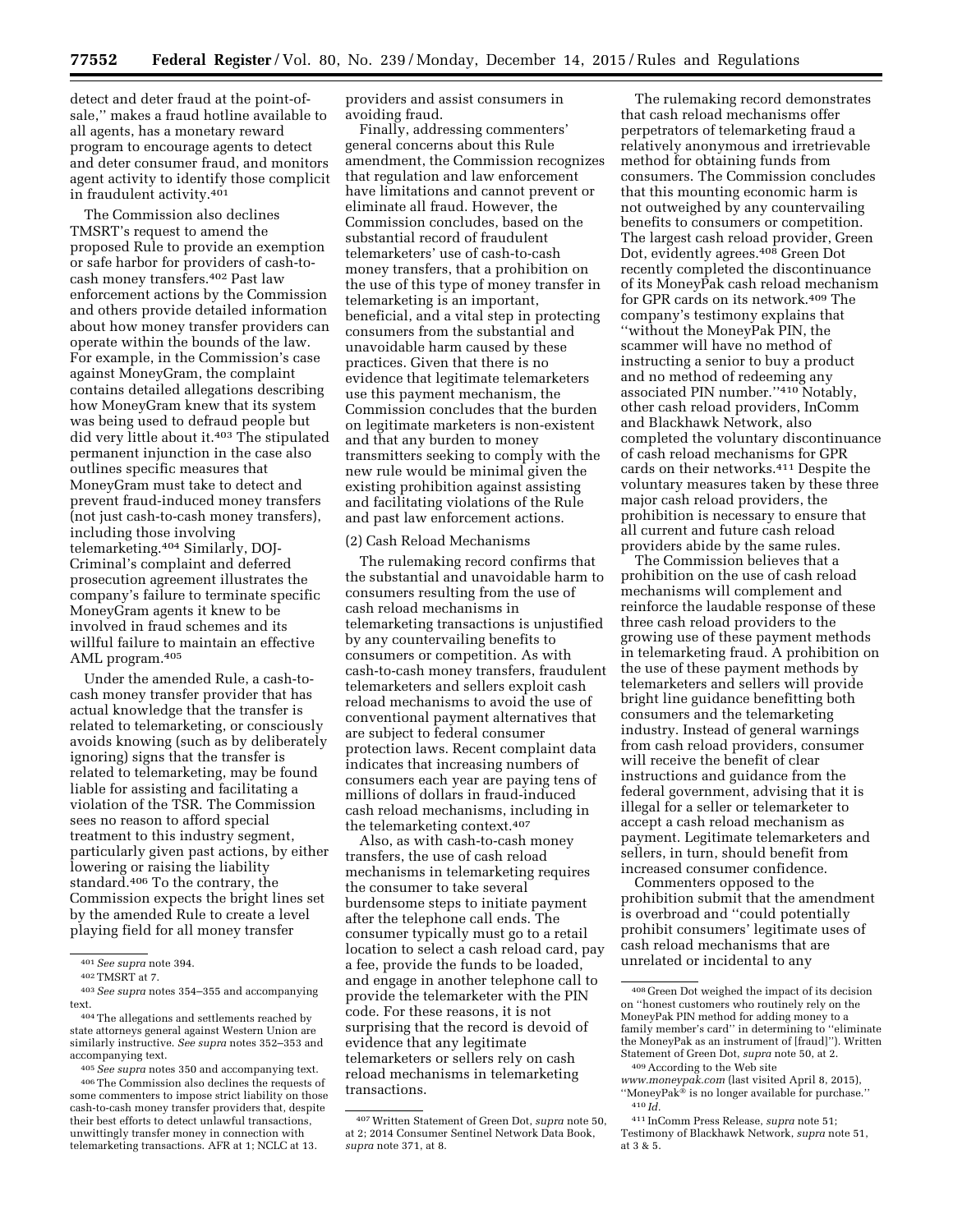telemarketing activity,'' such as payments to billers, e-commerce merchants, and utility companies.412 These comments overlook the fact that the prohibition is limited to telemarketing transactions covered by the Rule and does not extend to nontelemarketing transactions like the bill payment transactions they cite. The payment of an existing bill without further solicitation is not a telemarketing transaction subject to the TSR, and the language of the amended Rule does not broadly prohibit or restrict the use of cash reload mechanisms in such non-telemarketing transactions, as some opponents suggested.413

Moreover, the implementation by the three major cash reload providers of the swipe reload process for GPR cards will likely render obsolete the use of cash reload mechanisms as direct payment for such non-telemarketing transactions. Today, consumers without access to traditional banking can load funds using the swipe process directly to a GPR card instead of using a PIN-based reload mechanism. In turn, consumers can use these GPR cards to pay for goods or services, make a bill payment, or buy from an e-commerce merchant. To the extent that cash reload mechanisms may have been used for such transactions in the past,414 the Commission is not persuaded that permitting their use is

414Before the discontinuance of MoneyPak, Green Dot established ''authorized biller relationships'' permitting consumers to use a cash reload mechanism to legitimately pay existing bills without having to first load the funds onto an existing GPR card or into an account with an online payment intermediary. It appears that no other cash reload providers currently have established such authorized biller relationships. For example, consumers cannot redeem a Vanilla Reload Pack directly with a biller or e-commerce merchant. Instead, consumer must use Vanilla Bill Payment, which is a single-use prepaid card that can be used to make purchases or pay bills wherever MasterCard or Visa are accepted. *See,* InComm, *Vanilla Bill Pay: Important Things to Know, available at [https://www.vanillabillpay.com/](https://www.vanillabillpay.com/product.html) [product.html](https://www.vanillabillpay.com/product.html)* (follow link to Vanilla Visa Web page and click on ''Click here to learn more about your Vanilla Bill Payment Prepaid Visa®'') (last visited February 12, 2015). Similarly, Blackhawk's Reloadit Pack can be used only to reload an existing GPR or a Reloadit Safe (an online account balance). *See,*  Blackhawk Network, Inc., *Reloadit: How it Works, available at<https://www.reloadit.com/HowItWorks>* (last visited February 11, 2015). For these reasons, the Commission is unpersuaded that the prohibition against cash reload mechanisms in telemarketing will have any adverse effect on consumers' ability to pay billers and utility companies.

still necessary. Thus, any adverse effect of the TSR's prohibition against cash reload mechanisms on their use in nontelemarketing transactions would be minimal.

In light of the swipe reload availability, it may be useful to further clarify the scope of the cash reload ban in telemarketing. The prohibition does not prevent the use of other payment mechanisms, such as GPR cards, singleuse prepaid cards, or funds in an account with an online payment intermediary, to pay for purchases. This is true even if a consumer uses a (PINbased) cash reload mechanism to load funds onto an existing GPR card or another personal account. The Commission's concern is not the use of GPR cards or personal accounts—these have additional and more robust protections than cash reload mechanisms.415

Comments opposed to the prohibition expressed concern about liability exposure for assisting and facilitating violations of the Rule and argue for a safe harbor or limitation on what constitutes ''substantial assistance'' under the TSR.416 The Commission recognizes that the ''self-service'' nature of cash reload mechanisms, to the extent they still exist in the marketplace, could create particular challenges for providers to know whether a consumer will use a cash reload mechanism to pay an authorized biller, reload a GPR card for a college-bound student, or send funds to a fraudulent telemarketer. The Commission is not persuaded, however, that it is necessary or appropriate to amend the proposed Rule to provide an exemption or safe harbor for providers of cash reload mechanisms, or otherwise to limit the assisting and facilitating provision as it may be applied to them. The record makes clear that providers of cash reload mechanisms already have implemented anti-fraud measures and proactively already have restricted the availability of a reload mechanism altogether. Commenters, however, have not shown how the rule change might impose costs different from those already incurred (or being eliminated) for fraud detection or why the general ''substantial assistance'' standard otherwise imposes a burden unique to

providers of cash reload mechanisms. Thus, the Commission sees no basis upon which to change the existing TSR standards for ''substantial assistance.''

#### 4. Final Rule Language

The NPRM proposed new definitions of ''cash-to-cash money transfer'' and ''cash reload mechanism.'' The Commission solicited public comment as to whether the proposed definitions adequately, precisely, and correctly described each payment alternative. In response, the Commission received no comments on the definition of cash-tocash money transfer; and relevant comments from two cash reload providers, InComm and Green Dot regarding the definition of cash reload mechanism. Both of these comments were received before three providers began implementing a swipe reload process for adding funds to GPR cards on their networks. At that time, both commenters expressed concern that the term, in combination with the definition of ''telemarketing,'' would restrict the use of this payment method by consumers in legitimate nontelemarketing transactions, such as bill payments.417 Only Green Dot proposed a specific change to the definition, suggesting that the Commission amend the definition specifically to cover only those cash reload mechanisms used to load GPR cards.418 Based on the evidence in the record, the Commission declines to narrow the definition of ''cash reload mechanism'' as proposed by Green Dot, which was based on a business model that has now shifted dramatically with the discontinuance of GreenDot's cash reload mechanism.

Nevertheless, the Commission concludes that some changes to the definition are warranted. As noted previously, the Commission's concern pertains to the ease with which perpetrators of telemarketing fraud use cash reload mechanisms as an inexpensive and largely irreversible method of siphoning money from defrauded consumers who divulge their cash reload PIN number or similar security code. Con artists can easily abscond with the money by applying funds from the cash reload mechanism to GPR cards or to online accounts they obtain using false names. This is the problem the Commission intends to curtail.

By contrast, the Commission does not intend the Rule to cover telemarketing transactions in which a consumer uses a GPR card (or an online account balance with a payment intermediary) to

<sup>412</sup> InComm at 2; *see* Green Dot at 2.

<sup>413</sup> InComm at 2–3; ETA at 1. The prohibition restricts a telemarketer or seller from accepting a cash reload mechanism as payment only ''for goods or services offered or sold through telemarketing or as a charitable contribution solicited or sought through telemarketing''). *NPRM, supra* note 1, at 41218.

<sup>415</sup>*See supra* notes 32 & 36 (describing how merchants accepting network-branded debit cards, including prepaid cards, are subject to the operating rules and anti-fraud monitoring of the payment card networks) and 178 (describing the voluntary zero liability protections afforded consumers in signature debit card transactions). In addition, the CFPB's proposed Prepaid Account Rule may extend to GPR cards the protections of the EFTA and Regulation E. *See* Prepaid Account Rule, *supra* note 36.

<sup>416</sup> Green Dot at 2; InComm at 4; ETA at 1.

<sup>417</sup> Green Dot at 2; InComm at 2–3.

<sup>418</sup> Green Dot at 2.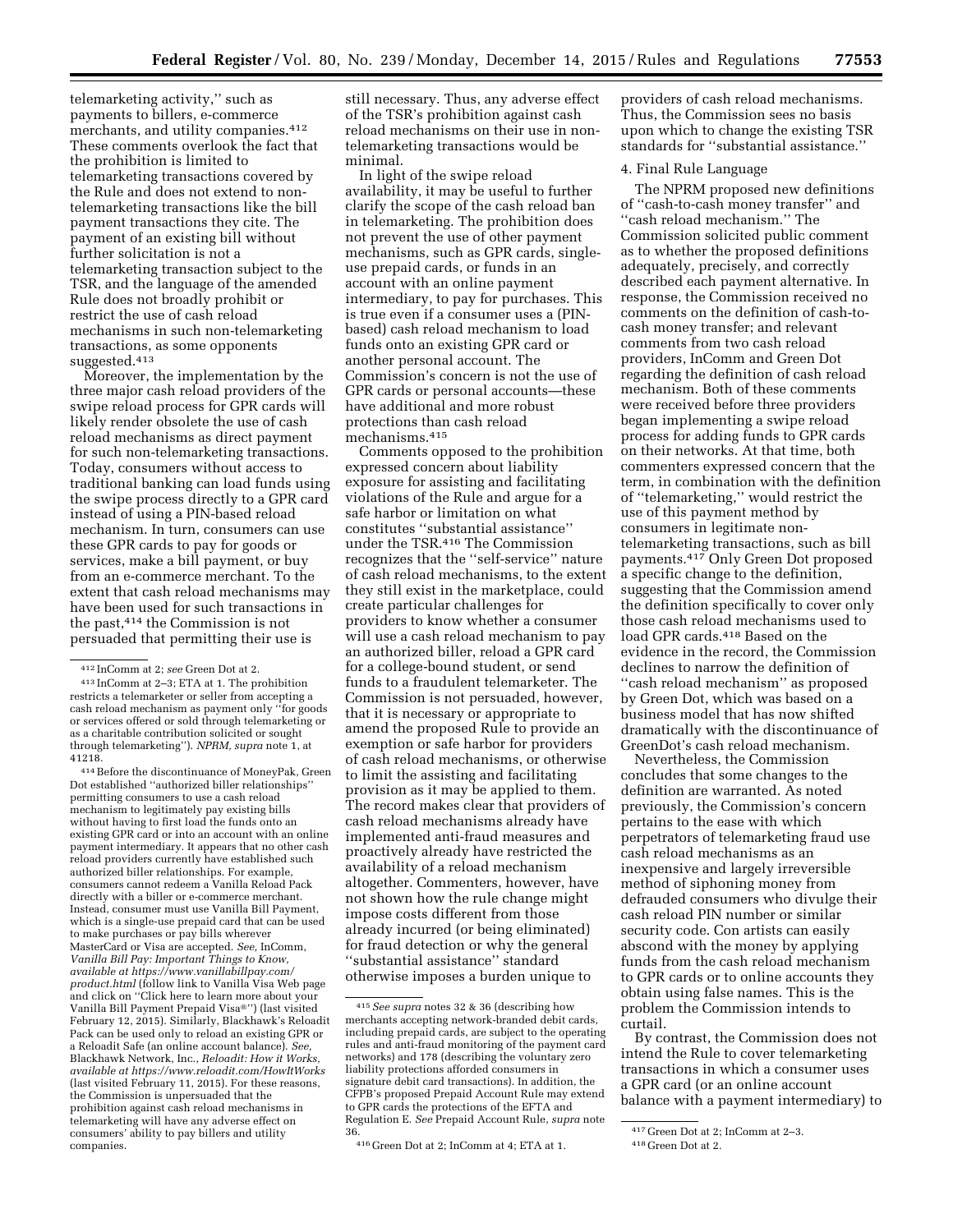pay for goods and services. This is true even if the consumer previously added funds to the GPR card or other online account via a swipe reload process or (to the extent it still exists) a PIN-based cash reload mechanism). In those instances, the telemarketer or seller is accepting the GPR card as payment, not a cash reload mechanism like a PIN number.419 The Commission has revised the final definition of cash reload mechanism to ensure that the language is flexible enough to cover future adaptations by scammers, and sufficiently narrow to prohibit the abusive practices documented in the rulemaking record.

To implement the prohibition against the use of cash-to-cash money transfers and cash reload mechanisms, the Commission amends § 310.4(a) to add a new paragraph (a)(10). Section 310.4(a)(10) of the amended Rule states that it is an abusive practice for a seller or telemarketer to accept from a customer or donor, directly or indirectly, a cash-to-cash money transfer or cash reload mechanism as payment for goods or services offered or sold through telemarketing or as a charitable contribution solicited or sought through telemarketing. The language of the prohibition addresses the receipt, directly or indirectly, of a cash reload mechanism by a telemarketer or seller. For reasons already discussed above, the prohibition does not cover circumstances where a consumer pays bills or merchants (including telemarketers) using a GPR card or account with an online payment intermediary that was funded by a cash reload mechanism.

As with the prohibition against the use of remotely created payment orders, the Commission concludes that the risks associated with cash-to-cash money transfers and cash reload mechanisms exist equally in outbound and inbound telemarketing calls. Accordingly, the prohibitions in § 310.4(a)(10) apply to both outbound and inbound telemarketing. However, to minimize the burden on sellers and telemarketers that have qualified for the general media and direct mail exemptions from the TSR for inbound telemarketing, the Commission is modifying the proposed amendments to  $\S 310.6(b)(5)$  and  $(6)$ . The purpose of the modification is to clarify that sellers and telemarketers that comply with the prohibition on the use of cash-to-cash money transfers and cash reload mechanisms in inbound

telemarketing remain exempt from the TSR's requirements if they otherwise qualify for the general media or direct mail exemptions. Thus, they are covered by the TSR only if they violate the prohibition. Moreover, while noncompliance with one of these prohibitions subjects the violator to a TSR enforcement action for the violation, it does not deprive the violator of its exemption from the other requirements of the TSR.

#### *C. Final Rule and Comments Received on Expansion of Advance Fee Ban on Recovery Services*

The original TSR prohibited the abusive telemarketing practice of collecting advanced fees for services promising to recover losses incurred by consumers in a previous telemarketing transaction.420 The NPRM proposed to expand the coverage of the existing advance fee ban on recovery services to include losses incurred in any prior transaction, not just telemarketing transactions.421 The Commission received several comments supporting the expansion of the Rule to cover nontelemarketing transactions.422 No commenters opposed the amendment.

The NPRM proposed the expansion in response to the widespread migration of frauds to other communication channels made possible by new technologies, including Internet Web sites and email. As a result, the Commission finds that telemarketers selling recovery services are just as likely to obtain lists of online scam victims as they are to obtain lists of victims of telemarketing fraud. These telemarketers can easily avoid the Rule's current advance fee prohibition simply by telemarketing their advance fee

421*NPRM, supra* note 1, at 41215.

422AARP at 1 (''AARP strongly supports the FTC proposal[ ] to . . . expand the scope of the advance fee ban on recovery services''); AFR at 2 (''We support the proposal to ban advance fees charged for purported help in recovering losses in connection with prior internet scams''); AGO at 12 (expressing support for ''broadening the ban on telemarketing recovery services to include losses incurred in any medium''); DOJ–CPB at 3–4 (''The goal of this specific provision is to protect consumers from the deceptive acts of recovery services, not the underlying business from which the consumer lost money. Thus, whether the underlying business acted through telemarketing is irrelevant.''); DOJ-Criminal at 4 (''Because massmarketing fraud techniques have changed over time, there is no substantial reason that the TSR's scope should be limited only to recovery schemes that claim to recover funds lost in a previous telemarketing transaction.''); Michael (stating that recovery companies ''prey on victims of work-athome and other similar companies who have been defrauded for thousands of dollars and are looking for a place to turn.''); NCLC at 15 (''There is no reason to make a distinction based on the circumstances of the [original] loss.''); *see generally*  Transp. FCU.

recovery services only to victims of online scams. Indeed, in *United States*  v. *Business Recovery Services, LLC,* the defendants were charged with selling worthless do-it-yourself kits for as much as \$499 to consumers who had lost money on business opportunity and work-at-home scams sold via telemarketing and online marketing.423 Where consumers' losses resulted from online scams, prosecutors could not charge defendants with violations of the TSR.

The Commission agrees with the DOJ– CPB that there exists ''no logical reason'' to differentiate recovery room victims based on whether the original scam was a telemarketing scam.424 To ensure that advanced fees are prohibited for all recovery services, regardless of whether the loss resulted from a telemarketing transaction, the Commission adopts the change to § 310.4(a)(3) proposed in the NPRM.

#### **III. Final Rule and Comments Received on Clarifying Amendments**

The Commission received comparatively few comments on the proposals in the NPRM to modify five existing TSR provisions to make Commission enforcement policy more transparent. These amendments: (1) Clarify that any recording made to memorialize a customer's or donor's express verifiable authorization (''EVA'') pursuant to § 310.3(a)(3)(ii) must include an accurate description, clearly and conspicuously stated, of the goods or services or charitable contribution for which payment authorization is sought; (2) clarify that the exemption for calls to businesses in § 310.6(b)(7) extends only to calls inducing a sale or contribution from the business, and not to calls inducing sales or contributions from individuals employed by the business; and (3) address provisions pertaining to the Do Not Call requirements of the TSR.

Specifically, the amendments to the Do Not Call provisions pertain to three sections. The first amendment expressly states that a seller or telemarketer bears the burden of demonstrating that the seller has an existing business relationship (''EBR'') with a customer whose number is listed on the Do Not Call Registry, or has obtained an express written agreement (''EWA'') from such a

<sup>419</sup>Similarly, the prohibition does not apply to payments made from a digital wallet or safe, regardless of whether they were deposited by means of a swipe reload or PIN-based cash reload mechanism.

<sup>420</sup> 16 CFR 310.4(a)(3).

<sup>423</sup>*U.S.* v. *Bus. Recovery Servs., LLC,* Civ. No. 11– 00390–JAT (D. Ariz. Sept. 13, 2013) (Stip. Perm. Inj.); DOJ–CPB at 4–5; Press Release, FTC, *FTC Settlement and Default Judgment Impose Permanent Ban on Marketers of Scam 'Recovery' Kits* (Nov. 20, 2013), *available at [http://www.ftc.](http://www.ftc.gov/news-events/press-releases/2013/11/ftc-settlement-default-judgment-impose-permanent-ban-marketers) gov/news-events/press-releases/2013/11/ftc[settlement-default-judgment-impose-permanent](http://www.ftc.gov/news-events/press-releases/2013/11/ftc-settlement-default-judgment-impose-permanent-ban-marketers)ban-marketers*.

<sup>424</sup> DOJ–CPB at 4.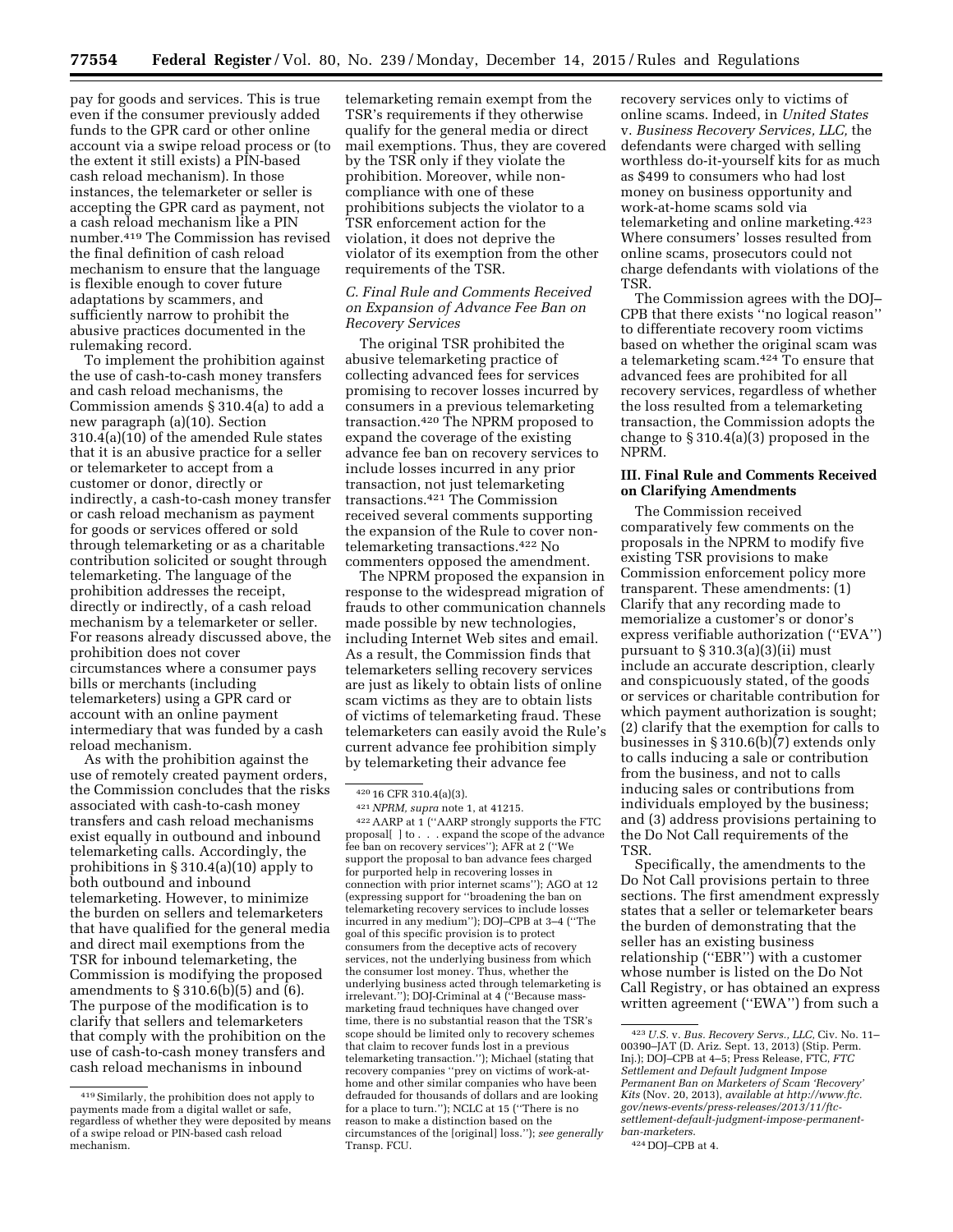customer, as required by § 310.4(b)(1)(iii)(B)(i)–(ii). Second, the amendments illustrate the types of impermissible burdens on consumers that violate  $\S 310.4(b)(1)(ii)$ , which prohibits denying or interfering with a consumer's right to be placed on a seller's or telemarketer's entity-specific do-not-call list. In addition, they specify that a seller's or telemarketer's failure to obtain the information needed to place a consumer on a seller's entity-specific do-not-call list pursuant to that section disqualifies it from relying on the safe harbor for isolated or inadvertent violations in § 310.4(b)(3). Third, they modify the prohibition in section 310.8(c) against sellers sharing the cost of registry fees to emphasize that the prohibition is absolute.

#### *A. Section 310.3(a)(3)(ii)—Oral Verification Recording as Evidence of EVA*

The NPRM proposed an amendment to make it unmistakably clear that an oral verification recording of a consumer's agreement to be charged for a telemarketing transaction must include ''an accurate description, clearly and conspicuously stated, of the goods or services or charitable contribution for which payment authorization is sought.'' 425 Five comments supported this clarification,426 and none opposed it.

Section 310.3(a)(3)(ii) permits the use of an audio recording to memorialize a consumer's express verifiable oral authorization of a charge for a telemarketing transaction.427 It requires that the recording ''evidences clearly both the customer's or donor's authorization of payment for the goods or services or charitable contribution that are the subject of the telemarketing transaction,'' and the customer's or donor's receipt of specified material information about the transaction.<sup>428</sup>

427Section 310.3(a)(3) prohibits sellers and telemarketers from billing for telemarketing purchases or donations without a customer's or donor's ''express verifiable authorization,'' if payment is not made by credit or debit card.

 $42816$  CFR 310.3(a)(3)(ii). The new mandate of an accurate description of the goods or services or charitable contribution will be added to the list of required disclosures identified in § 310.3(a)(3)(ii)(A). The six original disclosures the seller or telemarketer has been required to make and include in the recording by § 310.3(a)(3)(ii)(A)– (G) will be renumbered as  $\S 310.3(a)(3)(ii)(B)$ –(H). These disclosures are the number of debits, charges or payments (if more than one); the date(s) the debit(s), charge(s), or payment(s) will be submitted

The Commission has uniformly interpreted this provision as requiring a clear and conspicuous description in the recording of the goods, services, or charitable donation for which payment is sought.429 Because the Commission's law enforcement experience shows that some sellers and telemarketers appear to have omitted this information intentionally from their audio recordings to conceal from consumers the real purpose of the verification recording and the fact that they will be charged,<sup>430</sup> the Commission has decided to adopt the proposed amendment.

#### *B. Section 310.6(b)(7)—Limitation on Business-to-Business Exemption*

The NPRM proposed an amendment to make it explicit that the business-tobusiness exemption is available only to sellers and telemarketers that are soliciting the purchase of goods or services or a charitable contribution by the business itself, rather than personal purchases or contributions by employees of the business. Five comments generally supported the amendment,431 and one argued against it.432

The comment opposing the amendment is based on a fundamental misunderstanding. It incorrectly presumes that the existing provision exempts telemarketing calls directed to a business telephone number to solicit sales or charitable contributions from individual employees. That has never been the case. By its terms, the exemption applies only to ''[t]elephone calls between a telemarketer *and any business.*'' 433 Moreover, the fact that the exemption expressly excludes ''calls to induce the retail sale of non-durable cleaning or office supplies,'' which are

429As the Commission noted in the NPRM, ''it is difficult to imagine how a verification recording could 'evidence clearly' a payment authorization 'for the goods or services or charitable contribution that are the subject of the telemarketing transaction' without mentioning the goods, services, or charitable contribution.'' 78 FR at 41217 & n. 182 (citing cases alleging material changes or complete omissions in verification recordings of the pre-sale descriptions of the goods or services).

430 *Id.* 

431AFR at 2; NCLC at 16; AGO at 12; DOJ–CPB at 1; DOJ-Criminal at 1; *cf.* Blue Diamond Remodeling at 1 (complaining that its business has been ''flooded by telemarketer calls for years''). 432 InfoCision at 4–5.

433 16 CFR 310.6(b)(7) (emphasis added).

hardly for the personal use of individual employees, provides additional evidence that the Commission limited the exemption at the outset to solicitations directed to a business, and not its employees.434

Thus, the Commission's decision to adopt this amendment is simply a clarification of the scope of the existing exemption, not a change in its substance. This clarification should further deter telemarketers from attempting to circumvent the Registry by soliciting employees at their places of business to make personal charitable contributions or to purchase goods or services for their individual use.435 As amended, the exemption applies only to ''[t]elephone calls between a telemarketer and any business to induce the purchase of goods or services or a charitable contribution by the business.''

#### *C. Amendments To Clarify Do Not Call Provisions*

The 2003 amendments to the TSR that created the National Do Not Call Registry included provisions: (1) Permitting live telemarketing calls to numbers on the registry if the seller has an EBR with the person called or has obtained his or her EWA to receive the call; (2) prohibiting sellers or telemarketers from denying or interfering in any way with a consumer's right to be placed on its entity-specific do-not-call list; and (3) barring sellers and telemarketers from sharing the fees for accessing the Registry. The remaining amendments seek to clarify these three provisions to reflect the Commission's intent and enforcement policy. The TSR requires sellers and telemarketers to delete from their calling lists any home or cell phone number that consumers have placed on the Registry.

1. Section 310.4(b)(1)(iii)(B)—EBR and EWA Burden of Proof

The NPRM proposed modifications to the EBR and EWA carve outs from the prohibition against outbound

435*NPRM, supra* note 8, at 41219 (mentioning solicitations to employees at work for dietary products, auto warranties, and credit assistance).

<sup>425</sup>*NPRM, supra* note 1, at 41217.

<sup>426</sup>Transp. FCU at 1; DOJ-Criminal at 5; AGO at 12; AARP at 1–2; NCLC at 15–16. The latter two comments, while supporting the amendment, also argued for a recording of the entire telemarketing call, a proposal that would require a separate rulemaking proceeding.

for payment; the amount(s) of the debit(s), charges(s), or payment(s); the customer's or donor's name; the customer's or donor's billing information identified with sufficient specificity that the customer or donor understands what account will be used to collect payment for the goods or services or charitable contribution that are the subject of the telemarketing transaction; a telephone number for customer or donor inquiry that is answered during normal business hours; and the date of the customer's or donor's oral authorization.

<sup>434</sup> *Id.; see also TSR Final Rule 1995, supra* note 8, at 43861 (discussing the exemption and noting that cleaning and office supply scams are not included in the exemption because ''such telemarketing falls within the Commission's definition of deceptive telemarketing acts or practices''). Contrary to an additional objection on First Amendment grounds, InfoCision at 4–6, it remains the Commission's opinion that telemarketing calls made to business telephone numbers to solicit individual employees at work can be deceptive, and therefore are properly subject to the limited commercial speech restrictions of the TSR.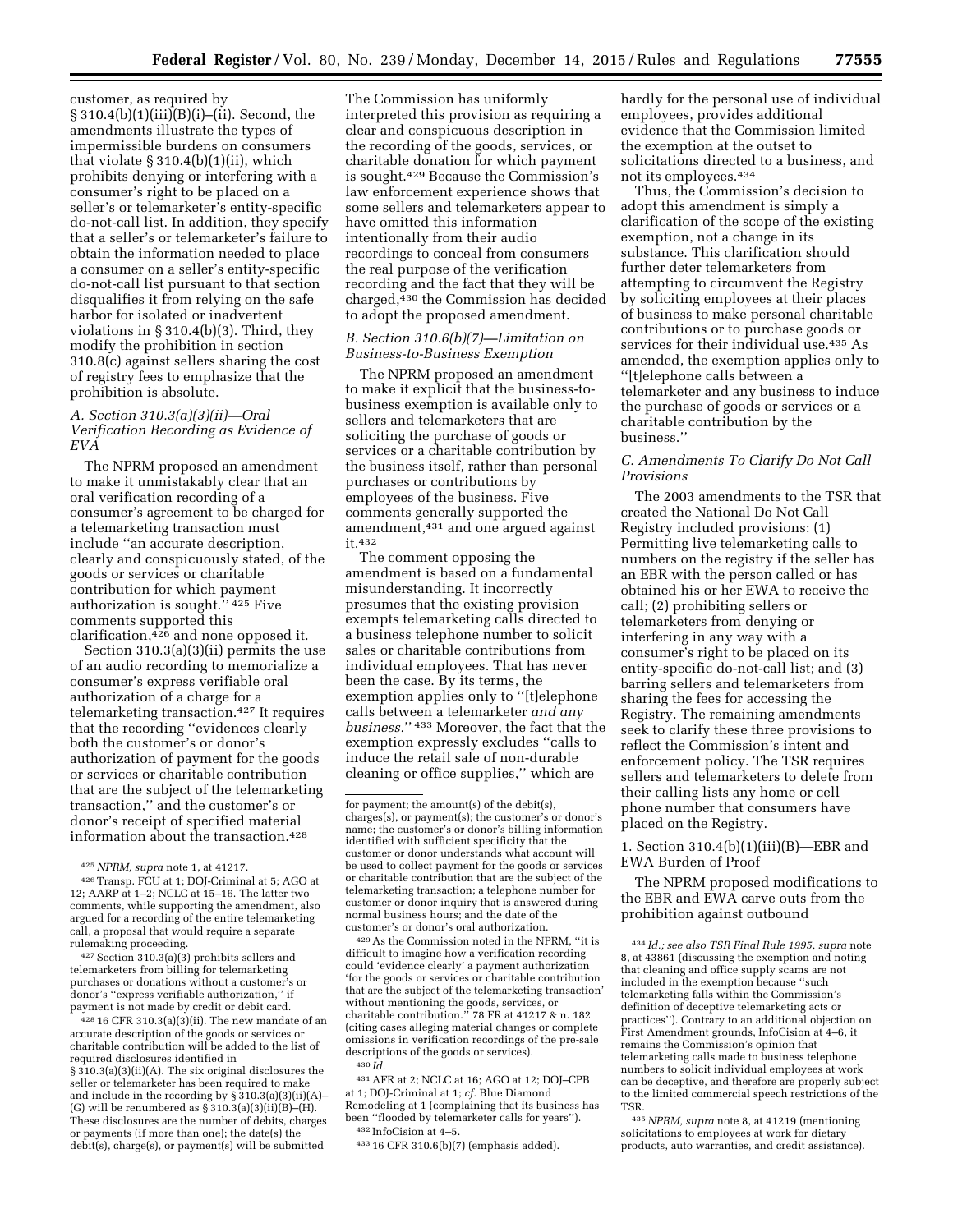telemarketing calls to numbers on the National Do Not Call Registry. The amendments emphasize that calls to numbers on the Registry are permitted only if the seller or telemarketer ''can demonstrate that the seller has'' an EBR or EWA.436 Four comments supported the amendments.437 One comment opposed the amendment as unnecessary in view of prior Commission statements that sellers and telemarketers bear that burden, arguing that it would ''confuse sellers, telemarketers, consumers, and regulators.'' 438

As stated in the NPRM, the Commission's goal in proposing these amendments was ''to make it unmistakably clear that the burden of proof for establishing'' an EWA or EBR as an affirmative defense to otherwise prohibited calls to numbers on the Registry ''falls on the seller or telemarketer relying on it.'' 439 The Commission believes that the two carve outs from the prohibition should transparently alert anyone reading them that the seller or telemarketer must be able to demonstrate that the seller meets the EWA or EBR requirements, rather than require research into applicable law and prior Commission statements to determine this burden of proof. Consequently, the Commission has decided to adopt the two amendments that accurately reflect existing law.

In adopting the amendments, the Commission again wishes to emphasize that each of the carve outs is limited to the specific seller that obtained the EWA directly from, or has an EBR directly with, the person called.440 Consequently, cold calls to consumers whose names and numbers appear on a calling list purchased from a third-party list broker are prohibited by the TSR's do-not-call provisions because the calls are not placed by the specific seller that obtained the EWA or EBR.

#### 2. Section 310.4(b)(1)(ii) & (b)(3)— Denying or Interfering With a Consumer's Right To Opt-Out

The NPRM proposed an amendment to clarify the types of burdens that impermissibly deny or interfere with a consumer's right to be placed on an entity-specific do-not-call list. In addition, it included an amendment to disqualify a seller or telemarketer from the safe harbor for isolated or inadvertent violations if it fails to obtain the information needed to honor a donot-call request.441 Six comments supported the amendments,<sup>442</sup> and none opposed them.

The Commission accordingly has decided to adopt the amendment to § 310.4(b)(1)(ii), which currently prohibits sellers and telemarketers from ''[d]enying or interfering in any way, directly or indirectly'' with a consumer's right to be placed on an entity-specific do-not-call list. In order to make the prohibition more explicit and to put sellers and telemarketers clearly on notice of the practices it prohibits, the amendment adds illustrative examples of the types of burdens the Commission regards as impermissible. As amended, the prohibition lists the following examples of impermissible burdens: Harassing consumers who make such a request, hanging up on them, failing to honor the request, requiring the consumer to listen to a sales pitch before accepting the request, assessing a charge or fee for honoring the request, requiring the consumer to call a different number to submit the request, and requiring the consumer to identify the seller or charitable organization making the call or on whose behalf the call is made.<sup>443</sup>

The Commission also amends § 310.4(b)(3), which provides a safe harbor for inadvertent violations of the prohibition in § 310.4(b)(1)(ii) against denying or interfering with an entity specific do-not-call request if certain requirements are met. The amendment was specifically supported by one comment and none opposed it.444 As amended, § 310.4(b)(3) withholds the benefits of the safe harbor from a seller or telemarketer that fails to obtain the information necessary to honor an entity-specific do-not-call request. This amendment emphasizes that § 310.4(b)(1)(ii) places the burden on sellers and telemarketers to obtain the information they need to comply with a do-not-call request because they are in a better position to obtain the information they need than consumers, who are often uncertain about the identity of the seller on whose behalf a call is made.<sup>445</sup>

3. Section 310.8(c)—Prohibition on Registry Fee Sharing

The NPRM proposed a clarification that would make it explicit that the TSR prohibition against sellers sharing the cost of Registry fees is absolute. Five

442Transp. FCU; AFR at 2; NCLC at 16; AGO at 12; DOJ–CPB at 1; DOJ-Criminal at 1.

443*See NPRM, supra* note 1, at 41218.

comments noted their support for the amendment,446 and none opposed it.

The original prohibition was adopted by the Commission in conformity with regulations previously adopted by the FCC that flatly ban any sharing or division of costs for accessing the National Do Not Call Registry.447 As the NPRM noted, it was the Commission's intention to adopt a blanket prohibition on any division or sharing of costs for accessing the Do Not Call Registry, but the provision could be read as permitting a person to sign up to access the Registry and, before ever actually accessing it, sell or transfer the registration for consideration to others seeking Registry access. The Commission has determined to adopt the proposed amendment to conform it more closely to the FCC prohibition and to prevent any possible misreading of the absolute prohibition.448 As amended, the prohibition in the final sentence of § 310.8(c) emphasizes that no person may participate in any arrangement to share the cost of accessing the National Do Not Call Registry, including any arrangement with any telemarketer or service provider to divide the costs to access the registry among various clients of that telemarketer or service provider.

#### **IV. Regulatory Analysis and Regulatory Flexibility Act Requirements**

The Regulatory Flexibility Act of 1980 (''RFA'') 449 requires a description and analysis of proposed and final rules that will have a significant economic impact on a substantial number of small entities.450 The RFA requires an agency to provide an Initial Regulatory Flexibility Analysis (''IRFA'') 451 with the proposed rule and a Final Regulatory Flexibility Analysis ("FRFA")  $452$  with the final rule, if any. Section 605 of the RFA 453 provides that such an analysis is not required if the agency head certifies that the regulatory

447*Telemarketing Sales Rule Fees,* 68 FR 45134, 45136 nn.29–30 (July 31, 2003) (citing 47 CFR 64.1200(c)(2)(i)(E), as amended July 3, 2003)). The prohibition is necessary because ''allowing telemarketers and others to share the information obtained from the national registry would threaten the financial support for maintaining the database.'' *Id.* at 45136.

- 448*See NPRM, supra* note 1, at 41220.
- 449 5 U.S.C. 601–612.

450The RFA definition of ''small entity'' refers to the definition provided in the Small Business Act, which defines a ''small-business concern'' as a business that is ''independently owned and operated and which is not dominant in its field of operation.'' 15 U.S.C. 632(a)(1).

- 451 5 U.S.C. 603.
- 452 5 U.S.C. 604.
- 453 5 U.S.C. 605.

<sup>436</sup> *Id.* at 41218–19.

<sup>437</sup>AFR at 2; NCLC at 16; AGO at 12; DOJ–CPB at 4 (citing legal principles and case law assigning the burden to the seller or telemarketer).

<sup>438</sup> InfoCision at 4.

<sup>439</sup>*NPRM, supra* note 1, at 41218.

<sup>440</sup> *Id.* at 41219.

<sup>441</sup> *Id.* at 41218.

<sup>444</sup> DOJ-Criminal at 1.

<sup>445</sup>*See NPRM, supra* note 1, at 41200.

<sup>446</sup>AFR at 2; NCLC at 16; AGO at 12; DOJ–CPB at 1; DOJ-Criminal at 1.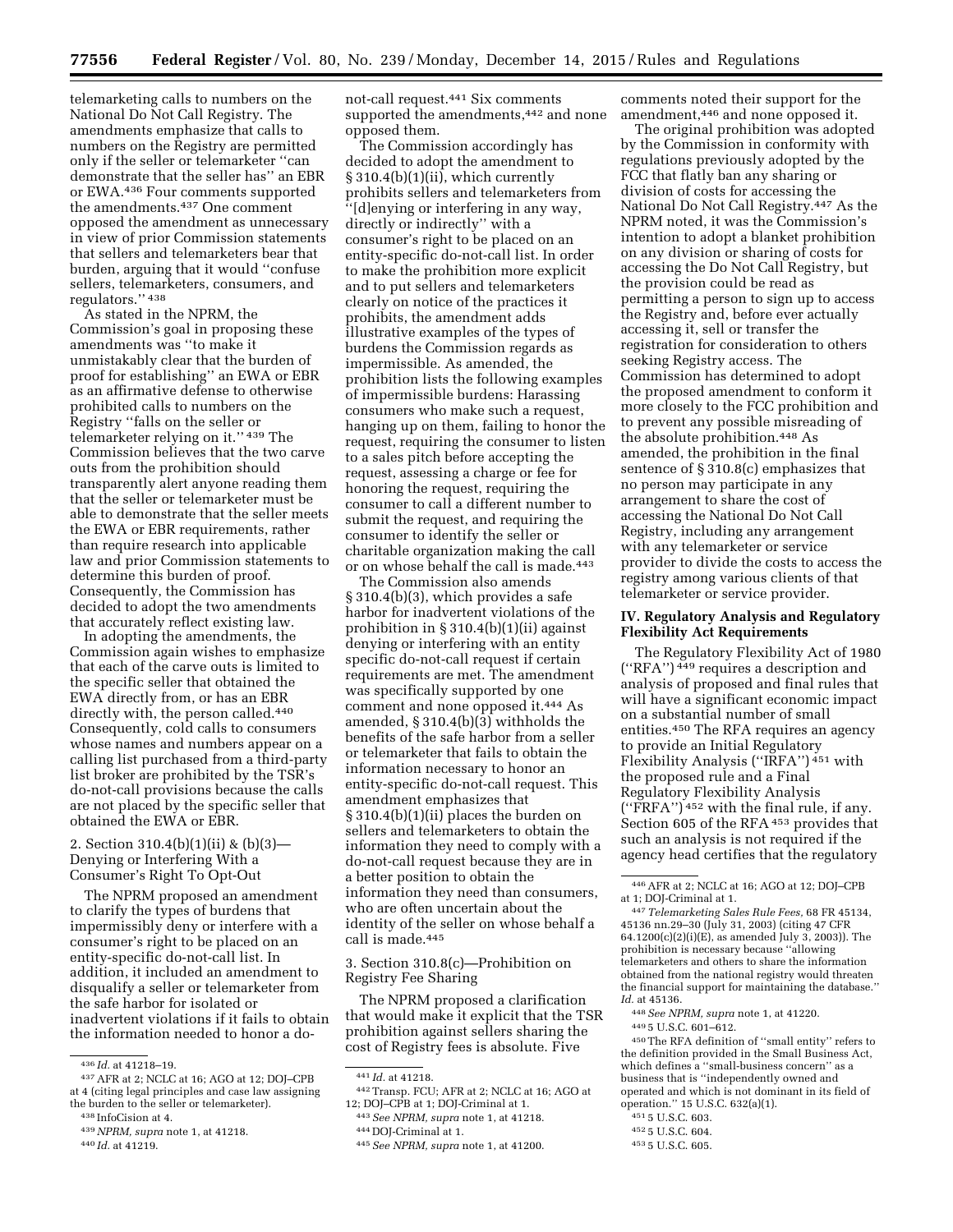action will not have a significant economic impact on a substantial number of small entities.

Although the Commission believed that the amendments it proposed would not have a significant economic impact upon small entities, it included an IRFA in the NPRM and solicited public comment on it. None of the public comments received addressed the IRFA. The Commission continues to believe that the amendments it is adopting will not have a significant economic impact upon small entities, but nonetheless in the interest of caution is providing this FRFA.

#### *A. Need for and Objectives of the Rule Amendments*

As described in Sections II through III above, the amendments are intended to address telemarketing sales abuses arising from the use of remotely created checks, remotely created payment orders, cash-to-cash money transfers, cash reload mechanisms, recovery services, and entity-specific do-not-call requests. Other amendments clarify several TSR requirements in order to reflect longstanding Commission enforcement policy. The objective of the amendments is to curb deceptive and abusive practices occurring in telemarketing. The legal basis for the amendments is the Telemarketing Act.

*B. Significant Issues Raised by Public Comments in Response to the IRFA, Including Any Comments Filed by the Chief Counsel for Advocacy of the Small Business Administration, and the Agency's Response, Including Any Changes Made in the Final Rule Amendments* 

As noted earlier, no comments, including any from the Small Business Administration, were received directly in response to the IRFA. Some concerns were raised about the potential effect of the prohibition against remotely created payment orders and remotely created checks on small business by FRBA and by InfoCision, as discussed in section II.A.2 above.454

#### *C. Description and Estimate of the Number of Small Entities To Which the Amendments Will Apply or Explanation Why No Estimate Is Available*

The amendments to the Rule affect sellers and telemarketers engaged in ''telemarketing,'' as defined by the Rule to mean ''a plan, program, or campaign which is conducted to induce the purchase of goods or services or a charitable contribution, by use of one or

454*See also supra* note 220; InfoCision at 2; FRBA–1 at 3.

more telephones and which involves more than one interstate telephone call.'' 455 For the majority of entities subject to the amendments—sellers and telemarketers—a small business is defined by the Small Business Administration as one whose average annual receipts do not exceed \$7 million.456

Determining a precise estimate of how many of these are small entities, or describing those entities further, is not readily feasible because the staff is not aware of published data that report annual revenue or employment figures for the industry. The Commission invited comment and information on this issue, but received no comments.

*D. Description of the Projected Reporting, Recordkeeping and Other Compliance Requirements of the Amendments, Including an Estimate of the Classes of Small Entities That Will Be Subject to the Requirement and the Type of Professional Skills Necessary for Preparation of the Report or Record* 

The Commission does not believe that the amendments impose any new disclosure, reporting, recordkeeping or other compliance burdens. Rather, the amendments add to or revise existing TSR prohibitions and clarify existing requirements. The amendments: (1) Add new prohibitions barring the use of remotely created checks, remotely created payment orders, cash-to-cash money transfers, and cash reload mechanisms in both outbound and inbound telemarketing; and (2) revise the existing prohibition on advance fee recovery services, now limited to recovery of losses in prior telemarketing transactions, to include recovery of losses in *any* previous transaction.

The amendments also include a number of minor technical revisions that do not impose any new disclosure, reporting, recordkeeping or other compliance burdens, but merely clarify existing TSR requirements to reflect Commission enforcement policy. These

456These numbers represent the size standards for most sellers in retail and service industries (\$7 million total receipts). The standard for ''Telemarketing Bureaus and Other Contact Centers'' (NAICS Code 561422) is also \$7 million. A list of the SBA's current size standards for all industries can be found in SBA, *Table of Small Business Size Standards Matched to North American Industry Classification System Codes, available at [http://www.sba.gov/sites/default/files/](http://www.sba.gov/sites/default/files/files/Size_Standards_Table.pdf) files/Size*\_*[Standards](http://www.sba.gov/sites/default/files/files/Size_Standards_Table.pdf)*\_*Table.pdf*.

amendments state expressly (1) that the seller or telemarketer bears the burden of demonstrating under 16 CFR 310.4(b)(1)(iii)(B) that the seller has an existing business relationship (''EBR'') with a customer whose number is listed on the Do Not Call Registry, or has obtained the express written agreement (''EWA'') of such a customer to receive a telemarketing call, as previously stated by the Commission; (2) that the requirement in  $16$  CFR  $310.3(a)(3)(ii)$ that any recording made to memorialize a customer's or donor's express verifiable authorization (''EVA'') must include an accurate description, clearly and conspicuously stated, of the goods or services or charitable contribution for which payment authorization is sought; (3) that the business-to-business exemption in 16 CFR 310.6(b)(7) extends only to calls inducing a sale or contribution from the business itself, and not to calls inducing sales or contributions from individuals employed by the business; (4) that under 16 CFR 310.8(c) no person can participate in an arrangement to share the cost of accessing the National Do Not Call Registry; and (5) provide examples of the types of impermissible burdens on consumers that the Commission regards as violations of 16 CFR 310.4(b)(1)(ii) because they deny or interfere with their right to be placed on a seller's or telemarketer's entityspecific do-not-call list. A related amendment specifies that a seller's or telemarketer's failure to obtain the information necessary to honor a consumer's request to be placed on a seller's entity-specific do-not-call list pursuant to 16 CFR 310.4(b)(1)(ii) disqualifies it from relying on the safe harbor in 16 CFR 310.4(b) $(3)$  for isolated or inadvertent violations.

The classes of small entities affected by the amendments include telemarketers or sellers engaged in acts or practices covered by the Rule. The Commission maintains its belief, in the absence of any comments it requested on this issue, that no professional skills will be required for compliance with the amendments because the amendments do not impose any new reporting, recordkeeping, disclosure or other compliance requirements, and do not extend the scope of the TSR to cover additional entities.

#### *E. Steps Taken To Minimize the Significant Impact, If Any, of the Rule Amendments, Including Why Any Significant Alternatives Were Not Adopted*

Although some of the public comments did suggest alternatives to the prohibition on the use of remotely

<sup>455</sup> 16 CFR 310.2(dd). The Commission notes that, as mandated by the Telemarketing Act, the interstate telephone call requirement in the definition excludes small business sellers and the telemarketers who serve them in their local market area, but may not exclude some sellers and telemarketers in multi-state metropolitan markets, such as Washington, DC.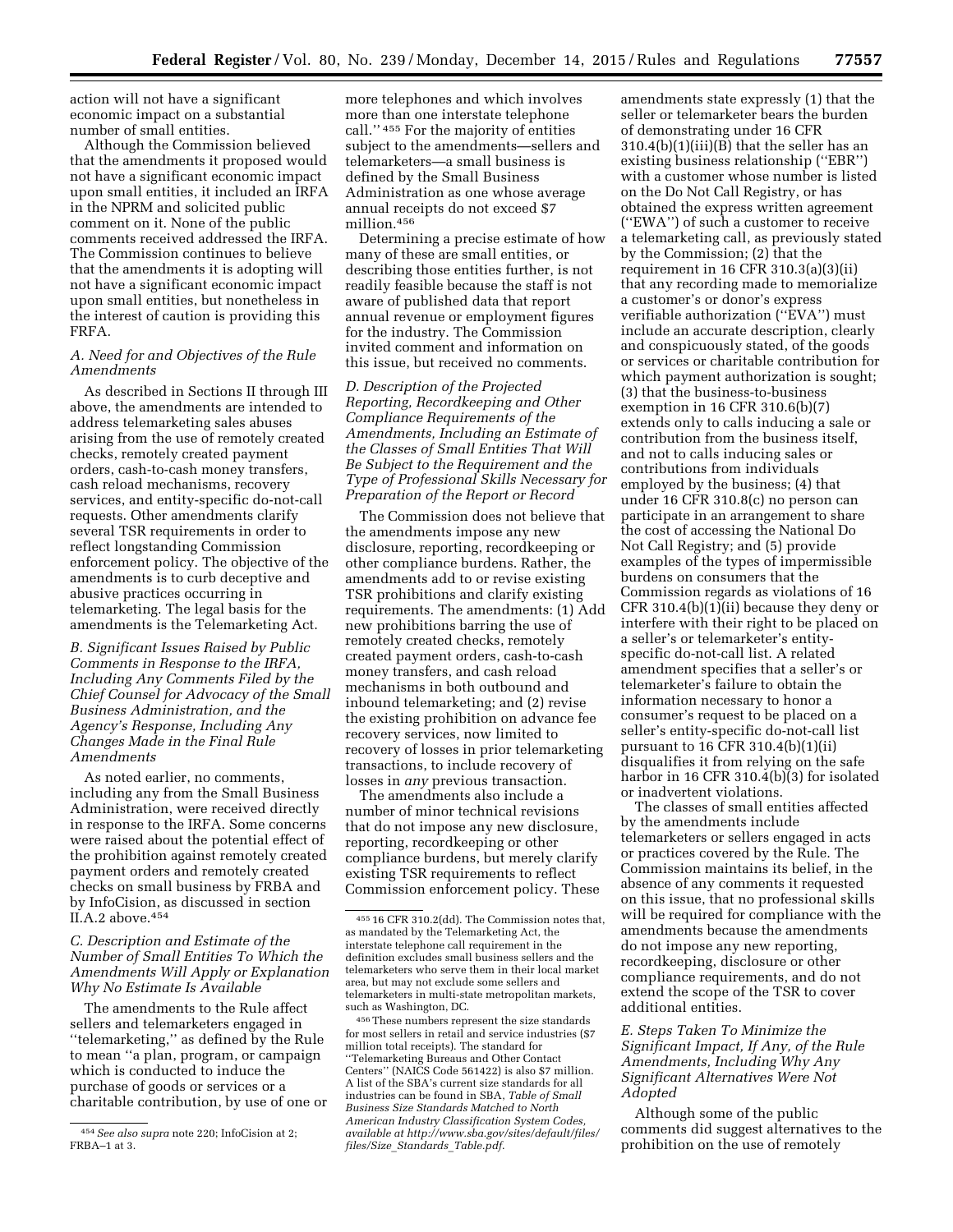created checks and remotely created payment orders in telemarketing, the Commission is not persuaded that the alternatives suggested would be equally effective in protecting consumers or that they are within the Commission's authority, as described above in section II.A.3.a(2). Nonetheless, in formulating the amendments, the Commission made every effort to avoid imposing unduly burdensome requirements on sellers and telemarketers. To that end, sellers and telemarketers that comply with the prohibitions on the use of remotely created checks and payment orders, cash-to-cash money transfers, and cash reload mechanisms in inbound telemarketing remain exempt from the TSR's requirements if they otherwise qualify for the general media or direct mail exemptions. Moreover, while noncompliance with one of these prohibitions subjects the violator to a TSR enforcement action for the violation, it does not deprive the violator of its exemption from the other requirements of the TSR. The Rule amendments regarding the advance fee ban on recovery services and the inapplicability of the safe harbor for telemarketers that fail to obtain the information necessary to honor a request to be placed on a seller's entityspecific do-not-call list do not add additional disclosure or recordkeeping burdens or unduly expand the scope of the TSR and are necessary to protect consumers.

#### **V. Paperwork Reduction Act**

The amendments adopted by the Commission do not create any new recordkeeping or disclosure requirements, or expand the existing coverage of those requirements to marketers not previously covered by the TSR. Accordingly, they do not invoke the Paperwork Reduction Act.457

The new prohibitions on the use of remotely created checks, remotely created payment orders, cash-to-cash money transfers, and cash reload mechanisms apply not only to marketers making outbound calls that are currently subject to the TSR, but also to those who receive inbound calls from consumers as a result of direct mail or general media advertising. While the new prohibition on the use of novel payment methods applies to both outbound and inbound telemarketing calls, sellers and telemarketers that comply with these inbound telemarketing prohibitions remain exempt from the TSR if they otherwise

qualify for the direct mail or general media exemptions.458 These two exceptions include exemption from the TSR's disclosure and recordkeeping obligations. Moreover, while noncompliance with one of these prohibitions subjects the violator to a TSR enforcement action for the violation, it does not deprive the violator of its exemption from the other requirements of the TSR.

The expansion of the TSR's ban on advance fees for recovery services to apply to funds lost in *any* prior transaction also has no discernible PRA ramifications because it, too, requires no disclosures or recordkeeping. The same is true for the amendment making sellers and telemarketers ineligible for the safe harbor for isolated or inadvertent TSR violations if they fail to obtain the information necessary to honor a request to be placed on a seller's entity-specific do-not-call list. Nothing in that amendment requires any disclosure or recordkeeping.459 Likewise, the Commission believes that the five technical amendments intended to make explicit the existing requirements of the TSR does not impose any new disclosure or recordkeeping obligations.

#### **List of Subjects in 16 CFR Part 310**

Telemarketing, Trade practices. For the reasons set forth in the preamble, the Federal Trade Commission amends title 16 Code of Federal Regulations as follows:

#### **PART 310—TELEMARKETING SALES RULE 16 CFR PART 310**

■ 1. The authority citation for part 310 continues to read as follows:

**Authority:** 15 U.S.C. 6101–6108.

■ 2. Amend § 310.2 by redesignating paragraphs (aa) through (ee) as paragraphs (dd) through (hh), redesignating paragraphs (f) through (z) as paragraphs (h) through (bb), and adding paragraphs (f), (g), and (cc) to read as follows:

#### **§ 310.2 Definitions.**

\* \* \* \* \* (f) *Cash-to-cash money transfer* means the electronic (as defined in section 106(2) of the Electronic Signatures in Global and National Commerce Act (15 U.S.C. 7006(2)) transfer of the value of cash received from one person to

another person in a different location that is sent by a money transfer provider and received in the form of cash. For purposes of this definition, *money transfer provider* means any person or financial institution that provides cashto-cash money transfers for a person in the normal course of its business, whether or not the person holds an account with such person or financial institution. The term *cash-to-cash money transfer* includes a remittance transfer, as defined in section  $919(g)(2)$ of the Electronic Fund Transfer Act (''EFTA''), 15 U.S.C. 1693a, that is a cash-to-cash transaction; however it does not include any transaction that is:

(1) An electronic fund transfer as defined in section 903 of the EFTA;

(2) Covered by Regulation E, 12 CFR 1005.20, pertaining to gift cards; or

(3) Subject to the Truth in Lending Act, 15 U.S.C. 1601 *et seq.* 

(g) *Cash reload mechanism* is a device, authorization code, personal identification number, or other security measure that makes it possible for a person to convert cash into an electronic (as defined in section 106(2) of the Electronic Signatures in Global and National Commerce Act (15 U.S.C. 7006(2)) form that can be used to add funds to a general-use prepaid card, as defined in Regulation E, 12 CFR 1005.2, or an account with a payment intermediary. For purposes of this definition, a cash reload mechanism is not itself a general-use prepaid debit card or a swipe reload process or similar method in which funds are added directly onto a person's own general-use prepaid card or account with a payment intermediary.

\* \* \* \* \*

(cc) *Remotely created payment order*  means any payment instruction or order drawn on a person's account that is created by the payee or the payee's agent and deposited into or cleared through the check clearing system. The term includes, without limitation, a ''remotely created check,'' as defined in Regulation CC, Availability of Funds and Collection of Checks, 12 CFR 229.2(fff), but does not include a payment order cleared through an Automated Clearinghouse (ACH) Network or subject to the Truth in Lending Act, 15 U.S.C. 1601 *et seq.,* and Regulation Z, 12 CFR part 1026.

\* \* \* \* \*

■ 3. Amend § 310.3 by redesignating paragraphs  $(a)(3)(ii)(A)$  through  $(G)$  as paragraphs (a)(3)(ii)(B) through (H) and adding paragraph (a)(3)(ii)(A) to read as follows:

<sup>457</sup> 44 U.S.C. 3501–3521. The PRA also addresses reporting requirements, but neither the TSR nor the amendments present them.

<sup>458</sup> 16 CFR 310.6(b)(5)–(6).

<sup>459</sup>Even though some sellers and telemarketers, in order to prove that they are eligible for the safe harbor, might seek to document the fact that they have honored such requests, neither the amendment nor the TSR requires them to do so.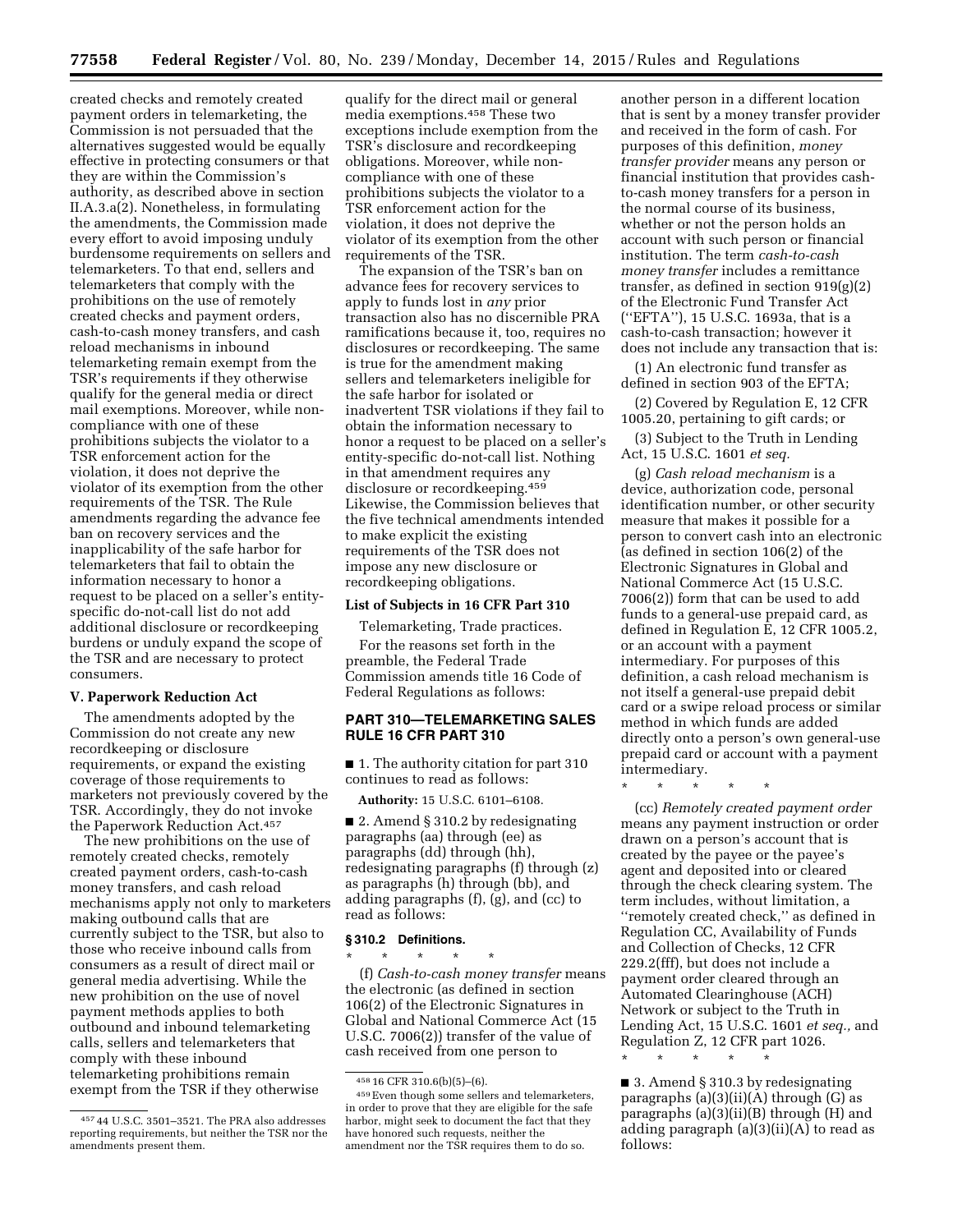#### **§ 310.3 Deceptive telemarketing acts or practices.**

- $(a) * * * *$
- $(3) * * * *$
- $(ii) * * * *$

(A) An accurate description, clearly and conspicuously stated, of the goods or services or charitable contribution for which payment authorization is sought;

- \* \* \* \* \* ■ 4. Amend § 310.4 by:
- a. Revising paragraph (a)(3);

■ b. Effective June 13, 2016, amending paragraph (a)(7)(ii)(B) by removing "or" from the end of the paragraph;

■ c. Effective June 13, 2016, amending paragraph (a)(8) by removing the final period and adding a semicolon in its place.

■ d. Effective June 13, 2016, adding paragraphs (a)(9) and (10);

■ e. Revising paragraphs (b)(1)(ii),  $(b)(1)(iii)(B)$ , and  $(b)(3)(vi)$ ;

The revisions and additions read as

follows:

#### **§ 310.4 Abusive telemarketing acts or practices.**

 $(a) * * * *$ 

(3) Requesting or receiving payment of any fee or consideration from a person for goods or services represented to recover or otherwise assist in the return of money or any other item of value paid for by, or promised to, that person in a previous transaction, until seven (7) business days after such money or other item is delivered to that person. This provision shall not apply to goods or services provided to a person by a licensed attorney;

\* \* \* \* \*

(9) Creating or causing to be created, directly or indirectly, a remotely created payment order as payment for goods or services offered or sold through telemarketing or as a charitable contribution solicited or sought through telemarketing; or

(10) Accepting from a customer or donor, directly or indirectly, a cash-tocash money transfer or cash reload mechanism as payment for goods or services offered or sold through telemarketing or as a charitable contribution solicited or sought through telemarketing.

- (b)  $* * * *$
- $(1) * * * *$

(ii) Denying or interfering in any way, directly or indirectly, with a person's right to be placed on any registry of names and/or telephone numbers of persons who do not wish to receive outbound telephone calls established to comply with paragraph (b)(1)(iii)(A) of this section, including, but not limited to, harassing any person who makes

such a request; hanging up on that person; failing to honor the request; requiring the person to listen to a sales pitch before accepting the request; assessing a charge or fee for honoring the request; requiring a person to call a different number to submit the request; and requiring the person to identify the seller making the call or on whose behalf the call is made;

 $(iii) * * * *$ 

(B) That person's telephone number is on the ''do-not-call'' registry, maintained by the Commission, of persons who do not wish to receive outbound telephone calls to induce the purchase of goods or services unless the seller or telemarketer:

(*1*) Can demonstrate that the seller has obtained the express agreement, in writing, of such person to place calls to that person. Such written agreement shall clearly evidence such person's authorization that calls made by or on behalf of a specific party may be placed to that person, and shall include the telephone number to which the calls may be placed and the signature 664 of that person; or

(*2*) Can demonstrate that the seller has an established business relationship with such person, and that person has not stated that he or she does not wish to receive outbound telephone calls under paragraph (b)(1)(iii)(A) of this section; or

\* \* \* \* \*

(3) \* \* \*

(vi) Any subsequent call otherwise violating paragraph (b)(1)(ii) or (iii) of this section is the result of error and not of failure to obtain any information necessary to comply with a request pursuant to paragraph (b)(1)(iii)(A) of this section not to receive further calls by or on behalf of a seller or charitable organization.

\* \* \* \* \* ■ 5. Amend § 310.6 by revising paragraphs (b)(5) through (7) to read as follows:

#### **§ 310.6 Exemptions.**

\* \* \* \* \*

(b) \* \* \*

(5) Telephone calls initiated by a customer or donor in response to an advertisement through any medium, other than direct mail solicitation, *provided,* however, that this exemption does not apply to:

(i) Calls initiated by a customer or donor in response to an advertisement relating to investment opportunities, debt relief services, business opportunities other than business arrangements covered by the Franchise Rule or Business Opportunity Rule, or advertisements involving offers for goods or services described in § 310.3(a)(1)(vi) or § 310.4(a)(2) through (4);

(ii) [Reserved]

(iii) Any instances of upselling included in such telephone calls;

(6) Telephone calls initiated by a customer or donor in response to a direct mail solicitation, including solicitations via the U.S. Postal Service, facsimile transmission, electronic mail, and other similar methods of delivery in which a solicitation is directed to specific address(es) or person(s), that clearly, conspicuously, and truthfully discloses all material information listed in § 310.3(a)(1), for any goods or services offered in the direct mail solicitation, and that contains no material misrepresentation regarding any item contained in § 310.3(d) for any requested charitable contribution; *provided,* however, that this exemption does not apply to:

(i) Calls initiated by a customer in response to a direct mail solicitation relating to prize promotions, investment opportunities, debt relief services, business opportunities other than business arrangements covered by the Franchise Rule or Business Opportunity Rule, or goods or services described in § 310.3(a)(1)(vi) or § 310.4(a)(2) through (4);

(ii) [Reserved]

(iii) Any instances of upselling included in such telephone calls; and

(7) Telephone calls between a telemarketer and any business to induce the purchase of goods or services or a charitable contribution by the business, except calls to induce the retail sale of nondurable office or cleaning supplies; *provided,* however, that §§ 310.4(b)(1)(iii)(B) and 310.5 shall not apply to sellers or telemarketers of nondurable office or cleaning supplies.

■ 6. Effective June 13, 2016, § 310.6 is further amended by adding paragraphs  $(b)(5)(ii)$  and  $(b)(6)(ii)$  to read as follows:

#### **§ 310.6 Exemptions.**

- $\qquad \quad \star \qquad \quad \star$
- (b) \* \* \*
- $(5) * * * *$

(ii) The requirements of § 310.4(a)(9) or (10); or

- \* \* \* \* \*
- (6)

(ii) The requirements of § 310.4(a)(9) or (10); or

\* \* \* \* \*

<sup>664</sup>For purposes of this Rule, the term ''signature'' shall include an electronic or digital form of signature, to the extent that such form of signature is recognized as a valid signature under applicable federal law or state contract law.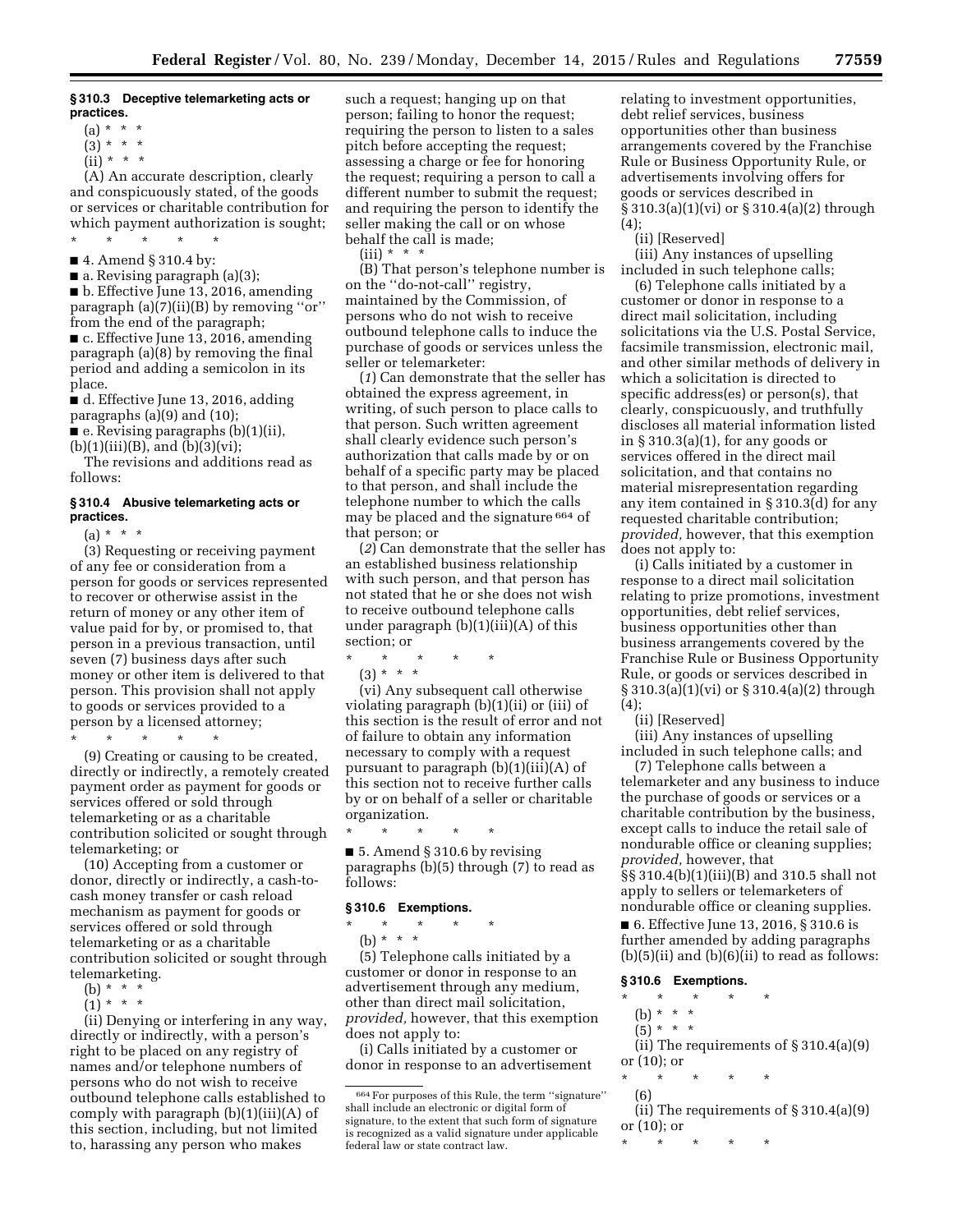■ 7. Amend § 310.8 by revising paragraph (c) to read as follows:

## **§ 310.8 Fee for access to the National Do Not Call Registry.**

\* \* \* \* \* (c) The annual fee, which must be paid by any person prior to obtaining access to the National Do Not Call Registry, is \$60 for each area code of data accessed, up to a maximum of \$16,482; provided, however, that there shall be no charge to any person for accessing the first five area codes of data, and provided further, that there shall be no charge to any person engaging in or causing others to engage in outbound telephone calls to consumers and who is accessing area codes of data in the National Do Not Call Registry if the person is permitted to access, but is not required to access, the National Do Not Call Registry under this Rule, 47 CFR 64.1200, or any other Federal regulation or law. No person may participate in any arrangement to share the cost of accessing the National Do Not Call Registry, including any arrangement with any telemarketer or service provider to divide the costs to access the registry among various clients of that telemarketer or service provider.

## \* \* \* \* \*

By direction of the Commission, Commissioner Ohlhausen dissenting. **Donald S. Clark,** 

#### *Secretary.*

**Note:** The following Statement of the Federal Trade Commission and Separate Statement of Commissioner Maureen K. Ohlhausen, Dissenting In Part, will not appear in the Code of Federal Regulations.

#### **Statement of the Federal Trade Commission on Amendments to the Telemarketing Sales Rule**

Following careful study of an extensive public record, the Commission is amending the Telemarketing Sales Rule (''TSR'') to address new forms of telemarketing fraud and more effectively protect consumers from deceptive and abusive telemarketing practices.1 The main change is a ban on the use in telemarketing of four types of nonconventional payment methods as to which fraudulent use is pervasive—remotely created checks (''RCCs''), remotely created payment orders (''RCPOs''), cash reload mechanisms, and cash-to-cash money transfers.

In assessing whether a telemarketing practice is ''abusive,'' we apply our traditional unfairness test and ask whether the practice causes or is likely to cause substantial injury to consumers that is neither reasonably avoidable by consumers nor outweighed by countervailing benefits to

consumers or competition. As detailed at length in our **Federal Register** Notice, we conclude that the use of these four payment methods in telemarketing transactions constitutes an abusive practice.

The record demonstrates that the telemarketing use of each of these payment methods has resulted in rampant abuse that has caused substantial harm to consumers. This abuse persists despite significant law enforcement efforts by the Federal Trade Commission and other federal and state law enforcers. Indeed, gaps in our financial system make it difficult to detect and stop fraudulent use of these payment methods. And, in contrast to the overwhelming evidence of telemarketing fraud exploiting the use of these payment methods, we find almost no evidence that they are being used for legitimate telemarketing purposes. This has led numerous law enforcers to call for a prohibition on the use of all four of these non-conventional payment methods.2 Based on the record before us, as well as our own extensive enforcement experience, we agree that a ban is both necessary and appropriate.

Opponents of a ban acknowledge the substantial harm consumers have suffered and continue to suffer but argue that a prohibition is premature, would fragment legal requirements for payments, and would impinge on legitimate and emerging uses of the four payment methods. We find these arguments unpersuasive when balanced against the unmitigated and significant harm to consumers that the Commission continues to see in this area.

First, it is undeniable that years of public efforts to control the widespread abuse of RCCs and RCPOs in telemarketing have failed to protect consumers, and there is no indication that this situation will change in the foreseeable future. For instance, efforts to add protections to RCCs have languished for the past decade. Nor has there been any progress in recent years in efforts to improve the tracking of remotely created payments. Similarly, regulations governing remittances, including cash-to-cash money transfers, as well as proposed rules regarding prepaid accounts, which would address only certain cash reload mechanisms, do not address the telemarketing abuses that concern us. Simply put, there are no regulatory efforts underway that would address the serious harms to consumers that our proceeding has identified.

Second, we believe the clear, bright line rules we are putting in place provide much needed clarity for telemarketers and payment processors in a landscape that currently consists of a patchwork of state and federal rules. Rather than fragmenting the law in this area, we are simplifying it.

Finally, as noted above, we have found virtually no evidence of legitimate telemarketing uses of the four payment methods at issue. Our ban is focused on

addressing abusive telemarketing practices using these payment methods; it does not get in the way of future innovation in the area of payor-initiated payments—including the use of digital checks created by consumers using their smartphones—in telemarketing and other transactions. In fact, the telemarketing industry has already adopted a variety of newer and safer payment alternatives.3 Moreover, in light of existing requirements, our amended TSR Rule is unlikely to impose any significant additional costs on the payments industry.4

For all of these reasons, we believe the TSR amendments we announce today are an important and necessary step to stop ongoing substantial harm to consumers from telemarketing fraud.

By direction of the Commission, Commissioner Ohlhausen dissenting. Donald S. Clark,

*Secretary.* 

#### **Separate Statement of Commissioner Maureen K. Ohlhausen, Dissenting in Part in the Matter of the Telemarketing Sales Rule**

Today the Commission amends the Telemarketing Sales Rule (TSR) in an effort to combat telemarketing fraud.<sup>1</sup> I support the Commission's long-standing efforts to combat fraud. However, I do not support the amendments prohibiting telemarketers and sellers in both inbound and outbound telemarketing calls from requesting or accepting as payment four "novel" payment methods: Remotely created checks (RCCs), remotely created payment orders (RCPOs), money transfers, and cash reload mechanisms. The amendments do not satisfy the third prong of the unfairness analysis in

4Payment processors and their financial institutions already must comply with the Bank Secrecy Act and associated anti-money laundering laws and regulations which require initial and ongoing customer due diligence. *See* 12 U.S.C. 1829b, 12 U.S.C. 1951–1959, 18 U.S.C. 1956–1957 & 1960, 31 U.S.C. 5311–5314 and 5316–5332, with implementing regulations at 31 CFR Ch. X. These obligations require banks to understand and monitor the business of their merchant and merchant processor customers.

<sup>1</sup>These amendments make several clarifications of the existing rule, which I support. Additionally, I support the amendment's expansion of the prohibition against advanced fees for all recovery services, regardless of whether the original loss resulted from a telemarketing transaction.

<sup>1</sup>This statement reflects the views of Chairwoman Ramirez, Commissioner Brill, and Commissioner McSweeny.

<sup>2</sup>The Commission received comments in support of the proposed TSR amendments from the following federal and state agencies: Consumer Protection Branch, U.S. Department of Justice; Criminal Division, U.S. Department of Justice; Consumer Financial Protection Bureau; and the Offices of Attorneys General in 24 states and the District of Columbia.

<sup>3</sup>*See* Press Release, InComm, *InComm Expands Vanilla Reload Network, Plans to Add Swipe Reload at Over 15,000 More Retail Locations: InComm removes reload packs from stores to help prevent victim assisted fraud* (Oct. 24, 2014), *available at [http://www.incomm.com/news-events/](http://www.incomm.com/news-events/Pages/Press%20Releases/InComm-Expands-Vanilla-Reload-Network-Plans-to-Add-Swipe-Reload-to-Over-15000-More-Retail-Locations.aspx) [Pages/Press%20Releases/InComm-Expands-](http://www.incomm.com/news-events/Pages/Press%20Releases/InComm-Expands-Vanilla-Reload-Network-Plans-to-Add-Swipe-Reload-to-Over-15000-More-Retail-Locations.aspx)[Vanilla-Reload-Network-Plans-to-Add-Swipe-](http://www.incomm.com/news-events/Pages/Press%20Releases/InComm-Expands-Vanilla-Reload-Network-Plans-to-Add-Swipe-Reload-to-Over-15000-More-Retail-Locations.aspx)[Reload-to-Over-15000-More-Retail-Locations.aspx](http://www.incomm.com/news-events/Pages/Press%20Releases/InComm-Expands-Vanilla-Reload-Network-Plans-to-Add-Swipe-Reload-to-Over-15000-More-Retail-Locations.aspx)*  (describing InComm's plans to add over 15,000 swipe reload locations to its network to help eliminate fraud perpetrated through the use of reload packs); Testimony of William Tauscher Chairman and Chief Executive Officer Blackhawk Network Holdings, Inc. Before United States Senate Special Committee on Aging Hearing ''Private Industry's Role in Stemming the Tide of Phone Scams,'' at 3 (Nov. 19, 2014), *available at [http://](http://www.aging.senate.gov/imo/media/doc/Tauscher_11_19_14.pdf) [www.aging.senate.gov/imo/media/doc/Tauscher](http://www.aging.senate.gov/imo/media/doc/Tauscher_11_19_14.pdf)*\_ *11*\_*19*\_*[14.pdf](http://www.aging.senate.gov/imo/media/doc/Tauscher_11_19_14.pdf)* (describing Blackhawk's enhancements to its reload options for its Reloadit Pack product to combat fraud).